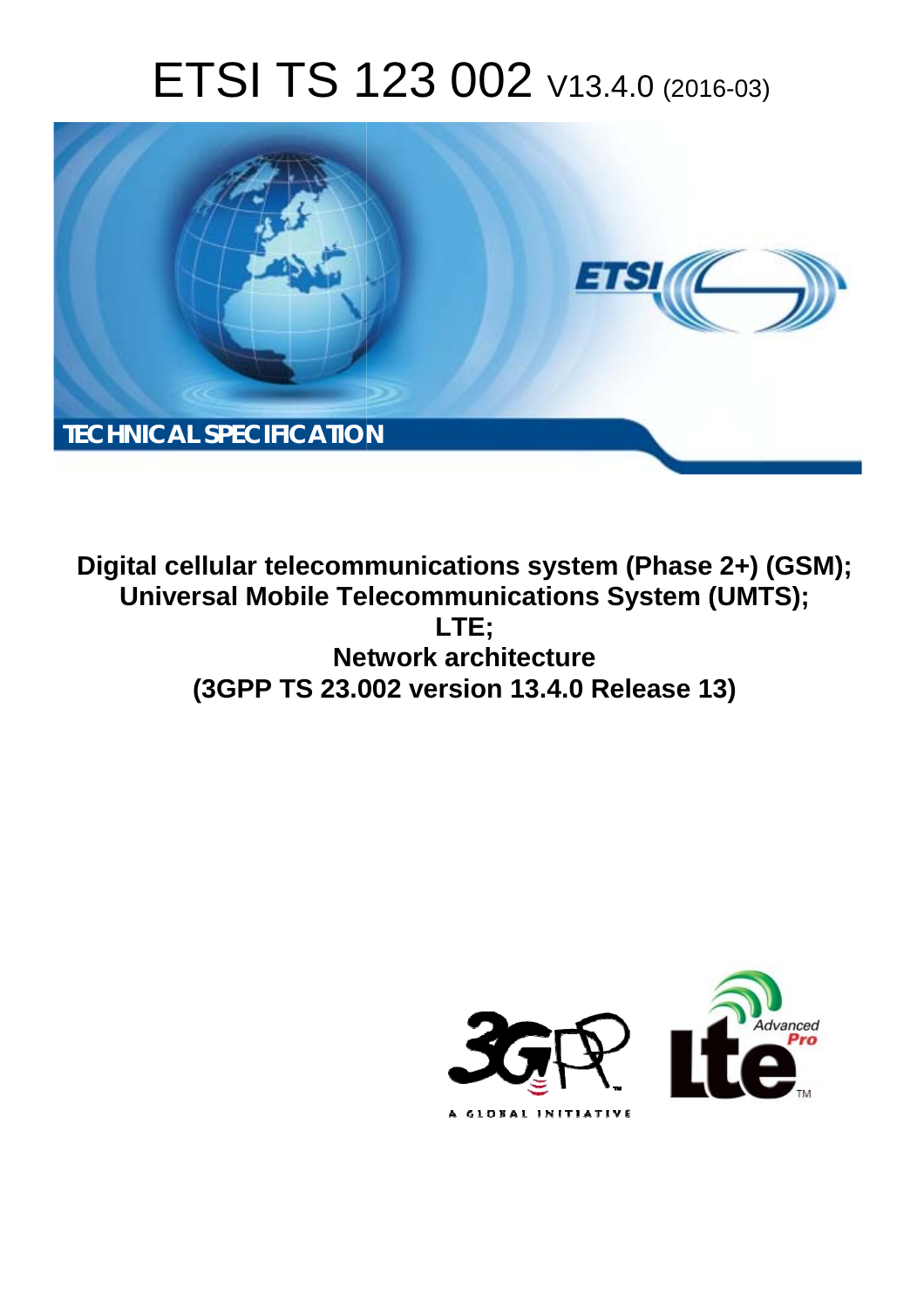Reference RTS/TSGS-0223002vd40

Keywords

**TTE** 

#### *ETSI*

#### 650 Route des Lucioles F-06921 Sophia Antipolis Cedex - FRANCE

Tel.: +33 4 92 94 42 00 Fax: +33 4 93 65 47 16

Siret N° 348 623 562 00017 - NAF 742 C Association à but non lucratif enregistrée à la Sous-Préfecture de Grasse (06) N° 7803/88

#### *Important notice*

The present document can be downloaded from: <http://www.etsi.org/standards-search>

The present document may be made available in electronic versions and/or in print. The content of any electronic and/or print versions of the present document shall not be modified without the prior written authorization of ETSI. In case of any existing or perceived difference in contents between such versions and/or in print, the only prevailing document is the print of the Portable Document Format (PDF) version kept on a specific network drive within ETSI Secretariat.

Users of the present document should be aware that the document may be subject to revision or change of status. Information on the current status of this and other ETSI documents is available at <http://portal.etsi.org/tb/status/status.asp>

If you find errors in the present document, please send your comment to one of the following services: <https://portal.etsi.org/People/CommiteeSupportStaff.aspx>

#### *Copyright Notification*

No part may be reproduced or utilized in any form or by any means, electronic or mechanical, including photocopying and microfilm except as authorized by written permission of ETSI.

The content of the PDF version shall not be modified without the written authorization of ETSI. The copyright and the foregoing restriction extend to reproduction in all media.

> © European Telecommunications Standards Institute 2016. All rights reserved.

**DECT**TM, **PLUGTESTS**TM, **UMTS**TM and the ETSI logo are Trade Marks of ETSI registered for the benefit of its Members. **3GPP**TM and **LTE**™ are Trade Marks of ETSI registered for the benefit of its Members and of the 3GPP Organizational Partners.

**GSM**® and the GSM logo are Trade Marks registered and owned by the GSM Association.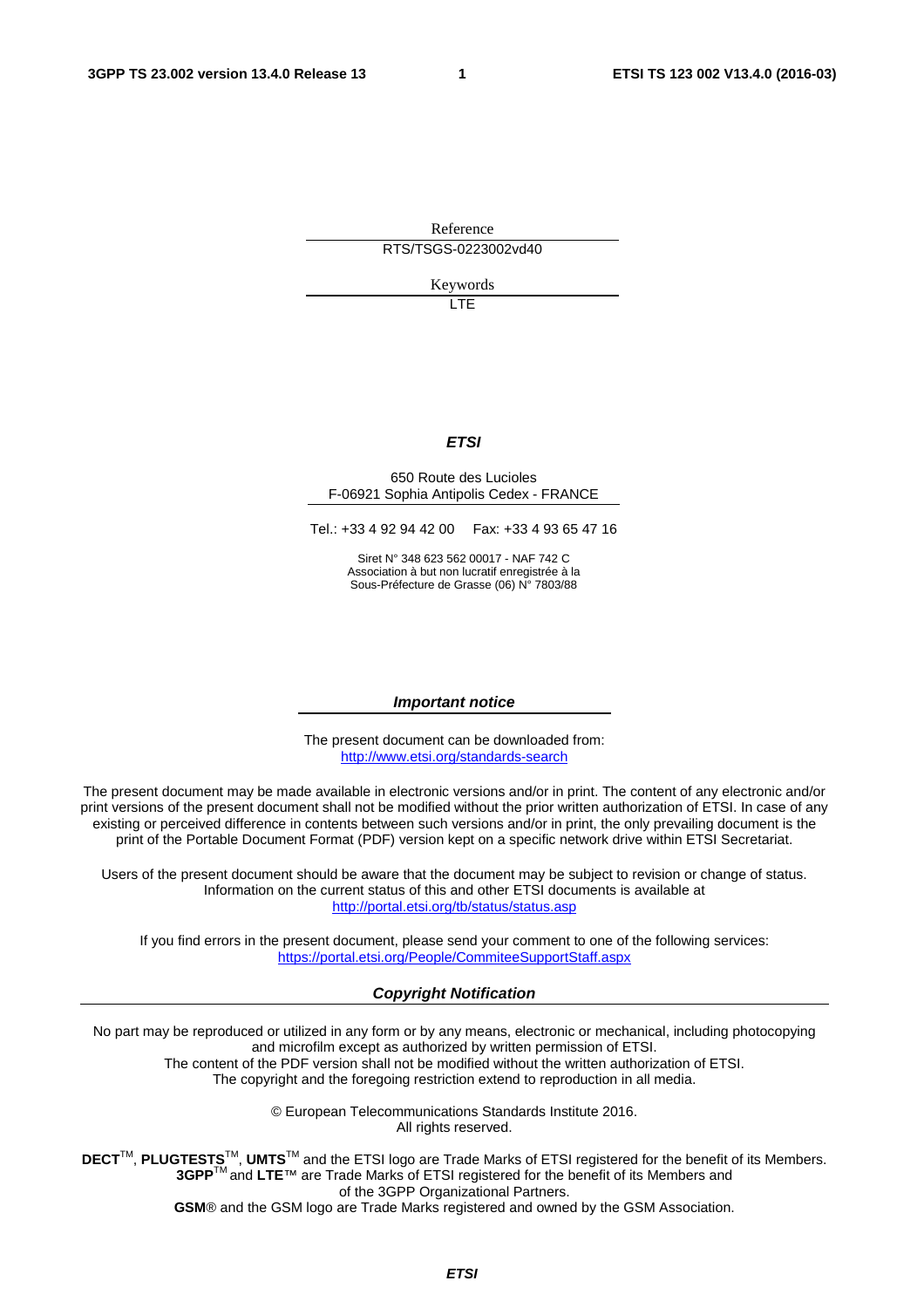# Intellectual Property Rights

IPRs essential or potentially essential to the present document may have been declared to ETSI. The information pertaining to these essential IPRs, if any, is publicly available for **ETSI members and non-members**, and can be found in ETSI SR 000 314: *"Intellectual Property Rights (IPRs); Essential, or potentially Essential, IPRs notified to ETSI in respect of ETSI standards"*, which is available from the ETSI Secretariat. Latest updates are available on the ETSI Web server ([https://ipr.etsi.org/\)](https://ipr.etsi.org/).

Pursuant to the ETSI IPR Policy, no investigation, including IPR searches, has been carried out by ETSI. No guarantee can be given as to the existence of other IPRs not referenced in ETSI SR 000 314 (or the updates on the ETSI Web server) which are, or may be, or may become, essential to the present document.

# Foreword

This Technical Specification (TS) has been produced by ETSI 3rd Generation Partnership Project (3GPP).

The present document may refer to technical specifications or reports using their 3GPP identities, UMTS identities or GSM identities. These should be interpreted as being references to the corresponding ETSI deliverables.

The cross reference between GSM, UMTS, 3GPP and ETSI identities can be found under [http://webapp.etsi.org/key/queryform.asp.](http://webapp.etsi.org/key/queryform.asp)

# Modal verbs terminology

In the present document "**shall**", "**shall not**", "**should**", "**should not**", "**may**", "**need not**", "**will**", "**will not**", "**can**" and "**cannot**" are to be interpreted as described in clause 3.2 of the [ETSI Drafting Rules](http://portal.etsi.org/Help/editHelp!/Howtostart/ETSIDraftingRules.aspx) (Verbal forms for the expression of provisions).

"**must**" and "**must not**" are **NOT** allowed in ETSI deliverables except when used in direct citation.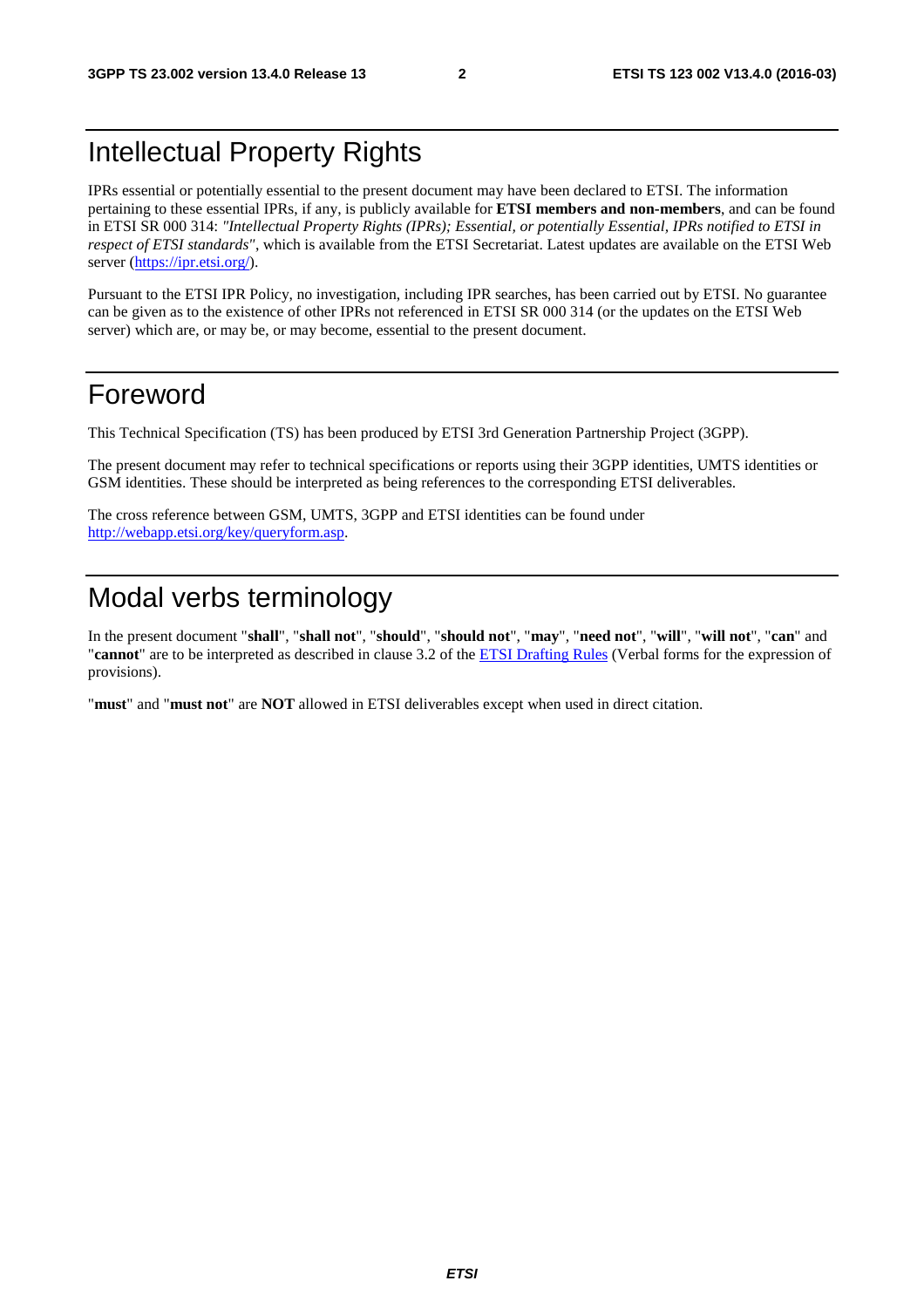$\mathbf{3}$ 

# Contents

| 1         |  |  |  |
|-----------|--|--|--|
| 2         |  |  |  |
| 3         |  |  |  |
| 3.1       |  |  |  |
| 3.2       |  |  |  |
| 3.3       |  |  |  |
| 3.3.1     |  |  |  |
| 3.3.2     |  |  |  |
| 3.3a      |  |  |  |
| 3.4       |  |  |  |
| 3.5       |  |  |  |
| 3.6       |  |  |  |
| 3.7       |  |  |  |
| 3.8       |  |  |  |
| 3.9       |  |  |  |
|           |  |  |  |
| 3.9a      |  |  |  |
| 3.10      |  |  |  |
| 3.11      |  |  |  |
| 3.12      |  |  |  |
| 3.13      |  |  |  |
| 3.14      |  |  |  |
| 3.15      |  |  |  |
| 3.15a     |  |  |  |
| 3.16      |  |  |  |
| 3.17      |  |  |  |
| 4         |  |  |  |
| 4.1       |  |  |  |
| 4.1.1     |  |  |  |
| 4.1.1.1   |  |  |  |
| 4.1.1.1.1 |  |  |  |
| 4.1.1.1.2 |  |  |  |
| 4.1.1.1.3 |  |  |  |
| 4.1.1.2   |  |  |  |
| 4.1.1.3   |  |  |  |
| 4.1.1.4   |  |  |  |
| 4.1.1.5   |  |  |  |
| 4.1.1.6   |  |  |  |
| 4.1.1.7   |  |  |  |
| 4.1.2     |  |  |  |
| 4.1.2.1   |  |  |  |
| 4.1.2.1.1 |  |  |  |
| 4.1.2.1.2 |  |  |  |
| 4.1.2.2   |  |  |  |
| 4.1.2.2.1 |  |  |  |
| 4.1.2.3   |  |  |  |
|           |  |  |  |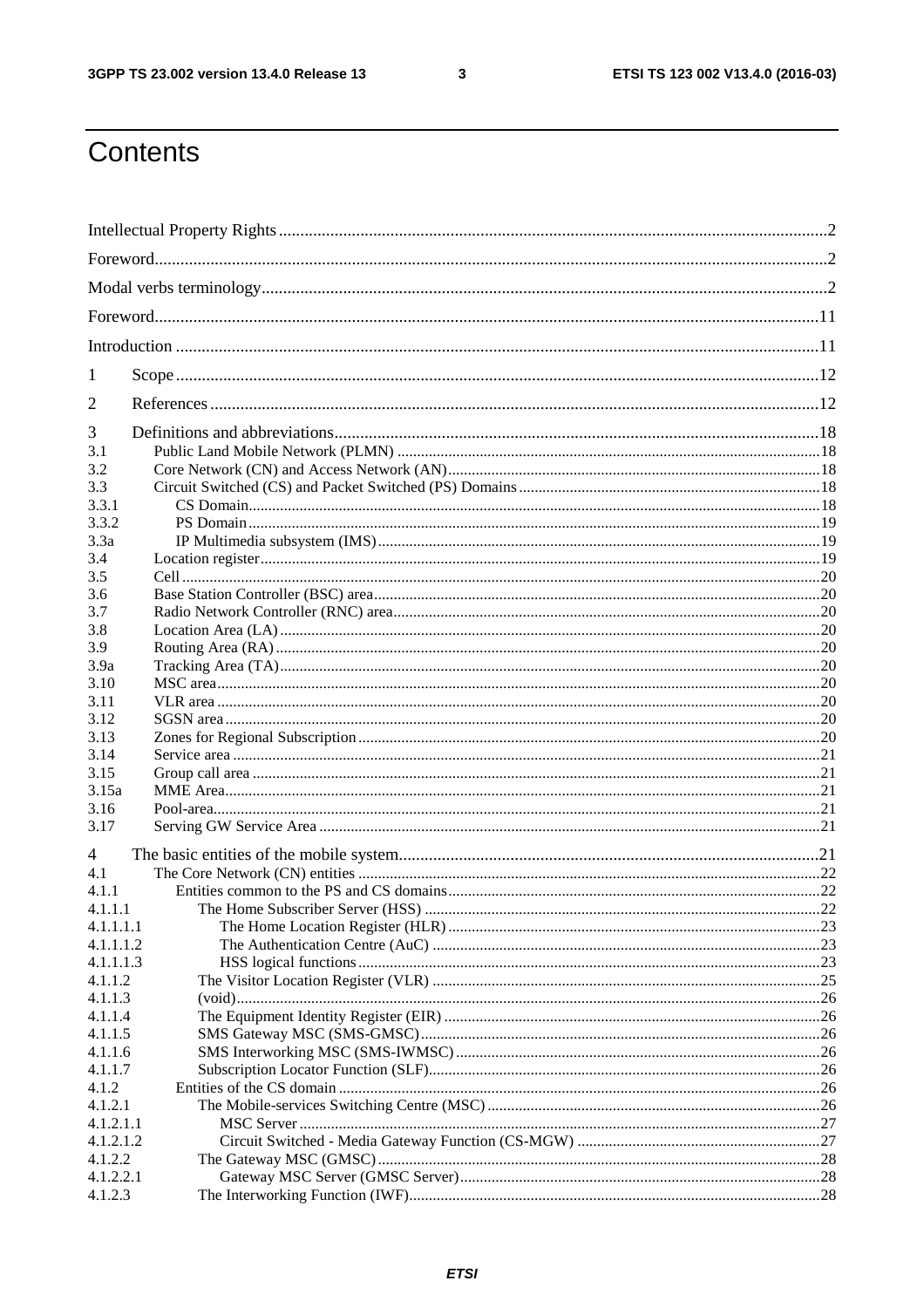$\overline{\mathbf{4}}$ 

| 4.1.3         |                                                                                                  |  |
|---------------|--------------------------------------------------------------------------------------------------|--|
| 4.1.3.1       |                                                                                                  |  |
| 4.1.3.2       |                                                                                                  |  |
| 4.1.3.3       |                                                                                                  |  |
| 4.1.4         |                                                                                                  |  |
| 4.1.4.1       |                                                                                                  |  |
| 4.1.4.2       |                                                                                                  |  |
| $4.1.4.2.1$ . |                                                                                                  |  |
| 4.1.4.2.2     |                                                                                                  |  |
|               |                                                                                                  |  |
| 4.1.4.2.3     |                                                                                                  |  |
| 4.1.4.3       |                                                                                                  |  |
| 4.1.4.4       |                                                                                                  |  |
| 4.1.4.5       |                                                                                                  |  |
| 4.1.4.6       |                                                                                                  |  |
| 4.1.4.7       |                                                                                                  |  |
| 4.1.4.8       |                                                                                                  |  |
| 4.1.5         |                                                                                                  |  |
| 4.2           |                                                                                                  |  |
| 4.2.1         |                                                                                                  |  |
| 4.2.1.1       |                                                                                                  |  |
| 4.2.1.2       |                                                                                                  |  |
| 4.2.2         |                                                                                                  |  |
| 4.2.2.1       |                                                                                                  |  |
| 4.2.2.2       |                                                                                                  |  |
| 4.2.3         |                                                                                                  |  |
| 4.2.3.1       |                                                                                                  |  |
| 4.2.3.2       |                                                                                                  |  |
| 4.3           |                                                                                                  |  |
| 4.4           |                                                                                                  |  |
|               |                                                                                                  |  |
| 4a            |                                                                                                  |  |
| 4a.1          |                                                                                                  |  |
| 4a.2          |                                                                                                  |  |
| 4a.3          |                                                                                                  |  |
| 4a.3.1        |                                                                                                  |  |
| 4a.3.2        |                                                                                                  |  |
| 4a.3.3        |                                                                                                  |  |
| 4a.3.4        |                                                                                                  |  |
| 4a.4          |                                                                                                  |  |
| 4a.4.1        |                                                                                                  |  |
| 4a.4.2        |                                                                                                  |  |
| 4a.4.3        |                                                                                                  |  |
| 4a.4.4        |                                                                                                  |  |
| 4a.5          |                                                                                                  |  |
| 4a.5.1        |                                                                                                  |  |
| 4a.6          |                                                                                                  |  |
| 4a.6.1        |                                                                                                  |  |
| 4a.6.2        | Signalling Relay-based solution: Mobile Number Portability/Signalling Relay function (MNP-SRF)40 |  |
| 4a.7          |                                                                                                  |  |
| 4a.7.1        |                                                                                                  |  |
| 4a.7.2        |                                                                                                  |  |
| 4a.7.3        |                                                                                                  |  |
| 4a.7.4        |                                                                                                  |  |
|               |                                                                                                  |  |
| 4a.7.4a       |                                                                                                  |  |
| 4a.7.4b       |                                                                                                  |  |
| 4a.7.5        |                                                                                                  |  |
| 4a.7.6        |                                                                                                  |  |
| 4a.7.7        |                                                                                                  |  |
| 4a.7.8        |                                                                                                  |  |
| 4a.7.9        |                                                                                                  |  |
| 4a.7.10       |                                                                                                  |  |
| 4a.7.11       |                                                                                                  |  |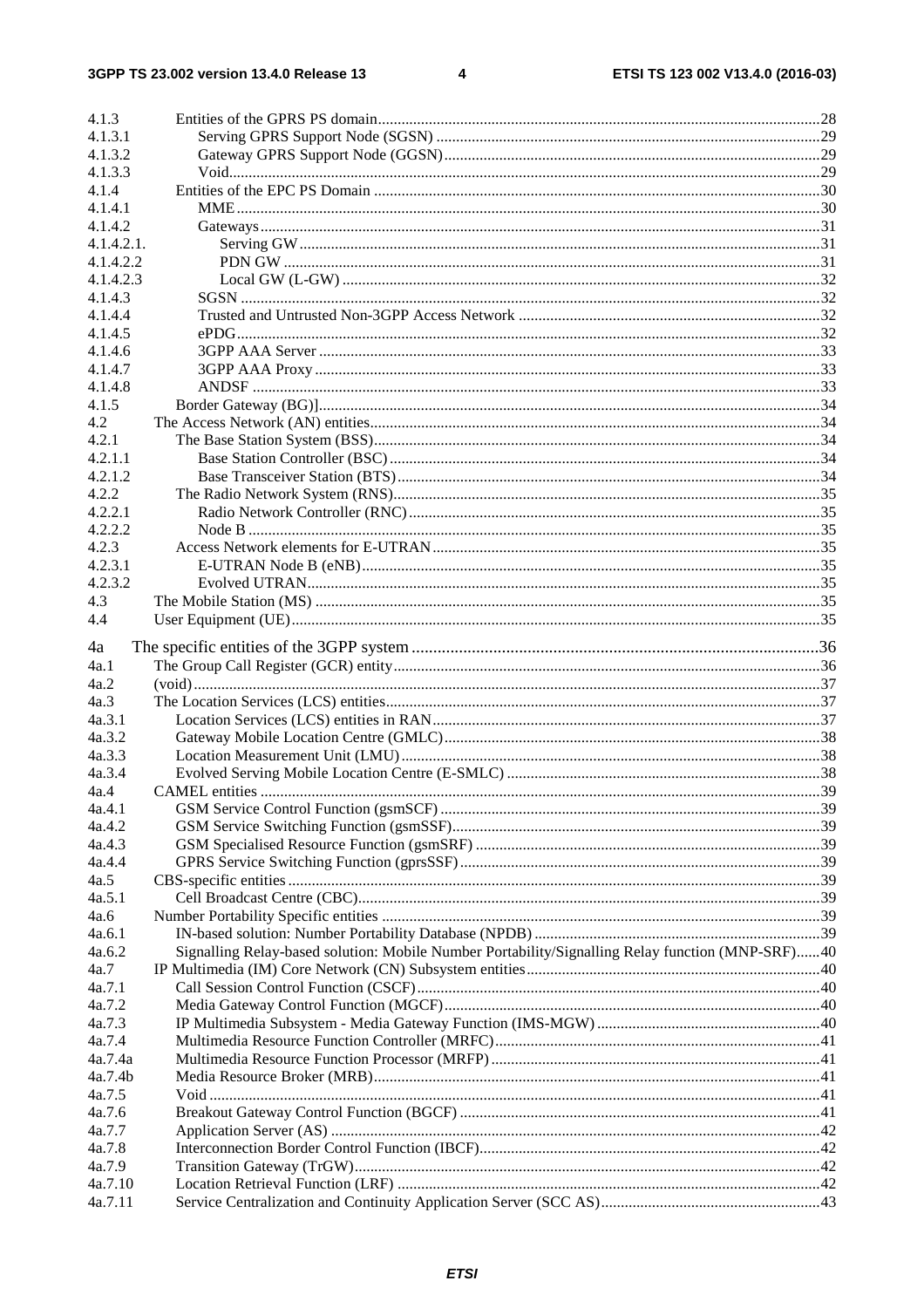| 4a.7.11a |                                                                                                          |  |
|----------|----------------------------------------------------------------------------------------------------------|--|
| 4a.7.12  |                                                                                                          |  |
| 4a.7.13  |                                                                                                          |  |
| 4a.8     |                                                                                                          |  |
| 4a.9     |                                                                                                          |  |
|          |                                                                                                          |  |
| 4a.10    |                                                                                                          |  |
| 4a.11    |                                                                                                          |  |
| 4a.12    |                                                                                                          |  |
| 4a.13    |                                                                                                          |  |
| 4a.13.1  |                                                                                                          |  |
| 4a.13.2  |                                                                                                          |  |
| 4a.13.3  |                                                                                                          |  |
|          |                                                                                                          |  |
| 4a.13.4  |                                                                                                          |  |
| 4a.13.5  |                                                                                                          |  |
| 4a.13.6  |                                                                                                          |  |
| 4a.14    |                                                                                                          |  |
| 4a.14.1  |                                                                                                          |  |
| 4a.14.2  |                                                                                                          |  |
| 4a.14.3  |                                                                                                          |  |
| 4a.14.4  |                                                                                                          |  |
|          |                                                                                                          |  |
| 4a.15    |                                                                                                          |  |
| 4a.16    |                                                                                                          |  |
| 4a.17    |                                                                                                          |  |
| 4a.18    |                                                                                                          |  |
| 4a.19    | Support of Short Message Service over generic 3GPP Internet Protocol access (SMSIP) specific entities 46 |  |
| 4a.19.1  |                                                                                                          |  |
|          |                                                                                                          |  |
| 4a.19.2  |                                                                                                          |  |
| 4a.20    |                                                                                                          |  |
| 4a.21    |                                                                                                          |  |
| 4a.22    |                                                                                                          |  |
| 4a.23    |                                                                                                          |  |
| 4a.24    |                                                                                                          |  |
| 4a.25    |                                                                                                          |  |
|          |                                                                                                          |  |
| 4a.25.1  |                                                                                                          |  |
| 4a.25.2  |                                                                                                          |  |
| 4a.25.3  |                                                                                                          |  |
| 4a.25.4  |                                                                                                          |  |
| 4a.26    |                                                                                                          |  |
| 4a.27    |                                                                                                          |  |
| 4a.28    |                                                                                                          |  |
|          |                                                                                                          |  |
| 4a.29    | Specific entities to facilitate communications with packet data networks and applications48              |  |
| 4a.29.1  |                                                                                                          |  |
| 4a.29.2  | Machine Type Communication-Authentication, Authorization and Accounting (MTC-AAA) 48                     |  |
| 4a.29.3  |                                                                                                          |  |
| 4a.30    |                                                                                                          |  |
| 4a.31    |                                                                                                          |  |
| 4a.31.1  |                                                                                                          |  |
|          |                                                                                                          |  |
| 4a.32    | Specific entities for Group Communication System Enablers for LTE (GCSE_LTE)49                           |  |
| 4a.32.1  |                                                                                                          |  |
| 4a.33    |                                                                                                          |  |
| 4a.34    |                                                                                                          |  |
| 4a.35    |                                                                                                          |  |
| 4a.35.1  |                                                                                                          |  |
|          |                                                                                                          |  |
| 5        |                                                                                                          |  |
| 5.1      |                                                                                                          |  |
| 5.2      |                                                                                                          |  |
|          |                                                                                                          |  |
| 5.2.1    |                                                                                                          |  |
| 5.2.2    |                                                                                                          |  |
| 5.2.3    |                                                                                                          |  |
| 5.3      |                                                                                                          |  |
| 5.4      |                                                                                                          |  |
|          |                                                                                                          |  |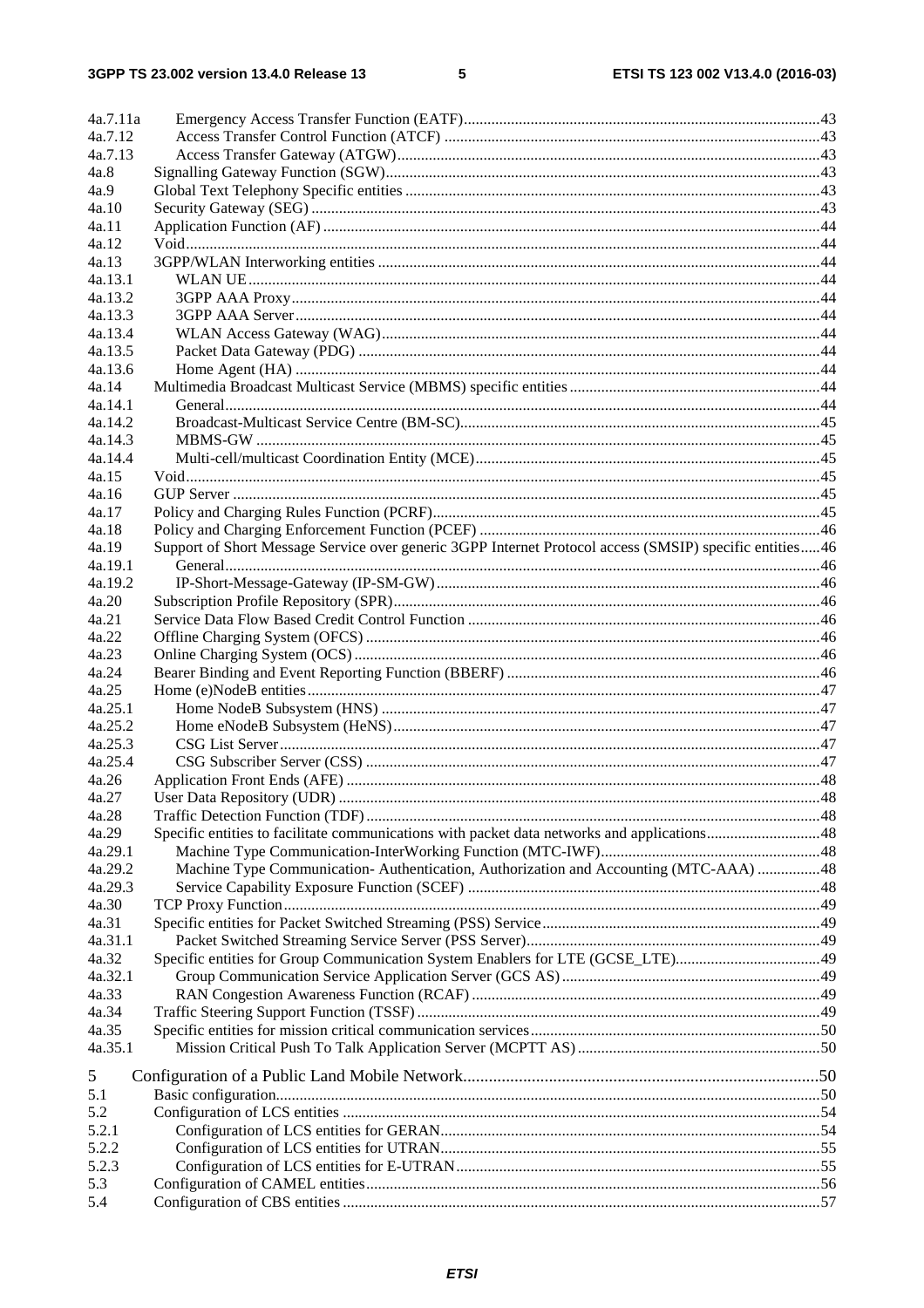| 5.5          |                                                                                                       |  |
|--------------|-------------------------------------------------------------------------------------------------------|--|
| 5.5.1        |                                                                                                       |  |
| 5.5.2        |                                                                                                       |  |
| 5.5.3        |                                                                                                       |  |
| 5.5.4        |                                                                                                       |  |
|              |                                                                                                       |  |
| 5.6<br>5.7   |                                                                                                       |  |
|              |                                                                                                       |  |
| 5.8          |                                                                                                       |  |
| 5.9          |                                                                                                       |  |
| 5.10         | Configuration of Short Message Service over generic 3GPP Internet Protocol access (SMSIP) entities 65 |  |
| 5.11<br>5.12 |                                                                                                       |  |
| 5.13         |                                                                                                       |  |
| 5.13.1       |                                                                                                       |  |
| 5.13.2       |                                                                                                       |  |
| 5.14         |                                                                                                       |  |
| 5.15         |                                                                                                       |  |
| 5.16         |                                                                                                       |  |
| 5.17         |                                                                                                       |  |
| 5.17.1       |                                                                                                       |  |
| 5.17.2       |                                                                                                       |  |
| 5.18         |                                                                                                       |  |
| 5.19         |                                                                                                       |  |
| 5.20         |                                                                                                       |  |
|              |                                                                                                       |  |
| 6            |                                                                                                       |  |
| 6.1          |                                                                                                       |  |
| 6.1.1        |                                                                                                       |  |
| 6.1.2        |                                                                                                       |  |
| 6.1.3        |                                                                                                       |  |
| 6.2          |                                                                                                       |  |
| 6.2.1        |                                                                                                       |  |
| 6.2.1.1      |                                                                                                       |  |
| 6.2.1.2      |                                                                                                       |  |
| 6.2.1.3      |                                                                                                       |  |
| 6.2.2        |                                                                                                       |  |
| 6.2.2.1      |                                                                                                       |  |
| 6.2.2.2      |                                                                                                       |  |
| 6.2.2.3      |                                                                                                       |  |
| 6.2.3        |                                                                                                       |  |
| 6.2.3.1      |                                                                                                       |  |
| 6.2.3.2      |                                                                                                       |  |
| 6.3          |                                                                                                       |  |
| 6.3.1        |                                                                                                       |  |
| 6.3.2        |                                                                                                       |  |
| 6.3.3        |                                                                                                       |  |
| 6.3.4        |                                                                                                       |  |
| 6.3.5        |                                                                                                       |  |
| 6.4          |                                                                                                       |  |
| 6.4.1        |                                                                                                       |  |
| 6.4.1.1      |                                                                                                       |  |
| 6.4.1.2      |                                                                                                       |  |
| 6.4.1.3      |                                                                                                       |  |
| 6.4.1.4      |                                                                                                       |  |
| 6.4.1.5      |                                                                                                       |  |
| 6.4.1.6      |                                                                                                       |  |
| 6.4.1.7      |                                                                                                       |  |
| 6.4.1.8      |                                                                                                       |  |
| 6.4.1.9      |                                                                                                       |  |
| 6.4.1.10     |                                                                                                       |  |
| 6.4.2        |                                                                                                       |  |
| 6.4.2.1      |                                                                                                       |  |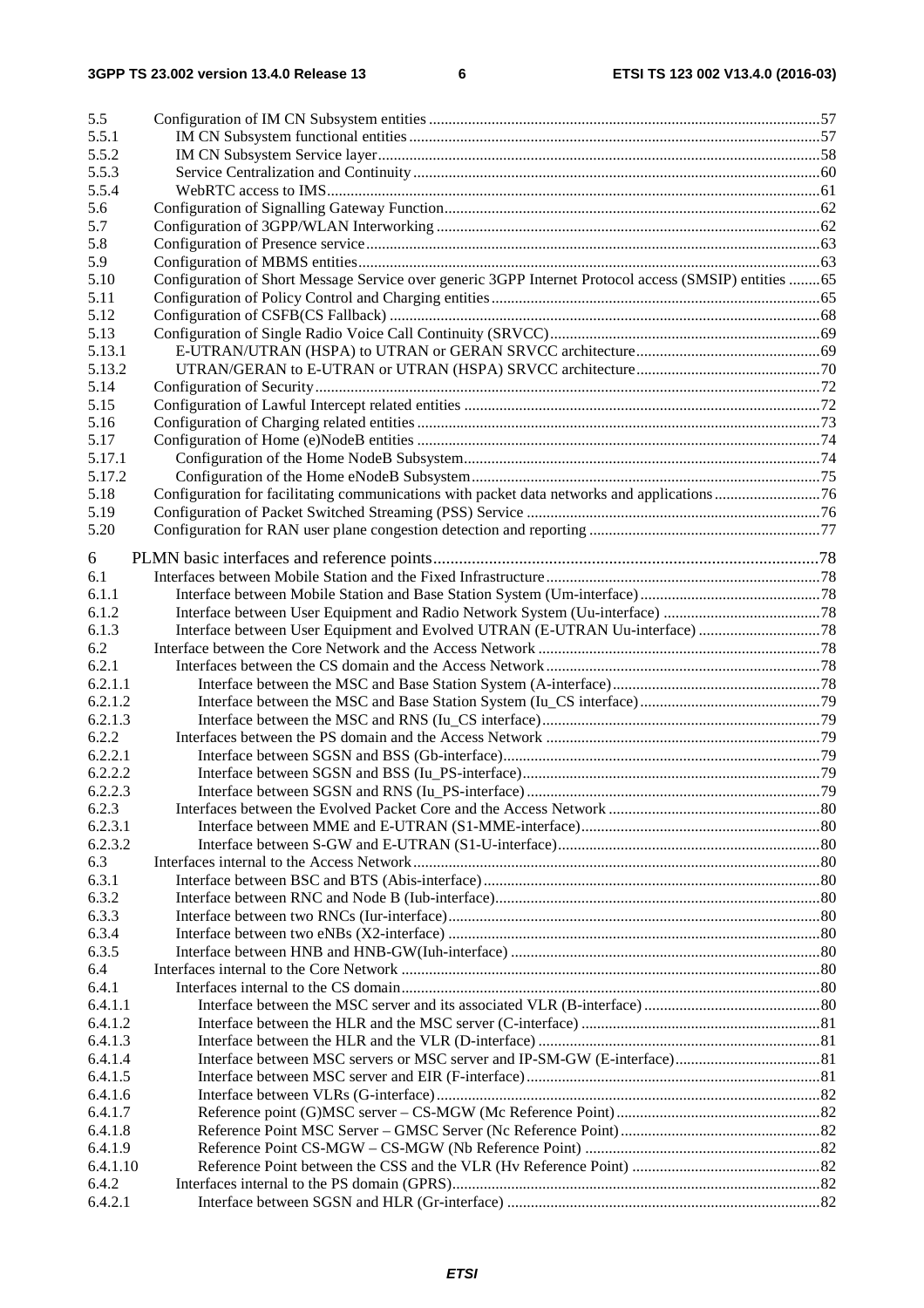| 6.4.2.2              |                                                                                              |  |
|----------------------|----------------------------------------------------------------------------------------------|--|
| 6.4.2.3              |                                                                                              |  |
| 6.4.2.4              |                                                                                              |  |
| 6.4.2.5              |                                                                                              |  |
| 6.4.3                |                                                                                              |  |
| 6.4.3.1              |                                                                                              |  |
| 6.4.3.2              |                                                                                              |  |
| 6.4.3.3              | Interface between SGSN/IP-SM-GW and SMS-GMSC/SMS-IWMSC (Gd/Gdd-Interface) for                |  |
|                      |                                                                                              |  |
| 6.4.3.4              |                                                                                              |  |
| 6.4.3.5              |                                                                                              |  |
| 6.4.4                |                                                                                              |  |
| 6.4.4.1              |                                                                                              |  |
| 6.4.4.2              |                                                                                              |  |
| 6.4.4.3<br>6.4.4.4   |                                                                                              |  |
| 6.4.4.5              |                                                                                              |  |
| 6.4.4.6              |                                                                                              |  |
| 6.4.4.7              |                                                                                              |  |
| 6.4.4.8              |                                                                                              |  |
| 6.4.4.9              |                                                                                              |  |
| 6.4.4.10             | Interface between Trusted non-3GPP IP Access and S-GW/PDN GW (S2a-interface)                 |  |
| 6.4.4.11             |                                                                                              |  |
| 6.4.4.12             |                                                                                              |  |
| 6.4.4.13             |                                                                                              |  |
| 6.4.4.14             | Interface between Untrusted non-3GPP IP Access and 3GPP AAA Server/proxy (SWa-interface)  86 |  |
| 6.4.4.15             | Interface between Trusted non-3GPP IP Access and 3GPP AAA Server/proxy (STa-interface) 86    |  |
| 6.4.4.16             |                                                                                              |  |
| 6.4.4.17             |                                                                                              |  |
| 6.4.4.18             |                                                                                              |  |
| 6.4.4.19             |                                                                                              |  |
| 6.4.4.20             |                                                                                              |  |
| 6.4.4.21             |                                                                                              |  |
| 6.4.4.22             |                                                                                              |  |
| 6.4.4.23             |                                                                                              |  |
| 6.4.4.24<br>6.4.4.25 |                                                                                              |  |
| 6.4.4.26             |                                                                                              |  |
| 6.4.4.27             |                                                                                              |  |
| 6.4.4.28             | Reference point between the MME and the SMS-GMSC/SMS-IWMSC/SMS Router (SGd                   |  |
|                      |                                                                                              |  |
| 6.4.4.29             | Reference point between the HSS and the SMS-GMSC/SMS-IWMSC/SMS Router (S6c                   |  |
|                      |                                                                                              |  |
| 6.4.4.30             |                                                                                              |  |
|                      |                                                                                              |  |
| 6a<br>6a.1           |                                                                                              |  |
|                      |                                                                                              |  |
| 6a.1.1<br>6a.2       |                                                                                              |  |
| 6a.3                 |                                                                                              |  |
| 6a.3.1               |                                                                                              |  |
| 6a.3.2               |                                                                                              |  |
| 6a.3.3               |                                                                                              |  |
| 6a.3.4               |                                                                                              |  |
| 6a.3.5               |                                                                                              |  |
| 6a.3.6               |                                                                                              |  |
| 6a.3.7               |                                                                                              |  |
| 6a.3.8               |                                                                                              |  |
| 6a.3.9               |                                                                                              |  |
| 6a.3.10              |                                                                                              |  |
| 6a.3.11              |                                                                                              |  |
| 6a.3.12              |                                                                                              |  |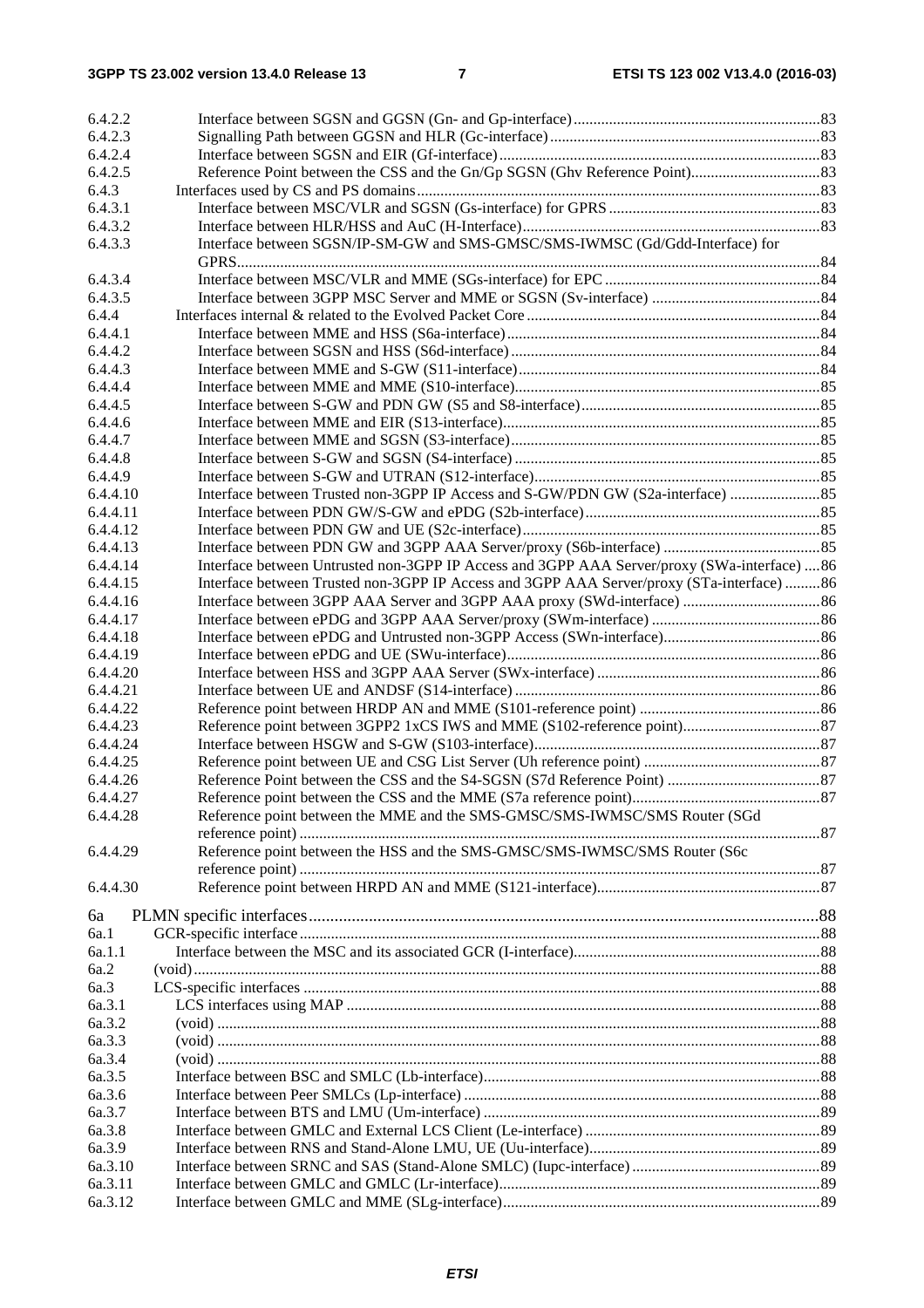| 6a.3.13            |  |
|--------------------|--|
| 6a.3.14            |  |
| 6a.3.15            |  |
| 6a.4               |  |
| 6a.4.1             |  |
| 6a.4.2             |  |
| 6a.4.3             |  |
| 6a.4.4             |  |
| 6a.4.5             |  |
| 6a.4.6             |  |
| 6a.4.7             |  |
| 6a.4.8             |  |
| 6a.5               |  |
| 6a.5.1             |  |
| 6a.5.2             |  |
| 6a.5.3             |  |
| 6a.6               |  |
| 6a.6.1             |  |
| 6a.6.1.1           |  |
| 6a.6.2             |  |
| 6a.6.2.1           |  |
| 6a.6.2.2           |  |
| 6a.7               |  |
| 6a.7.1             |  |
| 6a.7.2<br>6a.7.3   |  |
| 6a.7.4             |  |
| 6a.7.5             |  |
| 6a.7.5a            |  |
| 6a.7.5b            |  |
| 6a.7.6             |  |
| 6a.7.6a            |  |
| 6a.7.7             |  |
| 6a.7.8             |  |
| 6a.7.8a            |  |
| 6a.7.9             |  |
| 6a.7.9a            |  |
| 6a.7.10            |  |
| 6a.7.11            |  |
| 6a.7.12            |  |
| 6a.7.13            |  |
| 6a.7.14            |  |
| 6a.7.15            |  |
| 6a.7.15a           |  |
| 6a.7.15b           |  |
| 6a.7.16            |  |
| 6a.7.17            |  |
| 6a.7.18            |  |
| 6a.7.19            |  |
| 6a.7.20            |  |
| 6a.7.21            |  |
| 6a.7.22            |  |
| 6a.7.23            |  |
| 6a.7.23a           |  |
| 6a.7.24            |  |
| 6a.7.25<br>6a.7.26 |  |
| 6a.7.27            |  |
| 6a.7.28            |  |
| 6a.7.29            |  |
| 6a.8               |  |
| 6a.9               |  |
|                    |  |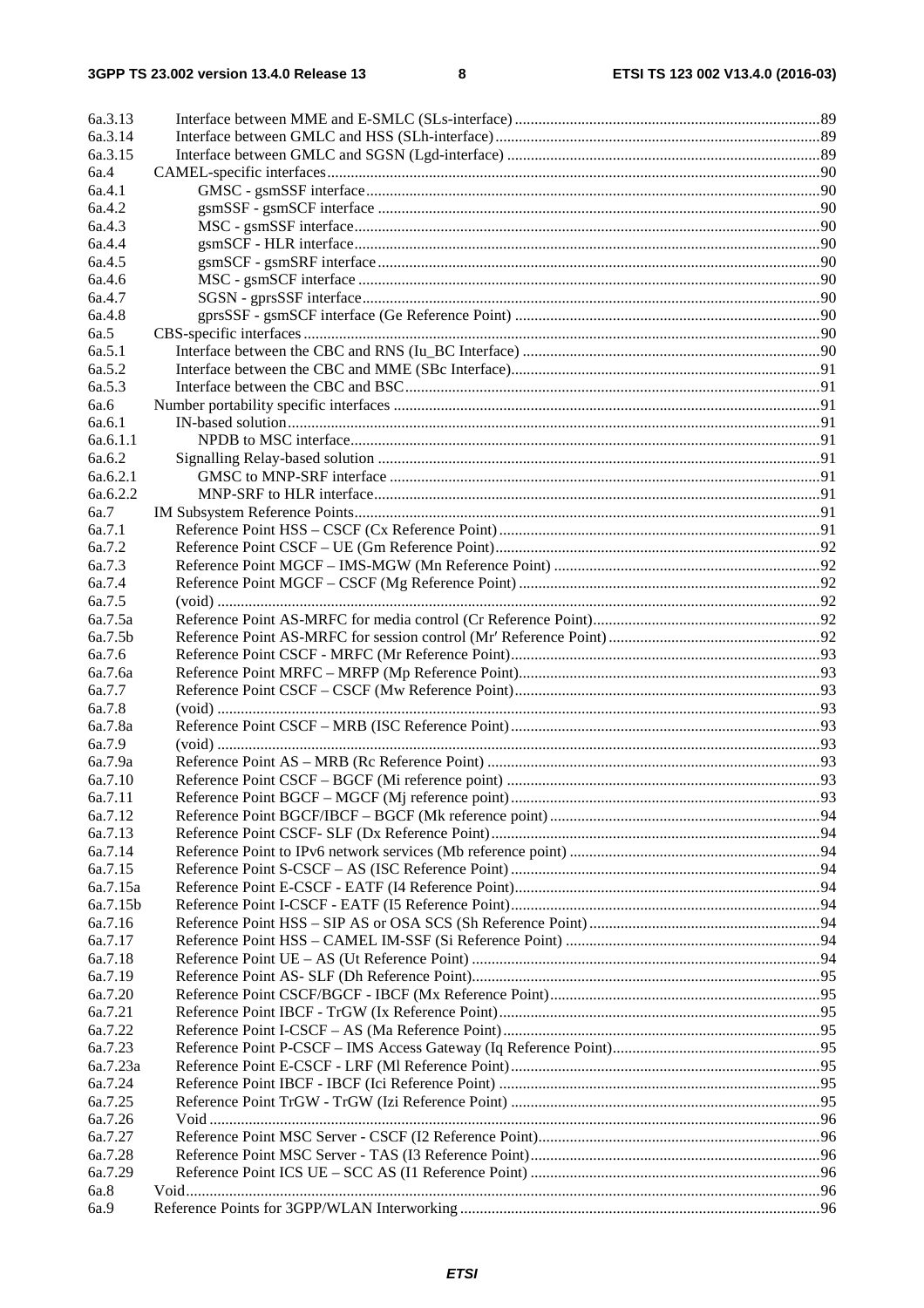| 6a.9.1   |                                                                                                         |  |
|----------|---------------------------------------------------------------------------------------------------------|--|
| 6a.9.2   | Reference point WLAN access network - 3GPP AAA Proxy/Server (Wa Reference Point) 96                     |  |
| 6a.9.3   |                                                                                                         |  |
| 6a.9.4   |                                                                                                         |  |
| 6a.9.5   |                                                                                                         |  |
| 6a.9.6   |                                                                                                         |  |
| 6a.9.7   |                                                                                                         |  |
| 6a.9.8   |                                                                                                         |  |
| 6a.9.9   |                                                                                                         |  |
| 6a.9.10  |                                                                                                         |  |
| 6a.9.11  |                                                                                                         |  |
| 6a.9.12  |                                                                                                         |  |
| 6a.10    |                                                                                                         |  |
| 6a.10.1  |                                                                                                         |  |
| 6a.10.2  |                                                                                                         |  |
| 6a.10.3  |                                                                                                         |  |
| 6a.11    |                                                                                                         |  |
| 6a.11.1  |                                                                                                         |  |
| 6a.11.2  |                                                                                                         |  |
| 6a.11.3  |                                                                                                         |  |
| 6a.11.4  |                                                                                                         |  |
| 6a.11.5  |                                                                                                         |  |
| 6a.11.6  |                                                                                                         |  |
| 6a.11.7  |                                                                                                         |  |
| 6a.12    |                                                                                                         |  |
| 6a.12.1  |                                                                                                         |  |
| 6a.12.2  |                                                                                                         |  |
| 6a.13    |                                                                                                         |  |
| 6a.13.1  |                                                                                                         |  |
| 6a.13.2  |                                                                                                         |  |
| 6a.13.3  |                                                                                                         |  |
| 6a.13.4  |                                                                                                         |  |
| 6a.13.5  |                                                                                                         |  |
| 6a.13.6  | Reference Point Trusted non-3GPP IP Access and PCRF/VPCRF (Gxa Reference Point)  100                    |  |
| 6a.13.7  |                                                                                                         |  |
| 6a.13.7a |                                                                                                         |  |
| 6a.13.8  |                                                                                                         |  |
| 6a.13.9  |                                                                                                         |  |
| 6a.13.10 |                                                                                                         |  |
| 6a.13.11 |                                                                                                         |  |
| 6a.13.12 |                                                                                                         |  |
| 6a.13.13 |                                                                                                         |  |
| 6a.13.14 |                                                                                                         |  |
| 6a.13.15 |                                                                                                         |  |
| 6a.13.16 |                                                                                                         |  |
| 6a.13.17 |                                                                                                         |  |
| 6a.13.18 |                                                                                                         |  |
| 6a.13.19 |                                                                                                         |  |
| 6a.14    |                                                                                                         |  |
| 6a.14.1  |                                                                                                         |  |
| 6a.15    |                                                                                                         |  |
| 6a.15.1  |                                                                                                         |  |
| 6a.16    | Specific reference points for facilitating communications with packet data networks and applications102 |  |
| 6a.16.1  |                                                                                                         |  |
| 6a.16.2  |                                                                                                         |  |
| 6a.16.3  |                                                                                                         |  |
| 6a.16.4  |                                                                                                         |  |
| 6a.16.5  |                                                                                                         |  |
| 6a.16.6  |                                                                                                         |  |
| 6a.16.7  |                                                                                                         |  |
| 6a.16.8  |                                                                                                         |  |
| 6a.16.9  |                                                                                                         |  |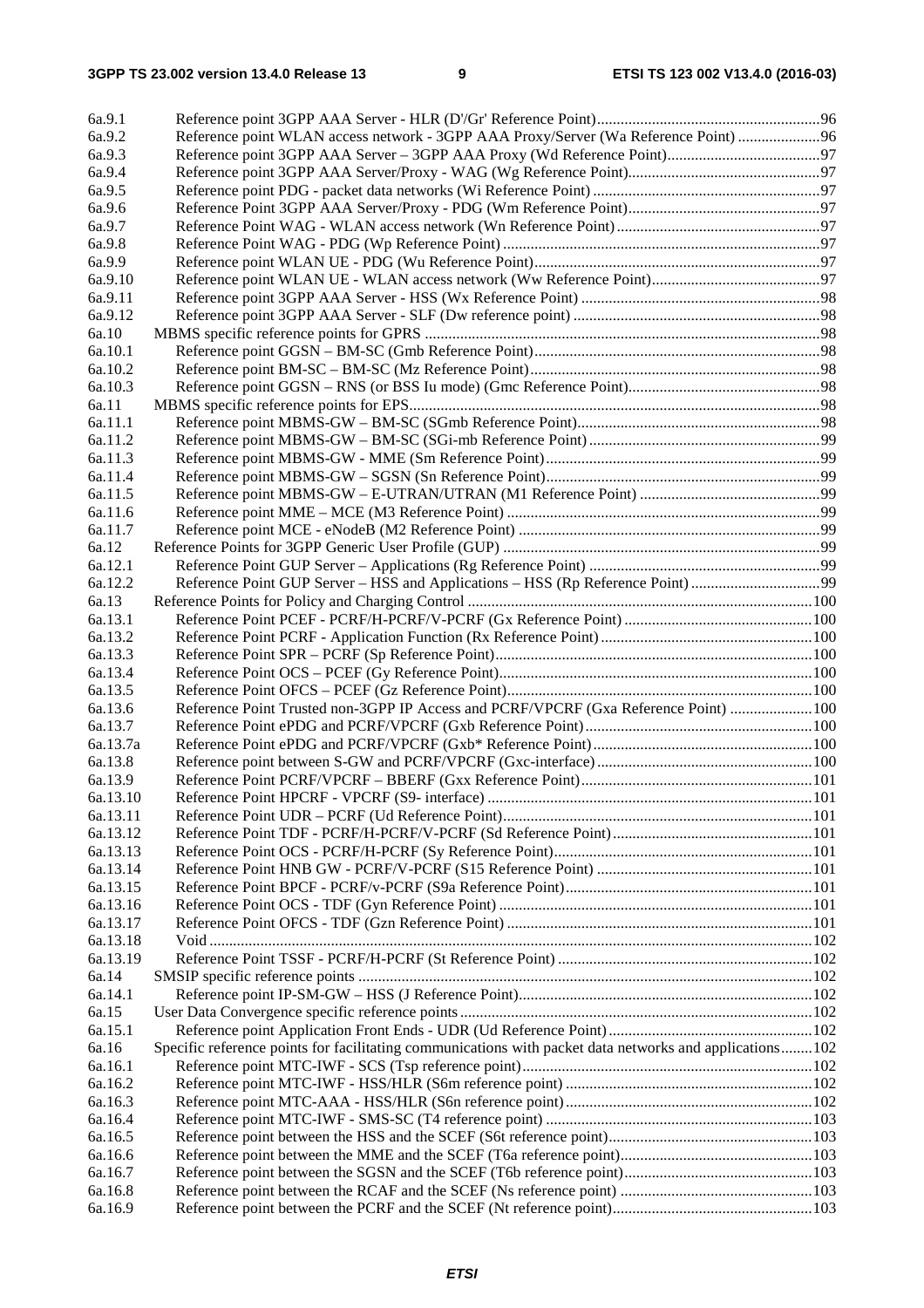| 6a.17          |                                                                                          |  |
|----------------|------------------------------------------------------------------------------------------|--|
| 6a.17.1        |                                                                                          |  |
| 6a.17.2        |                                                                                          |  |
| 6a.18          |                                                                                          |  |
| 6a.18.1        |                                                                                          |  |
| 6a.18.2        |                                                                                          |  |
| 6a.18.3        |                                                                                          |  |
| 7              |                                                                                          |  |
| 7.1            |                                                                                          |  |
| 7.2            |                                                                                          |  |
| 7.2a           |                                                                                          |  |
| 7.3            |                                                                                          |  |
| 7.4            |                                                                                          |  |
| 7.5            |                                                                                          |  |
| 7.6<br>7.7     |                                                                                          |  |
| 7.8            |                                                                                          |  |
|                |                                                                                          |  |
|                | Description for GLR-related entities and interfaces 106<br><b>Annex A (informative):</b> |  |
| A.1            |                                                                                          |  |
|                |                                                                                          |  |
| A.2            |                                                                                          |  |
| A.2.1          |                                                                                          |  |
| A.2.2<br>A.2.3 |                                                                                          |  |
|                |                                                                                          |  |
| A.3            |                                                                                          |  |
| A.3.1          |                                                                                          |  |
| A.3.2          |                                                                                          |  |
| A.3.3          |                                                                                          |  |
| A.4            |                                                                                          |  |
| A.4.1          |                                                                                          |  |
| A.5            |                                                                                          |  |
| A.5.1          |                                                                                          |  |
| A.5.2          |                                                                                          |  |
| A.5.3          |                                                                                          |  |
| A.5.4          |                                                                                          |  |
| A.5.5          |                                                                                          |  |
| A.5.6          |                                                                                          |  |
| A.5.7          |                                                                                          |  |
| A.5.8          |                                                                                          |  |
| A.5.9          |                                                                                          |  |
| A.5.10         |                                                                                          |  |
| A.5.11         |                                                                                          |  |
|                | <b>Annex B</b> (informative):                                                            |  |
|                |                                                                                          |  |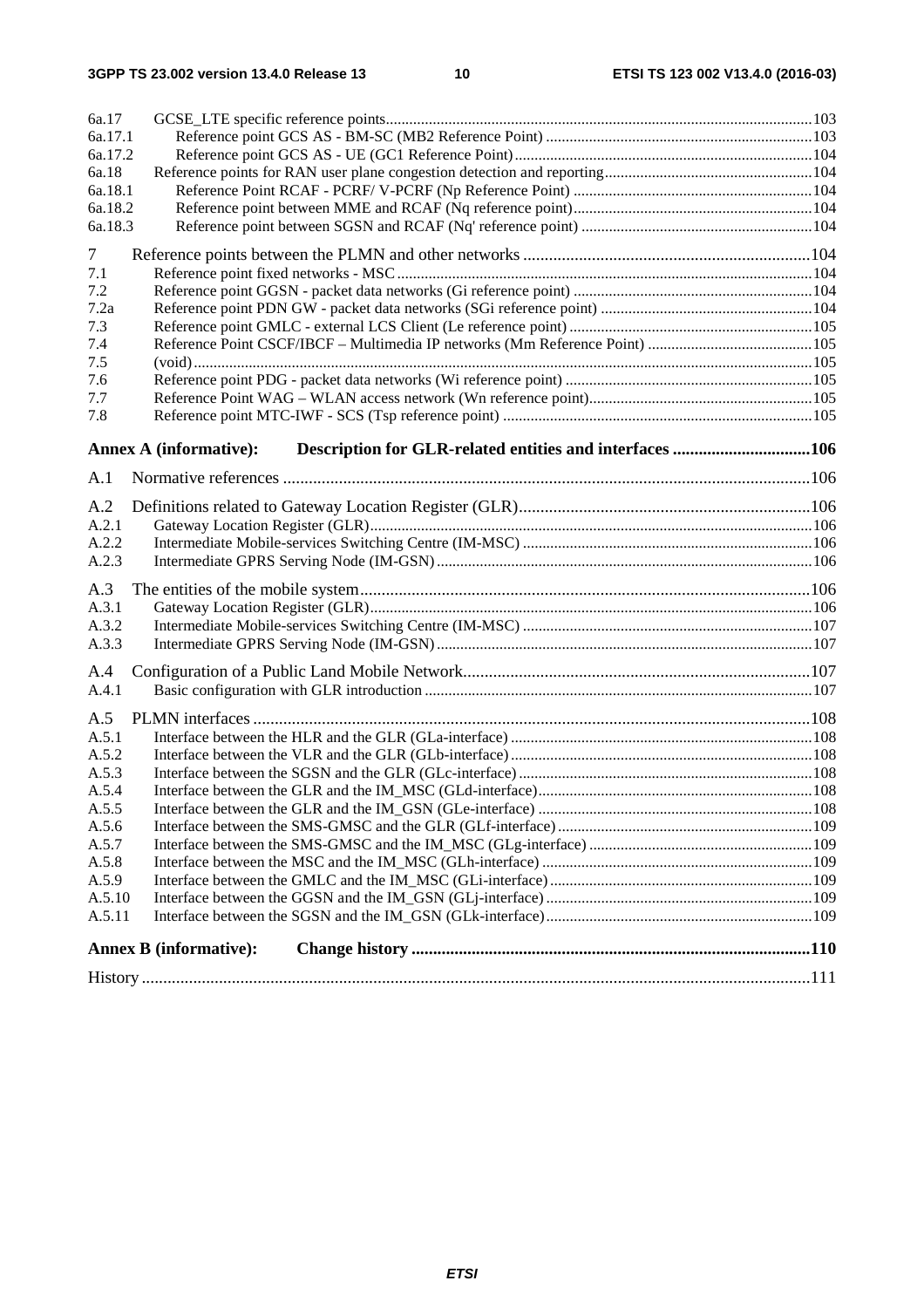### Foreword

This Technical Specification (TS) has been produced by the 3rd Generation Partnership Project (3GPP).

The contents of the present document are subject to continuing work within the TSG and may change following formal TSG approval. Should the TSG modify the contents of the present document, it will be re-released by the TSG with an identifying change of release date and an increase in version number as follows:

Version x.y.z

where:

- x the first digit:
	- 1 presented to TSG for information;
	- 2 presented to TSG for approval;
	- 3 or greater indicates TSG approved document under change control.
- y the second digit is incremented for all changes of substance, i.e. technical enhancements, corrections, updates, etc.
- z the third digit is incremented when editorial only changes have been incorporated in the document.

# Introduction

This document presents the possible architectures of the 3GPP System covering both UTRAN and GERAN radio access technologies. In addition, this document also includes the Evolved Packet System providing support for E-UTRAN radio access technology in addition to UTRAN and GERAN radio access technologies. As well as providing support for E-UTRAN, UTRAN and GERAN radio access technologies, the Evolved Packet System also provides support for non-3GPP access technologies making it possible for these technologies to interwork with the 3GPP specified Evolved Packet Core network. The configuration of non-3GPP access networks using EPS is not within the scope of 3GPP specification.

This document also presents the architecture for the IP Multimedia Subsystem common to 3GPP and other access systems such as Fixed Broadband and those specified by 3GPP2 and provide architecture for interworking and session continuity between IMS and Circuit Switched systems.

Clause 3 of the document contains the definition of the PLMN entities.

Clause 4 of the document contains the description of the basic entities of the PLMN, and clause 4a contains the description of the specific entities of the PLMN.

Clause 5 of the document contains the configuration of the PLMN.

Clauses 6, 6a and 7 of the document contain the PLMN's basic and specific interfaces and reference points and the PLMN's interfaces towards other networks.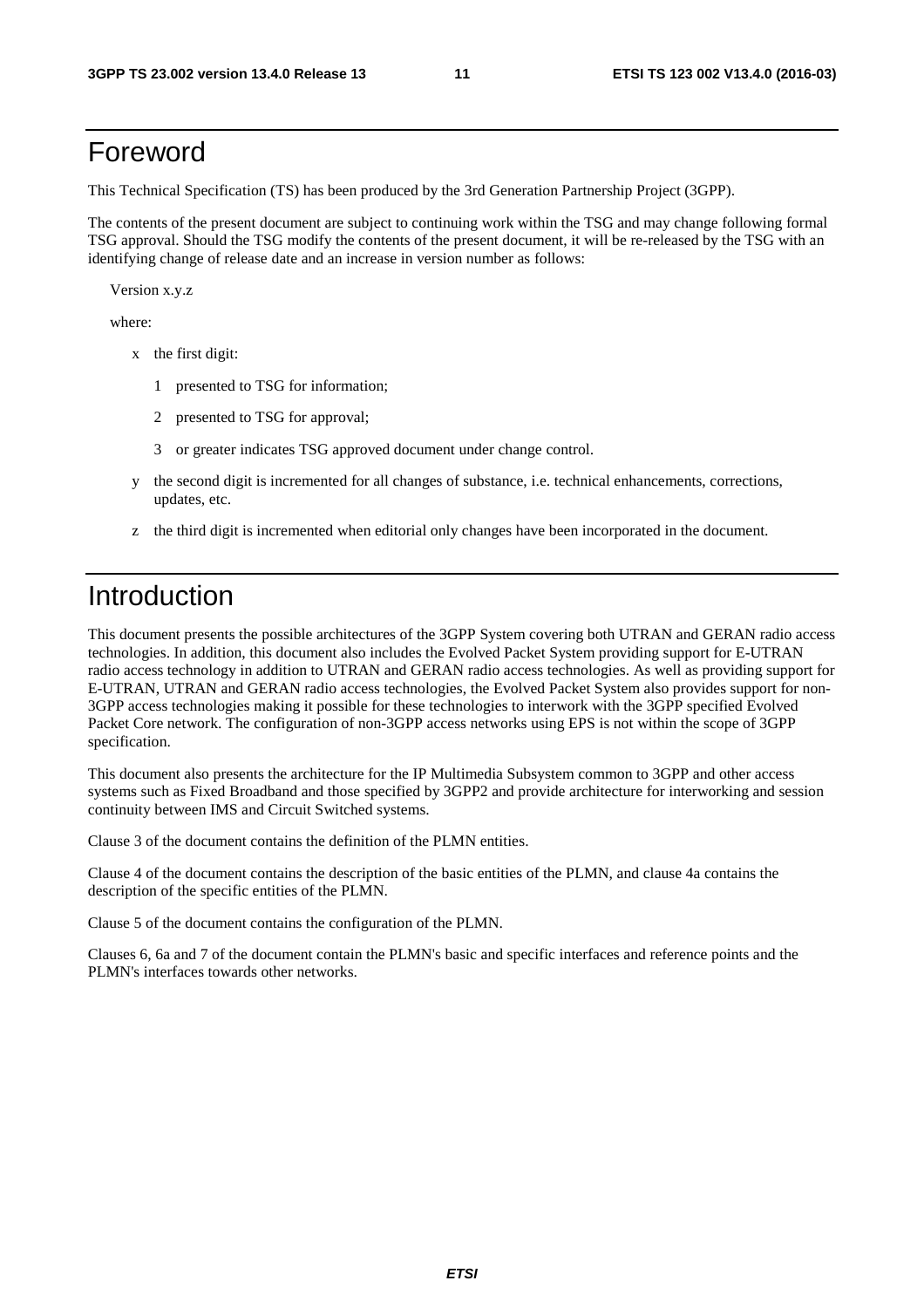# 1 Scope

This document offers an overview of the 3GPP PLMN and its architectures and configuration. The configuration and the functional entities of the PLMN and the interfaces between them are described on a general level in order to cope with possible implementations. These descriptions include interfaces between and within the core networks, the access networks, the user equipment, different service platforms, different domains and subsystems, and functional entities within domains and subsystems.

This document covers different architectural aspects with varying level of detail. In general, other specifications shall be referred to for further details; these specifications enable the reader to acquire the full understanding of a system or service feature.

Note that this document does not cover, or even list, all features of PLMNs.

# 2 References

The following documents contain provisions which, through reference in this text, constitute provisions of the present document.

- References are either specific (identified by date of publication, edition number, version number, etc.) or non-specific.
- For a specific reference, subsequent revisions do not apply.
- For a non-specific reference, the latest version applies. In the case of a reference to a 3GPP document (including a GSM document), a non-specific reference implicitly refers to the latest version of that document *in the same Release as the present document*.
- [1] [void]
- [1a] 3GPP TR 21.905: "Vocabulary for 3GPP Specifications".
- [2] 3GPP TS 22.016: "International Mobile station Equipment Identities (IMEI)".
- [2a] 3GPP TS 22.060: "General Packet radio Service (GPRS); Service description; Stage 1".
- [2b] 3GPP TS 22.071: "Location Services (LCS); Service description; Stage 1".
- [2c] 3GPP TS 22.078: "Customised Applications for Mobile network Enhanced Logic (CAMEL); Service description, Stage 1".
- [3] 3GPP TS 23.003: " Numbering, addressing and identification".
- [4] 3GPP TS 22.127: "Open Service Access (OSA)".
- [5] 3GPP TS 23.008: "Organization of subscriber data".
- [6] 3GPP TS 23.009: "Handover procedures".
- [7] 3GPP TS 23.012: "Location Management Procedures".
- [8] 3GPP TS 23.041: "Technical realization of Cell Broadcast Service (CBS)".
- [9] [void]
- [9a] 3GPP TS 23.060: "General Packet Radio Service (GPRS); Service description; Stage 2".
- [10] [void]
- [10a] 3GPP TS 43.064: "Digital cellular telecommunication system (Phase 2+); General Packet Radio service (GPRS); Overall description of the GPRS radio interface; Stage 2".
- [10b] 3GPP TS 25.305: "Stage 2 Functional Specification of UE Positioning in UTRAN".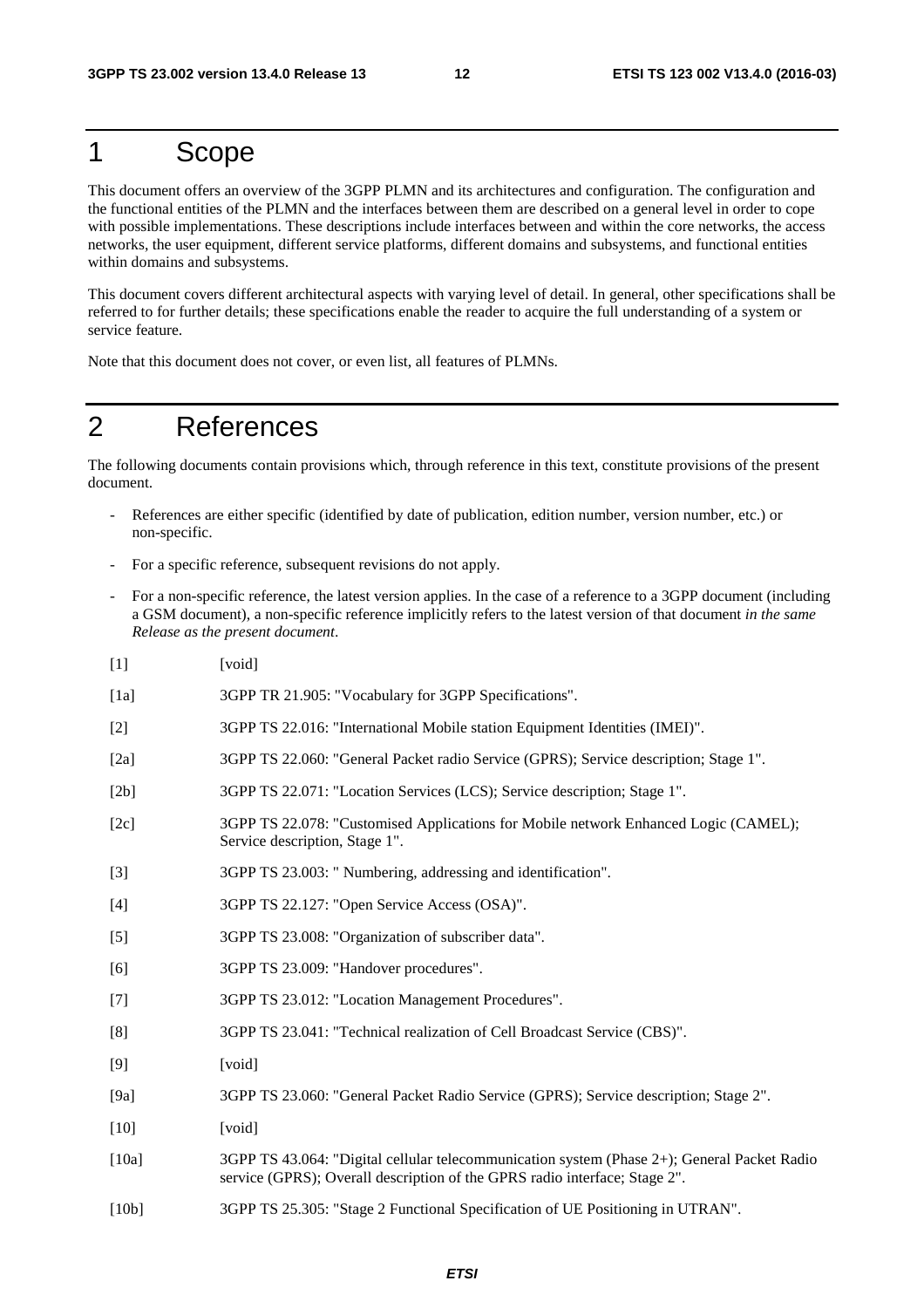[10c] 3GPP TS 23.078: "Customised Applications for Mobile network Enhanced Logic (CAMEL) Phase 3 - Stage 2". [10d] 3GPP TS 43.059: "Functional Stage 2 Description of Location Services in GERAN". [11] ITU-T Recommendation Q.1214 (05/1995): "Distributed Functional Plane for Intelligent Network CS-1". [11a] 3GPP TS 23.101: "General UMTS Architecture". [11b] 3GPP TS 23.110: "UMTS Access Stratum); Services and Functions". [12] 3GPP TS 24.002: "GSM - UMTS Public Land Mobile Network (PLMN) access reference configuration". [13] 3GPP TS 48.001: "Base Station System - Mobile-services Switching Centre (BSS - MSC) interface; General aspects". [14] 3GPP TS 48.002: "Base Station System - Mobile-services Switching Centre (BSS - MSC) interface; Interface principles". [14a] 3GPP TS 25.410: "UTRAN Iu Interface: general aspects and principles". [15] 3GPP TS 48.004: "Base Station System - Mobile-services Switching Centre (BSS - MSC) interface Layer 1 specification". [16] 3GPP TS 48.006: "Signalling transport mechanism specification for the Base Station System - Mobile-services Switching Centre (BSS - MSC) interface". [17] 3GPP TS 48.008: "Mobile-services Switching Centre - Base Station System (MSC - BSS) interface; Layer 3 specification". [18] [void] [19] 3GPP TS 48.051: "Base Station Controller - Base Transceiver Station (BSC - BTS) interface; General aspects". [20] 3GPP TS 48.052: "Base Station Controller - Base Transceiver Station (BSC - BTS) interface; Interface principles". [21] 3GPP TS 48.054: "Base Station Controller - Base Transceiver Station (BSC - BTS) interface; Layer 1 structure of physical circuits". [22] 3GPP TS 48.056: "Base Station Controller - Base Transceiver Station (BSC - BTS) interface; Layer 2 specification". [23] 3GPP TS 48.058: "Base Station Controller - Base Transceiver Station (BSC - BTS) interface; Layer 3 specification". [24] 3GPP TS 48.060: "In-band control of remote transcoders and rate adaptors for full rate traffic channels". [25] 3GPP TS 48.061: "In-band control of remote transcoders and rate adaptors for half rate traffic channels". [26] 3GPP TS 29.002: "Mobile Application Part (MAP) specification". [27] 3GPP TS 22.228: "Service requirements for the IP Multimedia Core Network Subsystem". [28] 3GPP TS 23.207: "End-to-end Quality of Service (QoS) concept and architecture". [29] [void]. [30] [void].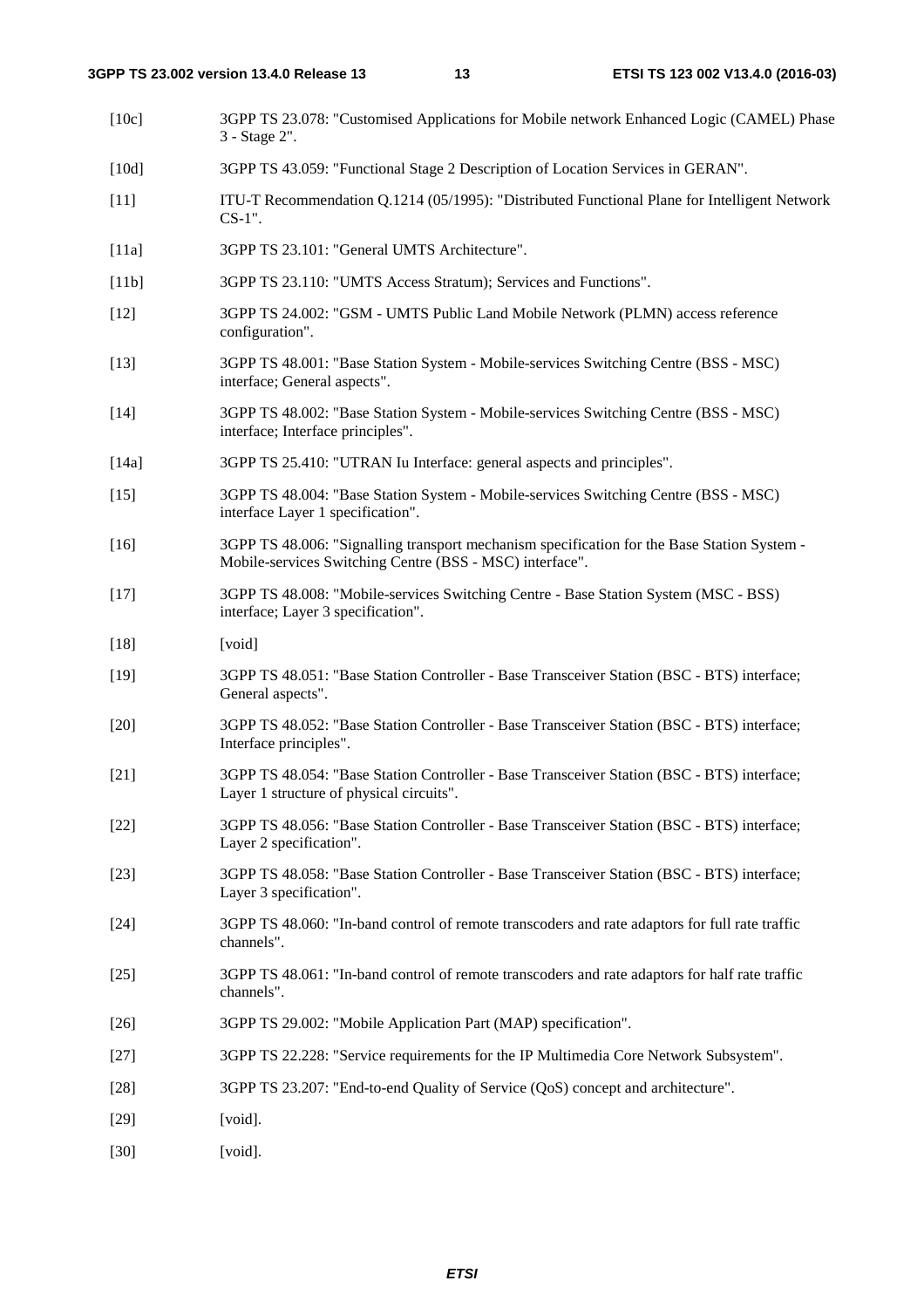- [31] 3GPP TS 29.007: "General requirements on interworking between the Public Land Mobile Network (PLMN) and the Integrated Services Digital Network (ISDN) or Public Switched Telephone Network (PSTN)".
- [32] 3GPP TS 29.010: "Information element mapping between Mobile Station Base Station System (MS – BSS) and Base Station System - Mobile-services Switching Centre (BSS - MSC); Signalling procedures and the Mobile Application Part (MAP)".
- [33] 3GPP TS 29.011: "Signalling interworking for supplementary services".
- [34] 3GPP TS 23.228: "IP Multimedia Subsystem (IMS); Stage 2".
- [35] 3GPP TS 41.103: "GSM Release 5 specifications".
- [36] 3GPP TS 43.051: "Technical Specification Group GSM/EDGE Radio Access Network; Overall description, Stage 2".
- [37] 3GPP TS 23.226: "Global Text Telephony (GTT); Stage 2".
- [38] 3GPP TS 26.226: "Cellular Text Telephone Modem; General Description".
- [39] 3GPP TS 23.016:"Subscriber data management; Stage 2".
- [40] 3GPP TS 23.066: "Support of Mobile Number Portability (MNP); Technical realization; Stage 2".
- [41] 3GPP TS 43.068: "Voice Group Call Service (VGCS); Stage 2".
- [42] 3GPP TS 43.069: "Voice Broadcast Service (VBS); Stage 2".
- [43] 3GPP TS 23.205: "Bearer independent circuit switched core network; Stage 2".
- [44] 3GPP TS 48.014: "Base Station System (BSS) Serving GPRS Support Node (SGSN) interface; Gb interface Layer 1".
- [45] 3GPP TS 48.016: "Base Station System (BSS) Serving GPRS Support Node (SGSN) interface; Network service".
- [46] 3GPP TS 48.018: "Base Station System (BSS) Serving GPRS Support Node (SGSN); BSS GPRS Protocol (BSSGP)".
- [47] 3GPP TS 48.031: "Serving Mobile Location Centre Serving Mobile Location Centre (SMLC SMLC); SMLCPP specification".
- [48] 3GPP TS 29.016: "Serving GPRS Support Node (SGSN) Visitor Location Register (VLR); Gs interface network service specification".
- [49] 3GPP TS 29.018: "Serving GPRS Support Node (SGSN) Visitor Location Register (VLR); Gs interface Layer 3 specification".
- [50] 3GPP TS 49.031: "Network Location Services (LCS); Base Station System Application Part LCS extension (BSSAP-LE)".
- [51] 3GPP TS 29.060: "GPRS Tunnelling Protocol (GTP) across the Gn and Gp Interface".
- [52] ITU-T Recommendation H.248: "Gateway Control Protocol".
- [53] ITU-T Recommendation E.164: "The International public telecommunication numbering plan".
- [54] ITU-T Recommendation H.323: "Packet-based multimedia communications systems".
- [55] 3GPP TS 44.071: "Mobile radio interface layer 3 Location Services (LCS) specification".
- [56] 3GPP TS 23.271: "Functional stage 2 description of LCS".
- [57] ITU-T Recommendation I.363-2 :"B-ISDN ATM Adaptation Layer (AAL) type 2 specification".
- [58] ITU-T Recommendation H.245: "Control protocol for multimedia communication".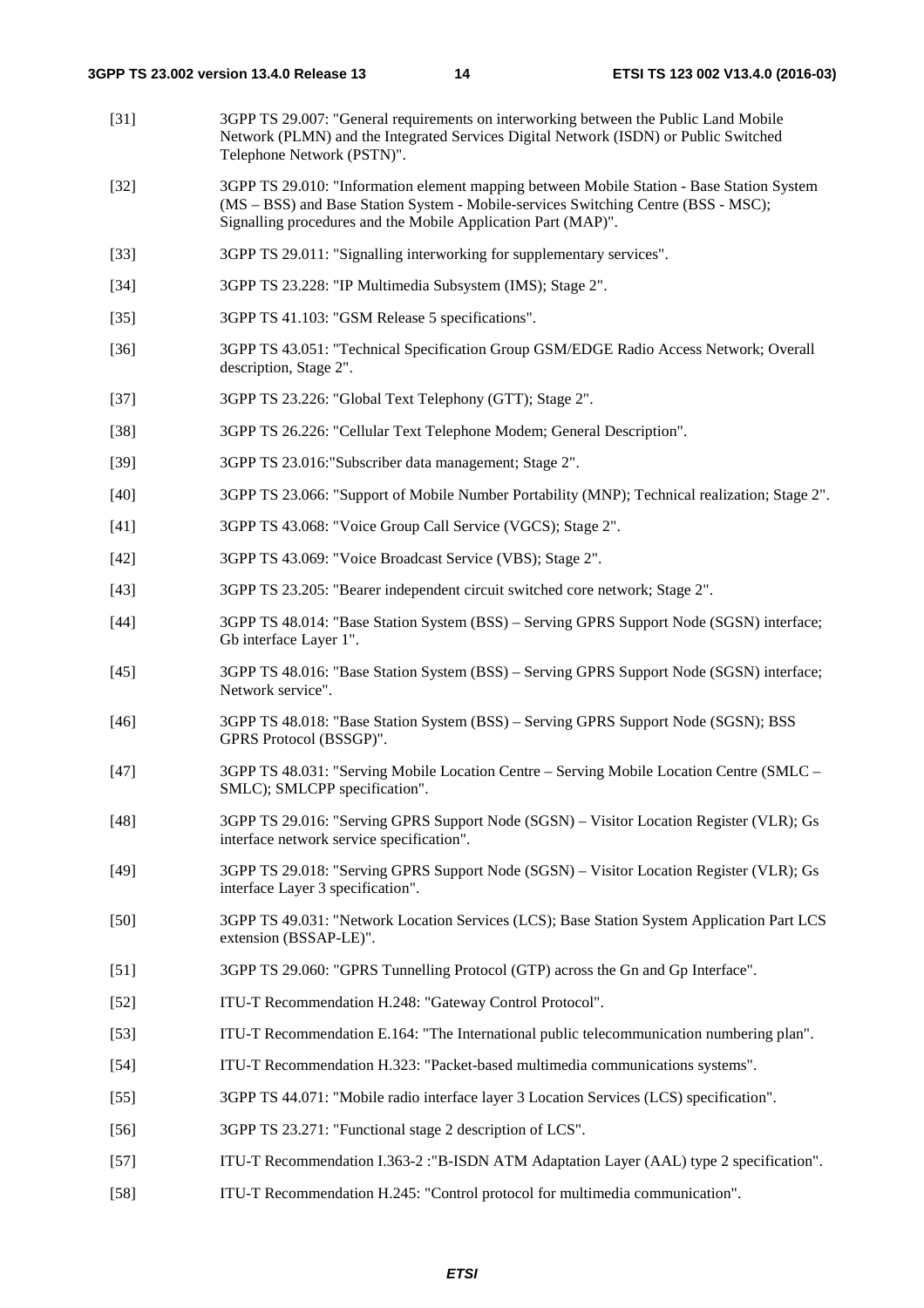- [59] IETF RFC 768: "User Datagram Protocol". [60] IETF RFC 1889: "RTP: A Transport Protocol for Real-Time Applications". [61] IETF RFC 3261: "SIP: Session Initiation Protocol". [62] OMA MLP TS: "Mobile Location Protocol", [http://www.openmobilealliance.org/]. [63] 3GPP TS 29.198: "Open Service Access (OSA) Application Programming Interface (API)". [64] 3GPP TS 33.210: "3G Security; Network Domain Security; IP network layer security". [65] 3GPP TS 23.236: "Intra Domain Connection of RAN Nodes to Multiple CN Nodes". [66] 3GPP TS 25.453: "UTRAN Iupc interface Positioning Calculation Application Part (PCAP) signalling". [67] 3GPP TS 23.234: "3GPP system to Wireless Local Area Network (WLAN) interworking". [68] 3GPP TS 23.141: "Presence Service; Architecture and functional description". [69] OMA RLP TS: "Roaming Location Protocol", [http://www.openmobilealliance.org/]. [70] 3GPP TS 23.246: "Multimedia Broadcast/Multicast Service (MBMS); Architecture and functional description". [71] 3GPP TS 23.240: "3GPP Generic User Profile (GUP); Architecture (Stage 2)". [72] 3GPP TS 33.222: "Generic Authentication Architecture (GAA); Access to network application functions using Hypertext Transfer Protocol over Transport Layer Security (HTTPS)". [73] 3GPP TS 23.203: "Policy Control and Charging Architecture (Stage 2)". [74] 3GPP TS 23.167: "IP Multimedia Subsystem (IMS) emergency sessions". [75] 3GPP TS 23.204: "Support of Short Message Service (SMS) over generic 3GPP Internet Protocol (IP) access". [76] 3GPP TS 23.401:"General Packet Radio Service (GPRS) enhancements for Evolved Universal Terrestrial Radio Access Network (E-UTRAN) access". [77] 3GPP TS 23.402: "Architecture enhancements for non-3GPP accesses". [78] 3GPP TS 36.300: "Evolved Universal Terrestrial Radio Access (E-UTRA) and Evolved Universal Terrestrial Radio Access Network (E-UTRAN); Overall description; Stage 2". [79] 3GPP TS 36.401: "Evolved Universal Terrestrial Radio Access Network (E-UTRAN); Architecture description". [80] Open Mobile Alliance, OMA ERP SUPL V2.0: "Secure User Plane Location Enabler Release Package", (http://www.openmobilealliance.org). [81] 3GPP TS 23.272: "Circuit Switched Fallback in Evolved Packet System; Stage 2". [82] 3GPP TS 29.118: "Mobility Management Entity (MME) – Visitors Location Register (VLR) SGs interface specification". [83] 3GPP TS 23.216: "Single Radio Voice Call Continuity (SRVCC); Stage 2". [84] 3GPP TS 33.107: "3G security; Lawful interception architecture and functions". [85] 3GPP TS 32.240: "Telecommunication management; Charging management; Charging architecture and principles". [86] 3GPP TS 29.272: "Evolved Packet System (EPS); Mobility Management Entity (MME) and Serving GPRS Support Node (SGSN) related interfaces based on Diameter protocol".
- [87] 3GPP TS 33.401:"3GPP System Architecture Evolution (SAE); Security architecture".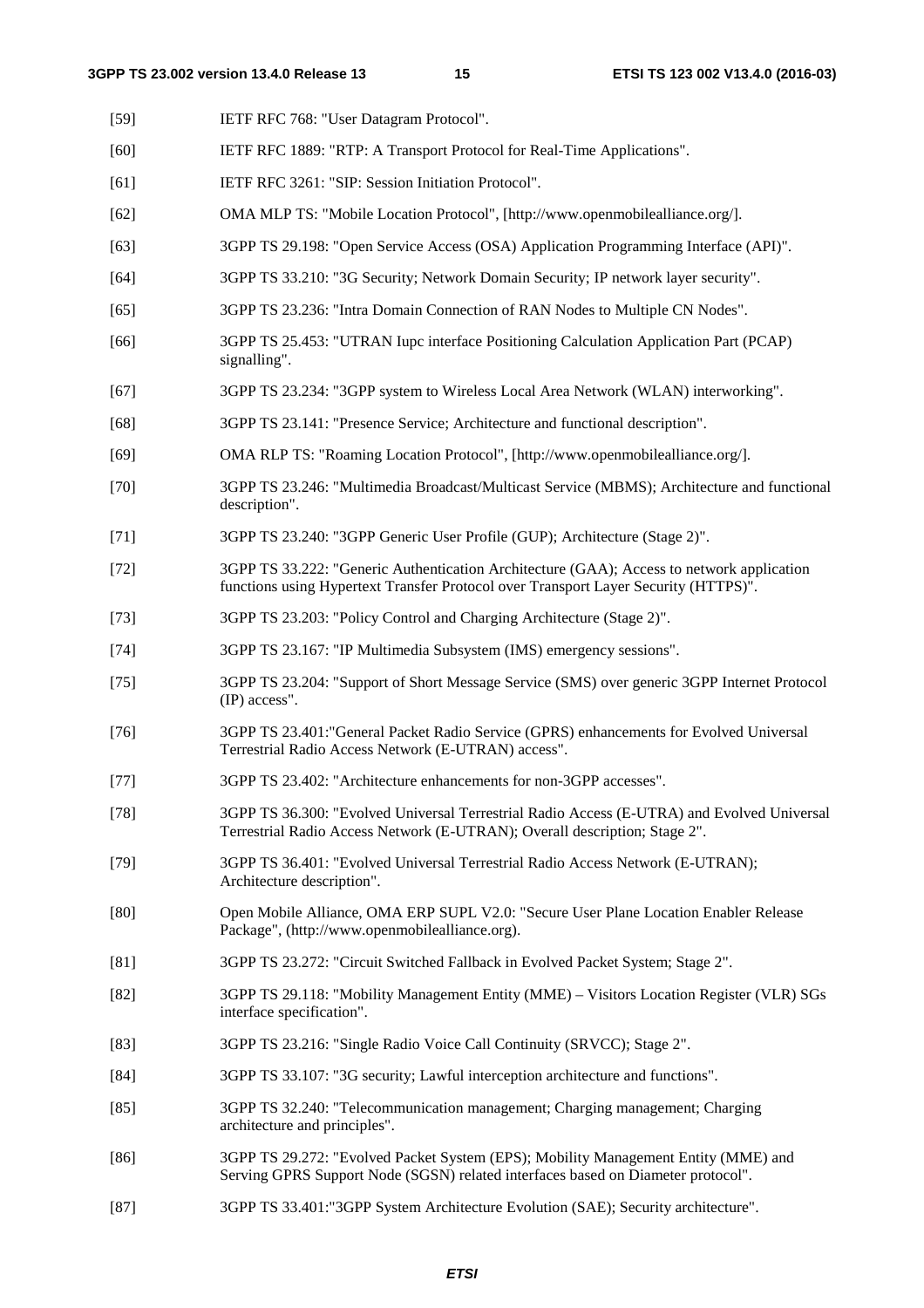- [88] 3GPP TS 33.402: "3GPP System Architecture Evolution (SAE); Security aspects of non-3GPP accesses".
- [89] 3GPP TS 24.301: "Non-Access-Stratum (NAS) protocol for Evolved Packet System (EPS); Stage 3".
- [90] 3GPP TS 29.274: "General Packet Radio Service (GPRS); Evolved GPRS Tunnelling Protocol (eGTP) for EPS".
- [91] 3GPP TS 29.280: "Evolved Packet System (EPS); 3GPP Sv interface (MME to MSC, and SGSN to MSC) for SRVCC".
- [92] 3GPP TS 29.213: "PCC Signalling Flows and Mapping Tables".
- [93] 3GPP TS 29.275: "Proxy Mobile IPv6 (PMIPv6) based Mobility and Tunnelling protocols; Stage 3".
- [94] 3GPP TS 24.304: "Mobility management based on Mobile IPv4; User Equipment (UE) foreign agent interface; Stage 3".
- [95] 3GPP TS 24.303: "Mobility management based on Dual-Stack Mobile IPv6; Stage 3".
- [96] 3GPP TS 29.273: "Evolved Packet System (EPS); 3GPP EPS AAA interfaces".
- [97] 3GPP TS 24.302: "Access to the 3GPP Evolved Packet Core (EPC) via non-3GPP access networks".
- [98] 3GPP TS 29.168: "Cell Broadcast Centre interfaces with the Evolved Packet Core; Stage 3".
- [99] 3GPP TS 29.212: "Policy and Charging Control (PCC); Reference points".
- [100] 3GPP TS 29.214: "Policy and Charging Control over Rx Interface".
- [101] 3GPP TS 32.251:"Telecommunication management; Charging management; Packet Switched (PS) domain charging".
- [102] IETF RFC 4006: "Diameter Credit-Control Application".
- [103] 3GPP TS 29.215: "Policy and Charging Control over S9 Interface".
- [104] 3GPP TS 29.061: "Interworking between PLMN supporting packet based services and PDN".
- [105] Void.
- [106] 3GPP2 A.S0008-C: "Interoperability Specification (IOS) for High Rate Packet Data (HRPD) Radio Access Network Interfaces with Session Control in the Access Network".
- [107] 3GPP2 C.S0087 0: "E-UTRAN HRPD and CDMA2000 1x Connectivity and Interworking: Air Interface Aspects".
- [108] 3GPP TS 32.296: "Telecommunication management; Charging management; Online Charging System (OCS): Applications and interfaces".
- [109] 3GPP TS 32.295: "Telecommunication management; Charging management; Charging Data Record (CDR) transfer".
- [110] 3GPP TS 23.292: "IP Multimedia Subsystem (IMS) Centralized Services".
- [111] 3GPP TS 23.237: "IP Multimedia Subsystem (IMS) Service Continuity".
- [112] 3GPP TS 23.327: "Mobility between 3GPP-Wireless Local Area Network (WLAN) Interworking and 3GPP Systems".
- [113] 3GPP TS 23.218: "IP Multimedia (IM) session handling; IM call model; Stage 2".
- [114] 3GPP TS 25.467: "UTRAN architecture for 3G Home Node B (HNB); Stage 2".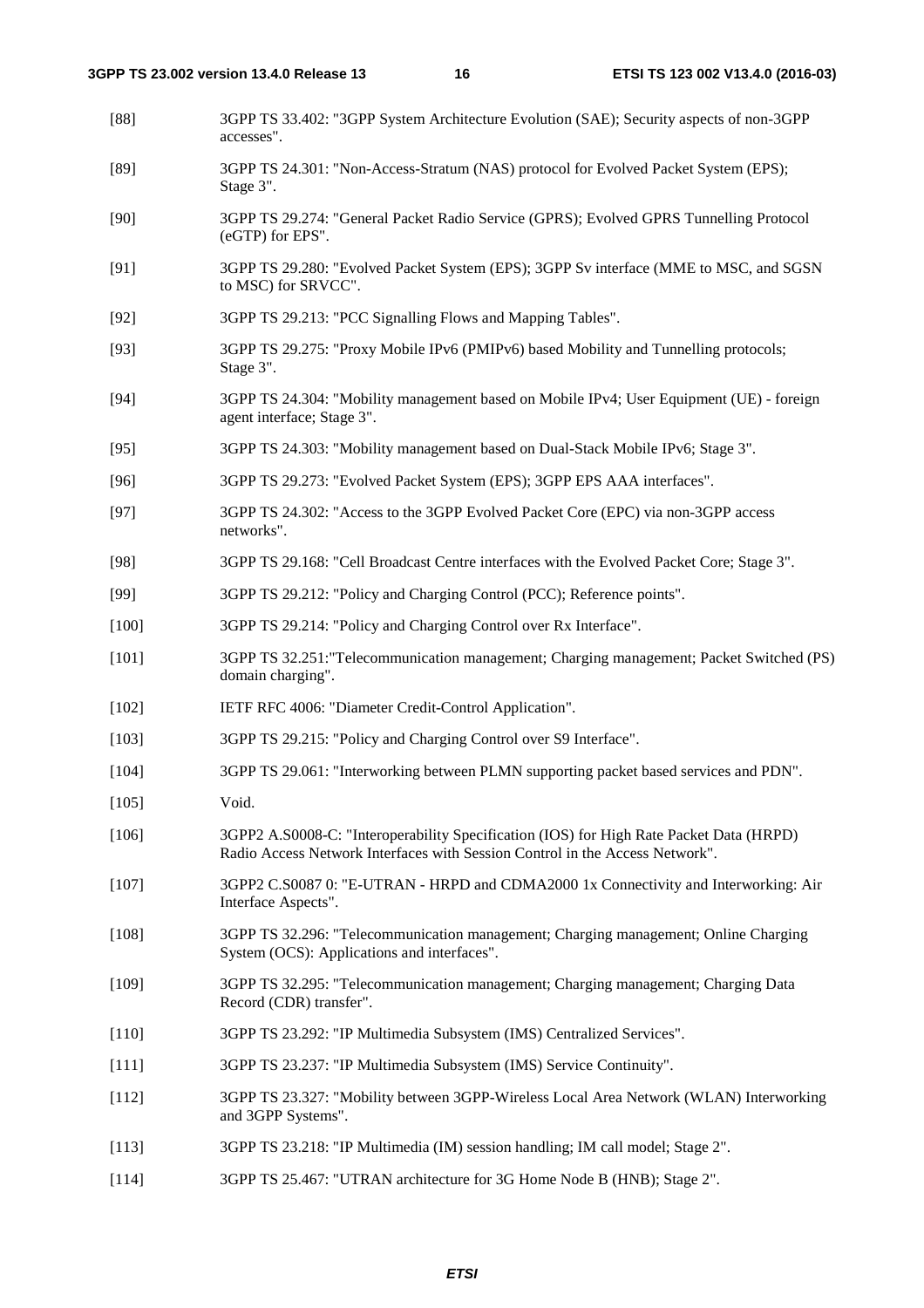- [115] 3GPP TS 25.468: "UTRAN Iuh Interface RANAP User Adaption (RUA) signalling".
- [116] 3GPP TS 25.469: "UTRAN Iuh interface Home Node B (HNB) Application Part (HNBAP) signalling".
- [117] 3GPP TS 24.285: "Allowed Closed Subscriber Group (CSG) List; Management Object (MO)".
- [118] 3GPP TS 31.102: "Characteristics of the Universal Subscriber Identity Module (USIM) application".
- [119] 3GPP TS 48.049: "Base Station Controller Cell Broadcast Centre (BSC-CBC) Interface Specification; Cell Broadcast Service Protocol (CBSP)".
- [120] 3GPP TS 23.335: "User Data Convergence (UDC); Technical realization and information flows; Stage 2".
- [121] 3GPP TS 29.335: "User Data Convergence (UDC); User Data Repository Access Protocol over the Ud interface; Stage 3".
- [122] 3GPP TS 36.305: "Evolved Universal Terrestrial Radio Access Network (E-UTRAN); Stage 2 functional specification of User Equipment (UE) positioning in E-UTRAN".
- [123] 3GPP TS 29.172: "Location Services (LCS); Evolved Packet Core (EPC) LCS Protocol (ELP) between the Gateway Mobile Location Centre (GMLC) and the Mobile Management Entity (MME); SLg interface".
- [124] 3GPP TS 29.171: "Location Services (LCS); LCS Application Protocol (LCS-AP) between the Mobile Management Entity (MME) and Evolved Serving Mobile Location Centre (E-SMLC); SLs interface".
- [125] 3GPP TS 29.173: "Location Services (LCS); Diameter-based SLh interface for Control Plane LCS".
- [126] 3GPP TS 29.281: "GPRS Tunnelling Protocol User Plane (GTPv1-U)".
- [127] 3GPP TS 36.443: "Evolved Universal Terrestrial Radio Access Network (E-UTRAN); M2 Application Protocol (M2AP)".
- [128] 3GPP TS 36.444: "Evolved Universal Terrestrial Radio Access Network (E-UTRAN); M3 Application Protocol (M3AP)".
- [129] 3GPP TS 36.445: "Evolved Universal Terrestrial Radio Access Network (E-UTRAN); M1 data transport".
- [130] 3GPP TS 22.220: "Service Requirements for Home NodeBs and Home eNodeBs".
- [131] 3GPP TS 29.219: "Policy and charging control: Spending limit reporting over Sy reference point".
- [132] 3GPP TS 23.682: "Architecture enhancements to facilitate communications with packet data networks and applications".
- [133] 3GPP TS 29.336: "Home Subscriber Server (HSS) diameter interfaces for interworking with packet data networks and applications".
- [134] 3GPP TS 29.337: "Diameter based T4 Interface for communications with packet data networks and applications".
- [135] 3GPP TS 29.338: "Diameter based protocols to support of SMS capable MMEs".
- [136] 3GPP TS 29.368: "Tsp interface protocol between the MTC Interworking Function (MTC-IWF) and Service Capability Server (SCS)".
- [137] 3GPP TS 23.040: "Technical realization of the Short Message Service (SMS)".
- [138] IETF RFC 793 (1981): "Transmission Control Protocol" (STD 7).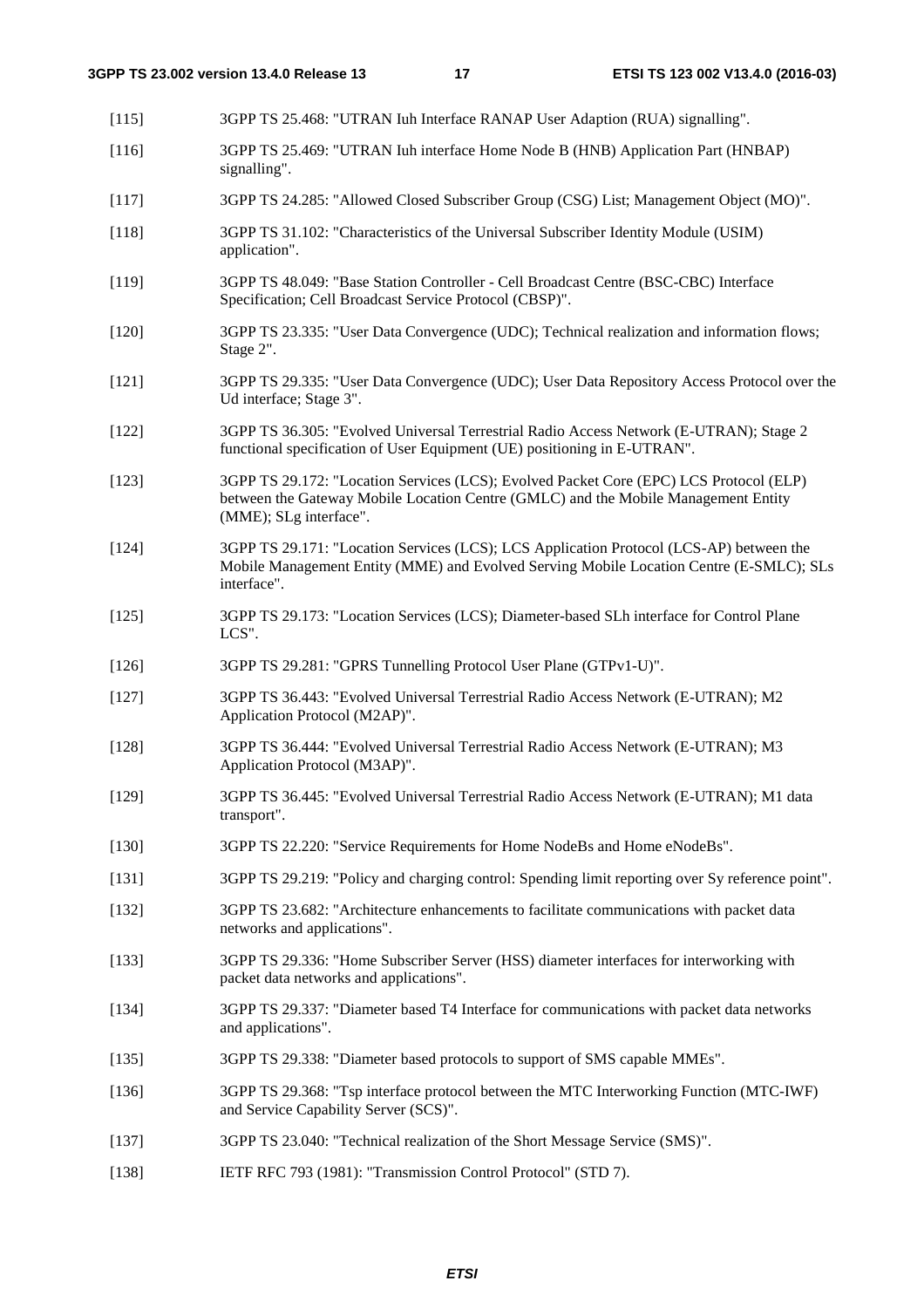| [139] | 3GPP TS 26.233: "Transparent end-to-end Packet-switched Streaming Service (PSS); General<br>Description".                       |
|-------|---------------------------------------------------------------------------------------------------------------------------------|
| [140] | 3GPP TS 23.468: "Group Communication System Enablers for LTE (GCSE LTE); Stage 2".                                              |
| [141] | 3GPP TS 23.179: "Functional architecture and information flows to support mission critical<br>communication services; Stage 2". |

3 Definitions and abbreviations

In addition to the abbreviations given in the remainder of this clause others are listed in TR 21.905 [1a].

The definitions of the entities of the mobile system are given in the next clause.

### 3.1 Public Land Mobile Network (PLMN)

A Public Land Mobile Network (PLMN) is established and operated by an administration or Recognized Private Operating Agency (RPOA) for the specific purpose of providing land mobile telecommunications service services to the public. A PLMN may be regarded as an extension of networks (e.g. ISDN, corporate and public PDNs, etc.); it is a collection of MSCs areas in CS domain and SGSN areas for GPRS and SGSN or MME areas for EPC in PS domain within a common numbering plan (e.g. same National Destination Code) and a common routing plan. The MSCs are the functional interfaces between the fixed networks and a PLMN for call set-up in CS domain. The GGSN and the SGSN are the functional interfaces between the fixed networks and a PLMN for packet transmission in GPRS PS domain. In case of EPC PS Domain, the PDN GW, Serving-GW and the SGSN and the MME are the functional interfaces between the fixed networks and a PLMN for packet transmission.

Functionally the PLMNs may be regarded as independent telecommunications entities even though different PLMNs may be interconnected through the ISDN/PSTN and PDNs for forwarding of calls or network information. A similar type of interconnection may exist for the interaction between the MSCs/SGSNs/MMEs of one PLMN.

# 3.2 Core Network (CN) and Access Network (AN)

The PLMN infrastructure is logically divided into a Core Network (CN) and an Access Network (AN) infrastructures, as defined in TS 23.101 [11a] and TS 23.110 [11b]. The CN is logically divided into a CS domain, a PS domain and an IM subsystem, as defined in next clause. The AN are GERAN (also called BSS for GSM), UTRAN (also called RNS), E-UTRAN, as defined in clause "The Access Network".

# 3.3 Circuit Switched (CS) and Packet Switched (PS) Domains

The CN is constituted of a Circuit Switched (CS) domain and a Packet Switched (PS) domain (which includes GPRS and EPC). These two domains differ by the way they support user traffic, as explained below.

These two domains are overlapping, i.e. they contain some common entities. A PLMN can implement only one domain or both domains.

### 3.3.1 CS Domain

The CS domain refers to the set of all the CN entities offering "CS type of connection" for user traffic as well as all the entities supporting the related signalling. A "CS type of connection" is a connection for which dedicated network resources are allocated at the connection establishment and released at the connection release.

The entities specific to the CS domain are: MSC, GMSC, VLR. All the other CN entities defined in clause 4 "The basic entities of the mobile system" and not defined as PS domain specific entities (see following clause) are common to the CS and to the PS domains. In case of E-UTRAN access, there is no support for CS Domain.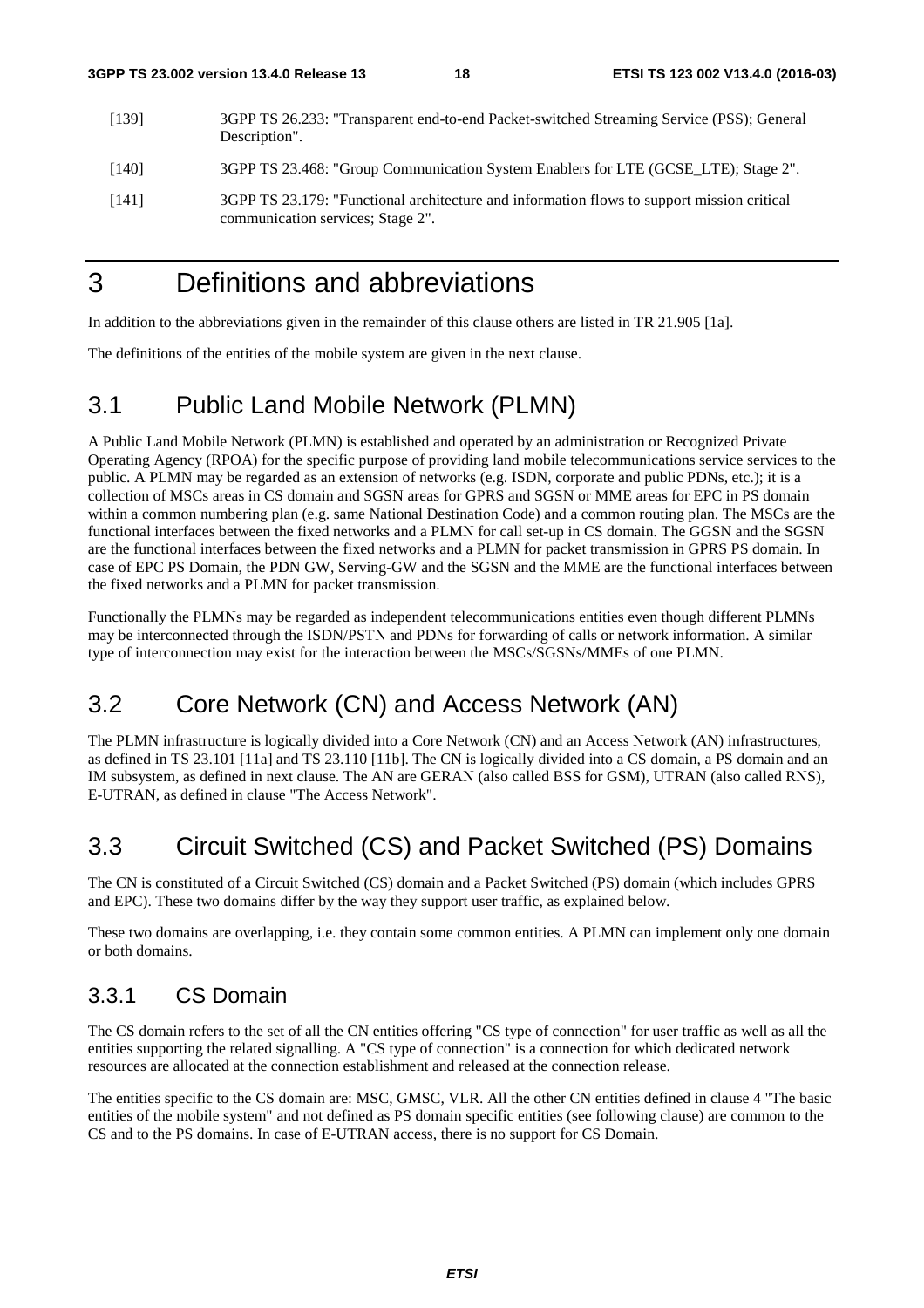### 3.3.2 PS Domain

The PS domain refers to the set of all the CN entities offering "PS type of connection" for user traffic as well as all the entities supporting the related signalling. A "PS type of connection" transports the user information using autonomous concatenation of bits called packets: each packet can be routed independently from the previous one.

The entities specific to the PS domain are the GPRS specific entities, i.e. SGSN and GGSN and EPS specific entities, i.e. PDN GW, S-GW, MME, SGSN. All the other CN entities defined in clause "4 The basic entities of the mobile system" and not defined as CS domain specific entities (see previous clause) are common to the CS and to the PS domains.

### 3.3a IP Multimedia subsystem (IMS)

The IM subsystem comprises all CN elements for provision of IP multimedia services comprising audio, video, text, chat, etc. and a combination of them delivered over the PS domain. The entities related to IMS are CSCF, MGCF, MRF, etc. as defined in the stage 2 of the IM subsystem TS 23.228 [34]. See TS 22.228 [27] for some service examples of IMS.

# 3.4 Location register

To enable communication to a mobile station the network must know where this mobile station is located. This information is stored in a function named location register.

The location register is handled by the following entities.

The Home Location Register (HLR).

The Home Location Register (HLR) is the location register to which a mobile subscriber is assigned for record purposes such as subscriber information. For EPS, the HLR functionality is provided via HSS.

- The Visitor Location Register (VLR).

The Visitor Location Register (VLR) is the location register for Circuit Switched (CS) services, other than the HLR, used by an MSC to retrieve information for, e.g. handling of calls to or from a roaming mobile station currently located in its area.

The Serving GPRS Support Node (SGSN).

The location register function in the SGSN stores subscription information and location information for Packet Switched (PS) services for each subscriber registered in the SGSN.

The SGSN is needed only in a PLMN which supports PS Domain with GERAN or UTRAN access.

The Gateway GPRS Support Node (GGSN).

The location register function in the GGSN stores subscriber information and routeing information (needed to tunnel packet data traffic destined for a GPRS MS to the SGSN where the MS is registered) for each subscriber for which the GGSN has at least one PDP context active.

The GGSN is needed only in a PLMN which supports GPRS with GERAN or UTRAN access.

The Mobility Management Entity (MME).

The location register function in the MME stores subscription information and location information for Packet Switched (PS) services for each subscriber registered in the MME for EPS.

The Packet Data Network Gateway (PDN GW).

The location register function in the PDN GW stores subscriber information and routeing information (needed to tunnel packet data traffic destined for an EPS UE to the Serving GW, where the UE is registered in the MME, in the SGSN or in the 3GPP AAA server in case of non-3GPP access) for each subscriber for which the PDN GW has at least one PDN connection active.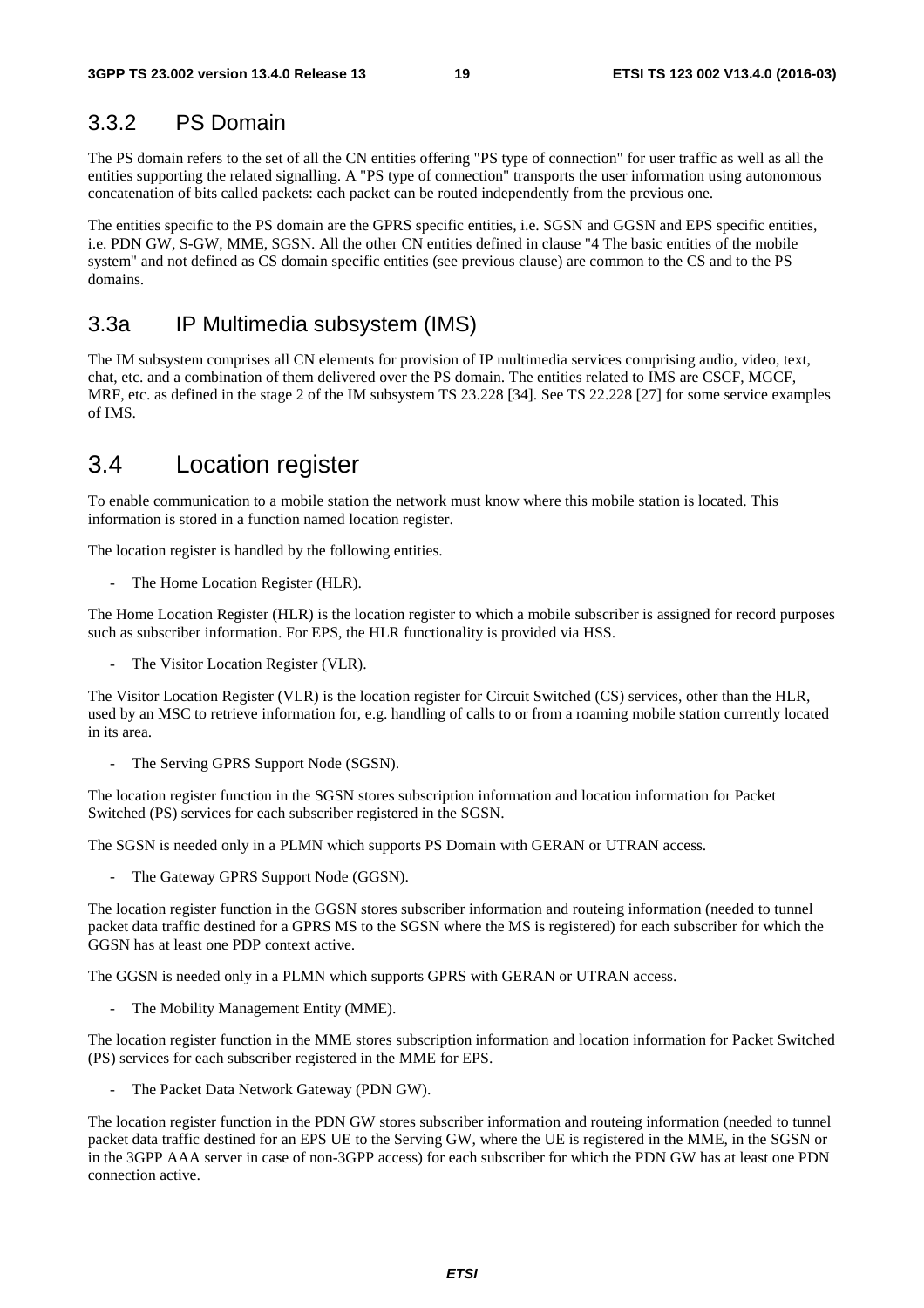# 3.5 Cell

The cell is an area of radio coverage identified by a Base station identification as defined in TS 23.003 [3].

# 3.6 Base Station Controller (BSC) area

The Base Station Controller (BSC) area is an area of radio coverage consisting of one or more cells controlled by one BSC. The boundaries of a BSC area and a location area are independent; a location area may span the boundary between BSC area and a BSC area may span the boundary between location areas.

### 3.7 Radio Network Controller (RNC) area

The Radio Network Controller (RNC) area is an area of radio coverage consisting of one or more cells controlled by one RNC. The boundaries of a RNC area and a location area are independent; a location area may span the boundary between RNC area and a RNC area may span the boundary between location areas.

# 3.8 Location Area (LA)

The Location Area (LA) is defined as an area in which a mobile station may move freely without updating the VLR. A location area includes one or several GERAN/UTRAN cells.

# 3.9 Routing Area (RA)

The Routing Area (RA) is defined as an area in which a mobile station, in certain operation modes, may move freely without updating the SGSN. A routing area includes one or several GERAN/UTRAN cells. A RA is always contained within a location area.

# 3.9a Tracking Area (TA)

A Tracking Area (TA) includes one or several E-UTRAN cells. The network allocates a list with one or more TAs to the UE . In certain operation modes, the UE may move freely in all TAs of the list without updating the MME.

# 3.10 MSC area

The MSC area is the part of the network covered by an MSC. An MSC area may consist of one or several location areas. An MSC area may also consist of one or several BSC areas.

# 3.11 VLR area

The VLR area is the part of the network controlled by a VLR. A VLR area may consist of one or several MSC areas.

### 3.12 SGSN area

The SGSN area is the part of the network served by an SGSN. An SGSN area may consist of one or several routing areas. An SGSN area may also consist of one or several BSC areas. There need not be a one to one relationship between SGSN area and MSC/VLR area.

# 3.13 Zones for Regional Subscription

A PLMN operator may define a number of regional subscription areas, each of which is a subset of the service area for an unrestricted mobile subscriber. A regional subscription area may be contained within the service area of a single PLMN, or may lie within the service areas of two or more PLMNs. Each regional subscription area consists of one or more zones; each zone is contained within the service area of a PLMN.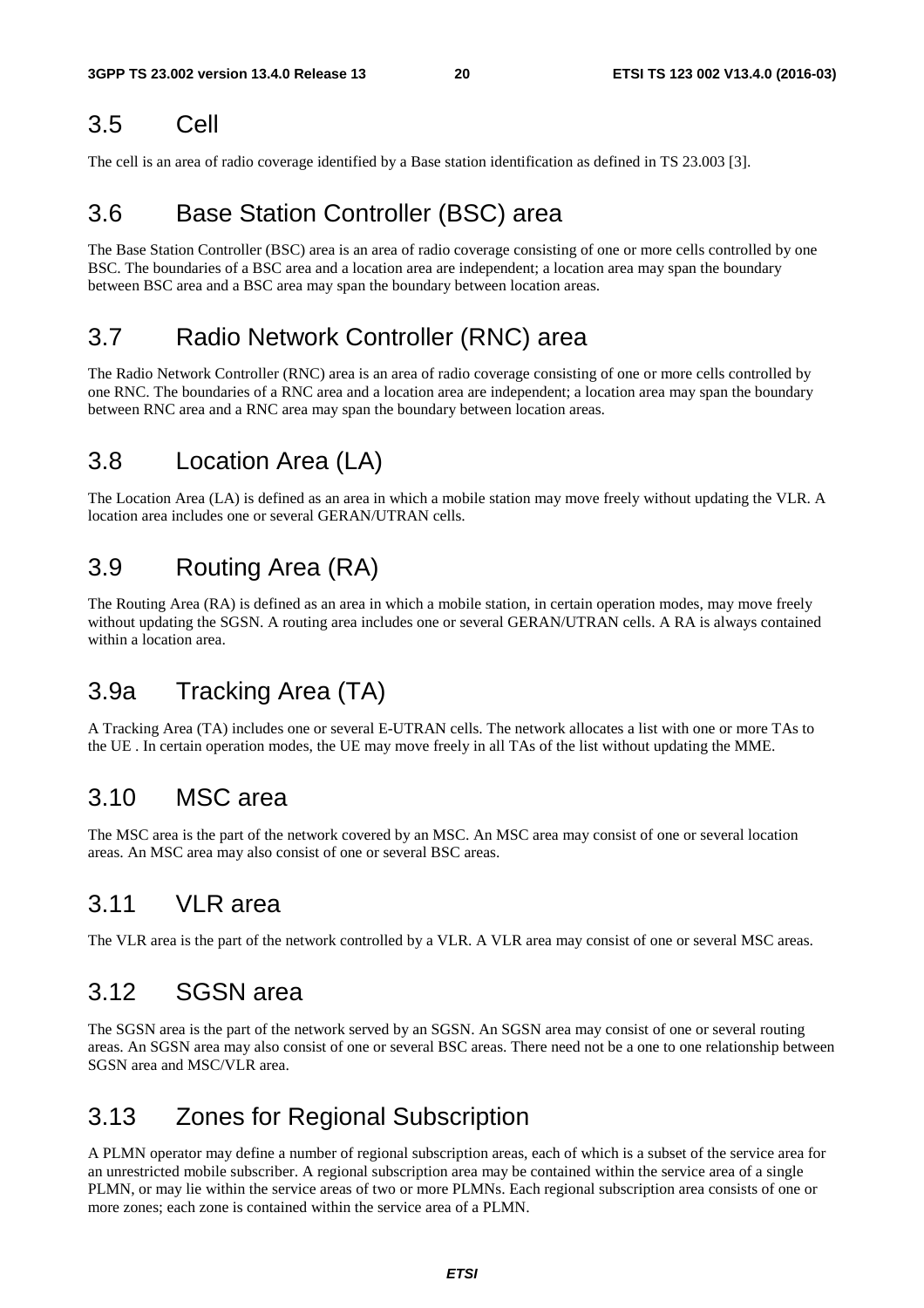The definition of a mobile subscriber's regional subscription area is stored within the HLR/HSS per National Destination Code(s) (NDC) of a PLMN and is transferred to the VLRs and/or SGSNs/MMEs of that PLMN. The VLR and/or SGSN/MME evaluates this information to extract the restricted or accessible MSC and/or SGSN/MME areas and location areas to which the mobile subscriber is allowed to roam. The VLR and/or SGSN/MME inform the HLR/HSS if an entire MSC and/or SGSN/MME area is restricted.

Zones for Regional Subscription and their handling are defined in TS 23.003 [3], TS 23.008 [5] and TS 29.002 [26] and TS 29.272 [86] for EPC.

### 3.14 Service area

The service area is defined as an area in which a mobile subscriber can be reached by another (mobile or fixed) subscriber without the subscriber's knowledge of the actual location of the mobile station within the area. A service area may consist of several PLMNs. One service area may consist of one country, be a part of a country or include several countries. The location registration system associated with each service area must thus contain a list of all mobile stations located within that service area.

### 3.15 Group call area

The group call area is a predefined area composed of one or a number of cells to which a particular Voice Group Call Service (VGCS) or Voice Broadcast Service (VBS) call is distributed. The composition of a group call area is predefined in the network. The group call area may include cells of more than one MSC area and cells of more than one PLMN.

### 3.15a MME Area

The MME area is the part of the network served by an MME. An MME area consists of one or several Tracking Areas. All cells served by an eNodeB are included in an MME Area. There is no one to one relationship between an MME Area and an MSC/VLR area. Multiple MMEs may have the same MME Area as described in clause "Pool-area". MME Areas may overlap each other.

### 3.16 Pool-area

A pool area is an area where Intra Domain Connection of RAN Nodes to Multiple CN Nodes is applied. Within a poolarea an MS may roam without need to change the serving Core Network (CN) node. A pool-area is served by one or more CN nodes in parallel.

### 3.17 Serving GW Service Area

A Serving GW Service Area is the part of the network served by single Serving GW. Serving GW Service Areas consist of one or several complete Tracking Areas. All cells served by an eNodeB are included in an Serving GW Service Area .Serving GW Service Areas may overlap each other. There is no one to one relationship between an MME Area and a Serving GW Service Area.

# 4 The basic entities of the mobile system

To provide the mobile service as it is defined, it is necessary to introduce some specific functions. These functional entities can be implemented in different equipments or gathered. In any case, exchanges of data occur between these entities.

Entities in the mobile system can be either implemented in a monolithic way where user data are stored within the entity itself (or in an external entity via non standard interfaces) or according to the User Data Convergence (UDC) concept (see TS 23.335 [120]) where the entity becomes a so-called user-dataless Application Front End (AFE). Application Front Ends access, via the Ud reference point, a User Data Repository (UDR), which stores the relevant user data managed by the applications. Unless explicitly stated otherwise, this document describes entities in its monolithic form, e.g. stating that user data are stored in the HSS. If however the UDC concept applies, user data are actually stored in the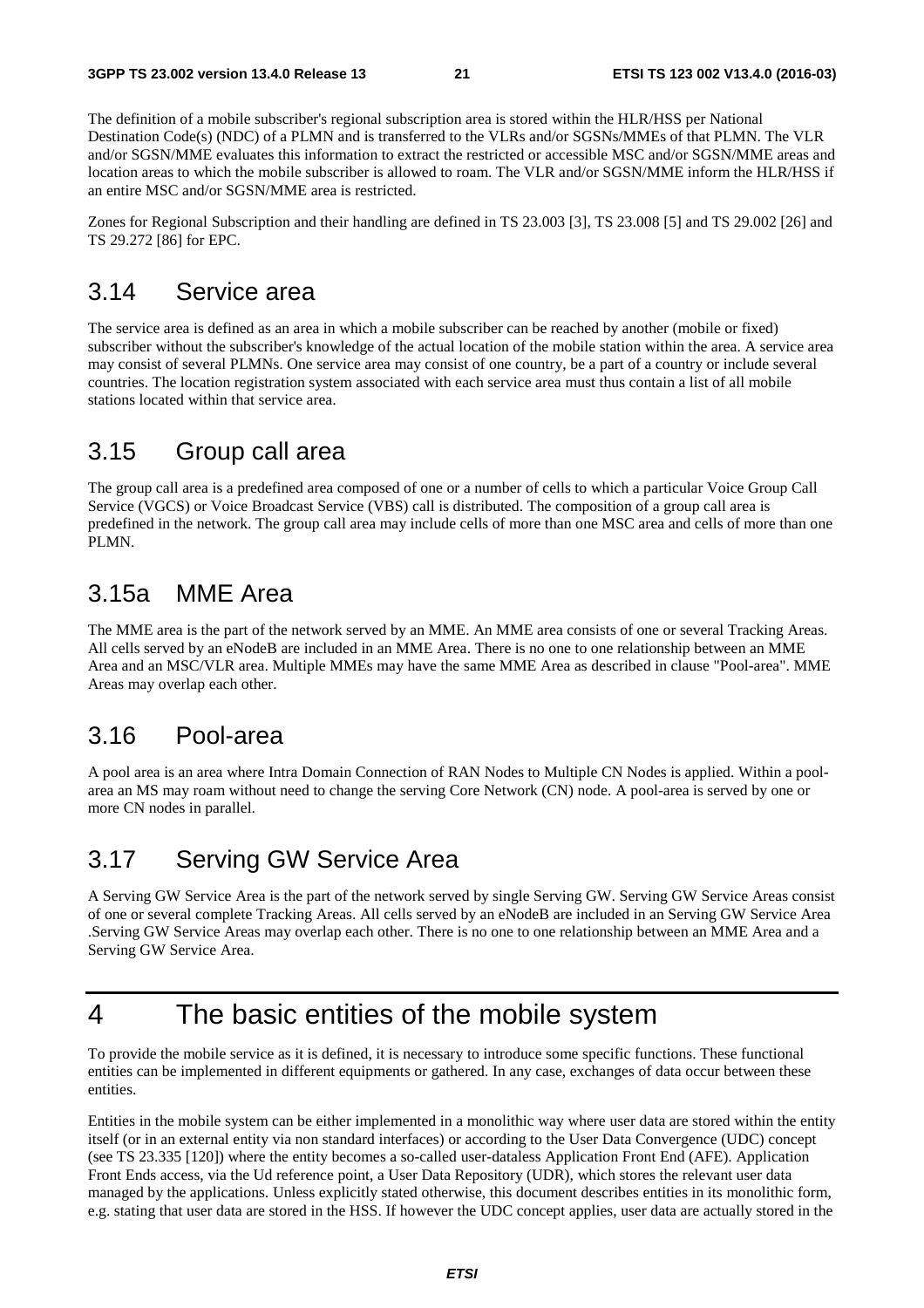#### **3GPP TS 23.002 version 13.4.0 Release 13 22 ETSI TS 123 002 V13.4.0 (2016-03)**

UDR and managed by one or several Application Front Ends, so that user data may be shared among the different Application Front Ends, allowing several AFEs of the same application type (e.g. HSS) to serve the same user at any given time.

### 4.1 The Core Network (CN) entities

### 4.1.1 Entities common to the PS and CS domains

#### 4.1.1.1 The Home Subscriber Server (HSS)

The HSS is the master database for a given user. It is the entity containing the subscription-related information to support the network entities actually handling calls/sessions.

A Home Network may contain one or several HSSs: it depends on the number of mobile subscribers, on the capacity of the equipment and on the organisation of the network.

As an example, the HSS provides support to the call control servers in order to complete the routing/roaming procedures by solving authentication, authorisation, naming/addressing resolution, location dependencies, etc.

The HSS is responsible for holding the following user related information:

- User Identification, Numbering and addressing information;
- User Security information: Network access control information for authentication and authorization;
- User Location information at inter-system level: the HSS supports the user registration, and stores inter-system location information, etc.;
- User profile information.

The HSS also generates User Security information for mutual authentication, communication integrity check and ciphering.

Based on this information, the HSS also is responsible to support the call control and session management entities of the different Domains and Subsystems (defined in section 3.3 and 3.3a) of the operator as shown in figure 0-a.



**Figure 0-a: Example of a Generic HSS structure and basic interfaces** 

The HSS may integrate heterogeneous information, and enable enhanced features in the core network to be offered to the application & services domain, at the same time hiding the heterogeneity.

The HSS consists of the following functionalities: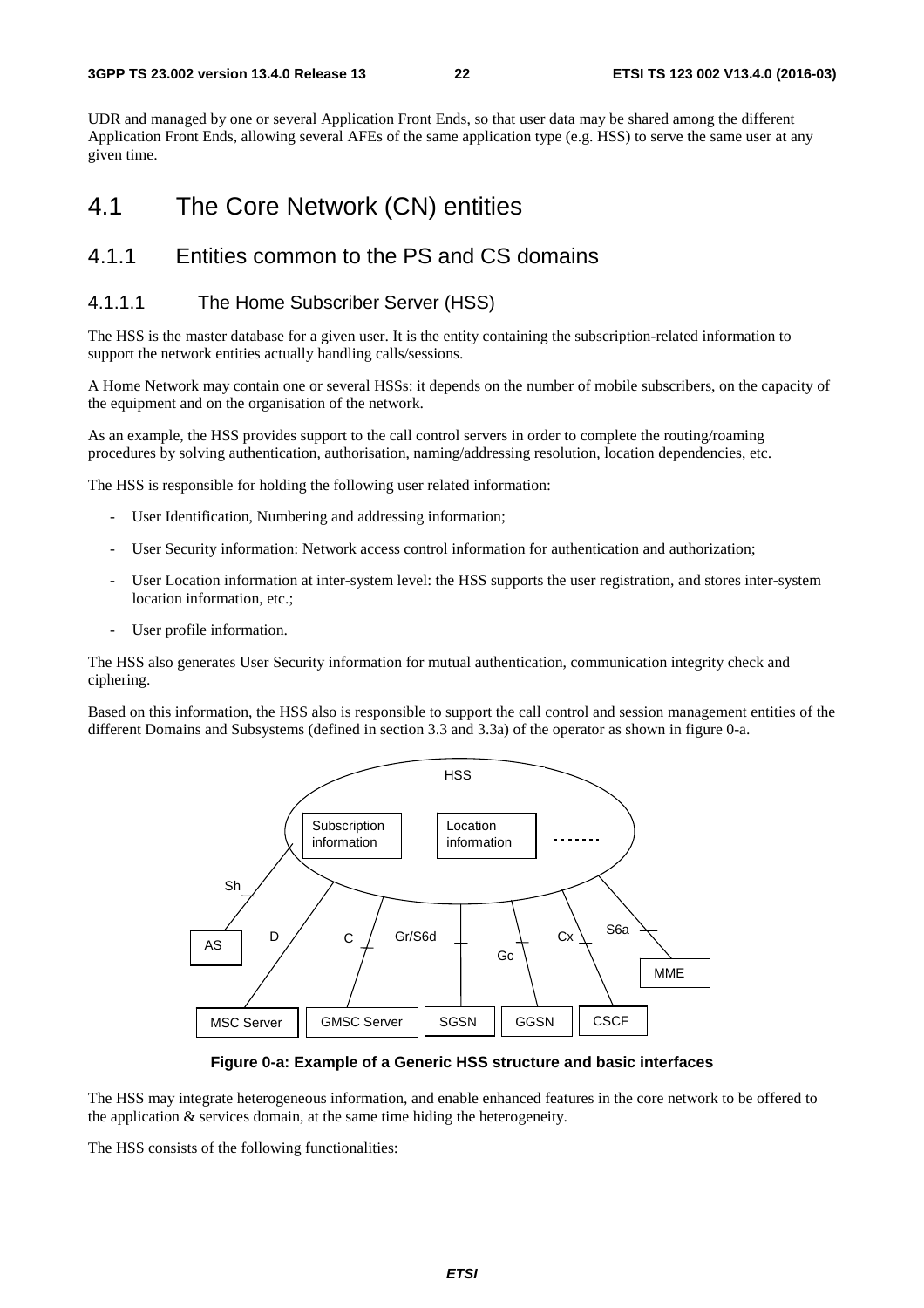- IP multimedia functionality to provide support to control functions of the IM subsystem such as the CSCF. It is needed to enable subscriber usage of the IM CN subsystem services. This IP multimedia functionality is independent of the access network used to access the IM CN subsystem.
- The subset of the HLR/AUC functionality required by the PS Domain (GPRS and EPC).
- The subset of the HLR/AUC functionality required by the CS Domain, if it is desired to enable subscriber access to the CS Domain or to support roaming to legacy GSM/UMTS CS Domain networks.

The organisation of the subscriber data is outlined in TS 23.008 [5]. It also indicates which numbers, addresses and identifiers specified in TS 23.003 [3] are stored in HSS.

#### 4.1.1.1.1 The Home Location Register (HLR)

The HLR is shown in the Reference Architecture up to and including Rel-4.

The HLR can be considered a subset of the HSS that holds the following functionality:

- The functionality required to provide support to PS Domain entities such as the SGSN, MME and GGSN, through the Gr, S6a, S6dand Gc interfaces and the 3GPP AAA Server for EPS in case of non-3GPP access via SWx and for the I-WLAN through the D'/Gr' interface. It is needed to enable subscriber access to the PS Domain services.
- The functionality required to provide support to CS Domain entities such as the MSC/MSC server and GMSC/GMSC server, through the C and D interfaces. It is needed to enable subscriber access to the CS Domain services and to support roaming to legacy GSM/UMTS CS Domain networks.

#### 4.1.1.1.2 The Authentication Centre (AuC)

The AuC is shown in the Reference Architecture up to and including Rel-4.

The AuC can be considered a subset of the HSS that holds the following functionality for the CS Domain and PS Domain:

- The AuC is associated with an HLR and stores an identity key for each mobile subscriber registered with the associated HLR. This key is used to generate security data for each mobile subscriber:
	- data which are used for mutual authentication of the International Mobile Subscriber Identity (IMSI) and the network;
	- a key used to check the integrity of the communication over the radio path between the mobile station and the network;
	- a key used to cipher communication over the radio path between the mobile station and the network.
- The AuC communicates only with its associated HLR over a non-standardised interface denoted the H-interface. The HLR requests the data needed for authentication and ciphering from the AuC via the H-interface, stores them and delivers them to the VLR and SGSN and MME which need them to perform the security functions for a mobile station.

#### 4.1.1.1.3 HSS logical functions

This section provides a high level and not exhaustive description of HSS functionality.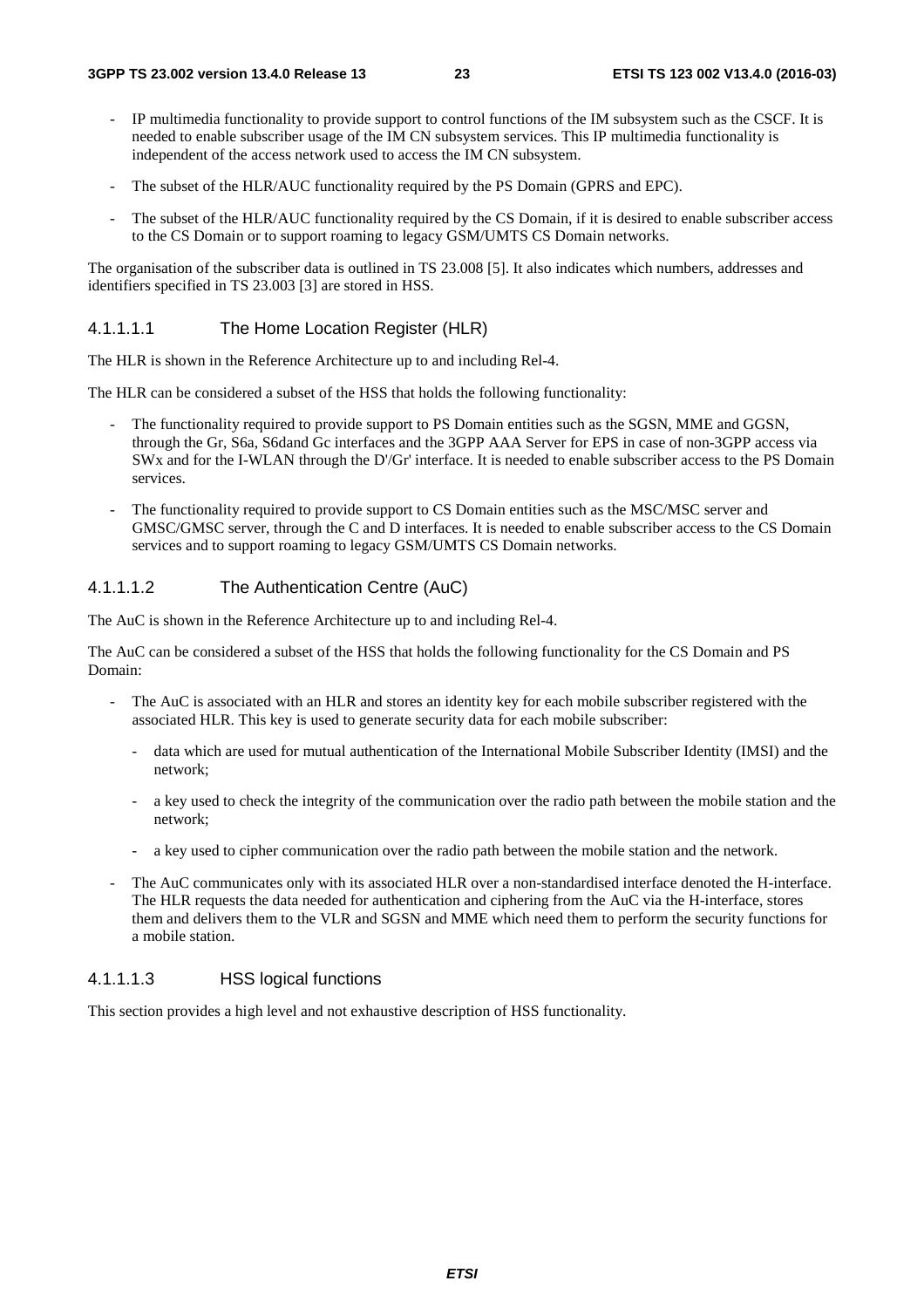

#### **Figure 0.b: HSS logical functions**

Mobility Management

This function supports the user mobility through CS Domain, PS Domain and IM CN subsystem.

- Call and/or session establishment support

 The HSS supports the call and/or session establishment procedures in CS Domain, PS Domain and IM CN subsystem. For terminating traffic, it provides information on which call and/or session control entity currently hosts the user.

- User security information generation
- The HSS generates user authentication, integrity and ciphering data for the CS and PS Domains and for the IM CN subsystem. User security support

 The HSS supports the authentication procedures to access CS Domain, PS Domain and IM CN subsystem services by storing the generated data for authentication, integrity and ciphering and by providing these data to the appropriate entity in the CN (i.e. MSC/VLR, SGSN, MME, 3GPP AAA Server or CSCF).

User identification handling

 The HSS provides the appropriate relations among all the identifiers uniquely determining the user in the system: CS Domain, PS Domain and IM CN subsystem (e.g. IMSI and MSISDNs for CS Domain; IMSI, MSISDNs and IP addresses for PS Domain, private identity and public identities for IM CN subsystem).

- Access authorisation

 The HSS authorises the user for mobile access when requested by the MSC/VLR, SGSN, MME, 3GPP AAA Server or CSCF, by checking that the user is allowed to roam to that visited network.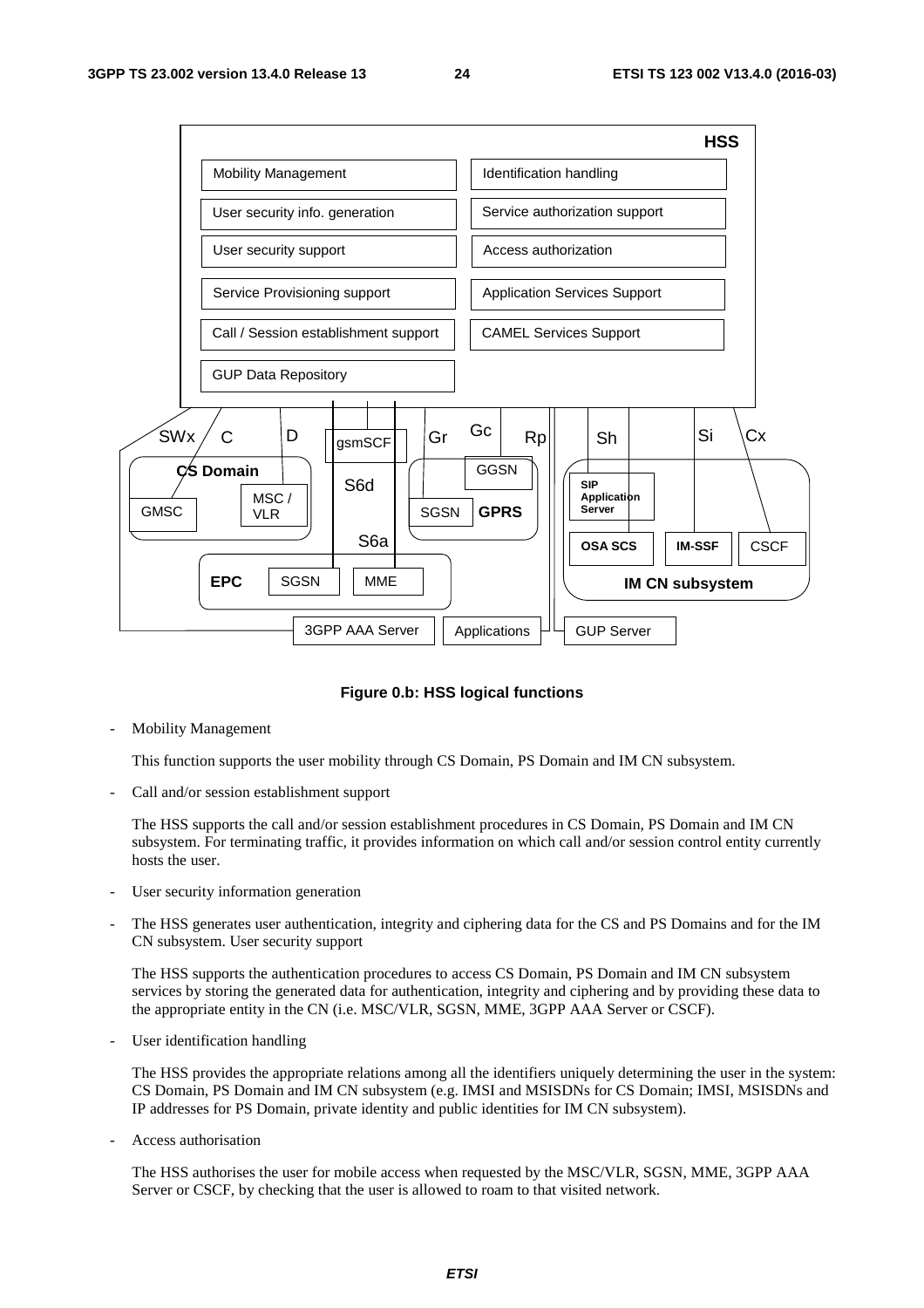Service authorisation support

 The HSS provides basic authorisation for MT call/session establishment and service invocation. Besides, the HSS updates the appropriate serving entities (i.e., MSC/VLR, SGSN, MME, 3GPP AAA Server, CSCF) with the relevant information related to the services to be provided to the user.

- Service Provisioning Support
- The HSS provides access to the service profile data for use within the CS Domain, PS Domain and/or IM CN subsystem. Application Services and CAMEL Services Support (for GERAN and UTRAN access).

 The HSS communicates with the SIP Application Server and the OSA-SCS to support Application Services in the IM CN subsystem. It communicates with the IM-SSF to support the CAMEL Services related to the IM CN subsystem. The IMS CAMEL subscription data may be transferred to the IM-SSF AS using Sh reference point in addition to the Si reference point. The HSS communicates with the gsmSCF to support CAMEL Services in the CS Domain and GPRS PS Domain (for GERAN and UTRAN access).

Editor's Note: CAMEL support for GERAN/UTRAN via EPS (i.e. for S4 SGSN) is FFS.

- GUP Data Repository

 The HSS supports the storage of IM CN Subsystem user related data, and provides access to these data through the Rp reference point as described in TS 23.240 [71].

#### 4.1.1.2 The Visitor Location Register (VLR)

A mobile station roaming in an MSC area or within a GERAN/UTRAN pool-area is controlled by a Visitor Location Register. When a Mobile Station (MS) enters a new location area it starts a registration procedure. An MSC in charge of that area notices this registration and transfers to a Visitor Location Register the identity of the location area where the MS is situated. If this MS is not yet registered in the VLR, the VLR and the HLR exchange information to allow the proper handling of CS calls involving the MS.

A VLR may be in charge of one or several MSC areas.

The VLR contains also the information needed to handle the calls set-up or received by the MSs registered in its data base (for some supplementary services the VLR may have to obtain additional information from the HLR). The following elements are included:

- the International Mobile Subscriber Identity (IMSI);
- the Mobile Station International ISDN number (MSISDN);
- the Mobile Station Roaming Number (MSRN), see TS 23.003 [3] for allocation principles;
- the Temporary Mobile Station Identity (TMSI), if applicable;
- the Local Mobile Station Identity (LMSI), if used;
- the location area where the mobile station has been registered;
- the identity of the SGSN where the MS has been registered. Only applicable to PLMNs supporting GPRS and which have a Gs interface between MSC/VLR and SGSN:
- the last known location and the initial location of the MS;
- the identity of the MME where the MS has been registered. Only applicable to PLMNs supporting EPC and CS Fallback and which have a SGs interface between MSC/VLR and MME.

The VLR also contains supplementary service parameters attached to the mobile subscriber and received from the HLR. The organisation of the subscriber data is outlined in TS 23.008 [5].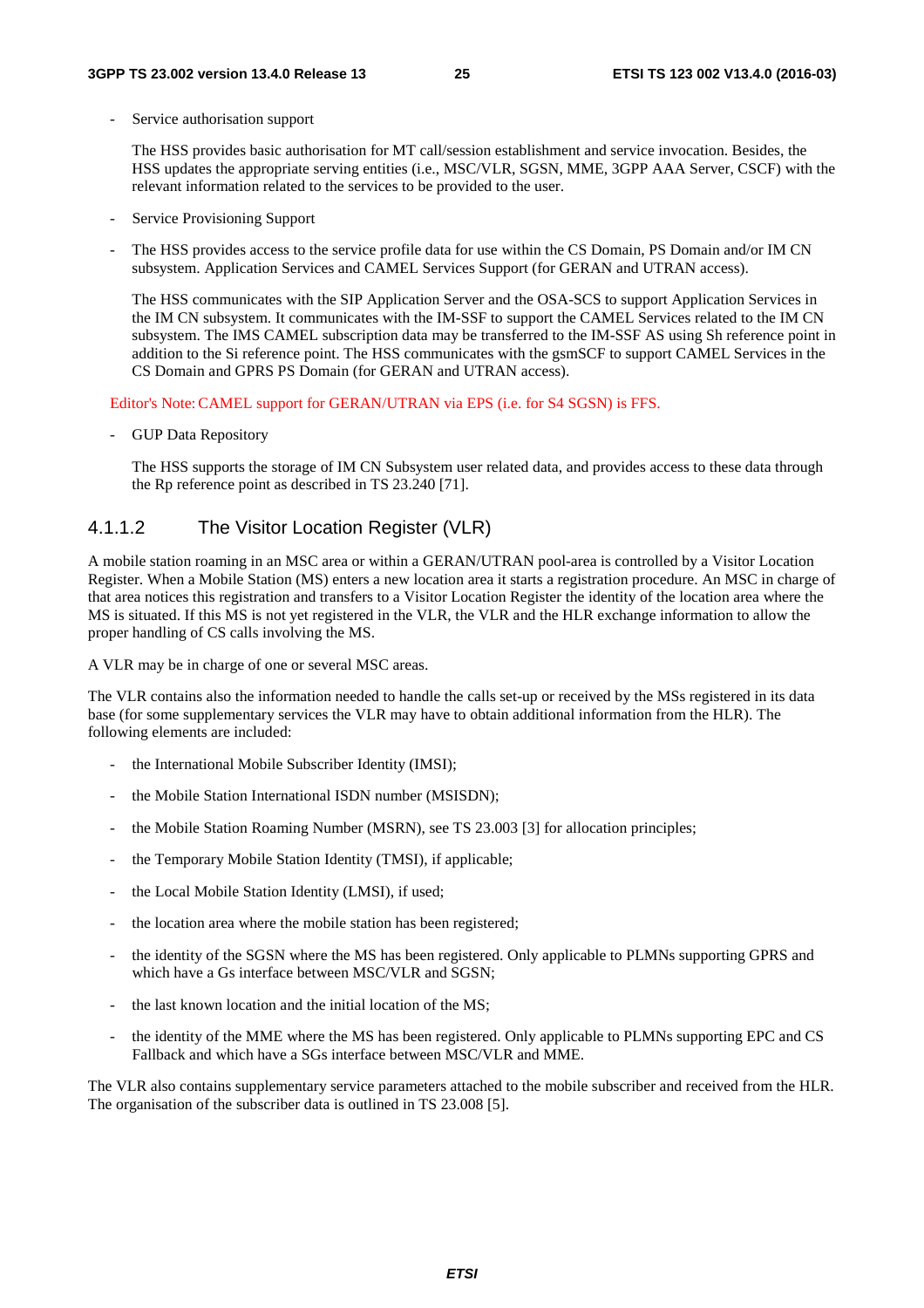#### 4.1.1.3 (void)

#### 4.1.1.4 The Equipment Identity Register (EIR)

The Equipment Identity Register (EIR) in the GSM system is the logical entity which is responsible for storing in the network the International Mobile Equipment Identities (IMEIs), used in the GERAN/UTRAN/E-UTRAN system.

The equipment is classified as "white listed", "grey listed", "black listed" or it may be unknown as specified in TS 22.016 [2] and TS 29.002 [26].

This functional entity contains one or several databases which store(s) the IMEIs used in the system.

The mobile equipment may be classified as "white listed", "grey listed" and "black listed" and therefore may be stored in three separate lists.

An IMEI may also be unknown to the EIR.

An EIR shall as a minimum contain a "white list" (Equipment classified as "white listed").

See also TS 22.016 [2] on IMEI.

#### 4.1.1.5 SMS Gateway MSC (SMS-GMSC)

The SMS Gateway MSC (SMS-GMSC) acts as an interface between a Short Message Service Centre and the PLMN, to allow short messages to be delivered to mobile stations from the Service Centre (SC).

The choice of which MSCs can act as SMS Gateway MSCs is a network operator matter (e.g. all MSCs or some designated MSCs).

#### 4.1.1.6 SMS Interworking MSC (SMS-IWMSC)

The SMS Interworking MSC acts as an interface between the PLMN and a Short Message Service Centre (SC) to allow short messages to be submitted from Mobile Stations to the SC.

The choice of which MSCs can act as SMS Interworking MSCs is a network operator matter (e.g. all MSCs or some designated MSCs).

#### 4.1.1.7 Subscription Locator Function (SLF)

The SLF:

- Is queried by the I-CSCF during the Registration and Session Setup to get the name of the HSS containing the required subscriber specific data. Furthermore the SLF is also queried by the S-CSCF during the Registration.
- Is queried by the AS in conjunction with the Sh interface operation to get the name of the HSS containing the required subscriber specific data.
- Is queried by the 3GPP AAA server to get the name of the HSS containing the required subscriber specific data.
- Is accessed via the Dx interface by the CSCF, via the Dh interface by the AS, and via the Dw interface by the 3GPP AAA Server.

The SLF is not required in a single HSS environment. An example for a single HSS environment is a server farm architecture. Use of SLF is not required when AS are configured/managed to use pre-defined HSS.

### 4.1.2 Entities of the CS domain

#### 4.1.2.1 The Mobile-services Switching Centre (MSC)

The Mobile-services Switching Centre (MSC) constitutes the interface between the radio system and the fixed networks. The MSC performs all necessary functions in order to handle the circuit switched services to and from the mobile stations.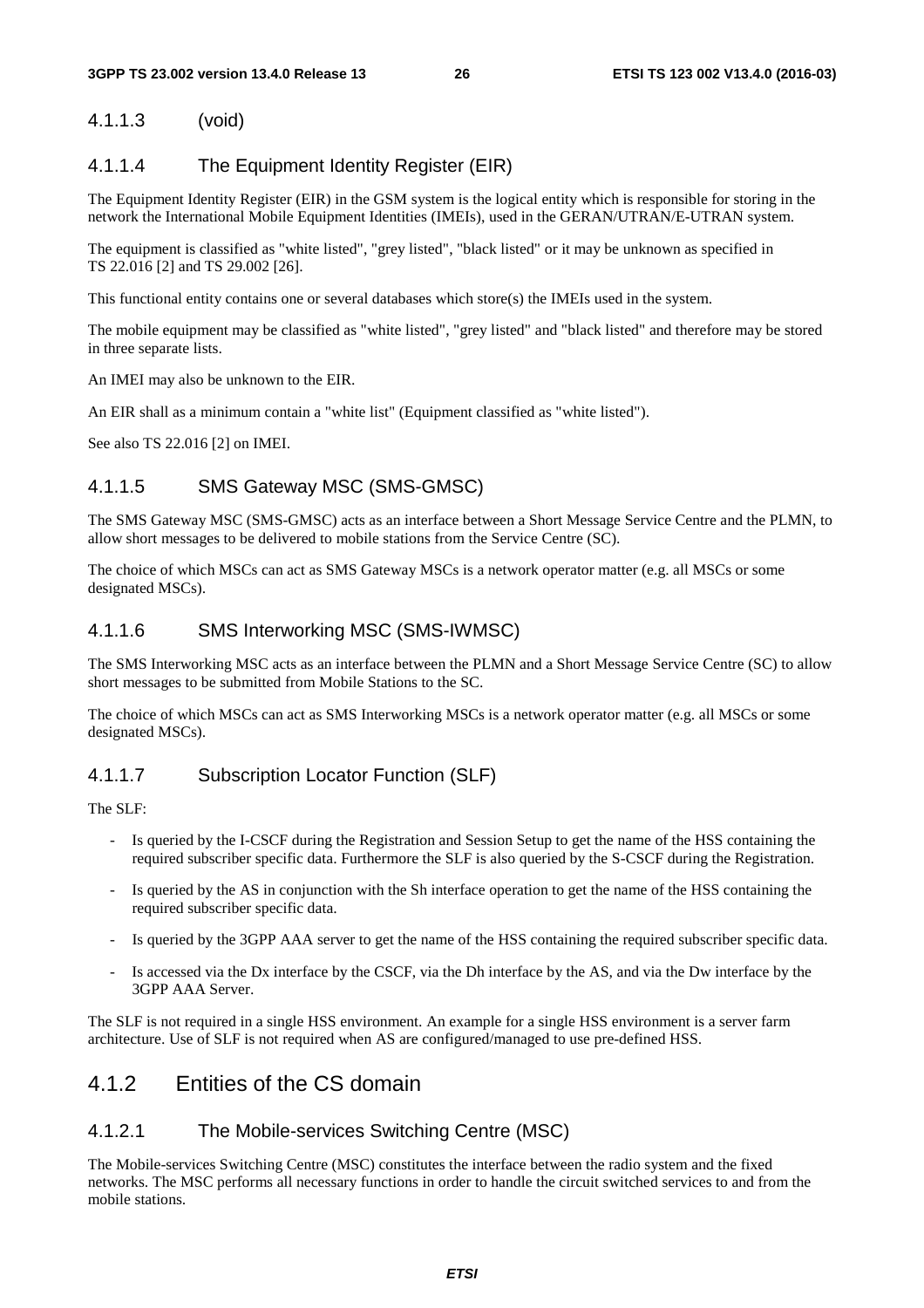In order to obtain radio coverage of a given geographical area, a number of BSS and/or RNS are normally required; i.e. each MSC would thus have to interface to one or more BSS(s) and/or RNS(s). In addition several MSCs may be required to cover a country.

When Intra Domain Connection of RAN Nodes to Multiple CN Nodes is applied, all the MSCs serving a pool-area share the responsibility to serve the MSs located in the pool-area. All these MSCs interface to all the BSS(s) and/or RNS(s) forming the pool-area.

The Mobile-services Switching Centre is an exchange, which performs all the switching and signalling functions for mobile stations located in a geographical area designated as the MSC area. When Intra Domain Connection of RAN Nodes to Multiple CN Nodes is applied, one or more MSCs serve a pool-area, but each individual MS is served by only one out of these MSCs, as described in TS 23.236 [65]. The main difference between a MSC and an exchange in a fixed network is that the MSC has to take into account the impact of the allocation of radio resources and the mobile nature of the subscribers and has to perform in addition, at least the following procedures:

- procedures required for the location registration (see TS 23.012 [7]);
- procedures required for handover (see TS 23.009 [6]).
- NOTE: When this improves the readability (e.g. when dealing with inter-releases handover), the term 2G-MSC can be used to refer to an MSC Release 98 or prior, and the term 3G-MSC can be used to refer to an MSC Release 99 or later.

When needed, the MSC can be implemented in two different entities: the MSC Server, handling only signalling, and the CS-MGW, handling user's data. A MSC Server and a CS-MGW make up the full functionality of a MSC.

The CS fallback enabled MSC supports the following additional functions according to TS 23.272 [81]:

- Maintaining SGs association towards MME for EPS/IMSI attached UE;
- Supporting SMS procedures according to CS Fallback.

#### 4.1.2.1.1 MSC Server

The MSC Server mainly comprises the call control (CC) and mobility control parts of a MSC.

The MSC Server is responsible for the control of mobile originated and mobile terminated CC CS Domain calls. It terminates the user-network signalling and translates it into the relevant network – network signalling. The MSC Server also contains a VLR to hold the mobile subscriber's service data and CAMEL related data.

The MSC Server controls the parts of the call state that pertain to connection control for media channels in a CS-MGW.

An MSC Server which has been enhanced for SRVCC provides the following functions as needed for support of SRVCC according to TS 23.216 [83]:

- Handling the Relocation Preparation procedure requested for the voice component from MME via Sv interface;
- Invoking the session transfer procedure from IMS to CS;
- Coordinating the CS Handover and session transfer procedures;
- Handling the MAP\_Update\_Location procedure without it being triggered from the UE.

If a MSC Server is enhanced for IMS Centralized Services (as defined in TS 23.292 [110]), it is responsible for the CS to IMS interworking, and it terminates the user-network signalling received over the CS access (A/Iu and E interface) and translates it into SIP signalling in IMS and vice versa.

#### 4.1.2.1.2 Circuit Switched - Media Gateway Function (CS-MGW)

NOTE: In this document the term Media Gateway Function (MGW) is used when there is no need to differentiate between the CS domain entity and the IP Multimedia CN Subsystem entity. When referring specifically to the CS domain entity the term CS-MGW is used. When referring specifically to the IP Multimedia CN Subsystem entity, the term IMS-MGW is used.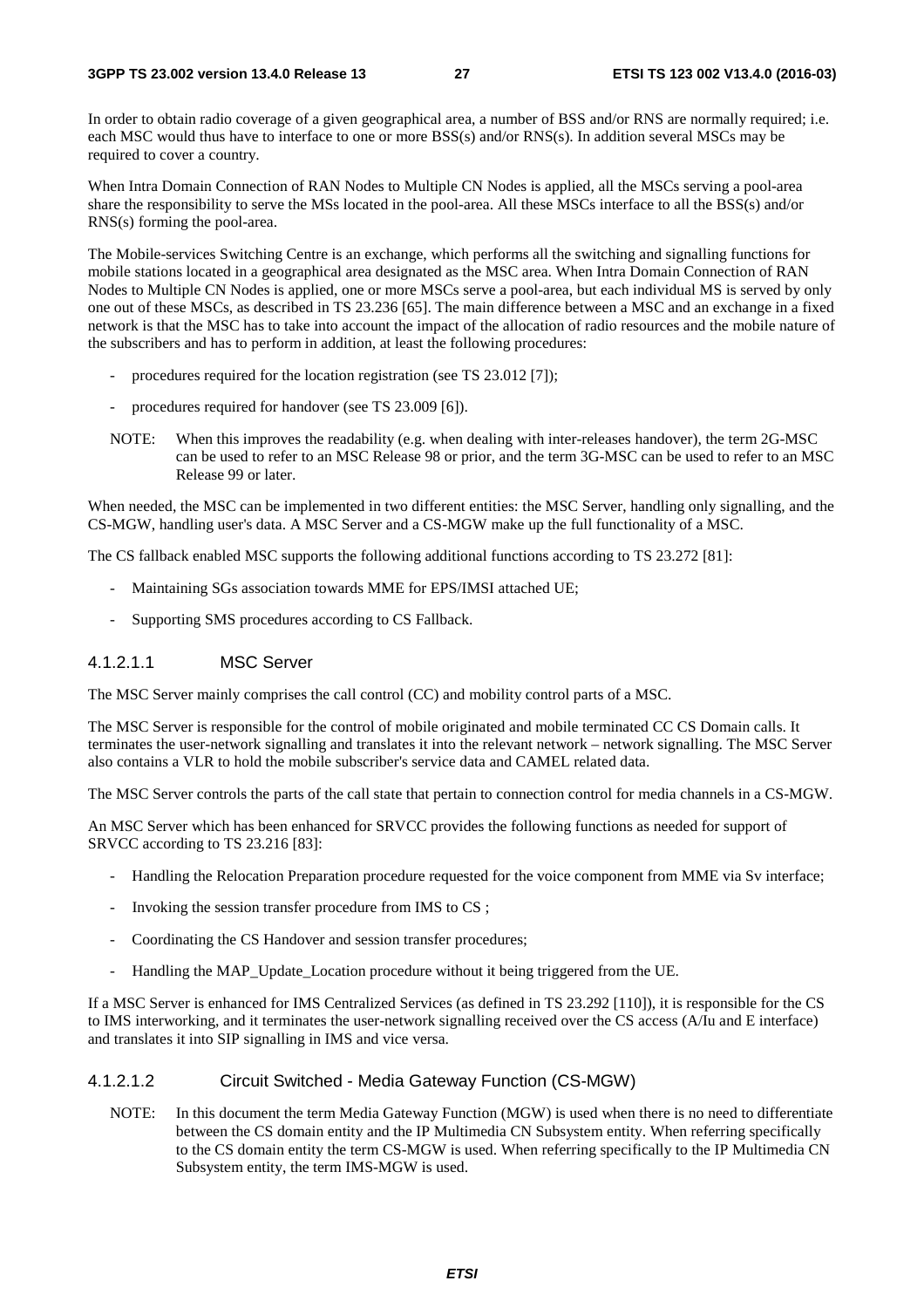This component is PSTN/PLMN transport termination point for a defined network and interfaces UTRAN with the core network over Iu.

A CS-MGW may terminate bearer channels from a switched circuit network and media streams from a packet network (e.g. RTP streams in an IP network). Over Iu, the CS-MGW may support media conversion, bearer control and payload processing (e.g. codec, echo canceller, conference bridge) for support of different Iu options for CS services (AAL2/ATM based as well as RTP/UDP/IP based).

The CS-MGW:

- Interacts with MGCF, MSC server and GMSC server for resource control.
- Owns and handles resources such as echo cancellers etc.
- May need to have Codecs.

The CS-MGW will be provisioned with the necessary resources for supporting UMTS/GSM transport media. Further tailoring (i.e. packages) of the H.248 [52] may be required to support additional Codecs and framing protocols, etc.

The CS-MGW bearer control and payload processing capabilities will also need to support mobile specific functions such as SRNS relocation/handover and anchoring. It is expected that current H.248 [52] standard mechanisms can be applied to enable this.

#### 4.1.2.2 The Gateway MSC (GMSC)

If a network delivering a call to the PLMN cannot interrogate the HLR, the call is routed to an MSC. This MSC will interrogate the appropriate HLR and then route the call to the MSC where the mobile station is located. The MSC which performs the routing function to the actual location of the MS is called the Gateway MSC (GMSC).

The acceptance of an interrogation to an HLR is the decision of the operator.

The choice of which MSCs can act as Gateway MSCs is for the operator to decide (i.e. all MSCs or some designated MSCs).

If the call is a voice group/broadcast call, it is routed directly from the GMSC to the VBS/VGCS Anchor MSC, based on information (VBS/VGCS call reference) contained in the dialled number (see also TS 43.068 [41] and TS 43.069 [42]).

Editor's note: There is a need to consider possibilities that call incoming to the PLMN may be routed to entities other than the GMSC, e.g., for networks that do not deploy CS domain.

When needed, the GMSC can be implemented in two different entities: the GMSC Server, handling only signalling, as defined below, and the CS-MGW, defined above. A GMSC Server and a CS-MGW make up the full functionality of a GMSC.

#### 4.1.2.2.1 Gateway MSC Server (GMSC Server)

The GMSC server mainly comprises the call control and mobility control parts of a GMSC.

#### 4.1.2.3 The Interworking Function (IWF)

The Interworking Function (IWF) is a functional entity associated with the MSC. The IWF provides the functionality necessary to allow interworking between a PLMN and the fixed networks (ISDN, PSTN and PDNs). The functions of the IWF depend on the services and the type of fixed network. The IWF is required to convert the protocols used in the PLMN to those used in the appropriate fixed network. The IWF may have no functionality where the service implementation in the PLMN is directly compatible with that at the fixed network. The interworking functions are described in TS 29.007 [31].

### 4.1.3 Entities of the GPRS PS domain

The UTRAN/GERAN PS-domain (or GPRS) Support Nodes (GSN) are the Gateway GSN (GGSN) and the Serving GSN (SGSN). They constitute the interface between the radio system and the fixed networks for packet switched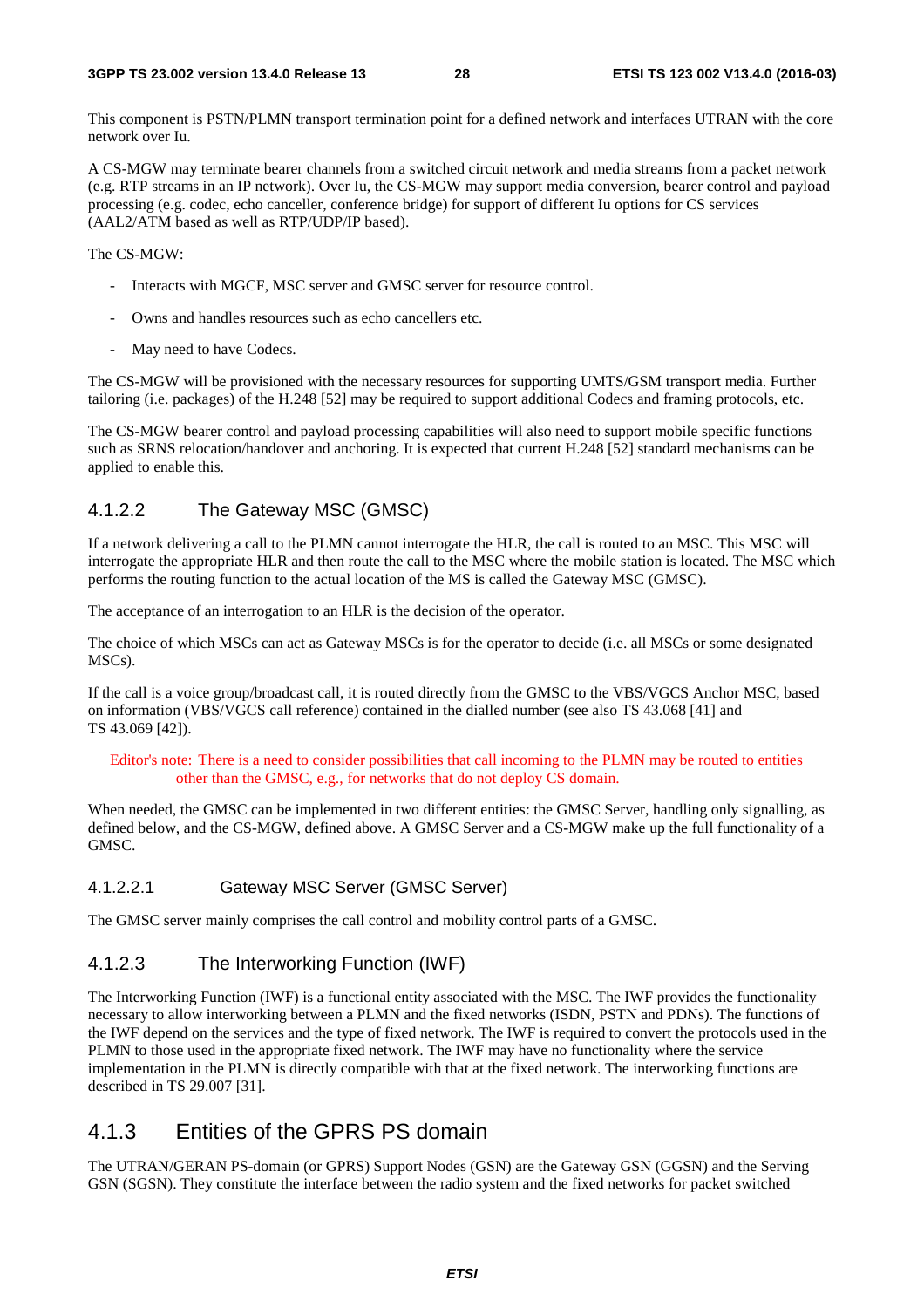services. The GSN performs all necessary functions in order to handle the packet transmission to and from the mobile stations.

#### 4.1.3.1 Serving GPRS Support Node (SGSN)

The location register function in the SGSN stores two types of subscriber data needed to handle originating and terminating packet data transfer:

- subscription information:
	- the IMSI;
	- one or more temporary identities;
	- zero or more PDP addresses.
- location information:
	- depending on the operating mode of the MS, the cell or the routeing area where the MS is registered;
	- the VLR number of the associated VLR (if the Gs interface is implemented):
	- the GGSN address of each GGSN for which an active PDP context exists.

The SGSN .provide support for Direct Tunnel functions as specified in TS 23.060 [9a].

The organisation of the subscriber data in the SGSN is defined in TS 23.008 [5] and TS 23.060 [9a].

The procedures for information transfer between the SGSN, the GGSN, the VLR and the HLR are defined in TS 23.016 [39] and TS 23.060 [9a].

NOTE: When this improves the readability (e.g. when dealing with inter-releases handover), the term 2G-SGSN can be used to refer to a SGSN Release 98 or prior, and the term 3G-SGSN can be used to refer to a SGSN Release 99 or later.

The SGSN provides support for SRVCC functions as specified in TS 23.216 [83].

#### 4.1.3.2 Gateway GPRS Support Node (GGSN)

The location register function in the GGSN stores subscriber data received from the HLR and the SGSN. There are two types of subscriber data needed to handle originating and terminating packet data transfer:

- subscription information:
	- the IMSI:
	- zero or more PDP addresses
- location information:
	- the SGSN address for the SGSN where the MS is registered.

The organisation of the subscriber data in the GGSN is defined in TS 23.008 [5] and TS 23.060 [9a].

The procedures for information transfer between the GGSN, the SGSN and the HLR are defined in TS 23.016 [39] and TS 23.060 [9a].

4.1.3.3 Void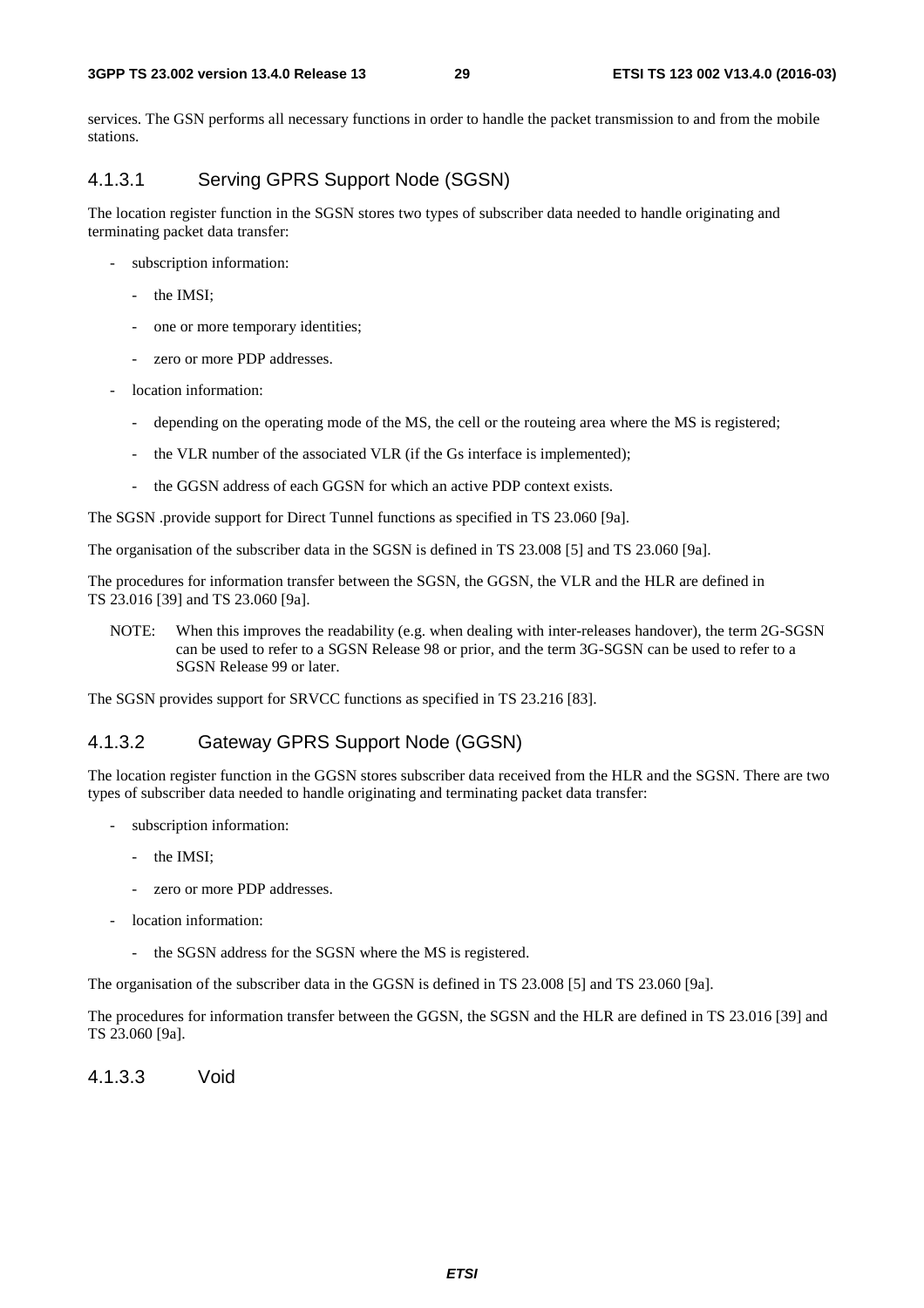### 4.1.4 Entities of the EPC PS Domain

#### 4.1.4.1 MME

MME is the control plane entity within EPS supporting functions as listed below. For detailed functional role of MME, see specifications TS 23.401 [76], TS 23.402 [77] and TS 36.300 [78].

Mobility Management,

- NAS signalling and security:
- Inter CN node signalling for mobility between 3GPP access networks;
- Tracking Area list management;
- PDN GW and Serving GW selection;
- SGSN selection for handovers to 2G or 3G 3GPP access networks;
- Roaming ;
- Authentication;
- Bearer management functions including dedicated bearer establishment.
- Lawful Interception of signalling traffic.

In order to support 3GPP2 access, MME supports:

- HRPD access node selection and maintenance for handovers to HRPD;
- Transparent transfer of HRPD signalling messages and transfer of status information between E-UTRAN and HRPD access;
- Transparent transfer of RIM signalling messages between E-UTRAN and HRPD access;

The procedures for information transfer between the SGSN, the MME and the HSS are defined in TS 23.401 [76] and TS 23.060 [9a].

The CS fallback enabled MME supports the following additional functions according to TS 23.272 [81]:

- Deriving a VLR number and LAI out of the TAI
- Maintaining of SGs association towards MSC/VLR for EPS/IMSI attached UE
- Initiating IMSI detach at EPS detach
- Initiating paging procedure towards eNodeB when MSC pages the UE for CS services
- Supporting SMS procedures for CS Fallback.
- Support CS Fallback interface and related functions for 1xRTT CDMA access.

When the MME supports the interworking to 3GPP CS, the MME supports the following functions as specified in TS 23.216 [83]:

- Performing the PS bearer splitting function by separating the voice PS bearer from the non-voice PS bearers.
- Handling the non-voice PS bearers handover with the target cell as according to Inter RAT handover procedure as defined in TS 23.401 [76].
- Initiating the SRVCC handover procedure for handover of the voice component to the target cell.
- Coordinating PS handover and SRVCC handover procedures when both procedures are performed,
- support interworking and SRVCC related functions for 1xRTT CDMA access.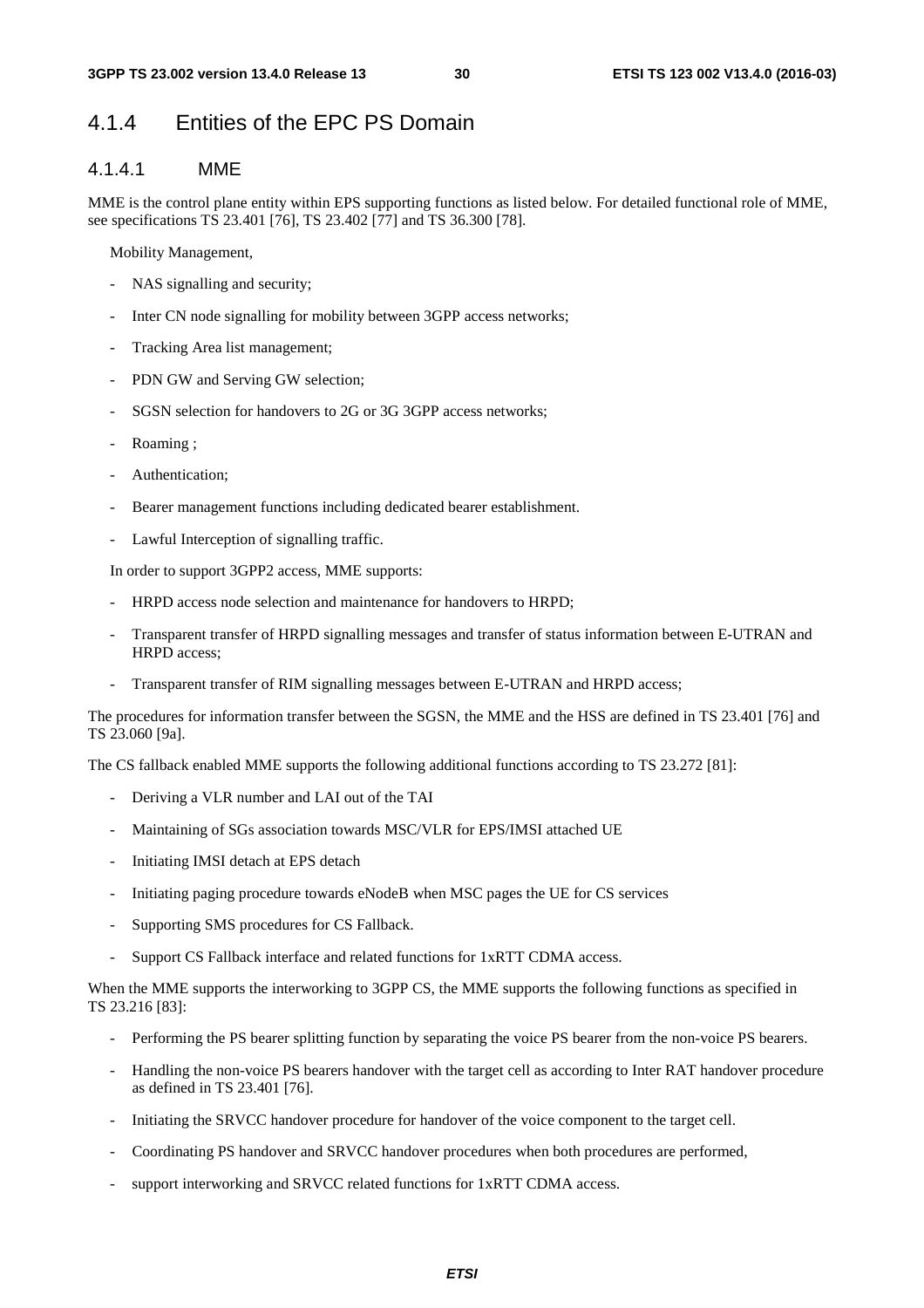#### 4.1.4.2 Gateways

#### 4.1.4.2.1. Serving GW

The Serving GW is the gateway which terminates the interface towards E-UTRAN.

For each UE associated with the EPS, at a given point of time, there is a single Serving GW. For detailed S-GW functions, see TS 23.401 [76] and TS 23.402 [77].

Connectivity to a GGSN is not supported.

The functions of the Serving GW include:

- the local Mobility Anchor point for inter-eNodeB handover;
- Mobility anchoring for inter-3GPP mobility;
- ECM-IDLE mode downlink packet buffering and initiation of network triggered service request procedure;
- Lawful Interception;
- Packet routeing and forwarding;
- Transport level packet marking in the uplink and the downlink;

Accounting on user and QCI granularity for inter-operator charging;

- A local non-3GPP anchor for the case of roaming when the non-3GPP IP accesses connected to the VPLMN;
- Event reporting (change of RAT, etc.) to the PCRF;
- Uplink and downlink bearer binding towards 3GPP accesses as defined in TS 23.203 [73];
- Uplink bearer binding verification with packet dropping of "misbehaving UL traffic";
- Mobile Access Gateway (MAG) functions if PMIP-based S5 or S8 is used;
- Support necessary functions in order for enabling GTP/PMIP chaining functions.

#### 4.1.4.2.2 PDN GW

The PDN GW is the gateway which terminates the SGi interface towards the PDN.

If a UE is accessing multiple PDNs, there may be more than one PDN GW for that UE, however a mix of S5/S8 connectivity and Gn/Gp connectivity is not supported for that UE simultaneously.

The PDN GW provides PDN connectivity to both GERAN/UTRAN only UEs and E-UTRAN capable UEs using any of E-UTRAN, GERAN or UTRAN. The PDN GW provides PDN connectivity to E-UTRAN capable UEs using E-UTRAN only over the S5/S8 interface. The PDN GW may also provide PDN connectivity to UEs using non-3GPP access networks with the procedures defined in TS 23.402 [77].

For detailed PDN GW functions, see TS 23.401 [76] and TS 23.402 [77].

PDN GW functions include:

- Per-user based packet filtering (by e.g. deep packet inspection);
- Lawful Interception;
- UE IP address allocation;
- Transport level packet marking in the uplink and downlink, e.g. setting the DiffServ Code Point, based on the QCI of the associated EPS bearer;
- UL and DL service level charging, gating control, rate enforcement as defined in TS 23.203 [73];
- UL and DL rate enforcement based on APN-AMBR;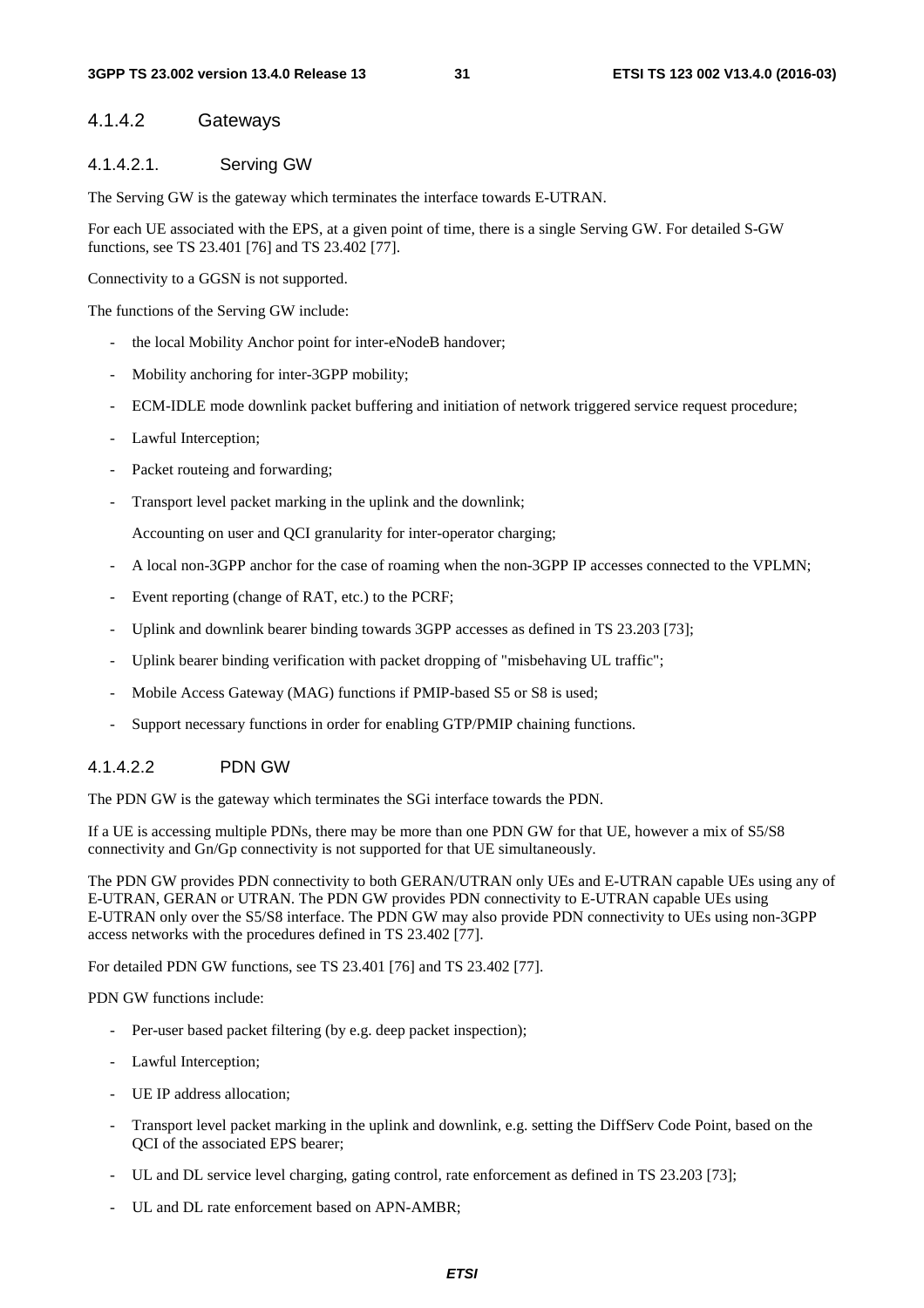- DL rate enforcement based on the accumulated MBRs of the aggregate of SDFs with the same GBR QCI (e.g. by rate policing/shaping);
- DHCPv4 (server and client) and DHCPv6 (client and server) functions;

Additionally the PDN GW includes the following functions for the GTP-based S5/S8/S2a/S2b:

- UL and DL bearer binding as defined in TS 23.203 [73];
- UL bearer binding verification;

The PDN GW functions also includes user plane anchor for mobility between 3GPP access and non-3GPP access. It supports:

- A LMA function for PMIPv6, if PMIP-based S5 or S8, or if PMIP based S2a or PMIP based S2b is used;
- A DSMIPv6 Home Agent, if S2c is used;
- Allocation of GRE key, which is used to encapsulate uplink traffic to the PDN GW on the PMIP-based S5/S8, or PMIP based S2a or PMIP based S2b interface;
- A MIPV4 Home Agent, if S2a with MIPv4 FA CoA mode is used.
- GPRS Tunnelling Protocol for the control plane and the user plane to provide PDN connectivity to UEs using non-3GPP accesses, if GTP based S2a or GTP based S2b is used.

#### 4.1.4.2.3 Local GW (L-GW)

A Local GW is a gateway towards the IP networks (e.g. residential/enterprise networks, Internet).

For detailed Local GW functions, see TS 23.401 [76] and TS 23.060 [9a].

#### 4.1.4.3 SGSN

In addition to the functions described for GPRS, for EPC SGSN functions include:

- Inter EPC node signalling for mobility between 2G/3G and E-UTRAN 3GPP access networks;
- PDN and Serving GW selection: the selection of S GW/PDN GW by the SGSN is as specified for the MME;
- MME selection for handovers to E-UTRAN 3GPP access network.

For details, see TS 23.401 [76] and TS 23.060 [9a].

#### 4.1.4.4 Trusted and Untrusted Non-3GPP Access Network

Trusted and Untrusted Non-3GPP Access Networks are IP access networks that use access technology whose specification is out of the scope of 3GPP.

Whether a Non-3GPP IP access network is Trusted or Untrusted is not a characteristic of the access network.

In non-roaming scenario it is the HPLMN's operator decision if a Non-3GPP IP access network is used as Trusted or Untrusted Non-3GPP Access Network.

In roaming scenario, the HSS/3GPP AAA Server in HPLMN makes the final decision of whether a Non-3GPP IP access network is used as Trusted or Untrusted non-3GPP Access Network. The HSS/3GPP AAA Server may take the VPLMN's policy and capability returned from the 3GPP AAA Proxy or roaming agreement into account.

For details, see TS 23.402 [77].

#### 4.1.4.5 ePDG

The functionality of ePDG includes the following: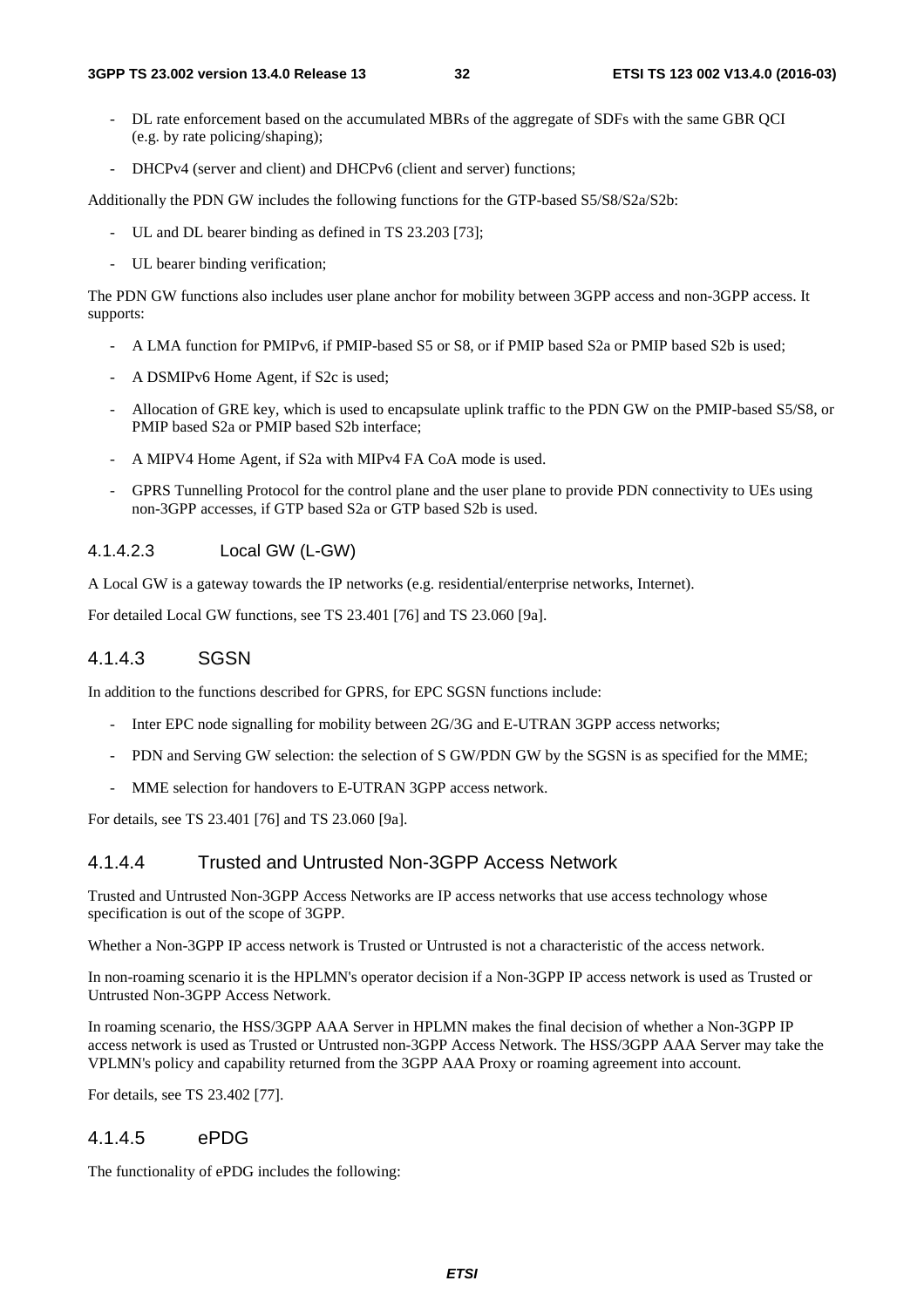- Functionality defined for the PDG in TS 23.234 [67] for the allocation of a remote IP address as an IP address local to the ePDG which is used as CoA when S2c is used;
- Functionality for transportation of a remote IP address as an IP address specific to a PDN when S2b is used;
- Routing of packets from/to PDN GW (and from/to Serving GW if it is used as local anchor in VPLMN) to/from UE; if GTP based S2b is used, this includes routing of uplink packets based on the uplink packet filters in the TFTs assigned to the S2b bearers of the PDN connection;
- Routing of downlink packets towards the SWu instance associated to the PDN connection;
- De-capsulation/Encapsulation of packets for IPSec and, if network based mobility (S2b) is used, for GTP or PMIP tunnels;
- Mobile Access Gateway (MAG) for PMIPv6 if PMIP based S2b is used;
- Tunnel authentication and authorization (termination of IKEv2 signalling and relay via AAA messages);
- Local mobility anchor within untrusted non-3GPP access networks using MOBIKE (if needed);
- Transport level packet marking in the uplink;
- Enforcement of QoS policies based on information received via AAA infrastructure;
- Lawful Interception.

For details, see TS 23.402 [77].

### 4.1.4.6 3GPP AAA Server

The 3GPP AAA Server is located at the HPLMN and provides support for non-3GPP Access users with services like Authentication, Authorisation and location management services in order to get access to EPS. It also contains necessary user related information in order to grant access to non-3GPP access. It also coordinates the information needed to support mobility between 3GPP and non-3GPP accesses such as coordination of PDN GW information. It interacts with HSS to maintain consistent information for users supporting mobility and service continuity between 3GPP and non-3GPP access. For details, see TS 23.402 [77].

### 4.1.4.7 3GPP AAA Proxy

The 3GPP AAA Proxy provides support for roaming non-3GPP Access users in the VPLMN necessary the Authentication, Authorisation and location management services in order to get access to EPS. It may also provide roaming related information for support of chaining scenarios as described in TS 23.402 [77]. If an S-GW is needed for non-3GPP access in the visited network, the 3GPP AAA proxy selects an S-GW for the UE during initial attach or handover attach.

### 4.1.4.8 ANDSF

The ANDSF (which is an optional element in the architecture) contains data management and control functionality necessary to provide network discovery and selection assistance data as per operators' policy. The ANDSF is able to initiate data transfer to the UE, based on network triggers, and respond to requests from the UE. It provides functions such as inter-system mobility policy, access network discovery information.

The ANDSF in the subscriber's home operator network may interact with other databases such as the HSS user profile information residing in subscriber's home operator network. Details of such interaction with these databases are not described in this Release of the specifications. For details on ANDSF, see TS 23.402 [77].

NOTE: When the UE is roaming, how it discovers and interacts with the ANDSF is not specified in the specification of this release.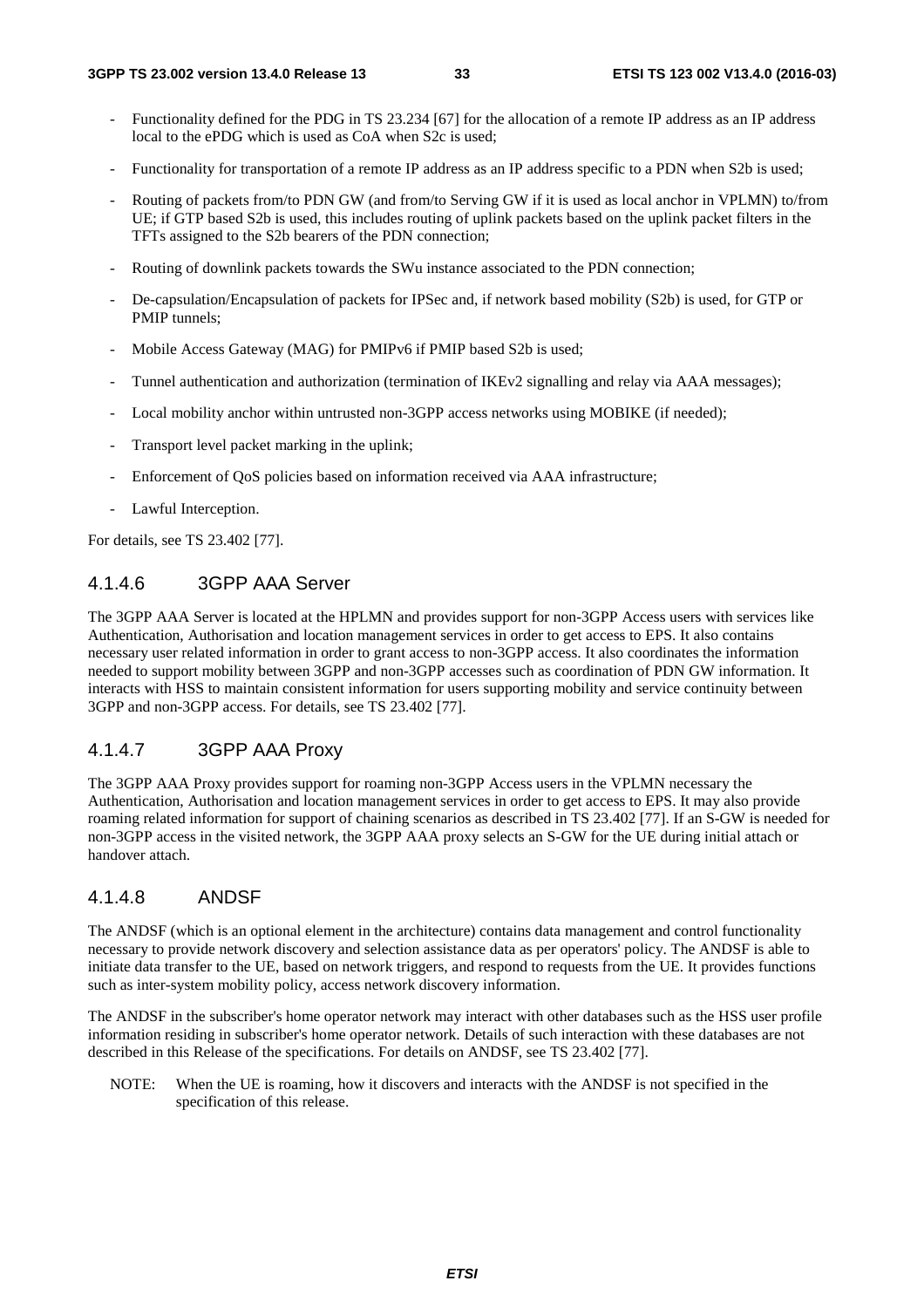### 4.1.5 Border Gateway (BG)]

The Border Gateway (BG) is a gateway between a PLMN supporting GPRS/EPC and an external inter-PLMN backbone network used to interconnect with other PLMNs also supporting GPRS/EPC. The role of the BG is to provide the appropriate level of security to protect the PLMN and its subscribers.

The BG is only needed in PLMNs supporting GPRS and EPC.

# 4.2 The Access Network (AN) entities

Three different types of access network are used by the CN: the AN include GERAN (also called BSS), UTRAN (also called RNS) and E-UTRAN. The MSC (resp. SGSN) can connect to one of the following Access Network type or to both of them: BSS, RNS. The MME connects to the E-UTRAN.

The access technologies offered by the BSS are described in the 45-series of 3GPP specifications. The access technologies offered by the RNS (FDD, TDD) are described in the 25-series of 3GPP specifications. The access technologies offered by E-UTRAN (FDD, TDD) are described in the 36-series of 3GPP specifications.

### 4.2.1 The Base Station System (BSS)

The Base Station System (BSS) is the system of base station equipments (transceivers, controllers, etc.) which is viewed by the MSC through a single A and/or Iu-CS interface as being the entity responsible for communicating with Mobile Stations in a certain area. Similarly, in PLMNs supporting GPRS, the BSS is viewed by the SGSN through a single Gb or Iu-PS interface. When Intra Domain Connection of RAN Nodes to Multiple CN Nodes is applied, a BSS may connect to several MSCs by several A and/or Iu-CS interfaces, and a BSS may connect to several SGSNs by several Gb and/or Iu-PS interfaces. The functionality for the A interface is described in TS 48.002 [14] and for the Gb interface in TS 23.060 [9a]. The functionality for the Iu-CS interface is described in TS 25.410 [14a] and for the Iu-PS interface in TS 23.060 [9a].

The radio equipment of a BSS may support one or more cells. A BSS may consist of one or more base stations. Where an Abis-interface is implemented, the BSS consists of one Base Station Controller (BSC) and one or more Base Transceiver Station (BTS). The split of functions between BSS and CN for a Iu interface is described in the 25-series of UMTS Technical Specifications.

The split of functions between BSS and CN for a A/Gb interface is described in the 48-series of GSM Technical Specifications. The split of functions between BSS and CN for a Iu interface is described in the 25-series of UMTS Technical Specifications.

NOTE: The mobile station shall operate using only the following modes:

- **a** A /  $G_b$  mode, e.g. for pre-Release 4 terminals, or for Release 4 terminals when connected to a BSS with no Iu interface towards the Core Network.
- **b** Iu mode (i.e. Iu-CS and Iu-PS), e.g. for Release 4 terminals when connected to a BSS with Iu interfaces towards the Core Network.

No other modes (e.g. A/Iu-PS or Iu-CS/Gb) shall be allowed.

See also TS 43.051 [36].

#### 4.2.1.1 Base Station Controller (BSC)

A Base Station Controller (BSC) is a network component in the PLMN with the functions for control of one or more BTS.

#### 4.2.1.2 Base Transceiver Station (BTS)

A Base Transceiver Station (BTS) is a network component which serves one cell.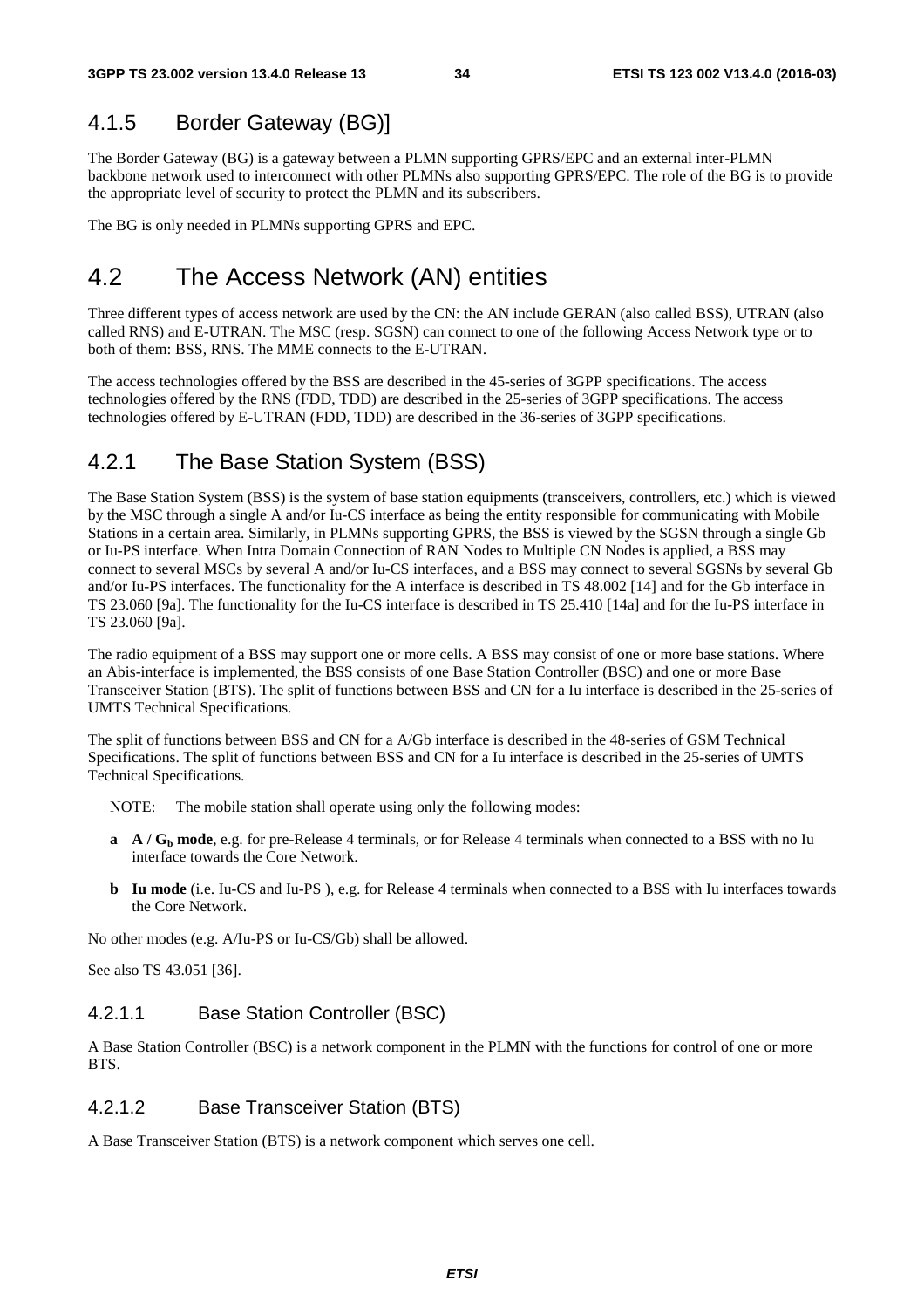### 4.2.2 The Radio Network System (RNS)

The Radio Network System (RNS) is the system of base station equipments (transceivers, controllers, etc.) which is viewed by the MSC through a single Iu-interface as being the entity responsible for communicating with Mobile Stations in a certain area. Similarly, in PLMNs supporting GPRS, the RNS is viewed by the SGSN through a single Iu-PS interface. When Intra Domain Connection of RAN Nodes to Multiple CN Nodes is applied, an RNS may connect to several MSCs by several Iu-CS interfaces, and an RNS may connect to several SGSNs by several Iu-PS interfaces. The functionality for the Iu-CS interface is described in TS 25.410 [14a] and for the Iu-PS interface in TS 23.060 [9a]. The radio equipment of a RNS may support one or more cells. A RNS may consist of one or more base stations. The RNS consists of one Radio Network Controller (RNC) and one or more Node B.

The split of functions between RNS and CN is described in the 25-series of UMTS Technical Specifications.

#### 4.2.2.1 Radio Network Controller (RNC)

A Radio Network Controller (RNC) is a network component in the PLMN with the functions for control of one or more Node B.

#### 4.2.2.2 Node B

A Node B is a logical network component which serves one or more UTRAN cells.

### 4.2.3 Access Network elements for E-UTRAN

#### 4.2.3.1 E-UTRAN Node B (eNB)

An eNB is a logical network component which serves one or more E-UTRAN cells.

#### 4.2.3.2 Evolved UTRAN

The Evolved UTRAN (E-UTRAN) consists of eNBs, providing the E-UTRA user plane (PDCP/RLC/MAC/PHY) and control plane (RRC) protocol terminations towards the UE. The eNBs can be interconnected with each other by means of the X2 interface. The eNBs are connected by means of the S1 interface to the EPC (Evolved Packet Core), more specifically to the MME (Mobility Management Entity) by means of the S1-MME and to the Serving Gateway (S-GW) by means of the S1-U interface. The S1 interface supports a many-to-many relation between MMEs / Serving Gateways and eNBs.

The split of functions between eNB and EPC is described in the specifications TS 23.401 [76], TS 36.300 [78] and TS 36.401 [79].

The architecture defined using E-UTRAN can be further described as follows:

The E-UTRAN consists of set of eNBs connected to the EPC through the S1 interface.

An eNB can support FDD mode, TDD mode or dual mode operation.

# 4.3 The Mobile Station (MS)

The mobile station consists of the physical equipment used by a PLMN subscriber; it comprises the Mobile Equipment (ME) and the Subscriber Identity Module (SIM), called UMTS Subscriber Identity Module (USIM) for Release 99 and following. The ME comprises the Mobile Termination (MT) which, depending on the application and services, may support various combinations of Terminal Adapter (TA) and Terminal Equipment (TE) functional groups. These functional groups are described in TS 24.002 [12].

### 4.4 User Equipment (UE)

The User Equipment Allows a user access to network services. For the purpose of 3GPP specifications the interface between the UE and the network is the radio interface. A User Equipment can be subdivided into a number of domains, the domains being separated by reference points. Currently the User Equipment is subdivided into the UICC domain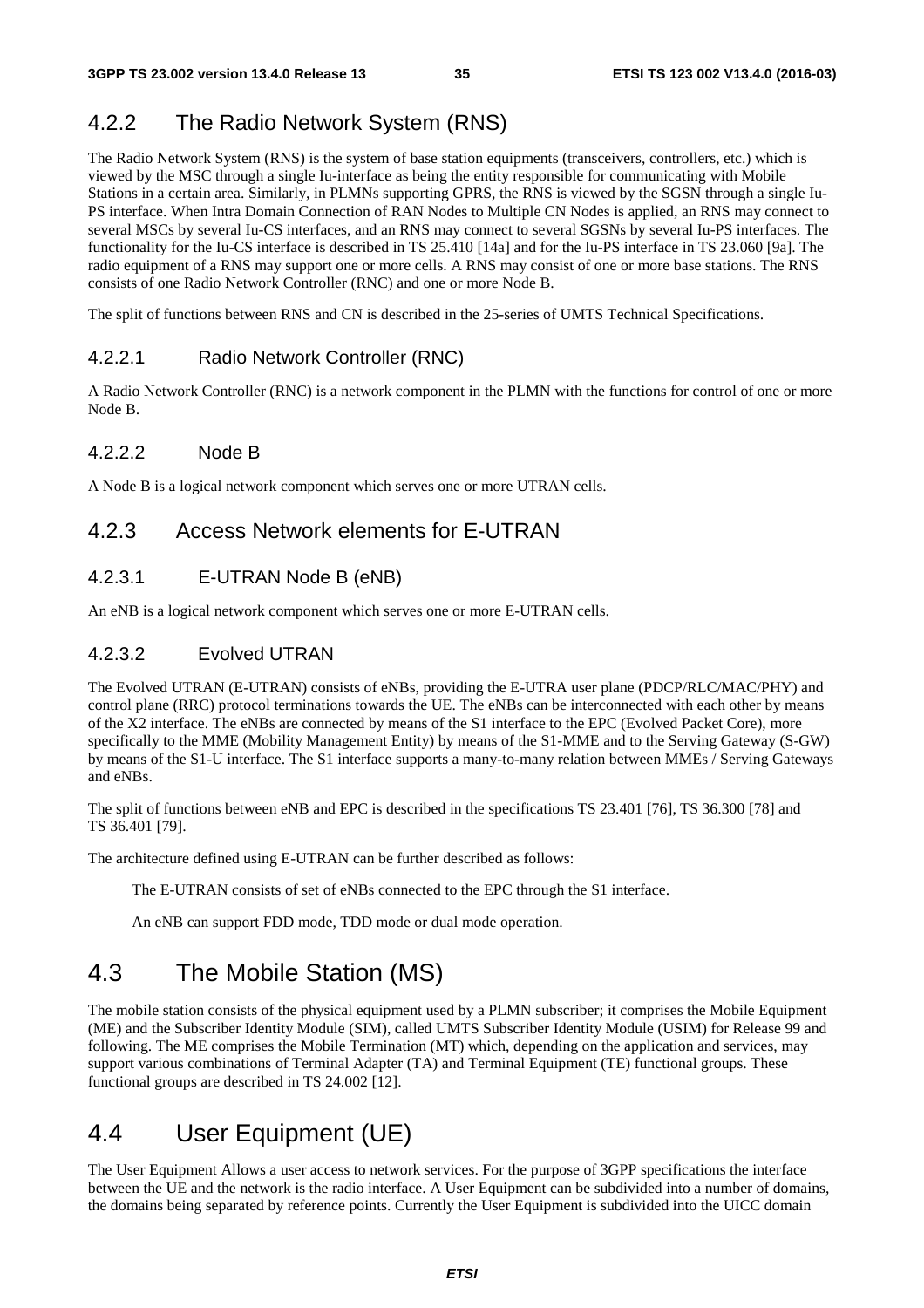and the ME Domain. The ME Domain can further be subdivided into one or more Mobile Termination (MT) and Terminal Equipment (TE) components showing the connectivity between multiple functional groups.

# 4a The specific entities of the 3GPP system

The entities presented in this clause are dedicated to the provisioning of a given (set of) service(s). The fact that they are implemented or not in a given PLMN should have limited impact on all the other entities of the PLMN.

All the specific entities defined so far are located in the Core Network.

# 4a.1 The Group Call Register (GCR) entity

The Group Call Register (GCR) is a register holding information about VGCS or VBS calls, the voice group or broadcast call attributes, respectively.

Voice group or broadcast call attributes are defined for a specific voice group or broadcast call reference and include the data required to configure the conference bridge for a VGCS or VBS call and other call related attributes.

The Group Call Register (GCR) shall hold for a related MSC area for each group ID and cell from which Voice Group Call Service (VGCS) or Voice Broadcast Service (VBS) calls can be established by mobile stations the voice group call reference or voice broadcast call reference to be used for a VGCS or VBS call to be established and an indication whether the originating MSC is the MSC responsible for that call.

If the originating MSC is not responsible for that call, the GCR shall hold the routing information identifying the MSC responsible for that call.

A GCR may be in charge of one or several MSC. Each MSC involved in a voice group or broadcast call requests its proper voice group or broadcast call attributes from its related GCR by use of the voice group or broadcast call reference.

The contents of each list related to requests of the MSC responsible for a voice group or broadcast call is as follows:

- a list of cells inside the MSC area of the requesting MSC into which the call is to be sent (part of the group call area);
- a list of other MSCs into which the call is to be sent;
- a list of identities of dispatchers to which a dedicated link is to be established;
- a list of identities of dispatchers which are allowed to initiate the voice group or broadcast call;
- a list of identities of dispatchers which are allowed to terminate the voice group or broadcast call;
- the length of time over which no activity is detected before the voice group call is automatically terminated;
- the default priority level related to the voice group or broadcast call if the eMLPP supplementary service applies;
- a flag indicating if acknowledgements are required for this voice group or broadcast call.

The contents of each list related to requests of an MSC not responsible for a voice group or broadcast call is as follows:

a list of cells inside the MSC area of the requesting MSC into which the call is to be sent (part of the group call area).

More information is provided in TS 43.068 [41] and TS 43.069 [42].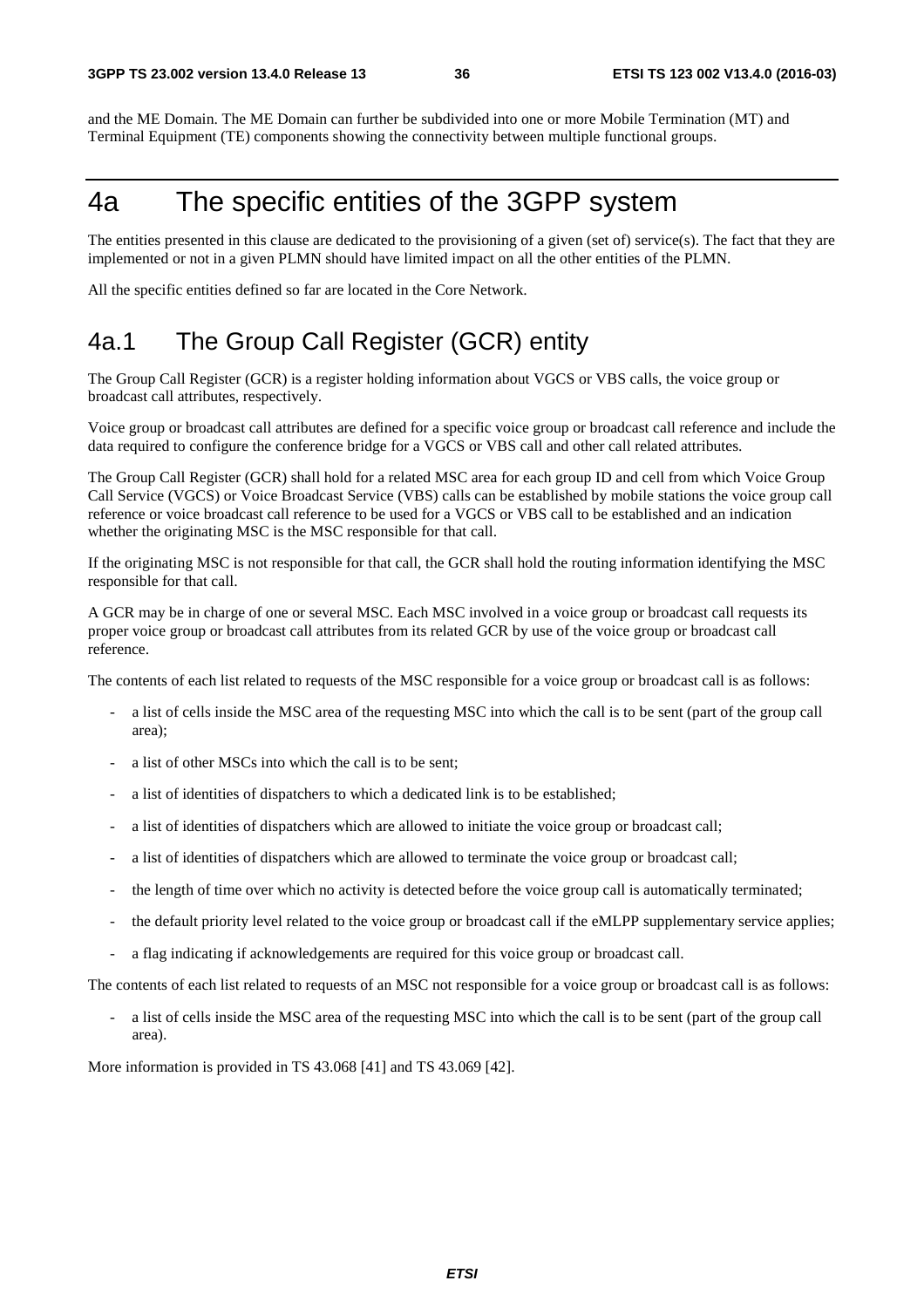## 4a.2 (void)

## 4a.3 The Location Services (LCS) entities

This section describes the Location Services entities found in the Core Network and Radio Access Network that support positioning methods for the UE/MS.

For further details on LCS in E-UTRAN, UMTS and GSM from system and core network point view, see TS 23.271 [56].

For further details on LCS in UTRAN, see TS 25.305 [10b].

For further details on LCS in GERAN, see TS 43.059 [10d].

For further details on user-plane LCS in E-UTRAN, see OMA SUPL [80]. For further details on control plane LCS for E-UTRAN see TS 36.305 [122].

### 4a.3.1 Location Services (LCS) entities in RAN

The RAN (E-UTRAN, UTRAN and GERAN) supports one or more UE/MS positioning methods to calculate the geographical position of the UE/MS and responds to the UE/MS location request received from the CN. For UTRAN and GERAN, the RAN may broadcast LCS assistance data to UEs/MSs under its coverage. In case this assistance data is ciphered, the ciphering key is provided by the CN to the UE/MS.

To support UE positioning methods, the RAN is made of several entities like:

**BSC/SRNC:** the BSC for GERAN and SRNC for UTRAN receive authenticated location requests from the CN:

- In UTRAN, the SRNC co-ordinates the positioning requests taking into account their priority and it selects the positioning method to fulfil the requested accuracy. It interfaces, when necessary, with the CRNC which mainly manages resources allocated to UE positioning operations and requests UE Positioning related measurements from its associated Node Bs and LMUs.
- In GERAN, the BSC passes the location request to the SMLC.

#### **SMLC:**

- The Serving Mobile Location Centre (SMLC) function can be part of the RNC or be a SAS (Stand-Alone SMLC) for UTRAN. The SMLC function can be part of the BSC or be in a separate SMLC server for GERAN.
- In UTRAN, the SMLC function provides assistance data to the RNC and acts as a location calculation server if the location estimates are not to be calculated in the RNC.
- In GERAN, the SMLC function co-ordinates the positioning request, schedules resources required to perform positioning of a mobile, and calculates the final location estimate and accuracy. The SMLC may control a number of LMUs.

 **LMU:** The Location Measurement Unit (LMU) entity makes measurements for one or more positioning methods.

**Node B**: Node B is a network element of UTRAN that may provide measurement results for position estimation and makes measurements of radio signals.

**eNodeB:** The eNode B is a network element of E-UTRAN that may provide measurement results for position estimation and makes measurements of radio signals for a target UE and communicates these measurements to an E-SMLC.

 **CBC:** The Cell Broadcast Centre, in GERAN, the SMLC function may interface a CBC in order to broadcast assistance data using existing cell broadcast capabilities.

For detail on Location services, entities and interfaces provided by E-UTRAN, see TS 36.305 [122].

For detail on Location services, entities and interfaces provided by UTRAN, see TS 25.305 [10b].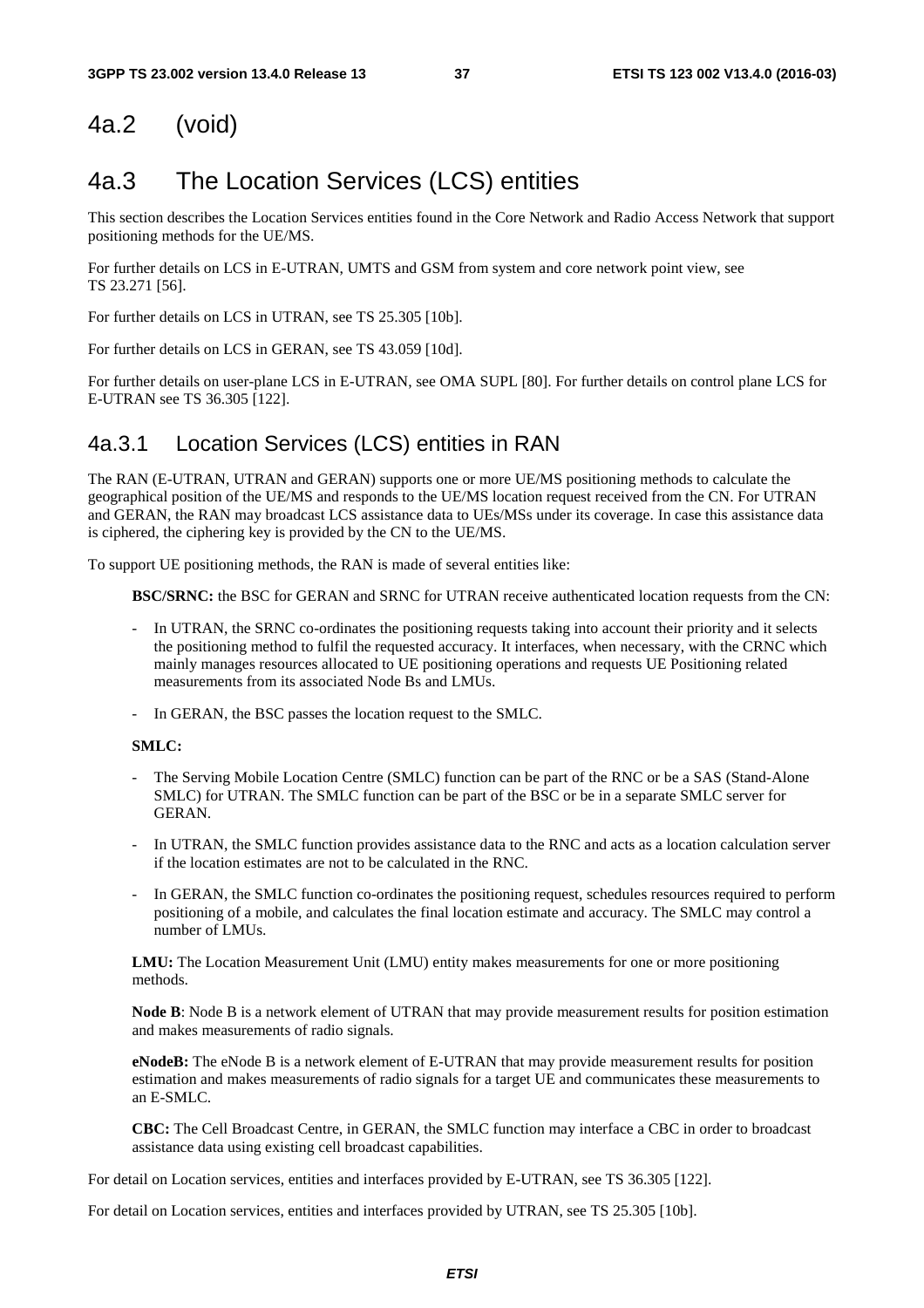For detail on Location services, entities and interfaces provided by GERAN, see TS 43.059 [10d].

## 4a.3.2 Gateway Mobile Location Centre (GMLC)

The Gateway Mobile Location Centre (GMLC) is the first node an external Location Application accesses in the GSM PLMN. The GMLC performs registration authorization and requests routing information from the HLR/HSS. There may be more than one GMLC in a PLMN.

# 4a.3.3 Location Measurement Unit (LMU)

An LMU makes radio measurements to support one or more positioning methods.

Two types of LMU are defined:

- Type A LMU: accessed over the normal GSM air interface;
- Type B LMU: accessed over the base station to controller interface (Abis in GSM and Iub in UMTS).

A type A LMU is accessed exclusively over the GSM air interface (Um interface): there is no wired connection to any other network element.

In GSM, a type A LMU has a serving BTS and BSC that provide signalling access to a controlling SMLC. With an NSS based SMLC, a type A LMU also has a serving MSC and VLR and a subscription profile in an HLR. A type A LMU always has a unique IMSI and supports all radio resource and mobility management functions of the GSM air interface that are necessary to support signalling using an SDCCH to the SMLC. A type A LMU supports those connection management functions necessary to support LCS signalling transactions with the SMLC and may support certain call control functions of to support signalling to an SMLC using a circuit switched data connection.

In UTRAN, a type A LMU has signalling access to the SRNC. Type A LMU is not supported in UMTS release 1999.

In GSM, a Type B LMU is accessed over the Abis interface from a BSC. The LMU may be either a standalone network element addressed using some pseudo-cell ID or connected to or integrated in a BTS. Signalling to a Type B LMU is by means of messages routed through the controlling BSC for a BSS based SMLC or messages routed through a controlling BSC and MSC for an NSS based SMLC.

In UTRAN, a Type B LMU is accessed over the Iub interface from an RNC. The LMU may be either a standalone network element addressed using some pseudo-cell ID or connected to or integrated in a Node B.

# 4a.3.4 Evolved Serving Mobile Location Centre (E-SMLC)

For E-UTRAN, the Evolved Serving Mobile Location Centre (E-SMLC) is a server in the core network. The E-SMLC manages the support of different location services for target UEs, including positioning of UEs and delivery of assistance data to UEs. The E-SMLC may interact with the serving eNodeB for a target UE in order to obtain position measurements for the UE, including uplink measurements made by the eNodeB and downlink measurements made by the UE that were provided to the eNodeB as part of other functions such as for support of handover.

The E-SMLC may interact with a target UE in order to deliver assistance data if requested for a particular location service, to obtain a location estimate, or location related measurements, if that was requested.

For positioning of a target UE, the E-SMLC decides on the position methods to be used, based on factors that may include the LCS Client type, the required QoS, UE positioning capabilities, and eNode B positioning capabilities. The E-SMLC then invokes these positioning methods in the UE and/or serving eNode B. The positioning methods may yield a location estimate for UE-based position methods and/or positioning measurements for UE-assisted and networkbased position methods. The E-SMLC may combine all the received results and determine a single location estimate for the target UE (hybrid positioning). Additional information like accuracy of the location estimate and velocity may also be determined.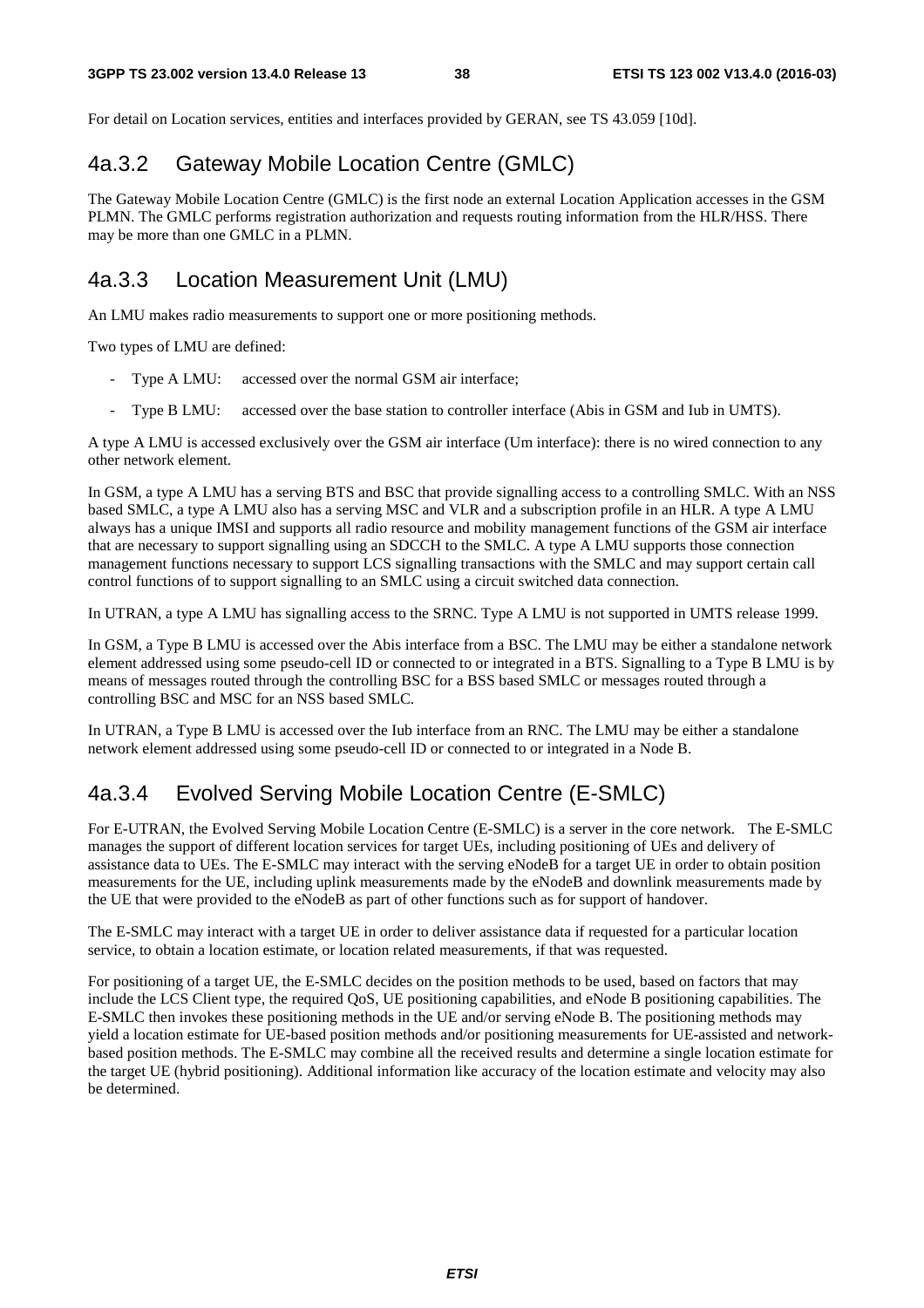# 4a.4 CAMEL entities

The entities of this clause support the CAMEL feature (Customised Applications for Mobile network Enhanced Logic). This feature provides the mechanisms to support services consistently independently of the serving network, as described in TS 22.078 [2c]. The following definitions are extracted from TS 23.078 [10c], which completely specifies CAMEL stage 2.

## 4a.4.1 GSM Service Control Function (gsmSCF)

A functional entity that contains the CAMEL service logic to implement Operator Specific Service. It interfaces with the gsmSSF, the gsmSRF and the HLR.

## 4a.4.2 GSM Service Switching Function (gsmSSF)

A functional entity that interfaces the MSC/GMSC to the gsmSCF. The concept of the gsmSSF is derived from the IN SSF, but uses different triggering mechanisms because of the nature of the mobile network.

## 4a.4.3 GSM Specialised Resource Function (gsmSRF)

A functional entity which provides various specialized resources. It interfaces with the gsmSCF and with the MSC. This entity is defined in ITU-T Q.1214 [11] with variations defined in TS 23.078 [10c].

## 4a.4.4 GPRS Service Switching Function (gprsSSF)

A functional entity that interfaces the SGSN to the gsmSCF. The concept of the gprsSSF is derived from the IN SSF, but uses different triggering mechanisms because of the nature of the mobile network.

# 4a.5 CBS-specific entities

The cell broadcast service (CBS) is a Teleservice which enables an Information Provider to submit short messages for broadcasting to a specified area within the PLMN. TS 23.041 [8] contains the technical realization of the service.

## 4a.5.1 Cell Broadcast Centre (CBC)

The CBC shall be responsible for the management of CBS messages and for determining the CBS delivery parameters of the BSS/RNS. The CBC may be connected to several BSCs/RNCs. The CBC is regarded to be integrated as a node into the core network.

NOTE: Whether it should be possible that an RNC is connected to at least two CBCs at the same time (the "normal" one as in GSM and a second one for LCS) is for further study and depends on the solution taken for LCS.

# 4a.6 Number Portability Specific entities

Two different solutions are defined to support Number Portability. The first one is an IN based solution and is described in the next clause. The second one is a "Signalling Relay" based solution described in next but one clause.

For details on MNP see TS 23.066 [40].

## 4a.6.1 IN-based solution: Number Portability Database (NPDB)

The Number Portability Database (NPDB) is the central element of the IN based solution for Mobile Number Portability (MNP). MNP is the ability for a mobile subscriber to change the GSM subscription network within a portability cluster (e.g. a country) whilst retaining his/her original MSISDN or MSISDNs.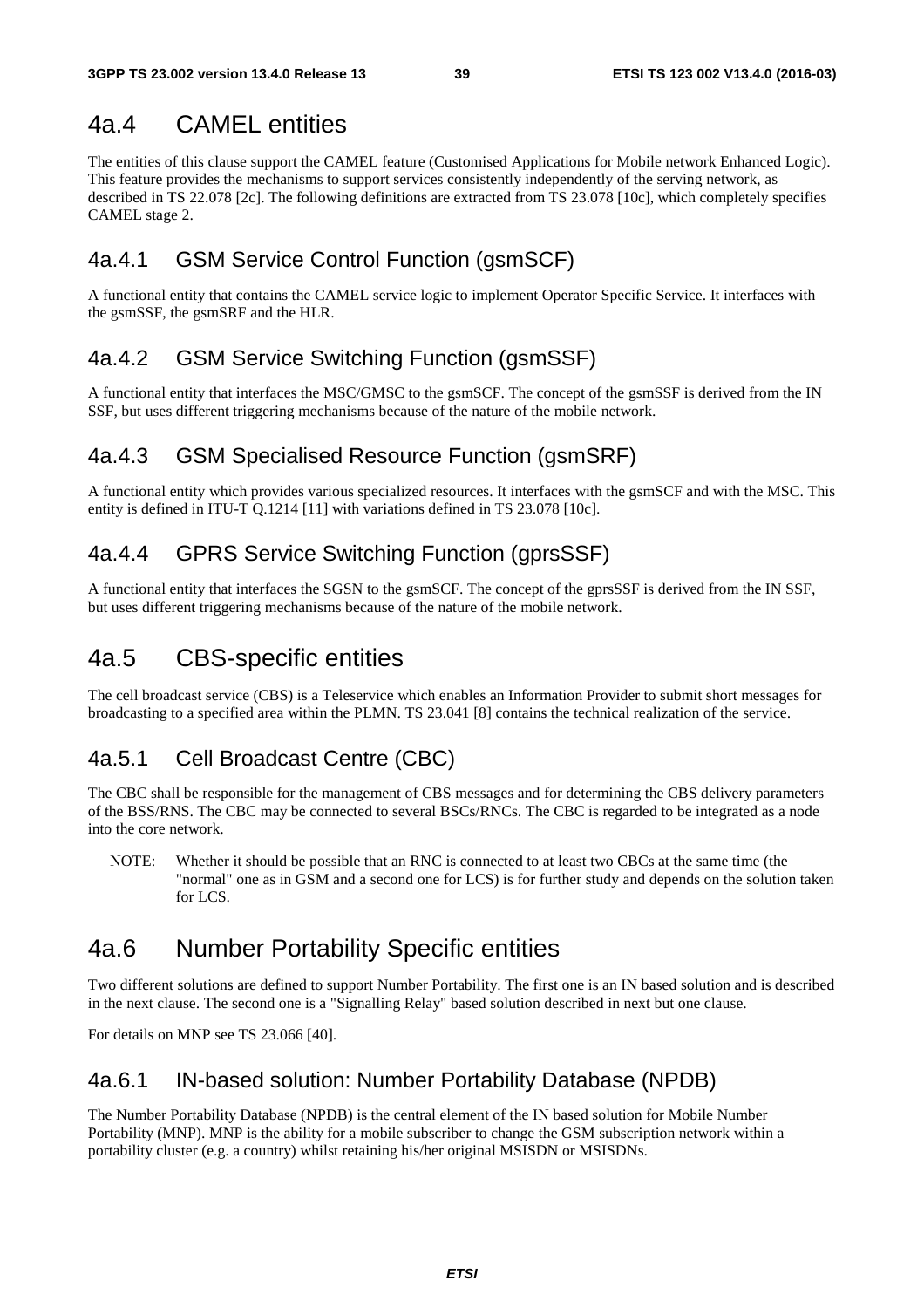The NPDB stores the table of correspondence between MSISDNs and Subscription networks. Upon request of the (gateway or visited) MSC, the NPDB retrieves from the MSISDN the Routing Number pointing out the Subscription network.

#### 4a.6.2 Signalling Relay-based solution: Mobile Number Portability/Signalling Relay function (MNP-SRF)

The MNP-Signalling Relay Function (MNP-SRF) is the central element of the Signalling Relay based solution for Mobile Number Portability.

The MNP-SRF obtains the routing information from a NP database to identify the subscription network associated with a particular national MSISDN. Upon request from gateway MSC, the MNP-SRF may perform one of the following actions:

- 1. the MNP-SRF will reply back to the GMSC with the necessary routing information to route the call;
- 2. the message is relayed to the HLR;
- 3. the message is relayed to MNP-SRF in the subscription network.

For non-call related signalling (e.g. delivery of SMS), only cases 2 and 3 are applicable.

# 4a.7 IP Multimedia (IM) Core Network (CN) Subsystem entities

## 4a.7.1 Call Session Control Function (CSCF)

The CSCF can act as Proxy CSCF (P-CSCF), Serving CSCF (S-CSCF), Emergency CSCF (E-CSCF), or Interrogating CSCF (I-CSCF). The P-CSCF is the first contact point for the UE within the IM subsystem (IMS); the S-CSCF actually handles the session states in the network; the E-CSCF handles certain aspects of emergency sessions such as routing an emergency request to the correct emergency centre or PSAP; the I-CSCF is mainly the contact point within an operator's network for all IMS connections destined to a subscriber of that network operator, or a roaming subscriber currently located within that network operator's service area. Further definitions of the P-, S- and I-CSCF are provided in TS 23.228 [34]. Further definitions of the E-CSCF is provided in TS 23.167 [74].

## 4a.7.2 Media Gateway Control Function (MGCF)

The MGCF:

- Controls the parts of the call state that pertain to connection control for media channels in an IMS-MGW.
- Communicates with CSCF, BGCF, and circuit switched network entities.
- Determines the next hop depending on the routing number for incoming calls from legacy networks.
- Performs protocol conversion between ISUP/TCAP/SIP-I and the IM subsystem call control protocols.
- Out of band information received in MGCF may be forwarded to CSCF/IMS-MGW.

## 4a.7.3 IP Multimedia Subsystem - Media Gateway Function (IMS-MGW)

Note: In this document the term Media Gateway Function (MGW) is used when there is no need to differentiate between the CS domain entity and the IP Multimedia CN Subsystem entity. When referring specifically to the CS domain entity, the term CS-MGW is used. When referring specifically to the IP Multimedia CN Subsystem entity, the term IMS-MGW is used.

A IMS-MGW may terminate bearer channels from a switched circuit network and media streams from a packet network (e.g., RTP streams in an IP network). The IMS-MGW may support media conversion, bearer control and payload processing (e.g. codec, echo canceller, conference bridge), it:

Interacts with the MGCF for resource control.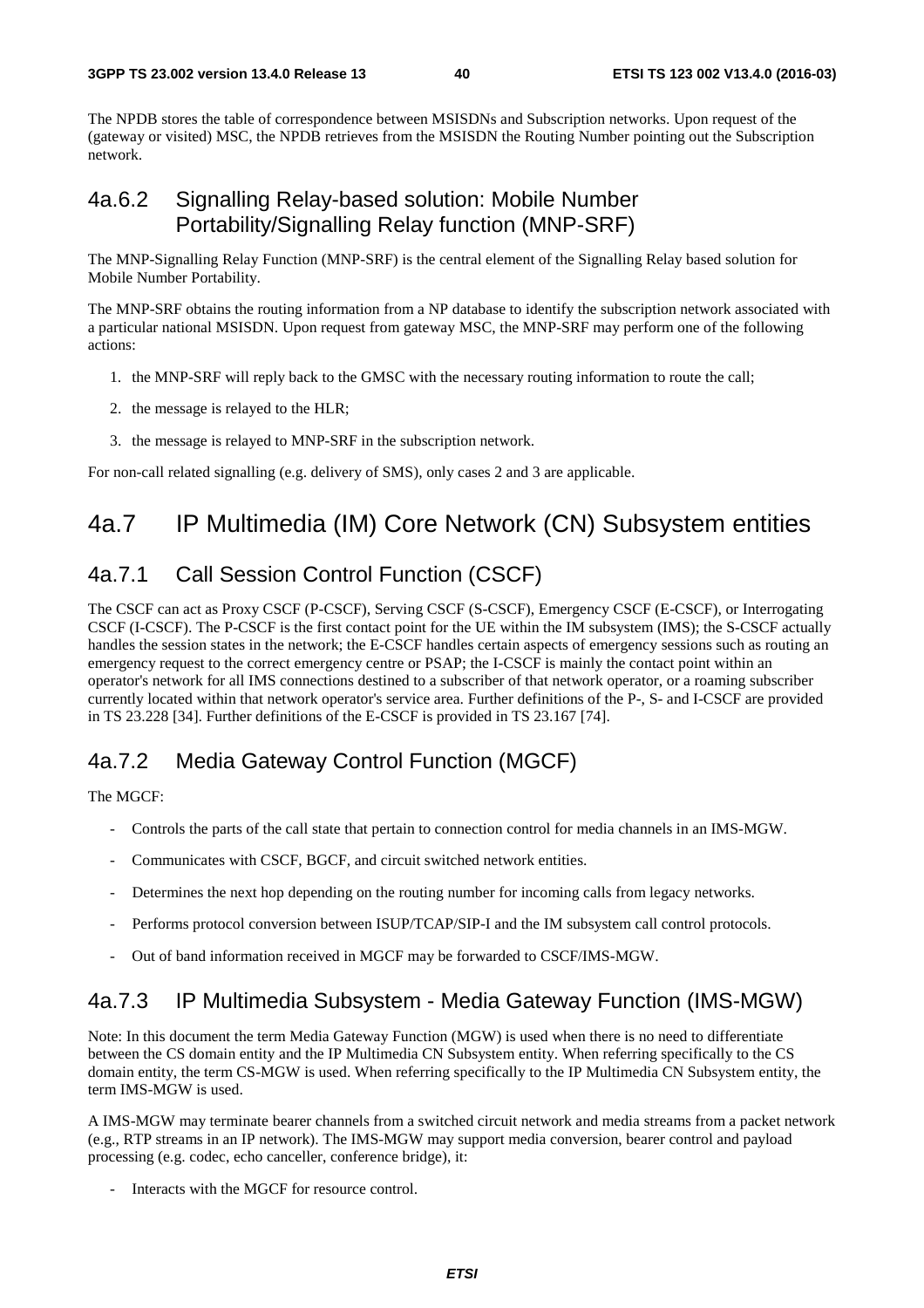- Owns and handles resources such as echo cancellers etc.
- May need to have Codecs.

The IMS-MGW will be provisioned with the necessary resources for supporting UMTS/GSM transport media. Further tailoring (i.e. packages) of the H.248 [52] may be required to support additional Codecs and framing protocols, etc.

### 4a.7.4 Multimedia Resource Function Controller (MRFC)

The MRFC:

- Controls the media stream resources in the MRFP.
- Interprets information coming from an AS and S-CSCF (e.g. session identifier) and control MRFP accordingly.
- Generates CDRs.

#### 4a.7.4a Multimedia Resource Function Processor (MRFP)

The MRFP:

- Controls bearers on the Mb reference point.
- Provides resources to be controlled by the MRFC.
- Mixes incoming media streams (e.g. for multiple parties).
- Sources media streams (for multimedia announcements).
- Processes media streams (e.g. audio transcoding, media analysis).
- Floor Control (i.e. manage access rights to shared resources in a conferencing environment).

### 4a.7.4b Media Resource Broker (MRB)

The MRB supports the sharing of a pool of heterogeneous MRF resources by multiple heterogeneous applications. MRB assigns (and later releases) specific suitable MRF resources to calls as requested by the consuming applications, based on MRF attributes specified by the applications as well as other criteria.

The MRB may take the following kinds of information into account when assigning MRF resources to an application:

- the specific characteristics of the media resources required for the call or calls;
- the identity of the application;
- rules for allocating MRF resources across different applications;
- per-application or per-subscriber SLA or QoS criteria; and
- capacity models of particular MRF resources.

## 4a.7.5 Void

#### 4a.7.6 Breakout Gateway Control Function (BGCF)

The Breakout Gateway control function (BGCF) determines the next hop for routing the SIP message. This determination may be based on information received in the signalling protocol, administrative information, and/or database access. For PSTN /CS Domain terminations, the BGCF determines the network in which PSTN/CS Domain breakout is to occur and - within the network where the breakout is to occur - selects the MGCF.

Details are described in TS 23.228 [34].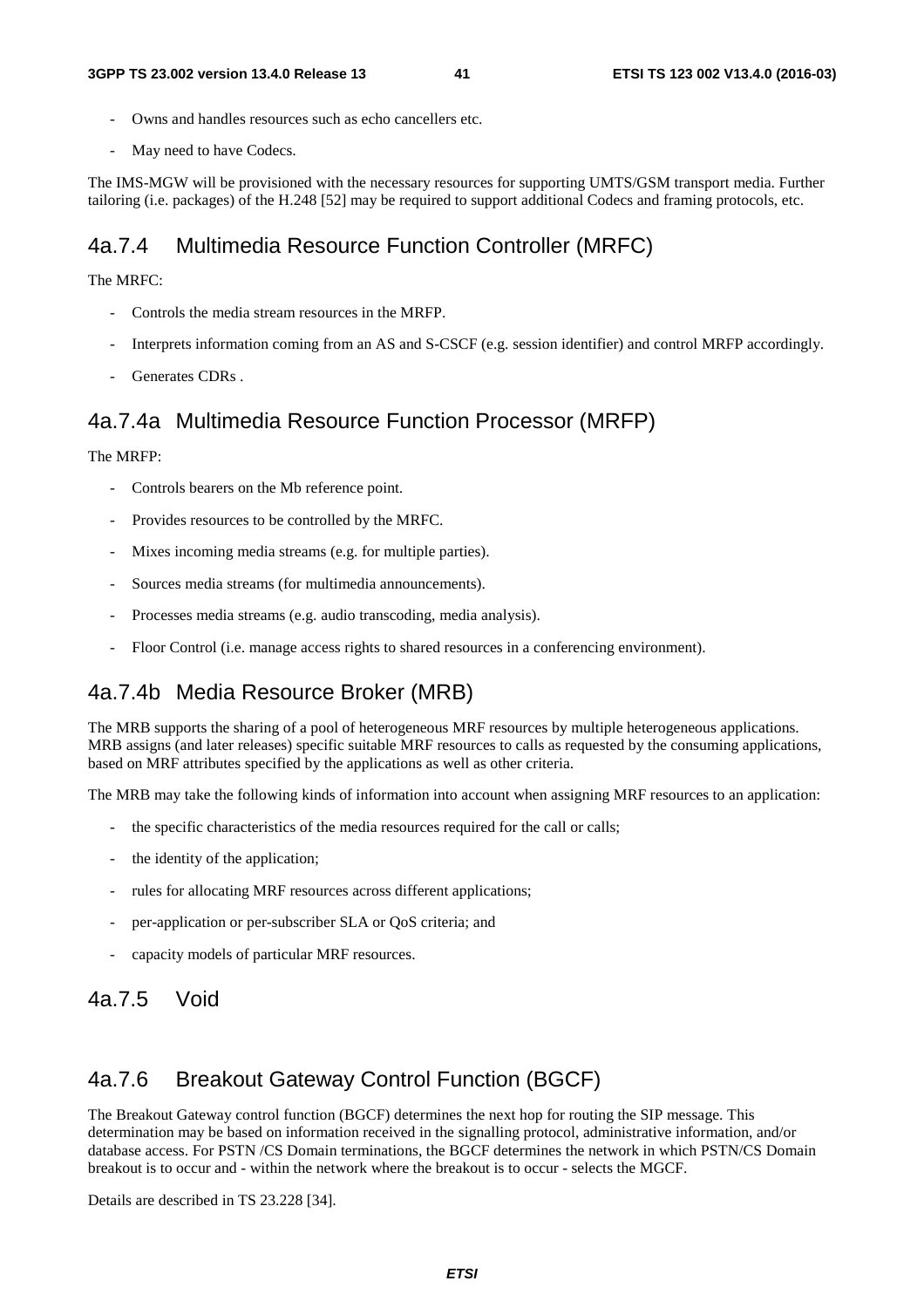### 4a.7.7 Application Server (AS)

An Application Server (AS) i.e., SIP Application Server, OSA Application Server, or CAMEL IM-SSF, offers value added IM services and resides either in the user's home network or in a third party location. The third party could be a network or simply a stand-alone AS.

- NOTE 1: The OSA Application Server does not directly interact with the IMS network entities but through the OSA Service Capability Servers (OSA SCS-s). Further information on OSA is provided in TS 22.127 [4].
- NOTE 2: A SIP Application Server specified within 3GPP that supports IMS reference points (e.g. ISC, Sh, Ut), in support of an application, is considered as part of the IM CN subsystem. Examples of such ASs are SCC AS and TAS.

The AS (SIP Application Server and/or the OSA Service Capability Server and/or IM-SSF) can communicate with the HSS. The Sh and Si interfaces are used for this purpose.

The Serving-CSCF to AS interface is used to provide services residing in an AS. Two cases were identified:

- Serving-CSCF to an AS in Home Network.
- Serving-CSCF to an AS in a trusted External Network (e.g., Third Party or Visited). The S-CSCF does not provide authentication and security functionality for secure direct third party access to the IM Subsystem. The OSA framework provides a standardized way for third party access to the IM Subsystem.

The Interrogating-CSCF to AS interface is used to forward SIP requests destined to a Public Service Identity hosted by the AS directly to that AS.

The AS to MRFC interfaces are:

- Mr', used for session control; - Mr', used for session control;<br>- Cr, used for media control.
- 

The AS to MRB interface (Rc) is used by the AS to request that MRF resources with certain characteristics be assigned to a call.

An Application Server may influence and impact the SIP session on behalf of the services supported by the operator's network. An AS may host and execute services.

### 4a.7.8 Interconnection Border Control Function (IBCF)

An IBCF provides application specific functions at the SIP/SDP protocol layer in order to perform interconnection between two operator domains. It enables communication between IPv6 and IPv4 SIP applications. network topology hiding, controlling transport plane functions, screening of SIP signalling information, selecting the appropriate signalling interconnect and generation of charging data records. Details are described in TS 23.228 [34].

### 4a.7.9 Transition Gateway (TrGW)

A TrGW is located within the media path and controlled by an IBCF. It provides functions like network address/port translation and IPv4/IPv6 protocol translation. Details are described in TS 23.228 [34].

## 4a.7.10 Location Retrieval Function (LRF)

The LRF retrieves location information for the UE including, where required, interim location information, initial location and updated location information. The LRF may interact with a Routing Determination Function (RDF) in order to obtain routing information. The LRF may interact with a GMLC or other types of location server functions in order to obtain location information. Further definitions of the LRF is provided in TS 23.167 [74].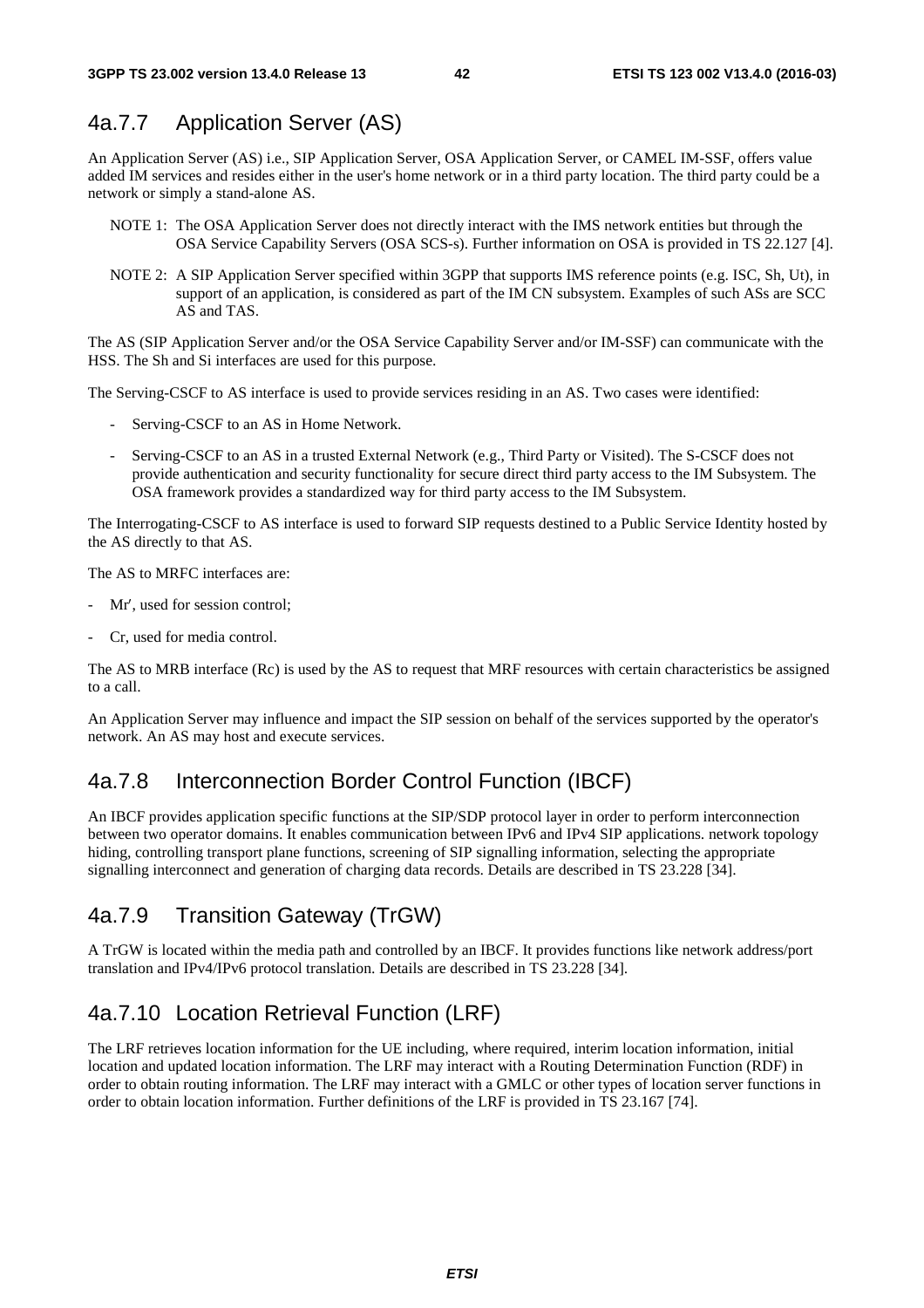## 4a.7.11 Service Centralization and Continuity Application Server (SCC AS)

The SCC AS is an IMS Application that can provide functionality required to enable IMS Centralized Services as defined in TS 23.292 [110], and can provide IMS-based mechanisms for enabling service continuity of multimedia sessions as defined in TS 23.237 [111].

## 4a.7.11a Emergency Access Transfer Function (EATF)

The EATF provides IMS-based mechanisms for enabling service continuity of IMS emergency sessions. It is a function in the serving (visited if roaming) IMS network, providing the procedures for IMS emergency session anchoring and PS to CS access transfer as defined in TS 23.237 [111].

## 4a.7.12 Access Transfer Control Function (ATCF)

The ATCF is a function in the serving (visited if roaming) IMS network. It enables SRVCC Session Transfer mechanisms in the serving network for a UE. The SCC AS can provide Session Transfer mechanisms in the serving network, if an ATCF is present in the SIP registration path of the UE, as defined in TS 23.237 [111].

## 4a.7.13 Access Transfer Gateway (ATGW)

The ATGW is a media function in the serving (visited if roaming) IMS network. It may anchor the media for enhanced SRVCC procedure as defined in TS 23.237 [111].

# 4a.8 Signalling Gateway Function (SGW)

The SGW performs the signalling conversion (both ways) at transport level between the SS7 based transport of signalling used in pre-Rel-4 networks, and the IP based transport of signalling possibly used in post-R99 networks (i.e. between Sigtran SCTP/IP and SS7 MTP). The SGW does not interpret the application layer (e.g. MAP, CAP, BICC, ISUP) messages but may have to interpret the underlying SCCP or SCTP layer to ensure proper routing of the signalling.

# 4a.9 Global Text Telephony Specific entities

Interworking between cellular text modem (CTM) and text telephony standards (e.g. V.18) used in external networks can be supported by three methods:

- Routing calls through a CTM Special resource function (CTM-SRF) in the core network. The CTM-SRF is linked in to the call path via CAMEL procedures. Depending on operator configuration the CTM-SRF may also be linked in to the call path for Emergency calls.
- A CTM / Text telephone converting function included along the speech call path selected by the network after an indication from the terminal that CTM is required.
- A CTM / Text telephone converting function included in all speech call paths.

Further information of the support for text telephony is found in TS 23.226 [37].

For further details of CTM, see TS 26.226 [38].

# 4a.10 Security Gateway (SEG)

The 3GPP system and its network domains shall be logically and physically divided into security domains in order to protect IP based control plane signalling. These security domains typically coincide with operator borders.

The interface between different security domains is protected by Security Gateways (SEGs). The SEGs are responsible for enforcing the security policy of a IP security domain towards other SEGs in the destination IP security domain. All NDS/IP traffic shall pass through a SEG before entering or leaving a security domain. For further details of SEG, see TS 33.210 [64].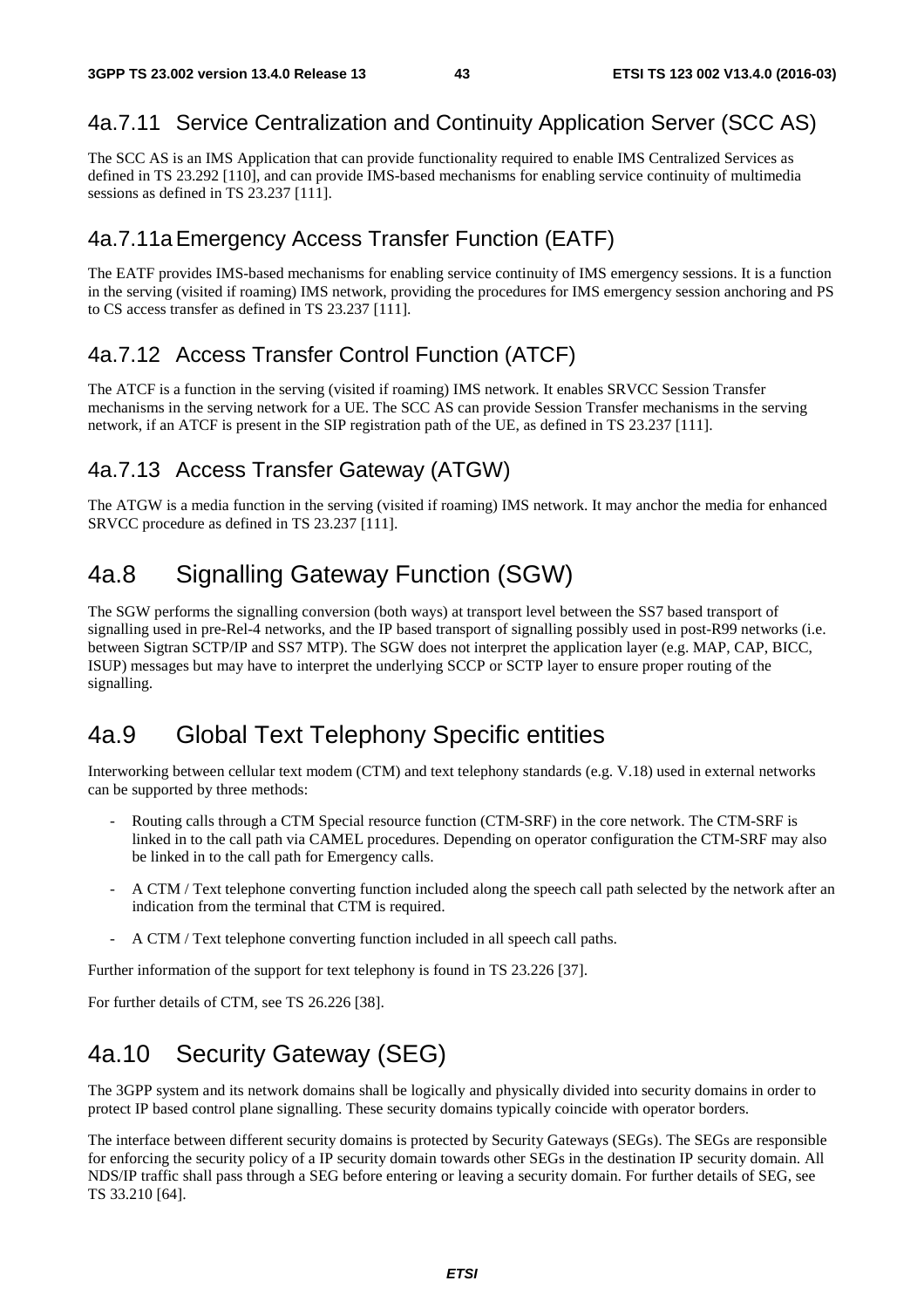# 4a.11 Application Function (AF)

The Application Function (AF) is an element offering applications that require the control of IP bearer resources or the control of flow based bearer charging. The AF is capable of communicating with the PCRF to transfer dynamic QoSrelated service information and/or dynamic charging-related service information.

One example of an AF is the P-CSCF of the IM CN subsystem.

## 4a.12 Void

## 4a.13 3GPP/WLAN Interworking entities

#### 4a.13.1 WLAN UE

A WLAN UE is the User Equipment using a UICC card utilized by a 3GPP subscriber to access the WLAN network for 3GPP interworking purpose.

#### 4a.13.2 3GPP AAA Proxy

The 3GPP AAA Proxy in case of I-WLAN access as specified in TS 23.234 [67] represents a AAA proxying and filtering function and resides in the visited 3GPP network. It is involved in access and service authentication and authorization procedures of a WLAN UE.

#### 4a.13.3 3GPP AAA Server

The 3GPP AAA server resides in the 3GPP network and in case of I-WLAN access as specified in TS 23.234 [67] is responsible for access and service authentication and authorization of a WLAN UE.

#### 4a.13.4 WLAN Access Gateway (WAG)

The WLAN access gateway is a gateway between WLAN and 3GPP network. In the roaming case it resides in the visited 3GPP network, otherwise in the home 3GPP network. It provides filtering, policing and charging functionality for the traffic between WLAN UE and 3GPP network.

#### 4a.13.5 Packet Data Gateway (PDG)

The Packet Data Gateway provides access to PS based services for a WLAN UE. It resides either in the home (for access to home services) or in the visited 3GPP network (for access to local services).

#### 4a.13.6 Home Agent (HA)

The HA provides control and mobility function for service continuity between 3GPP WLAN Interworking system and 3GPP Systems. The HA terminates the HGi reference point towards the PDN as defined in TS 23.327 [112].

## 4a.14 Multimedia Broadcast Multicast Service (MBMS) specific entities

#### 4a.14.1 General

The Multimedia Broadcast Multicast Service (MBMS) is a point-to-multipoint service in which data is transmitted from a single source entity to multiple recipients. TS 23.246 [70] contains the technical realization of the service.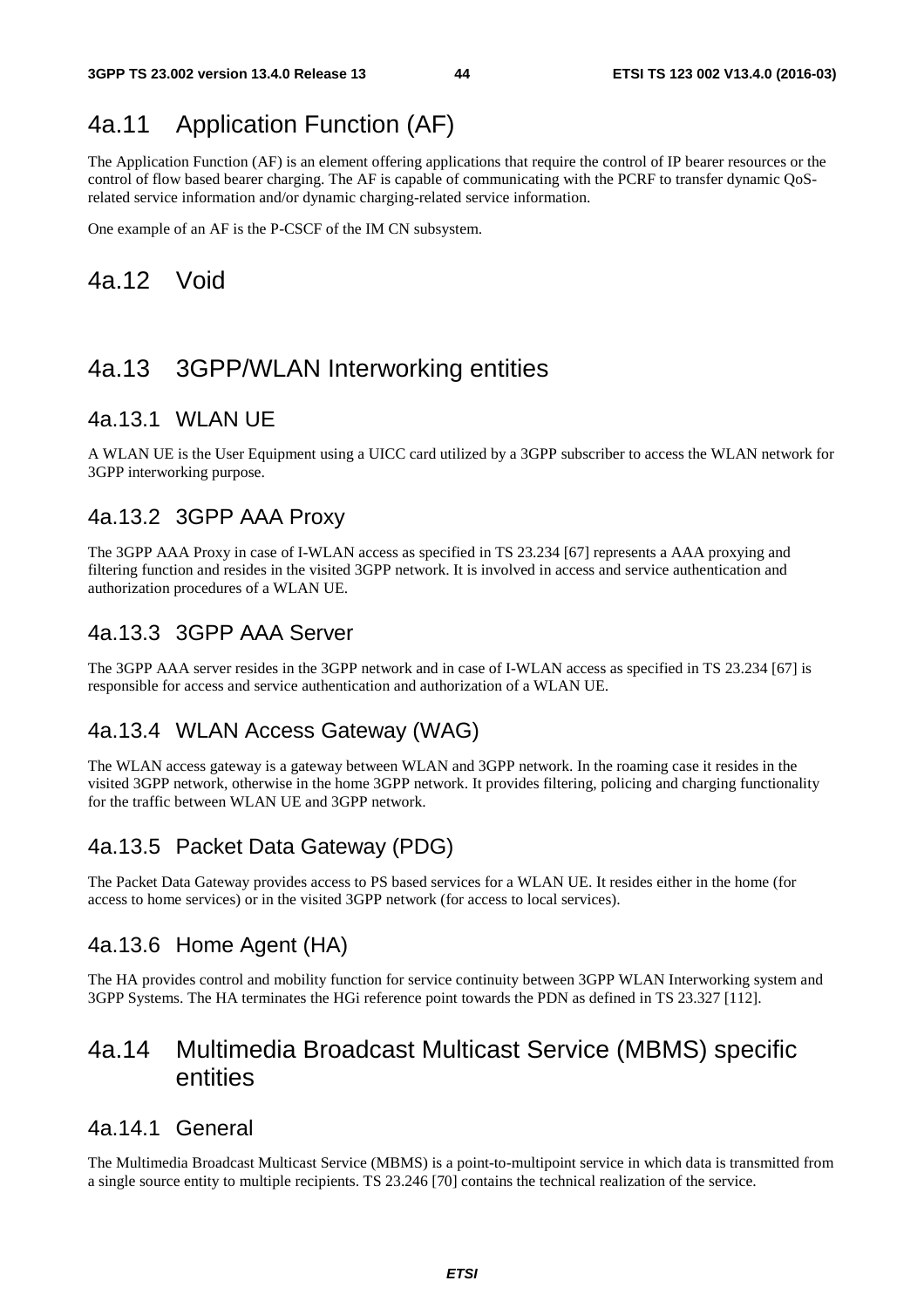#### 4a.14.2 Broadcast-Multicast Service Centre (BM-SC)

The Broadcast-Multicast Service Centre provides functions for MBMS user service provisioning and delivery. It may serve as an entry point for content provider MBMS transmissions, used to authorise and initiate MBMS Bearer Services within the PLMN and can be used to schedule and deliver MBMS transmissions.

#### 4a.14.3 MBMS-GW

The MBMS-GW provides functions in the EPS for controlling MBMS session initiation/modification/termination by the MBMS User Service and for providing delivery of IP Multicast datagrams from the SGi-mb reference point to downstream nodes in the MBMS Service Area with a specified quality of service.

#### 4a.14.4 Multi-cell/multicast Coordination Entity (MCE)

The MCE is a functional entity providing functions for admission control and allocation of radio resources by E-UTRAN and for MBMS session control. See TS 36.300 [78].

## 4a.15 Void

## 4a.16 GUP Server

The GUP Server is a functional entity providing a single point of access to the Generic User Profile data of a particular subscriber. The architecture does not specify or limit the physical location of the GUP Server enabling flexibility in the implementations. For further details of the GUP Server, see TS 23.240 [71].

## 4a.17 Policy and Charging Rules Function (PCRF)

The Policy and Charging Rules Function (PCRF) acts as a policy decision point for policy and charging control of service data flows/applications and IP bearer resources. The PCRF selects and provides the applicable policy and charging control decision to the PCEF and, if applicable, application detection and control decision to the TDF or PCEF with application detection and control feature. When the Gxx interface applies, the PCRF maintains the correlation between the GW control session over Gxx interface and the IP-CAN session over Gx. The PCRF also acts as an information exchange relay between BBERF and PCEF to forward event triggers, which can't be transferred directly.

When the Sd interface applies, the PCRF maintains the correlation between the IP-CAN session and the TDF session. Events subscribed by the TDF are reported by the PCRF.

When S9a interface applies, the PCRF provides to the BPCF the UE/H(e)NB local IP address and UDP port number, the QoS rules and PCC rules over S9a interface. PCRF maintains the correlation between the GW control session over S9a interface and the IP-CAN session over Gx interface (if IP-CAN session over Gx interface is available).

When S15 interface applies, the PCRF provides dynamic QoS control policies to the BPCF for the purpose of allocation of QoS resources in the Fixed Broadband Access Network for HNB CS traffic.

PCRF is the policy and charging control element. PCRF functions are described in more detail in TS 23.203 [73].

In non-roaming scenario, there is only a single PCRF in the HPLMN associated with one UE's IP-CAN session.

In a roaming scenario with local breakout of traffic and/or when a Gxx interface applies there are two PCRFs associated with one UE's IP-CAN session:

- H-PCRF that resides within the H-PLMN;
- V-PCRF that resides within the V-PLMN.

A single logical PCRF entity may be deployed by means of multiple and separately addressable PCRFs in the PLMN. In this case, the PCRF discovery and selection is enabled by Diameter Routing Agency (DRA).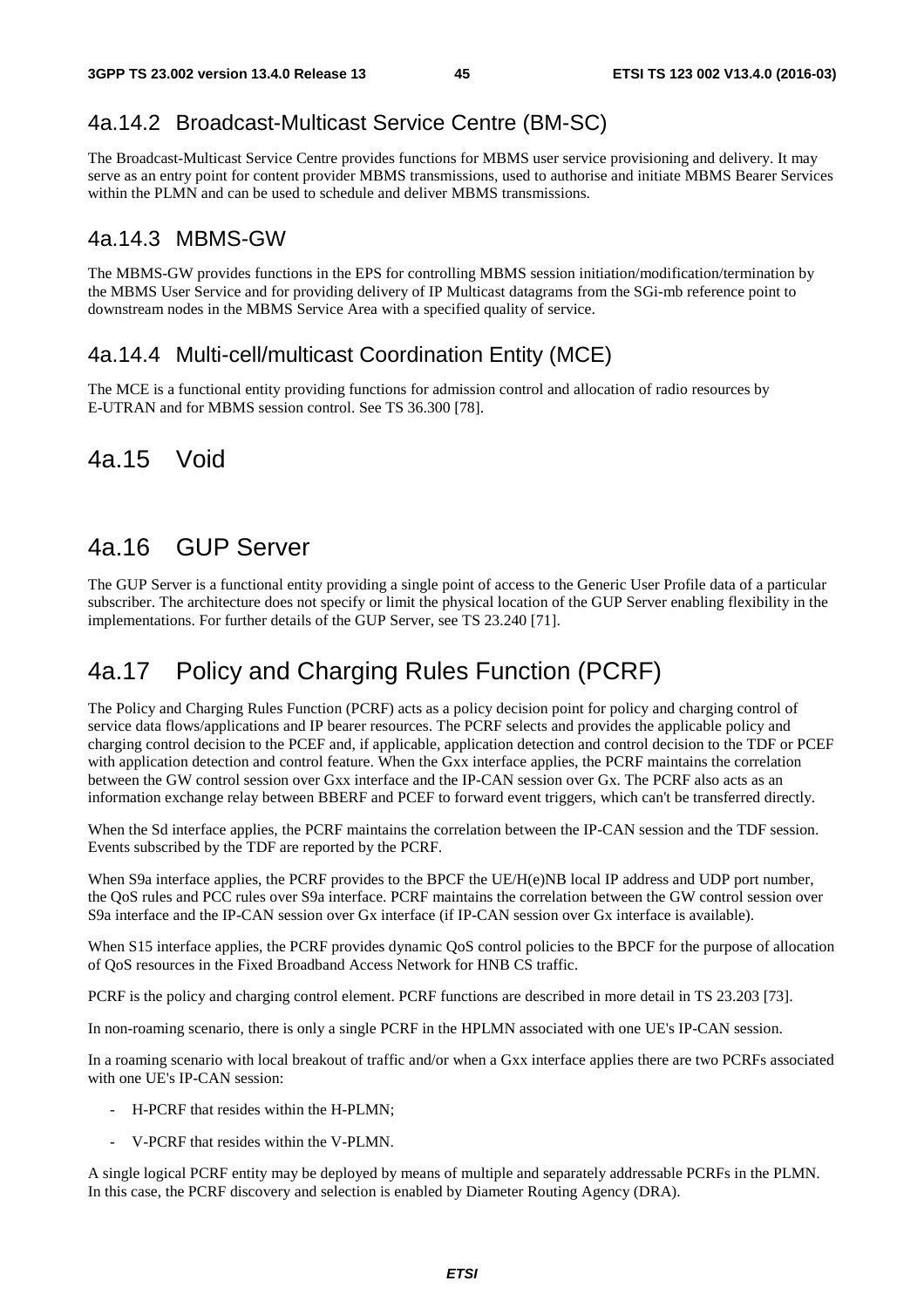## 4a.18 Policy and Charging Enforcement Function (PCEF)

The Policy and Charging Enforcement Function (PCEF) acts as a policy enforcement point for policy and charging control of IP bearer resources.

This functional entity is located at the Gateway (e.g. GGSN in the GPRS case) and in the PDN GW for EPS).

The functionality of PCEF is described in TS 23.203 [73], TS 23.401 [76] and TS 23.402 [77].

# 4a.19 Support of Short Message Service over generic 3GPP Internet Protocol access (SMSIP) specific entities

#### 4a.19.1 General

Support of Short Message Service over generic 3GPP Internet Protocol access (SMSIP) provide 3GPP SMS messaging services across any form of IP Connectivity Access Network. TS 23.204 [75] contains the technical realization of the service.

#### 4a.19.2 IP-Short-Message-Gateway (IP-SM-GW)

The IP Short Message Gateway function is used for two functions: to deliver SMS messages over the IP network and to provide interworking between SMS users and Instant Messaging users. The interworking function translates between MAP or Diameter based signalling and SIP signalling to convey messages and responses between the two systems. Both functions are described in TS 23.204 [75].

## 4a.20 Subscription Profile Repository (SPR)

The SPR logical entity contains all subscriber/subscription related information needed for subscription-based policies and charging control by the PCRF.

## 4a.21 Service Data Flow Based Credit Control Function

The Service Data Flow Based Credit Control Function performs online credit control functions. It is a functional entity embedded in the Online Charging Function (OCF) within the Online Charging System. (OCS) as specified in TS 32.296 [108].

# 4a.22 Offline Charging System (OFCS)

The Offline Charging System is logically specified in TS 32.240 [85].

# 4a.23 Online Charging System (OCS)

The Online Charging System is specified in TS 32.296 [108].

## 4a.24 Bearer Binding and Event Reporting Function (BBERF)

The Bearer Binding and Event Reporting Function (BBERF) acts as a policy enforcement point for bearer binding, uplink bearer binding verification and event reporting to the PCRF when Gxx applies.

This function entity is located at a GW (e.g. S-GW in the 3GPP access with PMIP based S5/S8 case, HSGW in the HRPD case, A-GW in the non- 3GPP access when PMIP or DSMIPv6 based mobility is used, ePDG with PMIP based S2b or Untrusted S2c case if Gxb\* applies).

The BBERF in the ePDG supports only reporting of the UE's Local IP address and UDP port number to the PCRF. Bearer binding and bearer binding verification functions are not supported.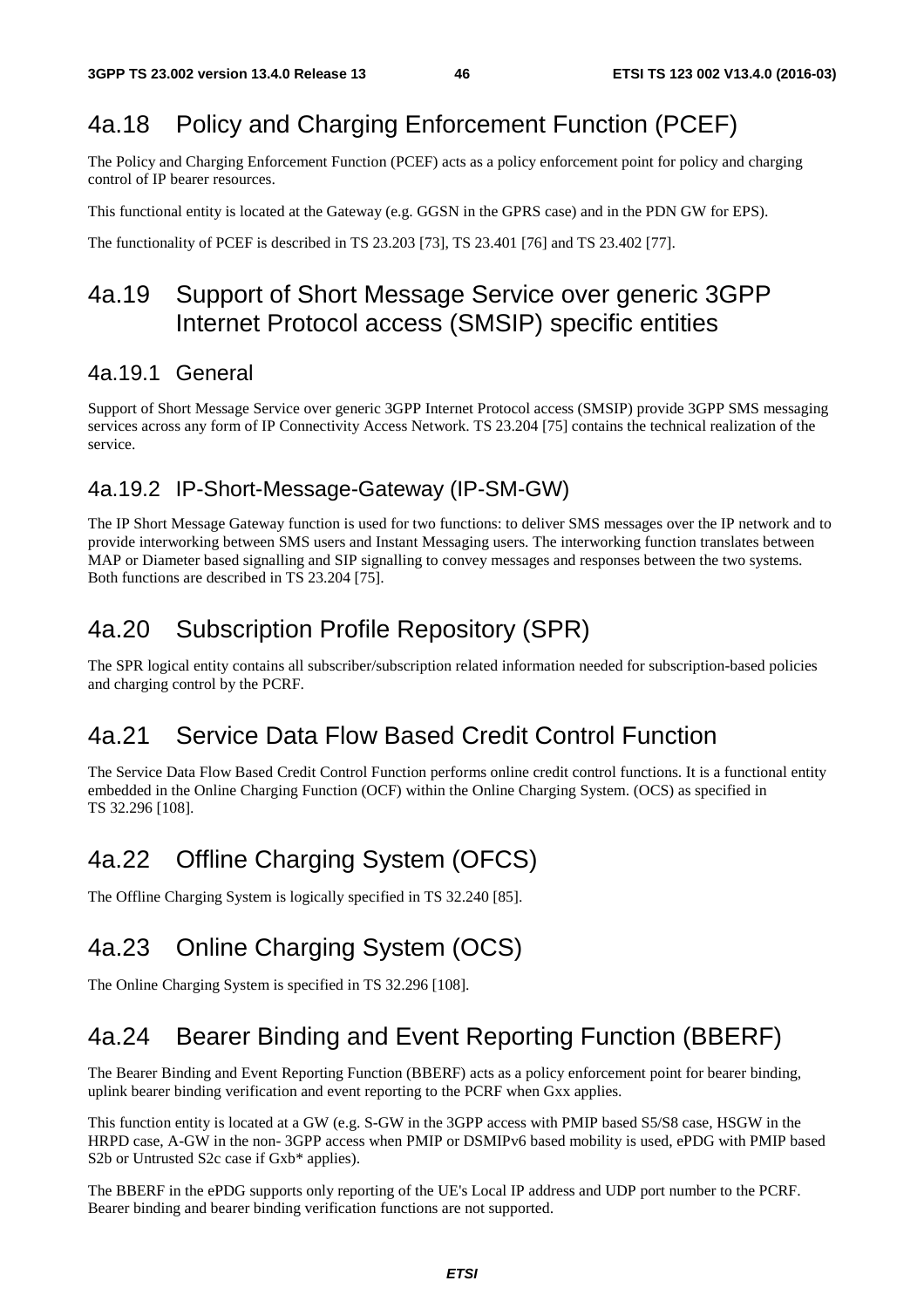## 4a.25 Home (e)NodeB entities

#### 4a.25.1 Home NodeB Subsystem (HNS)

The Home NodeB Subsystem (HNS) consists of a Home NodeB (HNB), a Home NodeB Gateway (HNB-GW) and optionally a Local GW (L-GW). The Home NodeB Subsystem appears as an RNS to the core network and is connected by means of the Iu-CS interface to the MSC and by means of the Iu-PS interface to the SGSN.

A Home NodeB is a Customer Premises Equipment (CPE) offering UTRAN coverage, further details can be found in TS 25.467 [114].

A Home NodeB Gateway is the gateway through which the Home NodeB accesses the core network, more details can be found in TS 25.467 [114].

A Local GW is a gateway towards the IP networks (e.g. residential/enterprise networks, Internet) associated with the Home NodeB, more details can be found in TS 23.060 [9a]. The Local GW can be colocated with the Home NodeB or can be a standalone GW (with Serving GW and Local GW collocated) residing in the Local Network.

### 4a.25.2 Home eNodeB Subsystem (HeNS)

The Home eNodeB Subsystem (HeNS) consists of a Home eNodeB (HeNB), optionally a Home eNodeB Gateway (HeNB-GW) and optionally a Local GW (L-GW). The Home eNodeB Subsystem is connected by means of the S1 interface to the EPC (Evolved Packet Core), more specifically to the MME (Mobility Management Entity) by means of the S1-MME interface and to the Serving Gateway (S-GW) by means of the S1-U interface.

A Home eNodeB is a Customer-Premises Equipment (CPE) offering E-UTRAN coverage, further details can be found in TS 36.300 [78].

A Home eNodeB Gateway is an optional gateway through which the Home eNodeB accesses the core network, more details can be found in TS 36.300 [78].

A Local GW is a gateway towards the IP networks (e.g. residential/enterprise networks, Internet) associated with the Home eNodeB, more details can be found in TS 23.401 [76]. The Local GW can be colocated with the Home eNodeB or can be a standalone GW (with Serving GW and Local GW collocated) residing in the Local Network.

### 4a.25.3 CSG List Server

The CSG List Server provisions the Allowed CSG list and the Operator CSG list on the UE using the OTA procedures defined in TS 31.102 [118] or the OMA DM procedures defined in TS 24.285 [117].

The Allowed CSG list and the Operator CSG list are applicable to both UTRAN and E-UTRAN CSG cells for HNB and HeNB respectively.

### 4a.25.4 CSG Subscriber Server (CSS)

The CSS is the entity in the VPLMN storing and managing CSG subscription-related information for roaming UEs to enable VPLMN Autonomous CSG Roaming (see TS 22.220 [130]).

The CSS is responsible for holding the following user related information:

- User Identification;
- CSG membership granted to the subscriber during his stay in the VPLMN, i.e. list of CSG IDs and associated expiration dates;
- User Location information: the CSS stores the location information of the subscriber for subsequent update of the CSG subscription information at the MME, SGSN and VLR upon subscription change.

The CSS consists of the following functionalities: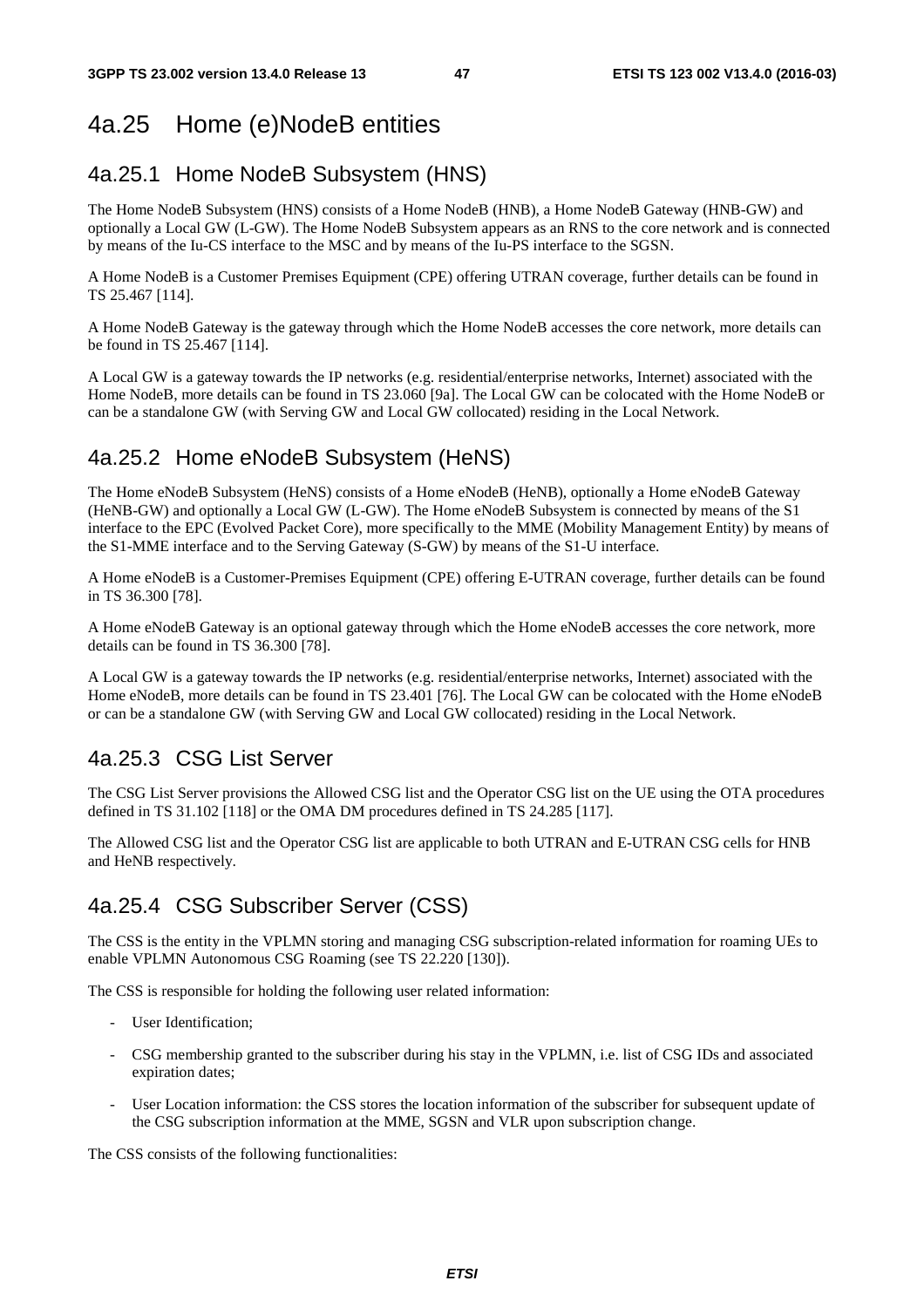- download of the CSG subscription information upon request from the serving MME, SGSN and VLR, through the S7a, S7d, Ghv and Hv interfaces, to enable roaming subscribers to access to the PS and CS Domain services via CSG cells;
- service provisioning, including updating the appropriate serving entities (i.e. MME, SGSN and VLR) with modifications of the the CSG membership granted to the subscriber.

The organisation of the subscriber data is outlined in TS 23.008 [5]. It also indicates which numbers and identifiers specified in TS 23.003 [3] are stored in the CSS.

# 4a.26 Application Front Ends (AFE)

When the User Data Convergence (UDC) architecture is applied, certain functional entities keep the application logic, but do not locally store user data permanently. Examples of such functional entities are HLR/HSS/AuC and Application Servers. These data-less functional entities are known in the UDC architecture as Application Front Ends. The application that is handled by an AFE determines the type of AFE, e.g. HLR-FE or HSS-FE. The reference points between the Front Ends and the core and service layers are not affected by the UDC architecture. More information on Application Front Ends can be found in TS 23.335 [120].

# 4a.27 User Data Repository (UDR)

The UDR is a functional entity that acts as a single logical repository storing user data. The user-related data traditionally stored in the HSS/HLR/AuC, Application Servers, etc., are now stored in the UDR. UDR facilitates the share and provisioning of user-related data. The UDR provides a unique reference point to Application Front Ends such as HSS/HLR/AuC/AS Front Ends. This reference point is named Ud. More information on the UDR can be found in TS 23.335 [120].

## 4a.28 Traffic Detection Function (TDF)

The Traffic Detection Function (TDF) is a functional entity that performs application detection and control.

The functional description of the TDF is in TS 23.203 [73].

## 4a.29 Specific entities to facilitate communications with packet data networks and applications

#### 4a.29.1 Machine Type Communication-InterWorking Function (MTC-IWF)

The Machine Type Communication-InterWorking Function (MTC-IWF) is a functional entity that acts as an interface between the PLMN and a Services Capability Server (SCS) to provide specific MTC functionalities in the PLMN such as device triggering.

The functional description of the MTC-IWF is in TS 23.682 [132].

#### 4a.29.2 Machine Type Communication- Authentication, Authorization and Accounting (MTC-AAA)

The Machine Type Communication-Authentication, Authorization and Accounting (MTC-AAA) is a functional entity that translates an IMSI to the external identifier(s) of the user.

The functional description of the MTC-AAA is in TS 23.682 [132].

#### 4a.29.3 Service Capability Exposure Function (SCEF)

The Service Capability Exposure Function (SCEF) is a functional entity that provides a means to securely expose the services and capabilities provided by 3GPP network interfaces.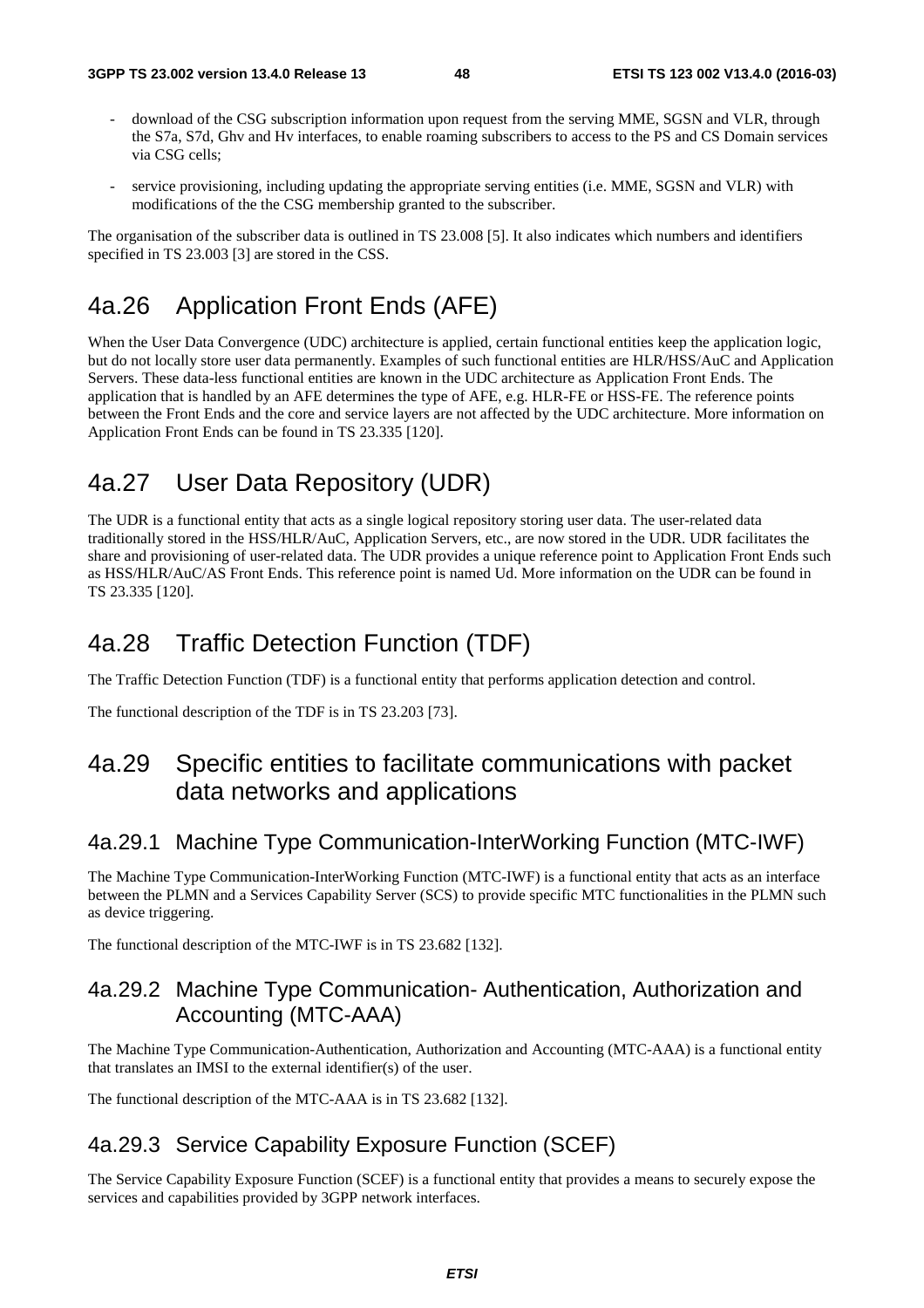The functional description of the SCEF is in TS 23.682 [132].

# 4a.30 TCP Proxy Function

When TCP is being used, TCP connection is between a TCP client and a TCP server as defined in RFC793 [138]. A TCP Proxy Function splits a TCP connection such that it terminates the TCP connection received from the UE and establishes a corresponding TCP connection to the other end system in packet data network.

Note: The TCP Proxy Function can be deployed in a GGSN/PGW or as an external function beyond SGi/Gi. The TCP Proxy is deployed such that it is transparent to the UE and its mobility.

The implementation and necessary protocols to realize the functions related to TCP Proxy Function are outside the scope of 3GPP specifications.

## 4a.31 Specific entities for Packet Switched Streaming (PSS) **Service**

#### 4a.31.1 Packet Switched Streaming Service Server (PSS Server)

PSS Server provides the 3GPP packet switched streaming service based on the IETF RTSP/SDP and/or HTTP standards, with 3GPP extensions.

The description of the PSS Server is detailed in TS 26.233 [139].

# 4a.32 Specific entities for Group Communication System Enablers for LTE (GCSE\_LTE)

### 4a.32.1 Group Communication Service Application Server (GCS AS)

The GCS AS transfers application data, e.g. media data and/or application signalling, to a group of UEs either over MBMS Bearer Services using the Broadcast Mode of MBMS (TS 23.246 [70]); or over EPS Bearers (TS 23.401 [76]); or over both MBMS and EPS bearer services. GCS AS uses the MB2 reference point to deliver data to UEs over MBMS Bearer Services.

The description of the GCS AS is detailed in TS 23.468 [140].

## 4a.33 RAN Congestion Awareness Function (RCAF)

A RAN Congestion Awareness Function (RCAF) is a functional entity which reports RAN User Plane Congestion Information to the PCRF to enable the PCRF to take the RAN user plane congestion status into account for policy decisions.

The functional description of the RCAF can be found in TS 23.203 [73], TS 23.401 [76] and TS 23.060 [9a].

# 4a.34 Traffic Steering Support Function (TSSF)

The Traffic Steering Support Function (TSSF) is a functional entity which receives traffic steering control information from the PCRF for the purpose of traffic steering in the (S)Gi-LAN.

The functional description of the TSSF can be found in TS 23.203 [73].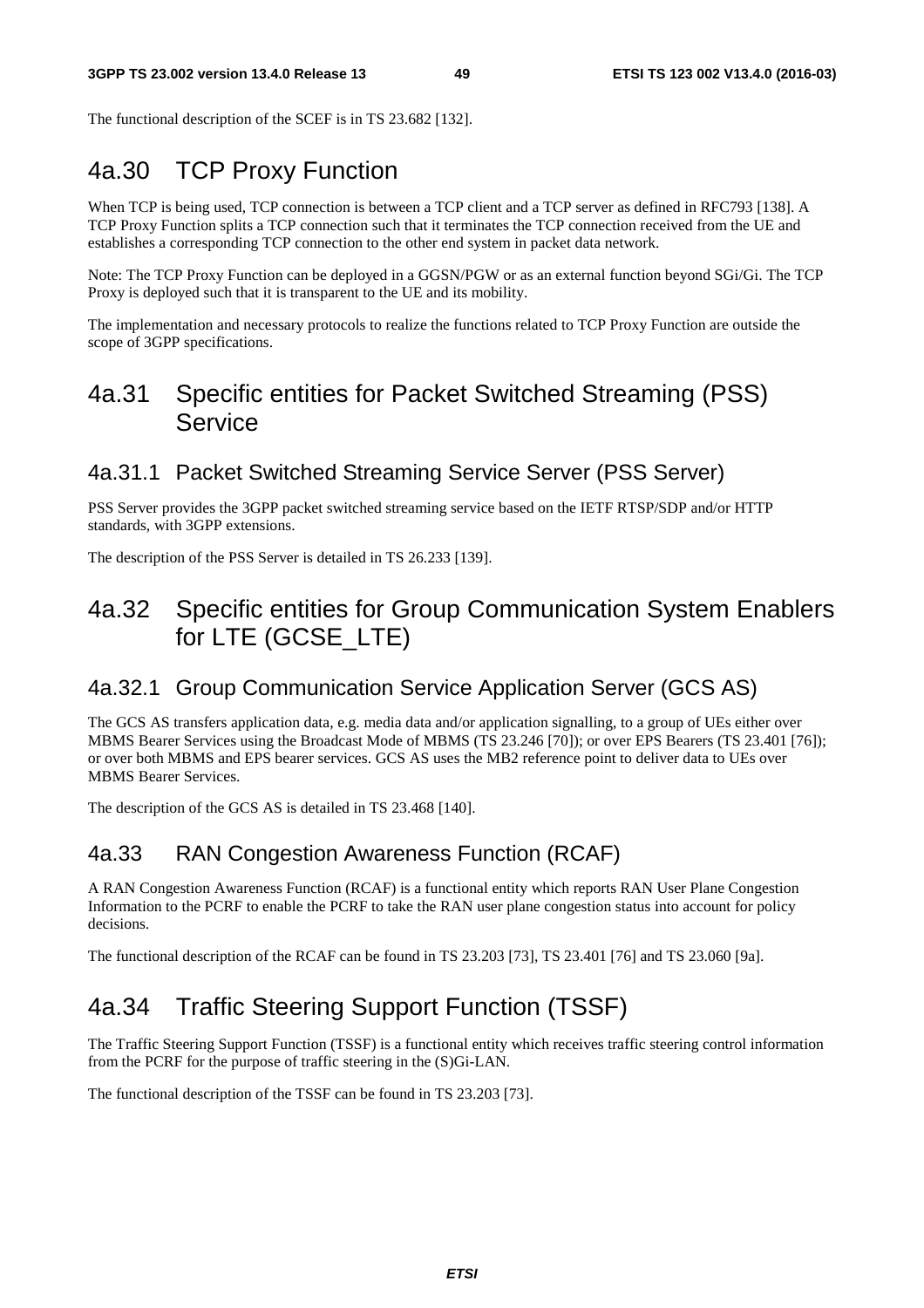## 4a.35 Specific entities for mission critical communication services

#### 4a.35.1 Mission Critical Push To Talk Application Server (MCPTT AS)

MCPTT AS transfers mission critical application data, e.g. media data and/or application signalling, to a group of UEs over on-network services. MCPTT is provided either via on-network services and/or off-network services as specified in TS 23.179 [141].

The description of the MCPTT AS with the network functional models and the reference points is detailed in TS 23.179 [141].

# 5 Configuration of a Public Land Mobile Network

## 5.1 Basic configuration

The basic configuration of a Public Land Mobile Network (PLMN) supporting GPRS and the interconnection to the PSTN/ISDN and PDN is presented in figure 1 and figure 1a. Whereas the basic configuration of a Public Land Mobile Network (PLMN) supporting PS Domain (both GPRS and EPC) and the interconnection to the PSTN/ISDN and PDN is presented in figure 1b. This configuration presents signalling and user traffic interfaces which can be found in a PLMN. Implementations may be different: some particular functions may be gathered in the same equipment and then some interfaces may become internal interfaces.

In the basic configuration presented in figure 1, all the functions are considered implemented in different equipments. Therefore, all the interfaces within PLMN are external. Interfaces A and Abis are defined in the 48-series of Technical Specifications. Interfaces Iu, Iur and Iub are defined in the 25.4xx-series of Technical Specifications. Interfaces B, C, D, E, F and G need the support of the Mobile Application Part of the signalling system No. 7 to exchange the data necessary to provide the mobile service. No protocols for the H-interface and for the I-interface are standardized. All the GPRS-specific interfaces (G- series) are defined in the 23-series, 24-series and 29-series of Technical Specifications. Interfaces Mc, Nb, and Nc are defined in TS 23.205 [43] and in the 29-series of Technical Specifications. The specifications for E-UTRAN interfaces S1 and X2 are specified in TS 36.4xx and NAS protocol is specified in TS 24.301 [89] series of specifications. The interfaces  $S6a/d/S13$  are specified in the specifications TS 29.272 [86]. The EPC specific S1/3/4/5/8/10/11/12/ series are specified in TS 29.274 [90] for GTP based protocols and for PMIP based S5/8 interfaces are specified in TS 29.275 [93].

From this configuration, all the possible 3GPP access PLMN organisations can be deduced. In the case when some functions are contained in the same equipment, the relevant interfaces become internal to that equipment.

The configuration possibilities when using non-3GPP access technologies using EPS is not part of the scope of this specification. The architecture and details for non-3GPP access and mobility and interworking with non-3GPP access are described in TS 23.402 [77] and the interfaces and protocols are specified in 3GPP 24-series and 29-series of specifications..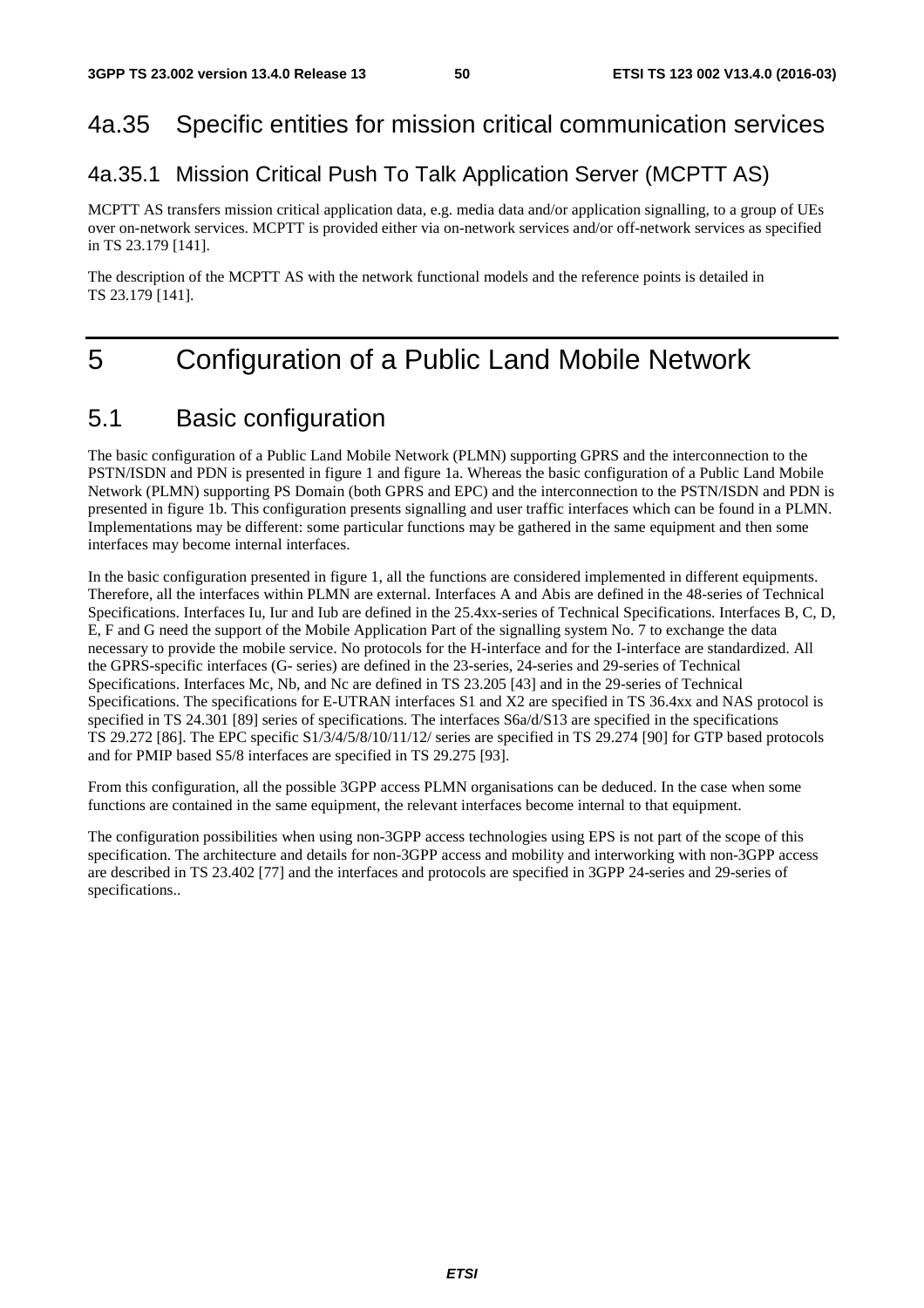

Legend:<br>Bold lines: Bold lines: interfaces supporting user traffic;<br>Dashed lines: interfaces supporting signalling.

- interfaces supporting signalling.
- NOTE 1: The figure shows direct interconnections between the entities. The actual links may be provided by an underlying network (e.g. SS7 or IP): this needs further studies.
- NOTE 2: When the MSC and the SGSN are integrated in a single physical entity, this entity is called UMTS MSC (UMSC).
- NOTE 3: A (G)MSC server and associated CS-MGW can be implemented as a single node: the (G)MSC.
- NOTE 4: The Gn interface (between two SGSNs) is also part of the reference architecture, but is not shown for layout purposes only.

**Figure 1: Basic Configuration of a PLMN supporting CS and PS services (using GPRS) and interfaces**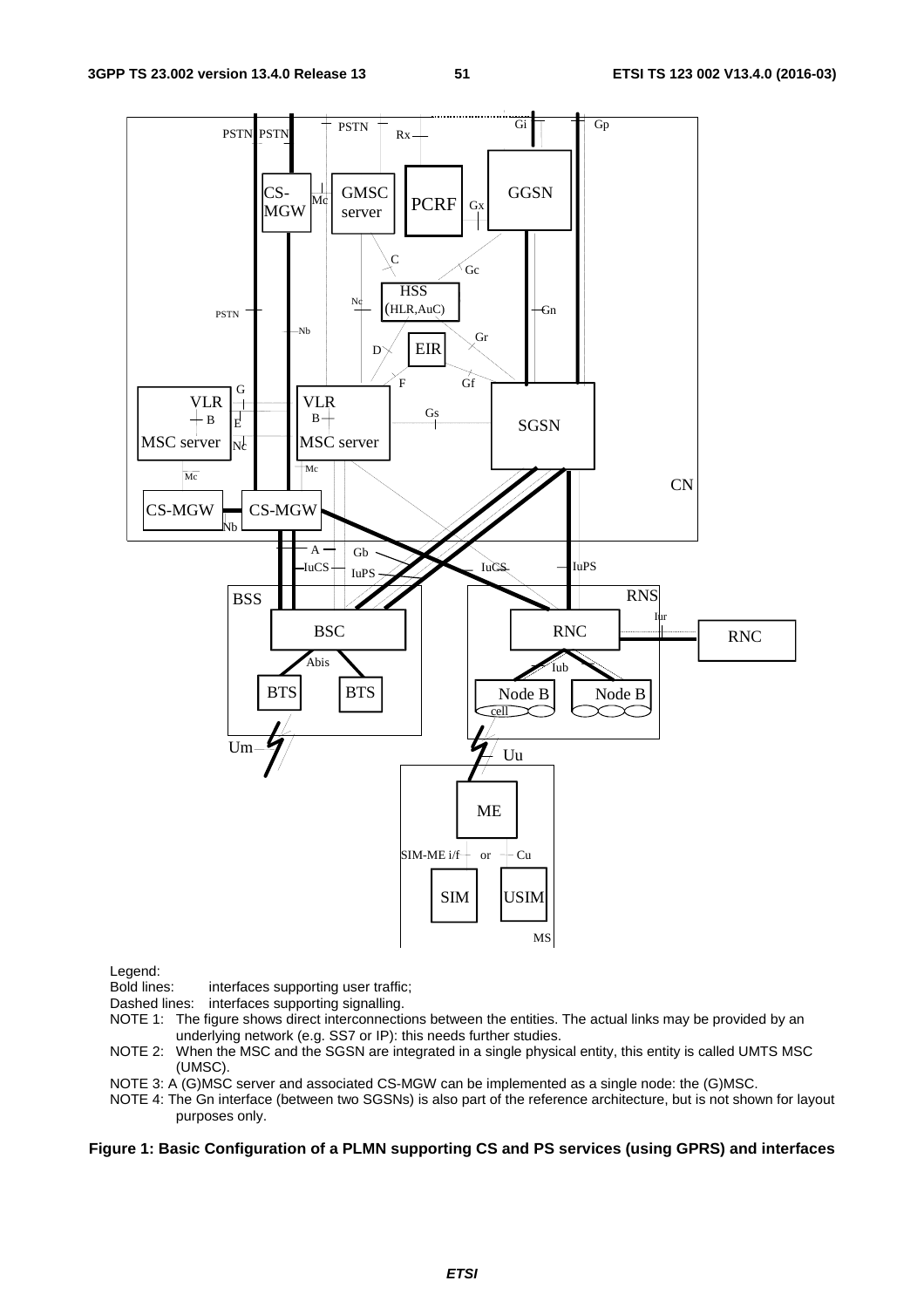

**Figure 1a: Configuration for Short Message Service**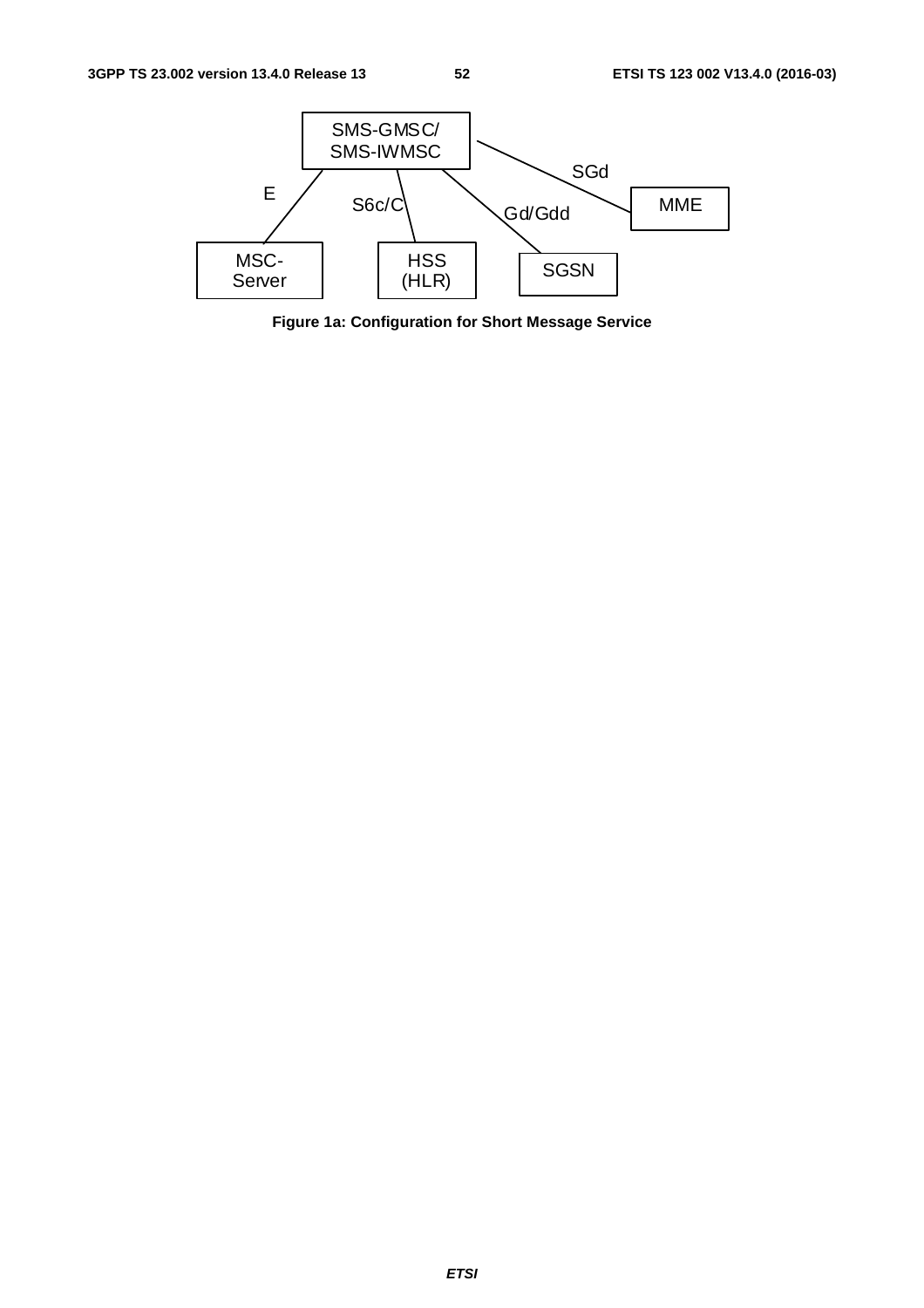

NOTE: The interfaces in blue represent EPS functions and reference points.

#### **Figure 1b: Basic Configuration of a 3GPP Access PLMN supporting CS and PS services (using GPRS and EPS) and interfaces**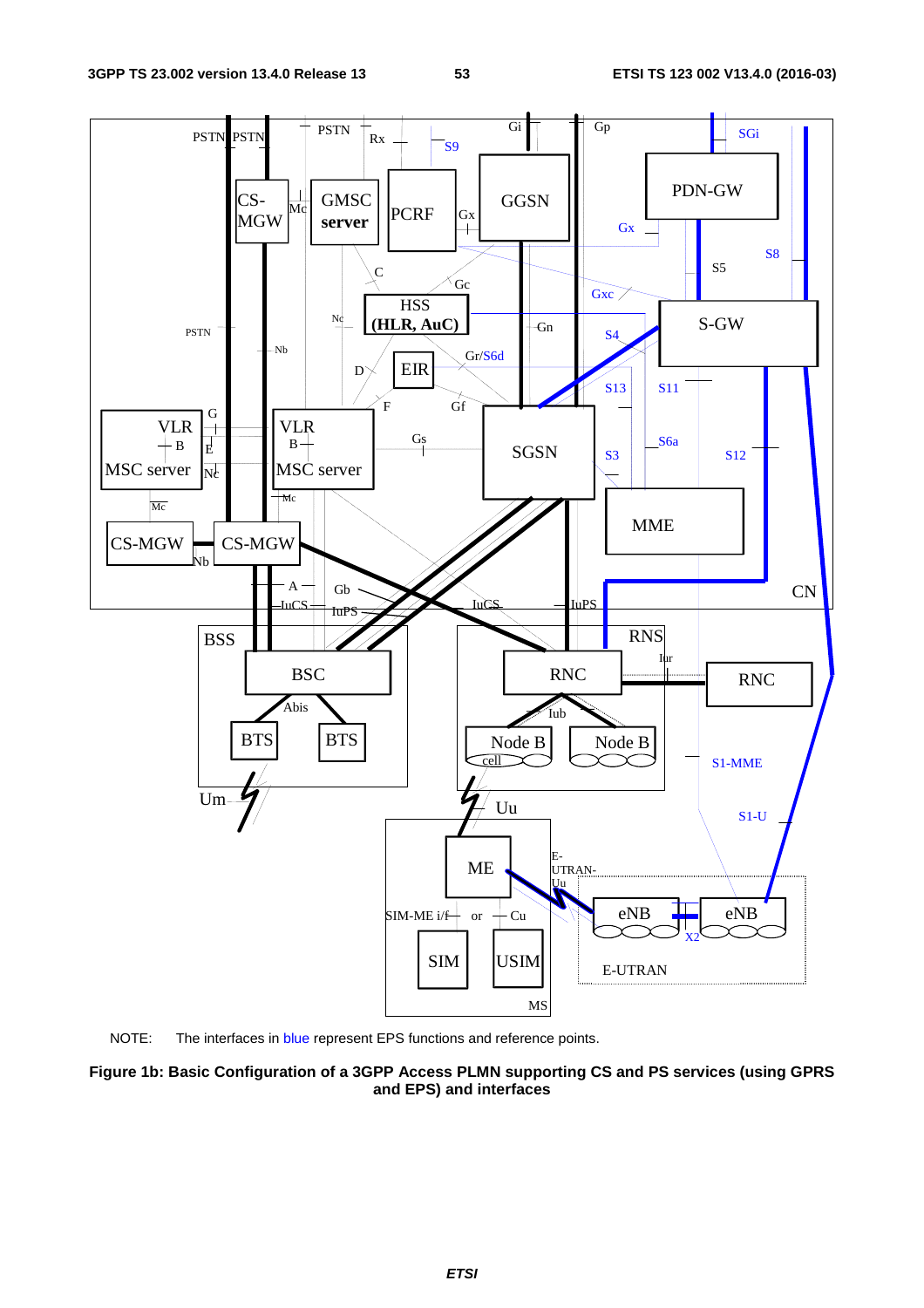# 5.2 Configuration of LCS entities

### 5.2.1 Configuration of LCS entities for GERAN

The configuration of LCS entities for GERAN is presented in figure 2. In the figure, all the functions are considered implemented in different logical nodes. If two logical nodes are implemented in the same physical equipment, the relevant interfaces may become internal to that equipment.



NOTE: Lgd interface is applicable only for an SGSN supporting EPS based interfaces and protocols.

**Figure 2: Configuration of LCS entities for a GERAN PLMN**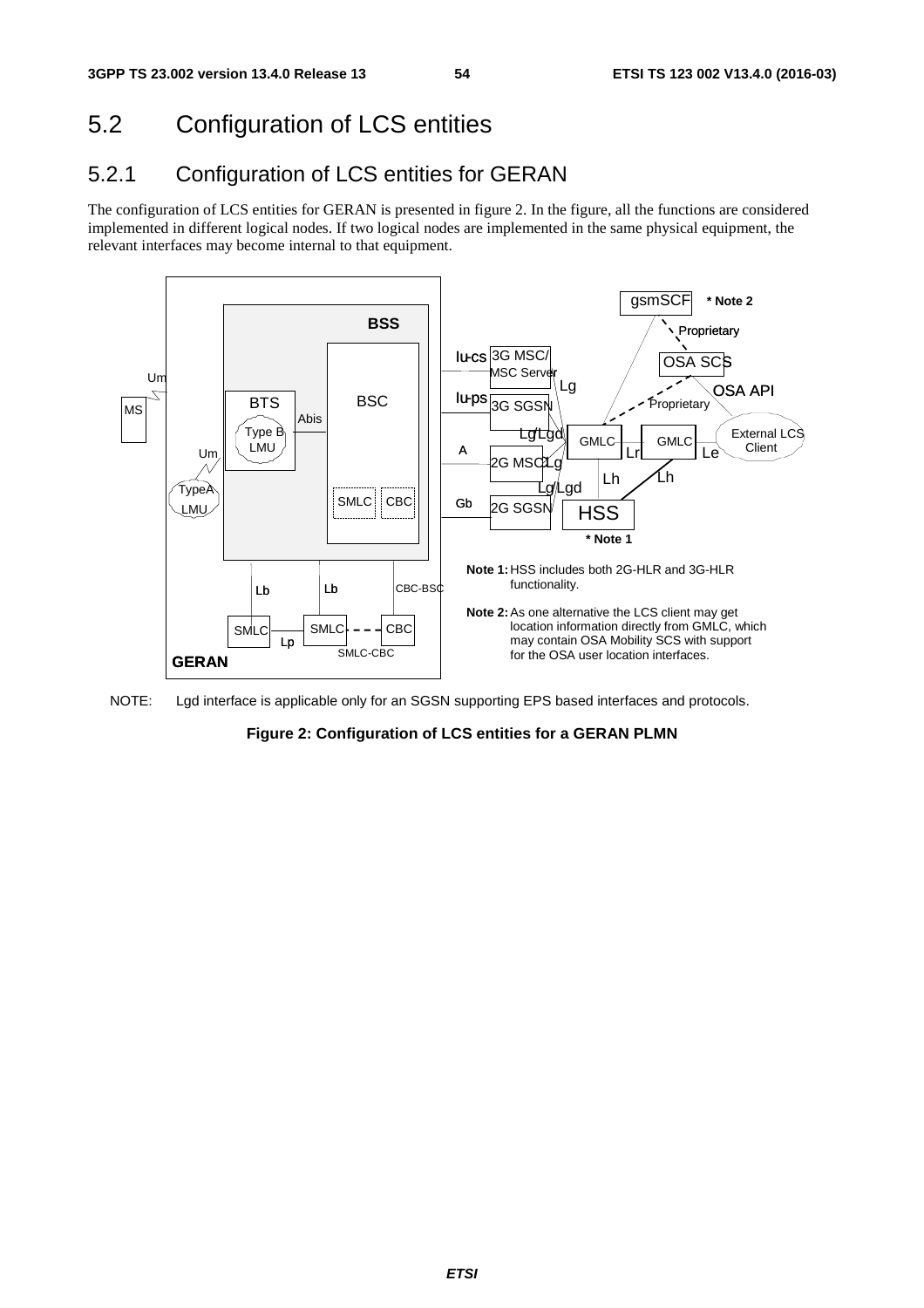## 5.2.2 Configuration of LCS entities for UTRAN

The basic configuration of UTRAN LCS is presented in figure 3. The SMLC functionality is integrated in SRNC or, in case a Stand-Alone SMLC entity (SAS) is present, split between SRNC and SMLC.



NOTE: Lgd interface is applicable only for an SGSN supporting EPS based interfaces and protocols.

#### **Figure 3: Configuration of LCS entities for a UTRAN PLMN**

### 5.2.3 Configuration of LCS entities for E-UTRAN

The basic configuration of E-UTRAN LCS is presented in figure 3a.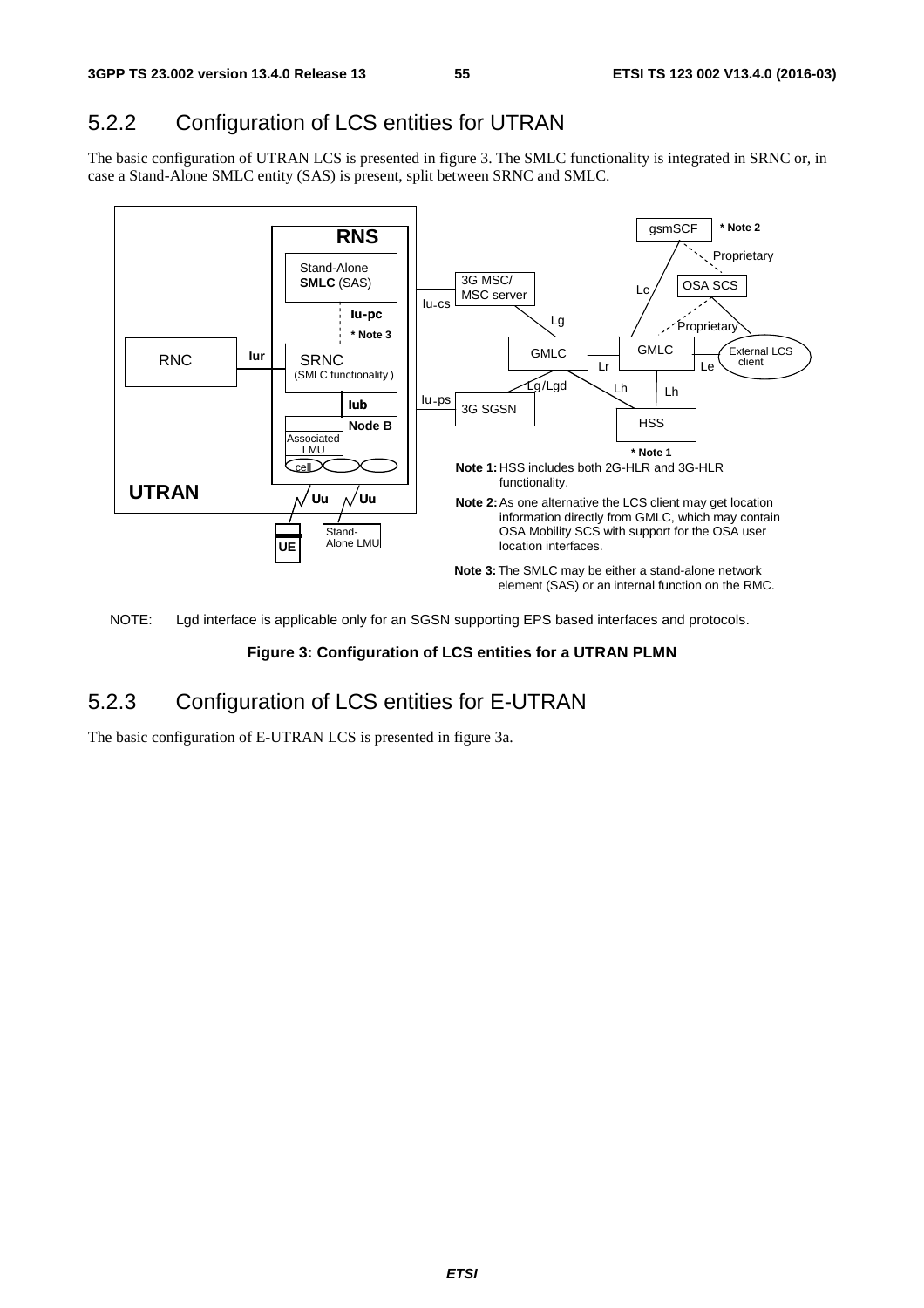

#### **Figure 3a: Configuration of LCS entities for an E-UTRAN PLMN**

## 5.3 Configuration of CAMEL entities

The following figure shows the interconnection of the CAMEL-specific entities with the rest of the network. Only the interfaces specifically involved in CAMEL provisioning are shown, i.e. all the GMSC, MSC, SGSN and HLR interfaces depicted in figure 1 are still supported by these entities even if not shown. CAMEL is not supported for E-UTRAN access.

NOTE: Most CAMEL-specific interfaces have no particular name. They are designated by the name of the two entities they link together, e.g. "the gsmSSF-gsmSCF interface".



**Figure 4: configuration of CAMEL entities**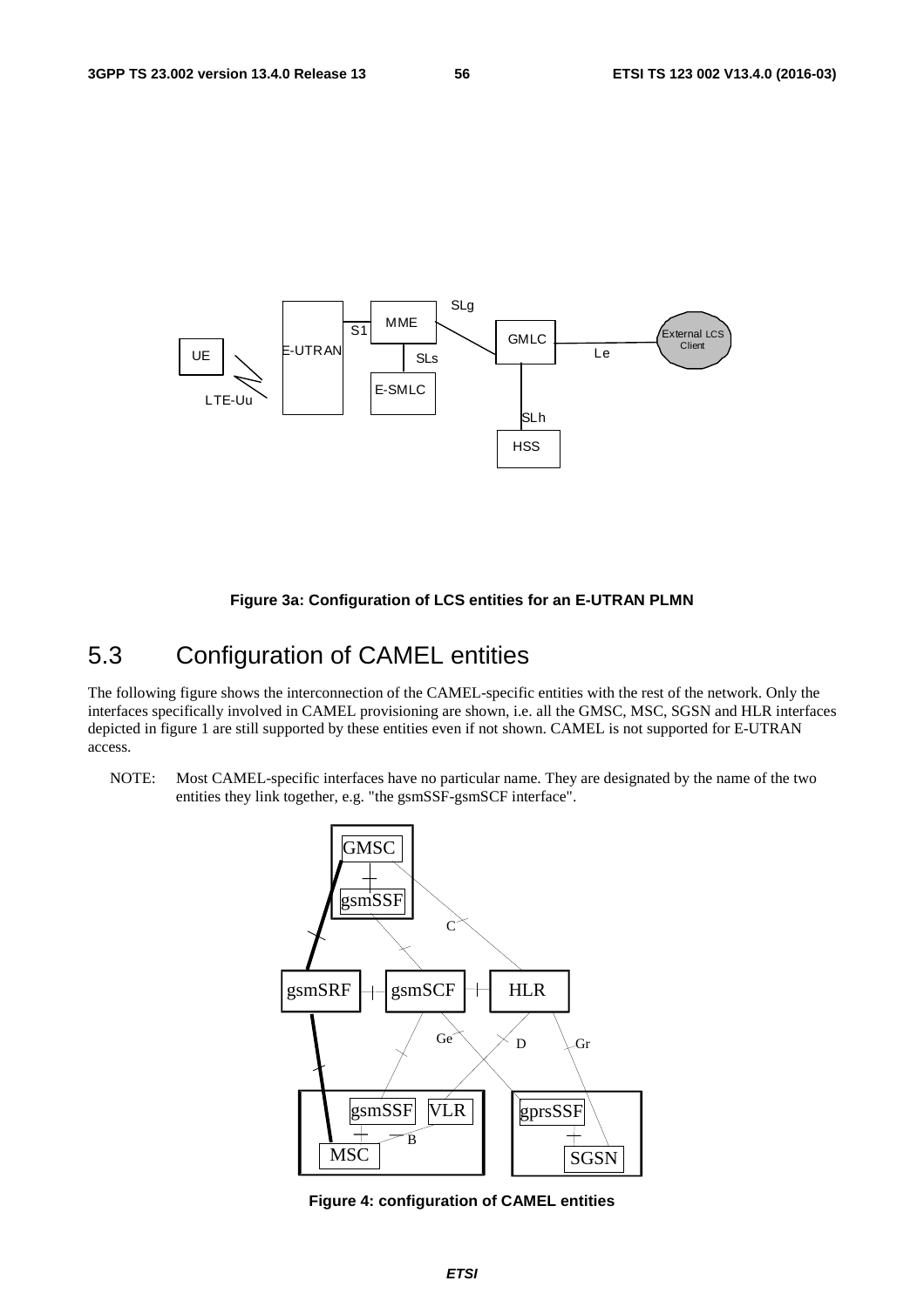The bold lines are used for interfaces supporting user data only, the dashed lines are used for interfaces supporting signalling only.

## 5.4 Configuration of CBS entities



#### **Figure 5: Configuration of a PLMN supporting Cell Broadcast Service entities for GERAN/UTRAN**



#### **Figure 4.2.3-1: Warning System Architecture for E-UTRAN Access**

NOTE: The CBE and the interface between CBE and CBC are out of scope of 3GPP specifications.

# 5.5 Configuration of IM CN Subsystem entities

#### 5.5.1 IM CN Subsystem functional entities

The configuration of IM CN Subsystem entities is presented in figure 6. In the figure, all the functions are considered implemented in different logical nodes. If two logical nodes are implemented in the same physical equipment, the relevant interfaces may become internal to that equipment.

Only the interfaces specifically linked to the IM subsystem are shown, i.e. all the SGSN, GGSN and HSS interfaces depicted in figure 1 are still supported by these entities even if not shown.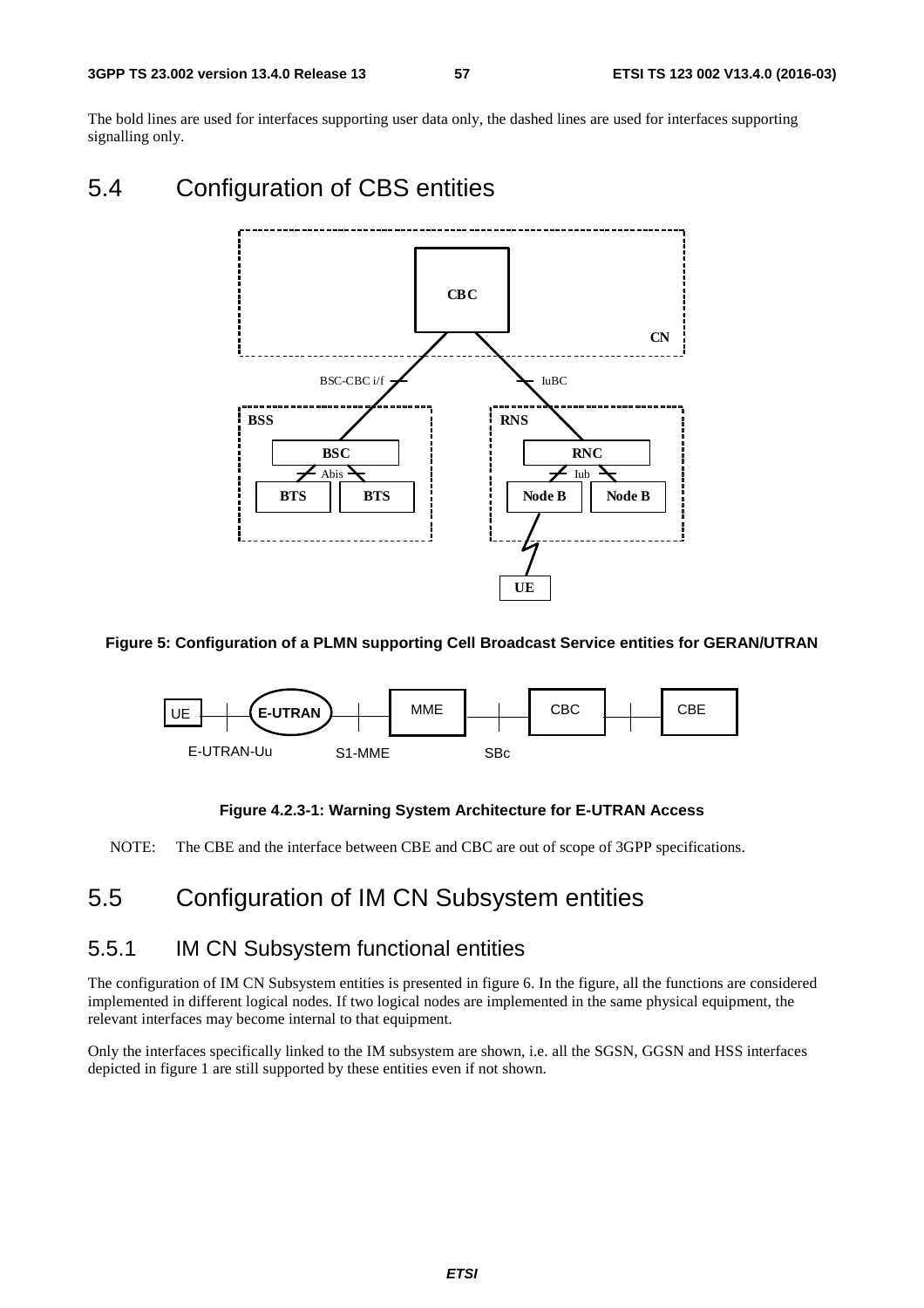

Legend:<br>Bold lines: Bold lines: interfaces supporting user traffic;<br>Dashed lines: interfaces supporting only signall interfaces supporting only signalling.

NOTE 1: The reference point CS (Circuit Switched) is not specified in this specification. NOTE 2: The reference point I5 is not shown in this figure.

#### **Figure 6: Configuration of IM Subsystem entities**

#### 5.5.2 IM CN Subsystem Service layer

The figure below depicts an overall view of the functional architecture for services.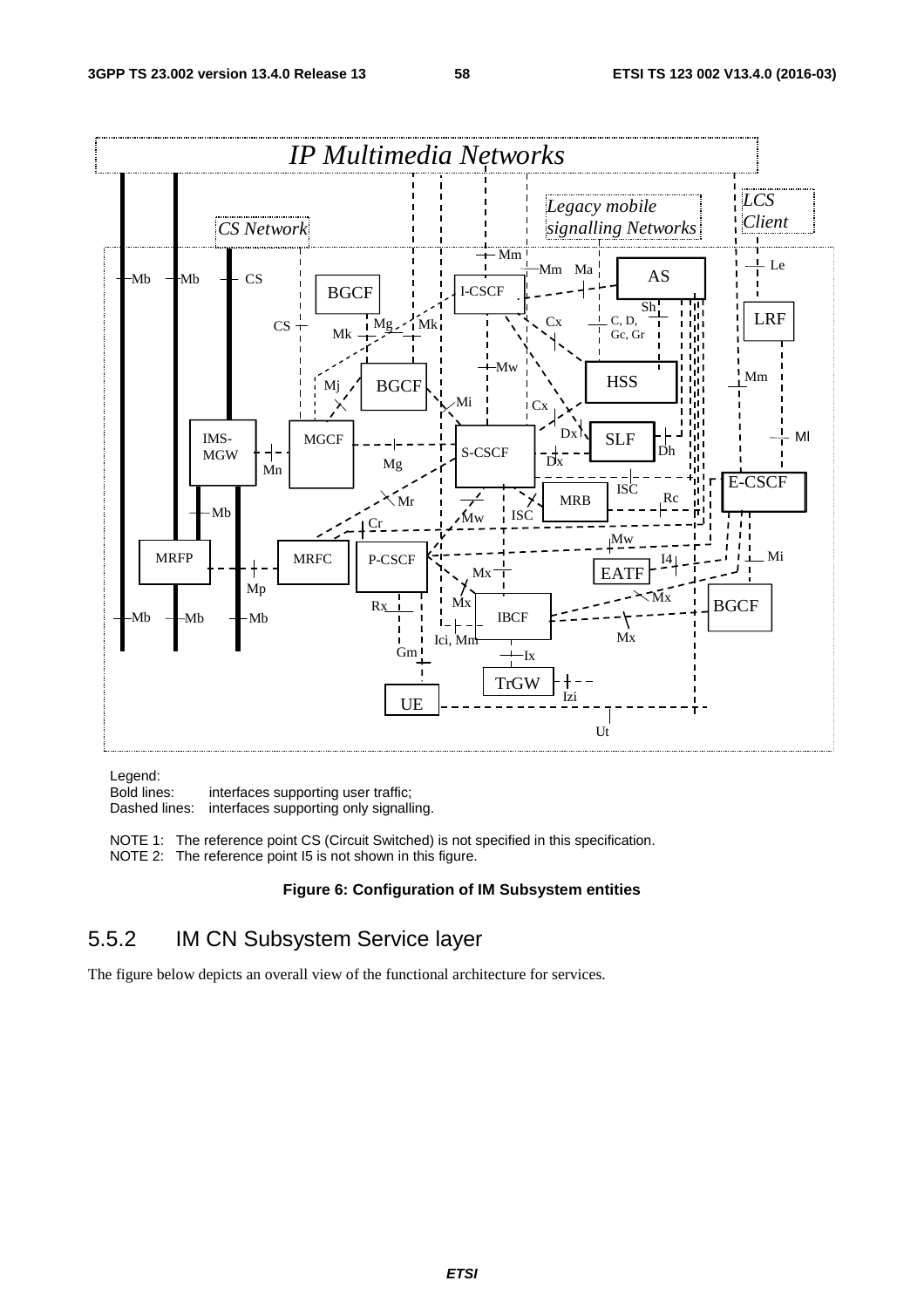

**Figure 6a: Functional architecture for the provision of service in the IMS** 

The purpose of the IM SSF is to host the CAMEL network features (i.e. trigger detection points, CAMEL Service Switching Finite State Machine, etc.) and to interwork with CAP. The IMS-SSF may receive CAMEL subscription data from HSS via Sh reference point in addition to the Si reference point.

The IM SSF and the CAP interface support legacy services only.

The application server may contain "service capability interaction manager" (SCIM) functionality and other application servers. The SCIM functionality is an application which performs the role of interaction management. The internal components are represented by the "dotted boxes" inside the SIP application server. The internal structure of the application server is outside the standards. The Sh interface shall have sufficient functionality to enable this scenario.

The figure below depicts an overall view of the functional architecture for enabling the management of the user's service related information via the Ut interface.



#### **Figure 6b: Functional architecture for the management of the user's service related information**

The figure below depicts an overall view of the functional architecture for routing SIP requests between I-CSCF and Application Server.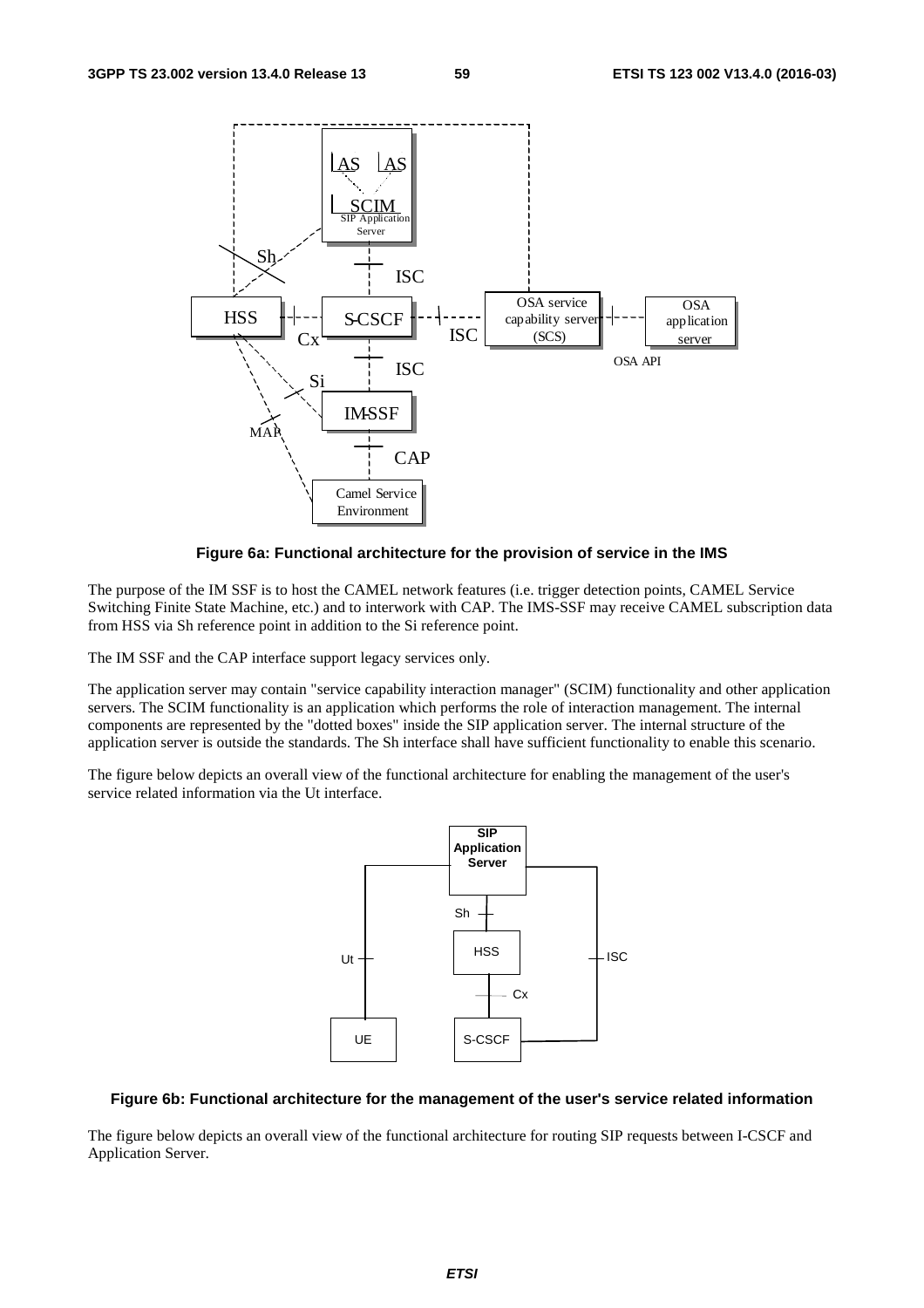

#### **Figure 6c: Functional architecture for the routing of SIP requests between I-CSCF and AS**

### 5.5.3 Service Centralization and Continuity

Figure 6d depicts an overall view of the functional architecture for IMS services centralization and continuity.



#### **Figure 6d: Functional architecture for IMS Service Centralization and Continuity**

IMS Service Centralization, defined in TS 23.292 [110] provides communication services such that all services, and service control, are based on IMS mechanisms and enablers. It enables IMS services when using CS access as bearer for the media.

IMS Service Continuity, defined in TS 23.237 [111] provides Session Transfer mechanisms to maintain service continuity in the event of access transfer for the case when such events are not hidden from the IMS session layer and thus service continuity could not otherwise be maintained.

Figure 6e provides the reference architecture for SRVCC using the ATCF enhancements as defined in TS 23.237 [111]. The ATCF enhancements provide Session Transfer mechanisms in the serving network to maintain service continuity in the event of access transfer for SRVCC.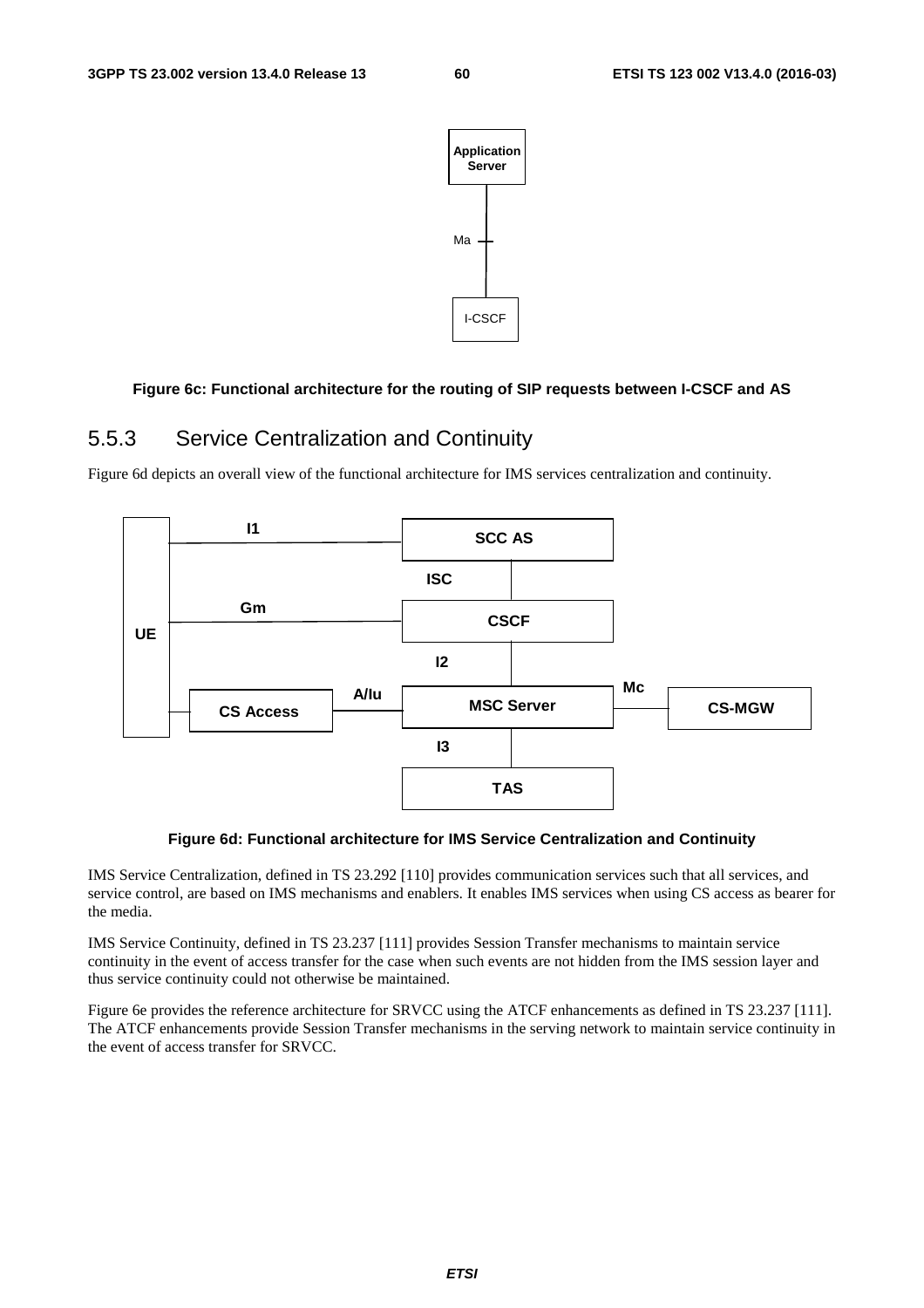

\*: Location of functionality depends on deployment and collocation scenario

\*\*: Reference point dependent on MSC Server capability.

#### **Figure 6e: IMS Service Centralization and Continuity Reference Architecture when using ATCF enhancements**

If neither the MSC Server is not enhanced for ICS, the interface between MSC Server and ATCF is Mw.

NOTE 2: If the MSC Server is enhanced for ICS, the interface between MSC Server and ATCF is I2.

#### 5.5.4 WebRTC access to IMS

Figure 5.5.4-1 depicts an overall view of the functional architecture for WebRTC access to IMS.



NOTE: The presence of dashed elements in the figure depends on the configuration. PCC functional elements are present only for EPC access with QoS. The corresponding PCC elements for fixed access are also optionally supported but not shown. The NAT is meant for non-cellular access to IMS.

#### **Figure 5.5.4-1: Functional architecture for WebRTC access to IMS**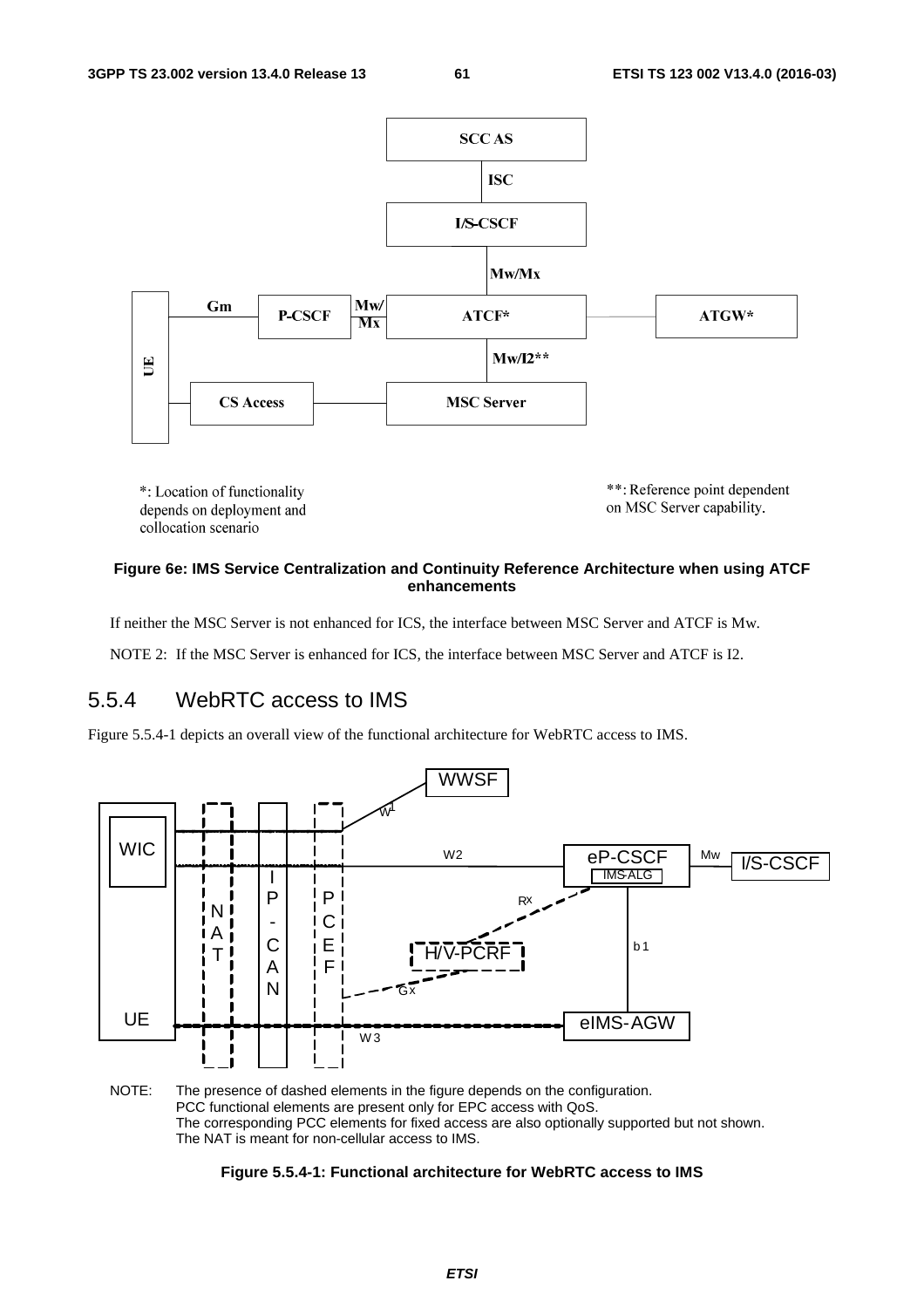The architecture and the procedures to provide communication services to WebRTC IMS clients (WIC) are defined in Annex U of TS 23.228 [34].

# 5.6 Configuration of Signalling Gateway Function

The Signalling gateway function is used to interconnect different signalling networks i.e. SCTP/IP based signalling networks and SS7 signalling networks. The application layer (e.g. ISUP, BICC, MAP or CAP) is not affected. The signalling gateway function may be implemented as a stand alone entity or inside another entity.



**Figure 7: Configuration of a signalling gateway function** 



# 5.7 Configuration of 3GPP/WLAN Interworking

The configuration of the 3GPP/WLAN interworking function is presented in figure 8. The figure shows all network entities and reference point for the roaming scenario when a WLAN UE accesses PS based services in the home network. PS based services in the visited network are accessed via a Packet Data Gateway in the visited 3GPP network. Reference point Ww between WLAN UE and WLAN is outside the scope of 3GPP and only shown for completeness.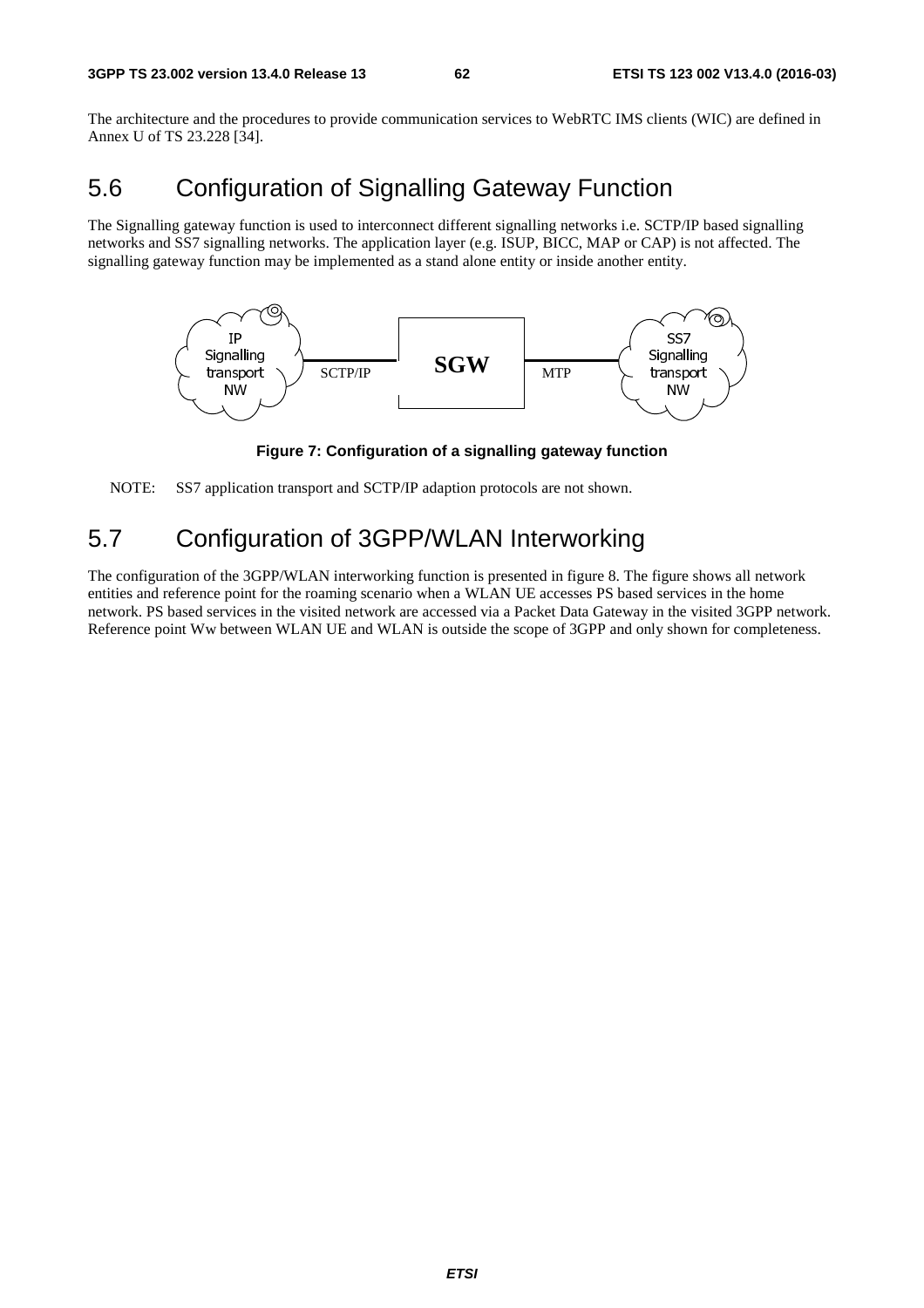

#### **Figure 8: Configuration of a 3GPP/WLAN interworking function**

## 5.8 Configuration of Presence service

The reference architecture model, the reference points and the functional entities to support the Presence Service are described in TS 23.141 [68].

# 5.9 Configuration of MBMS entities

The configuration of the MBMS entities for GPRS and EPS is represented in figures 9 and 9a respectively. MBMS for GPRS supports UTRAN and GERAN. MBMS for EPS supports E-UTRAN and UTRAN.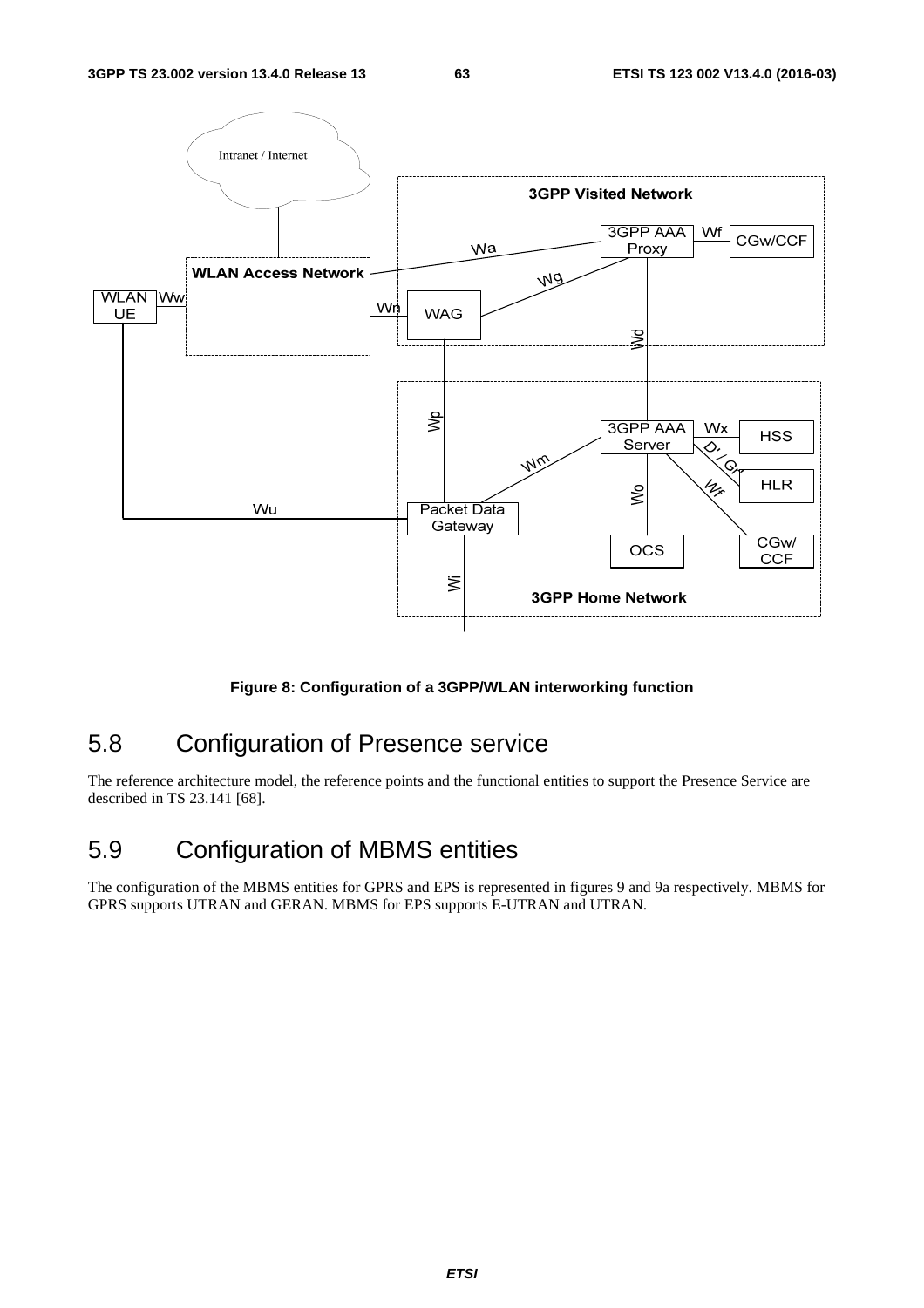

**Figure 9: Configuration of MBMS entities for GPRS** 





#### **Figure 9a: Configuration of MBMS entities for Evolved Packet System**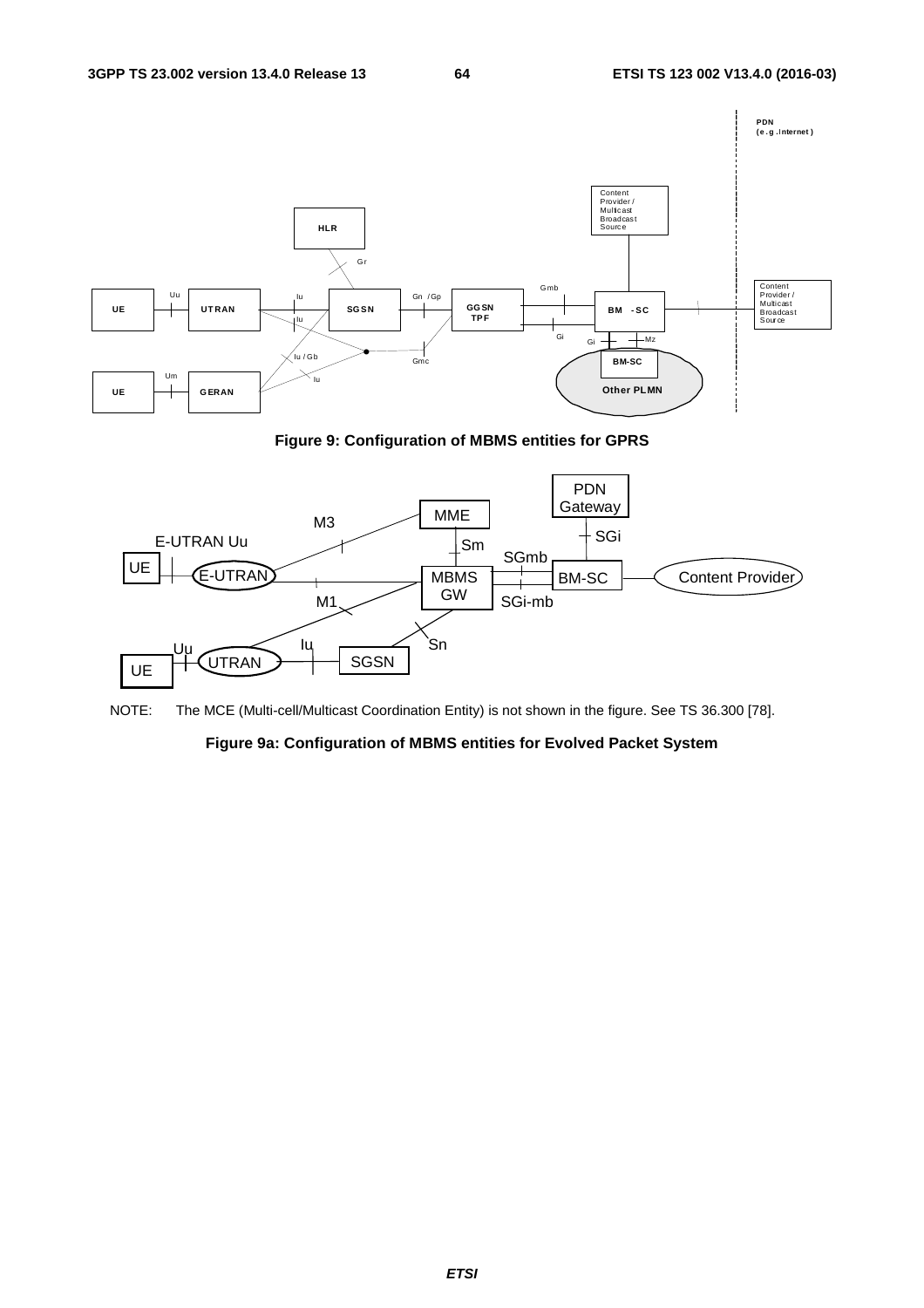# 5.10 Configuration of Short Message Service over generic 3GPP Internet Protocol access (SMSIP) entities

The configuration of the Short Message Service over generic 3GPP Internet Protocol access (SMSIP) entities are represented in figure 10.





## 5.11 Configuration of Policy Control and Charging entities

The PCC functionality is comprised by the functions of the Policy and Charging Enforcement Function (PCEF), the Bearer Binding and Event Reporting Function (BBERF), the Policy and Charging Rules Function (PCRF), the Application Function (AF), the Online Charging System (OCS), the Offline Charging System (OFCS), the Traffic Detection Function (TDF), the Traffic Steering Support Function (TSSF) and the Subscription Profile Repository (SPR) or the User Data Repository (UDR). Figures 5.11-1 through to 5.11-4 describe the non-roaming and roaming architecture for PCC.

The PCRF can receive RAN User Plane Congestion Information from the RAN Congestion Awareness Function (RCAF).

The PCC architecture extends the architecture of an IP-CAN, where the Policy and Charging Enforcement Function is a functional entity in the Gateway node implementing the IP access to the PDN. The allocation of the Bearer Binding and Event Reporting Function is specific to each IP-CAN type and specified in the TS 23.203 [73].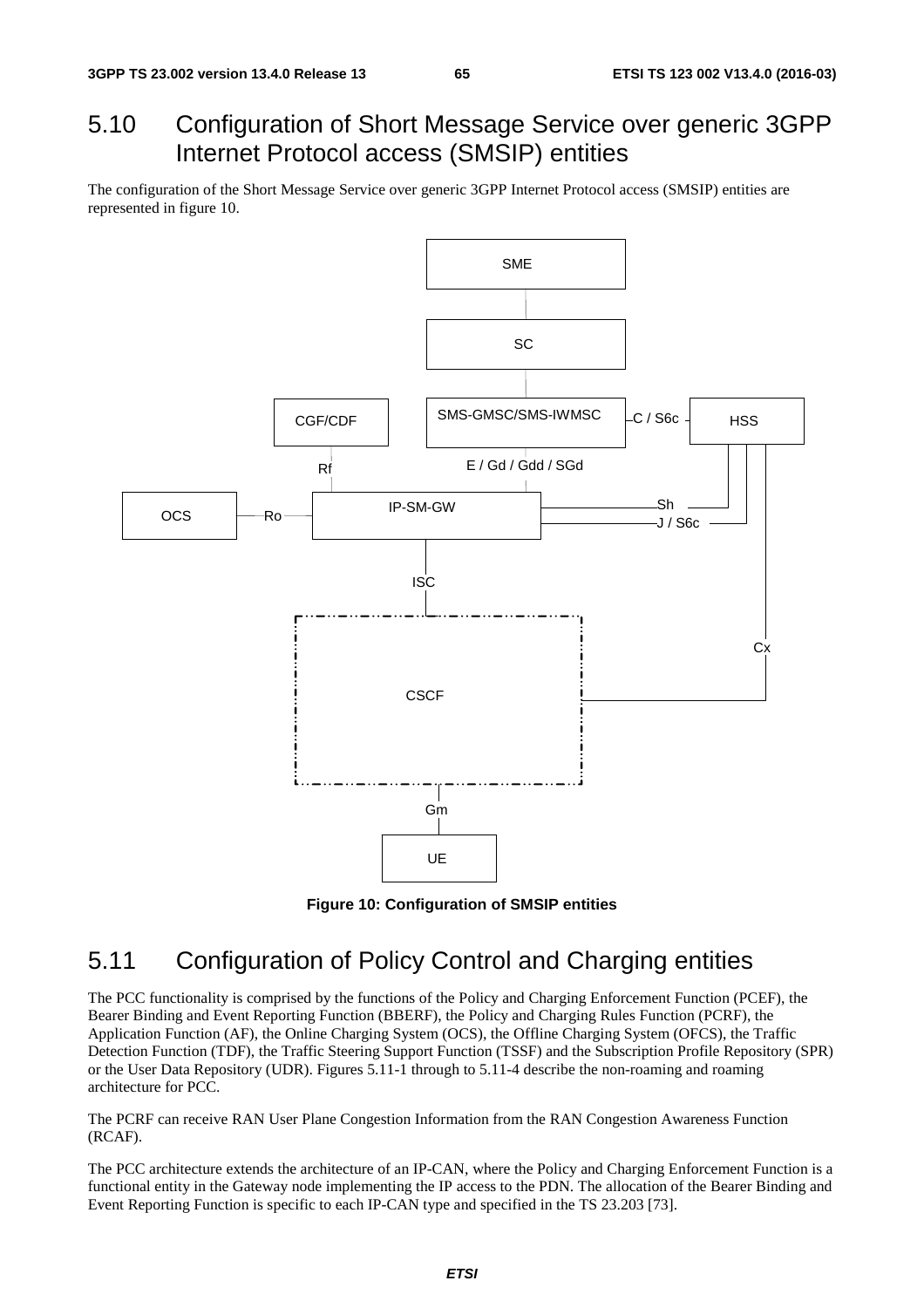PCC function makes it possible to apply policy and charging control to any kind of 3GPP IP CAN and any non-3GPP accesses connected via EPC complying with TS 23.402 [77]. Applicability of PCC to other IP CAN is not restricted; however, it shall be possible for the PCC architecture to base decisions upon the type of IP CAN used (e.g. GPRS, I-WLAN, etc.). Support for policy control and charging when local breakout and roaming are applied as specified in TS 23.401 [76] and TS 23.402 [77] is supported.



**Figure 5.11-1: Overall PCC logical architecture (non-roaming) when SPR is used**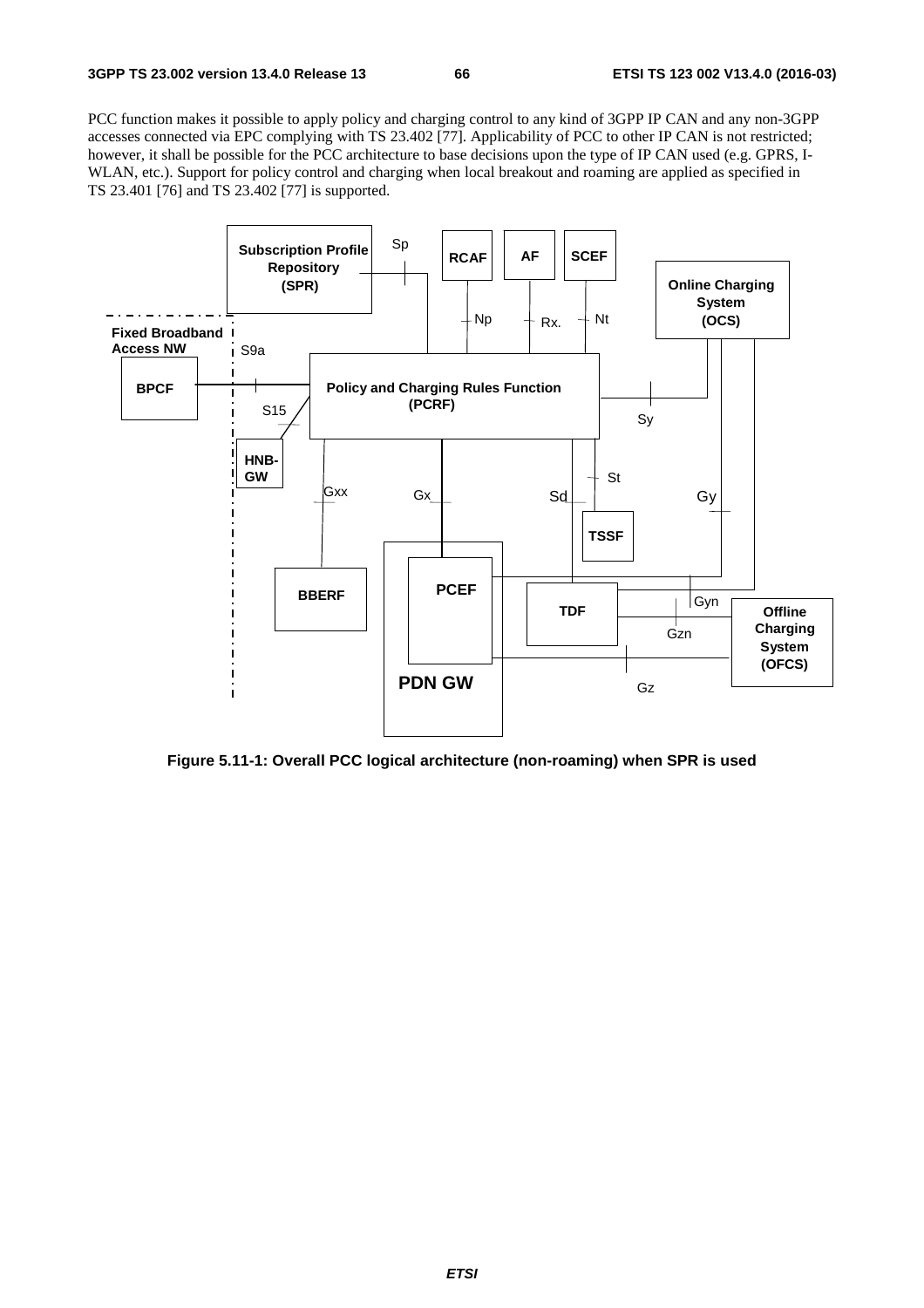

**Figure 5.11-2: Overall PCC logical architecture (non-roaming) when UDR is used** 



**Figure 5.11-3: Overall PCC architecture (roaming with home routed access) when SPR is used**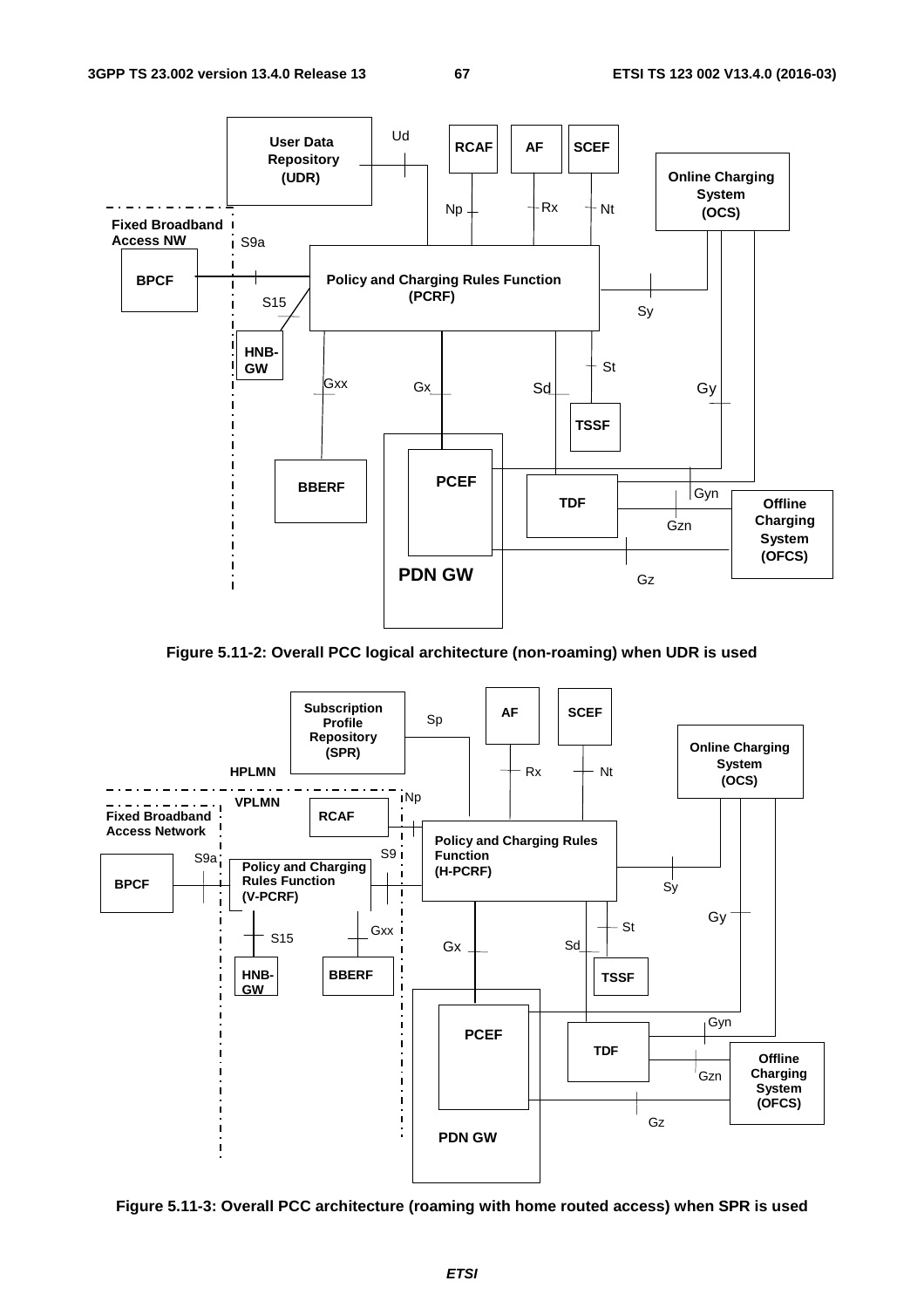

#### **Figure 5.11-4: Overall PCC architecture for roaming with PCEF in visited network (local breakout) when SPR is used**

NOTE: The SCEF acts as an AF (using Rx) in some service capability exposure use cases as described in TS 23.682 [132].

# 5.12 Configuration of CSFB(CS Fallback)

The CS fallback in EPS enables the provisioning of voice and other CS-domain services (e.g. CS UDI video/ SMS/ LCS/ USSD) by reuse of CS infrastructure when the UE is served by E-UTRAN. This function is only available in case E-UTRAN coverage is overlapped by either GERAN coverage or UTRAN coverage.

The configurations of the CSFB entities are represented in figure 5.12.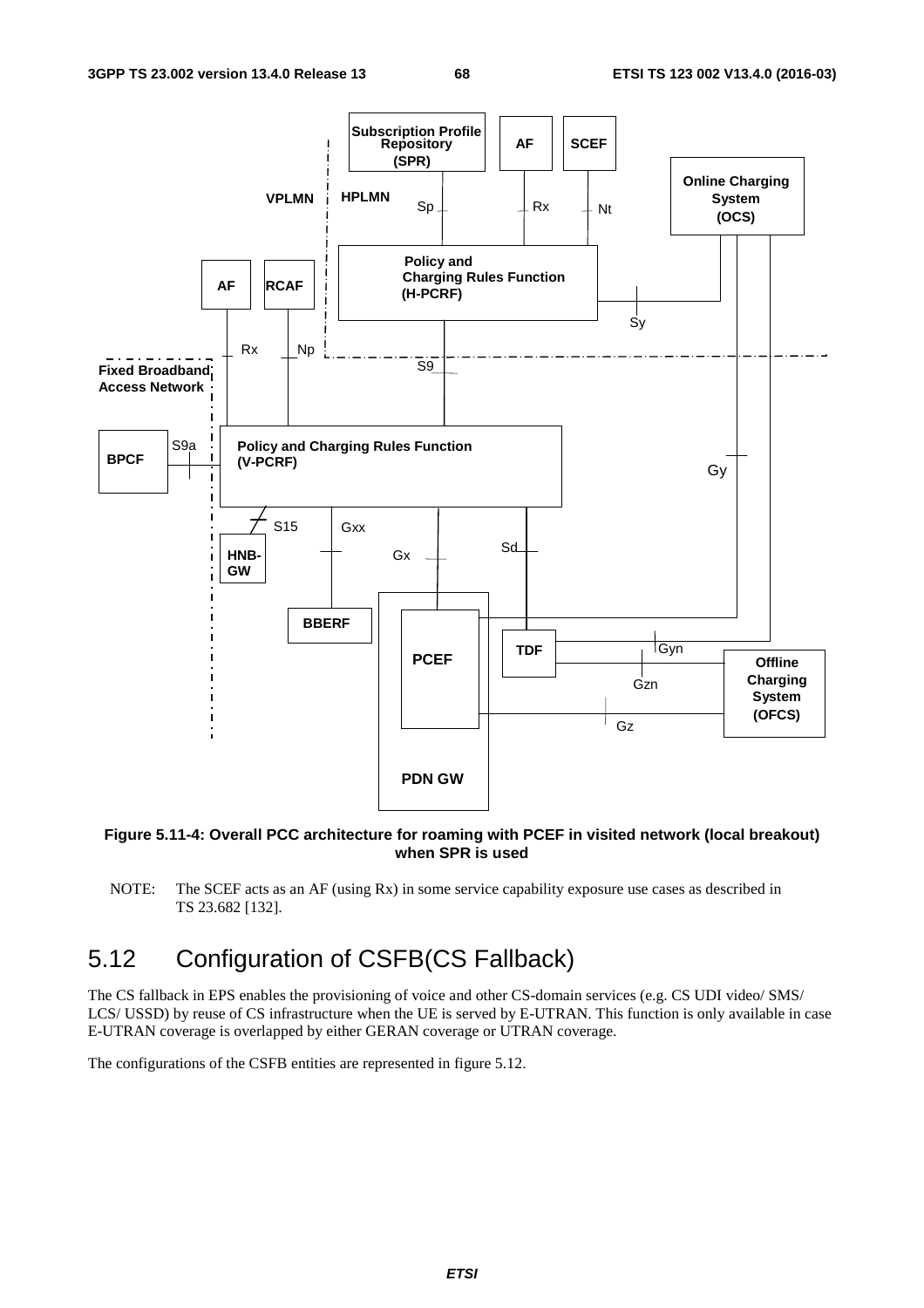

**Figure 5.12: Configuration of CSFB** 

NOTE: The MGW is not shown in the figure 5.12 since the CS fallback in EPS does not have any impacts to the User plane handling.

# 5.13 Configuration of Single Radio Voice Call Continuity (SRVCC)

### 5.13.1 E-UTRAN/UTRAN (HSPA) to UTRAN or GERAN SRVCC architecture

Single Radio Voice Call Continuity (PS to CS) refers to continuity between IMS over PS access and CS calls that are anchored in IMS when the UE is capable of transmitting/receiving on only one of those access networks at a given time. PS to CS SRVCC is specified in TS 23.216 [83]. The following figures 5.13, 5.13a and 5.13b show the entities involved in PS to CS SRVCC.



**Figure 5.13: SRVCC architecture for E-UTRAN to 3GPP UTRAN/GERAN**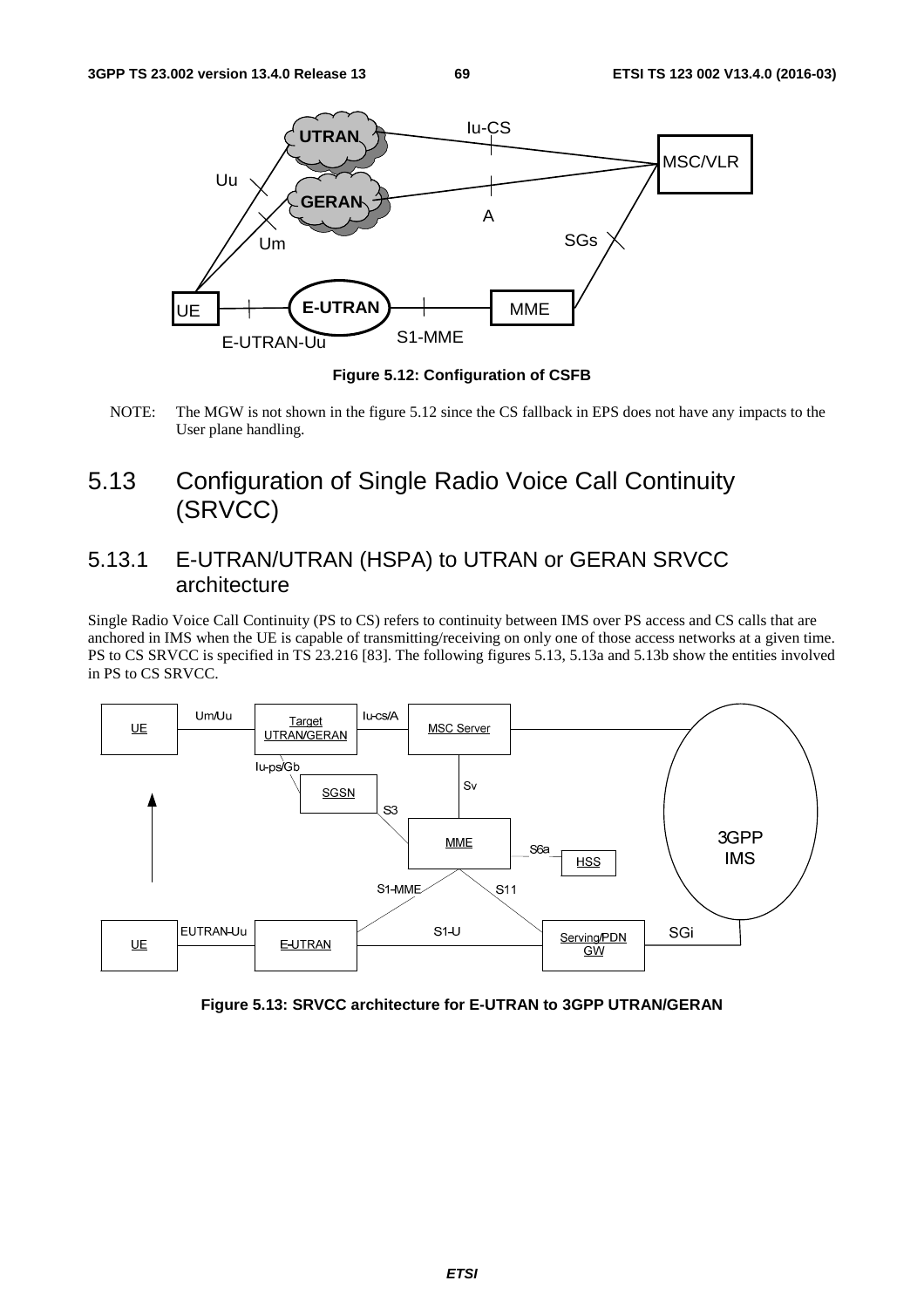

**Figure 5.13a: SRVCC architecture for UTRAN (HSPA) to 3GPP UTRAN/GERAN with Gn based SGSN** 



#### **Figure 5.13b: PS to CS SRVCC architecture for UTRAN (HSPA) to 3GPP UTRAN/GERAN with S4 based SGSN**

NOTE 1: The above figures only show the necessary components related to MSC Server enhanced with SRVCC.

NOTE 2: MSC Server shown in the above figures are enhanced for SRVCC.

NOTE 3: This architecture also applies to roaming scenario (i.e., S8, S6a are not impacted due to SRVCC).

NOTE 4: The MSC Server enhanced with SRVCC may not be the final target MSC which connects to the target cell.

### 5.13.2 UTRAN/GERAN to E-UTRAN or UTRAN (HSPA) SRVCC architecture

CS to PS Single Radio Voice Call Continuity refers to continuity between a CS call and IMS call over PS access that are anchored in IMS when the UE is capable of transmitting/receiving on only one of those access networks at a given time. CS to PS SRVCC is specified in TS 23.216 [83]. The following figures 5.13c, 5.13d and 5.13e show the entities involved in CS to PS SRVCC.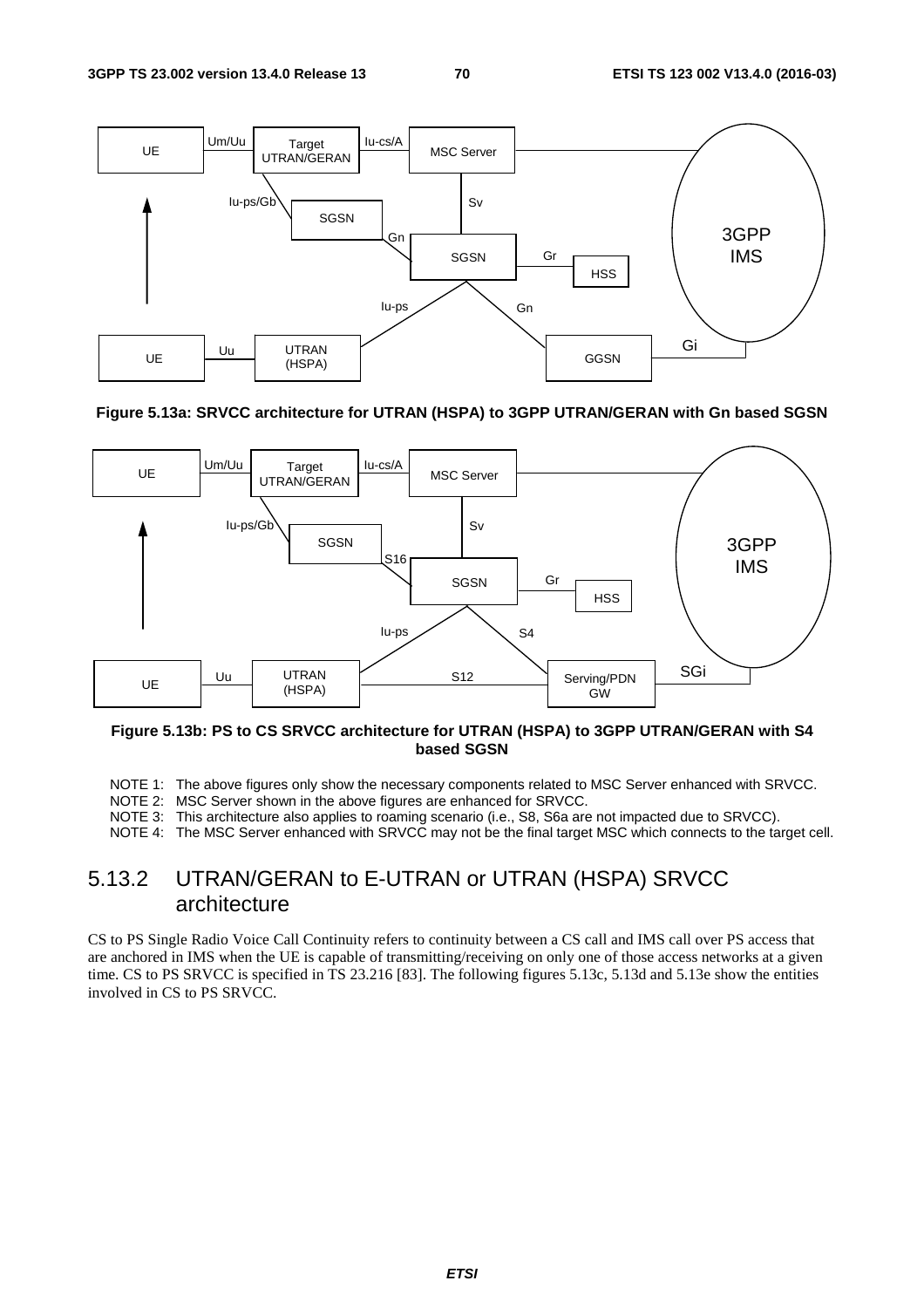

- NOTE 1: The above figure only shows the necessary components related to MSC Server enhanced for CS to PS SRVCC.
- NOTE 2: MSC Server shown in the figure is enhanced for CS to PS SRVCC.
- NOTE 3: This architecture also applies to roaming scenario (i.e. S8, S6a are not impacted due to CS to PS SRVCC).





**Figure 5.13d: CS to PS SRVCC architecture for UTRAN/GERAN to UTRAN (HSPA) with Gn based SGSN**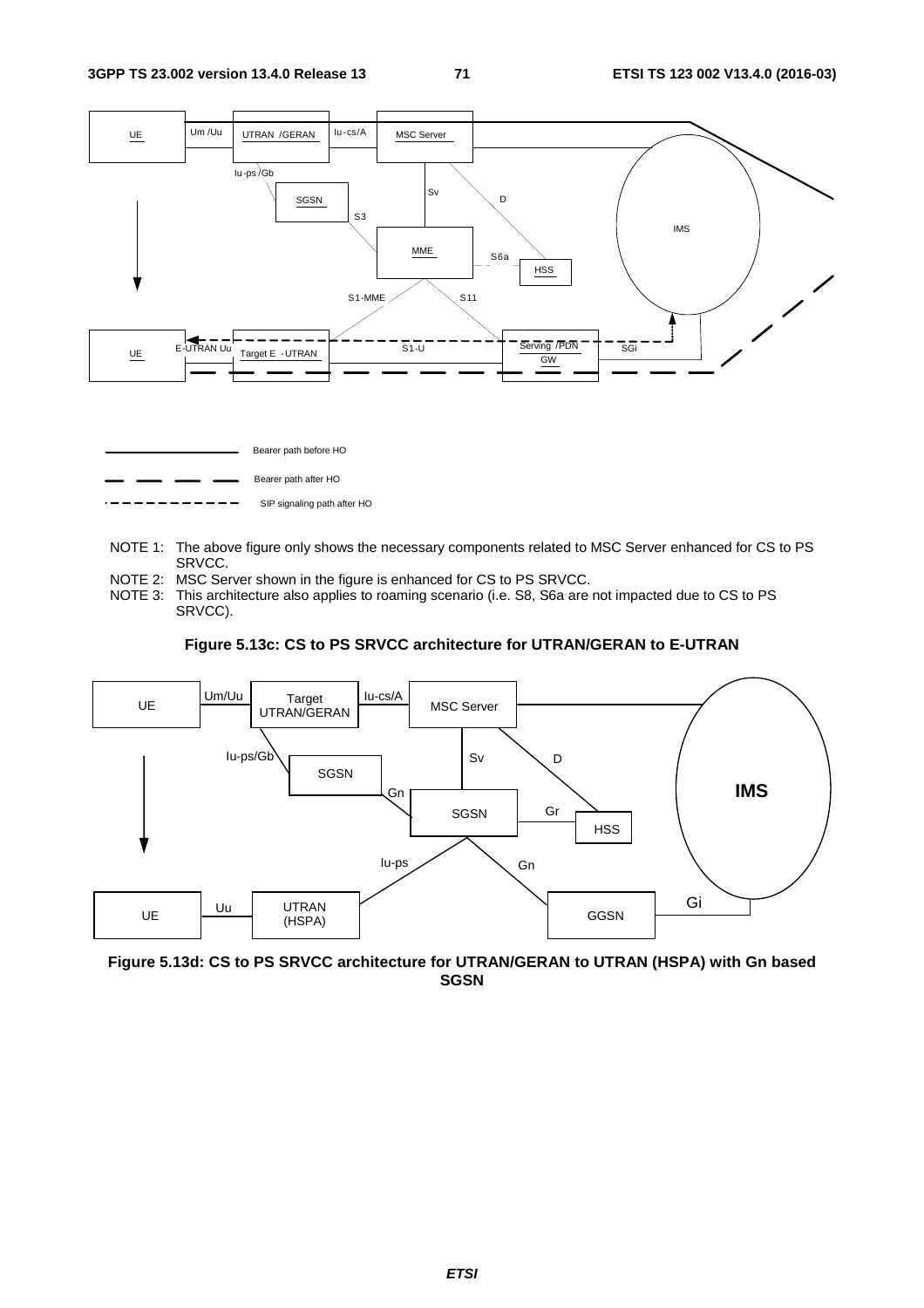

NOTE 1: The above figures only show the necessary components related to MSC Server enhanced with CS to PS SRVCC.

NOTE 2: MSC Server shown in the above figures are enhanced for CS to PS SRVCC.

NOTE 3: This architecture also applies to roaming scenario.

#### **Figure 5.13e: CS to PS SRVCC architecture for UTRAN/GERAN to UTRAN (HSPA) with S4 based SGSN**

## 5.14 Configuration of Security

The reference architecture model, the reference points and the functional entities to support and provide security related functions to the users, devices and network entities when in the UTRAN access as well as using IMS are described in TS 33.1xx series and TS 33.2xx series.

The reference architecture model, the reference points and the functional entities to support security functions to the users, devices and network entities when in the EPC are described in TS 33.401 [87] for 3GPP access and in TS 33.402 [88] for non-3GPP accesses.

### 5.15 Configuration of Lawful Intercept related entities

The general configuration for Lawful Interception is shown in figure 5.15. The definition of the LI functional entities and interfaces is provided in TS 33.107 [84].

The reference configuration is only a logical representation of the entities involved in lawful interception and does not mandate separate physical entities. There is one Administration Function (ADMF) in the network. Every physical Intercepting Control Element (ICE) is linked by its own X1\_1-interface to the ADMF. Consequently, every single ICE performs interception (activation, deactivation, interrogation as well as invocation) independently from other ICEs.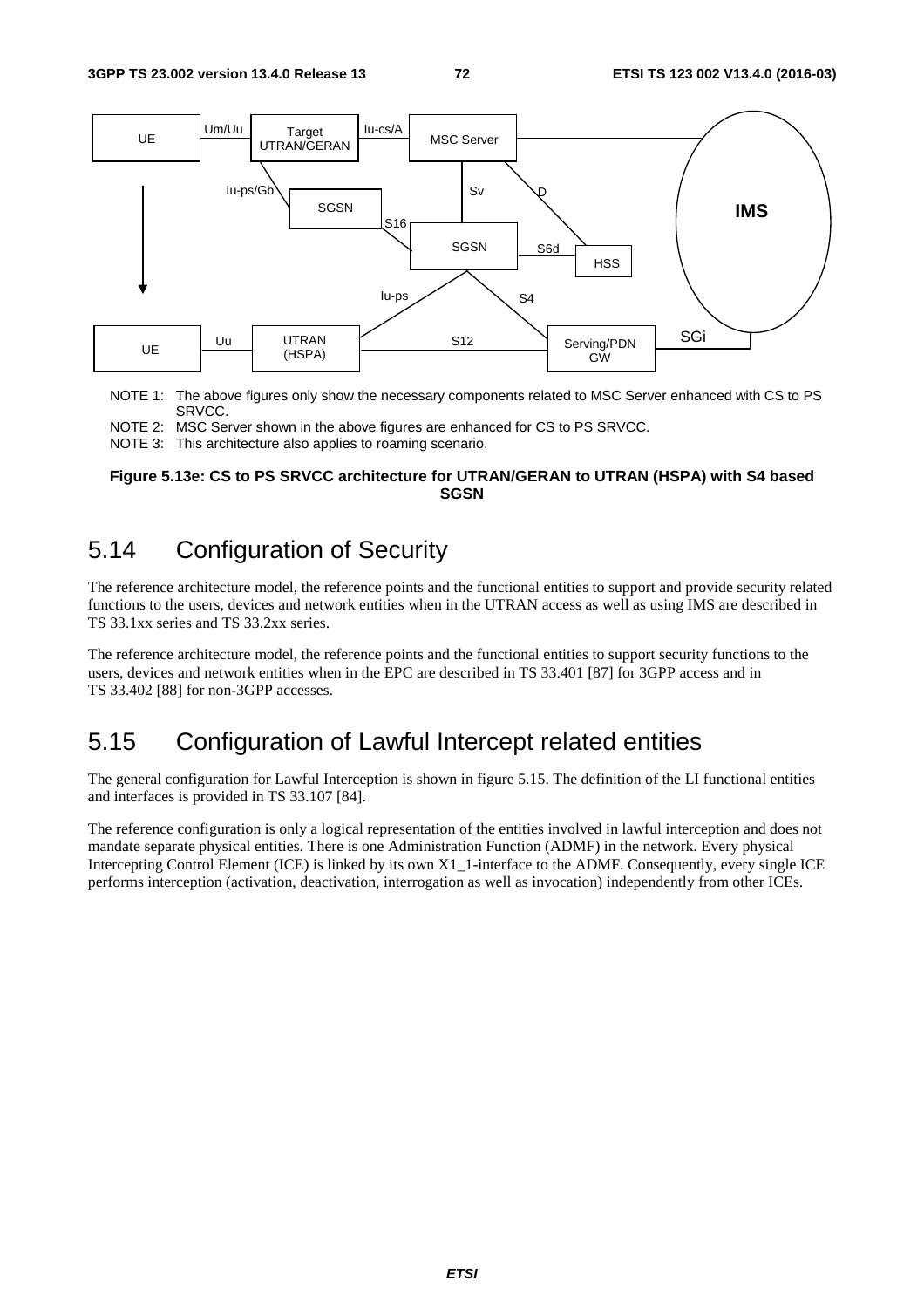

**Figure 5.15: General Lawful Interception Architecture** 

# 5.16 Configuration of Charging related entities

The general configuration for common charging architecture for 3GPP defined entities is shown in figure 5.16 as defined in TS 32.240 [85]. This common charging architecture provides a logical view and the actual domain / service / subsystem specific charging architecture depends on the domain / service / subsystem in question. The physical mapping of the common logical architecture onto each domain, subsystem or service is described in the respective charging specifications, i.e. the TSs 32.25x, 32.26x and 32.27x number range.

3GPP networks provide functions that implement offline and/or online charging mechanisms on the bearer (e.g. EPC), subsystem (e.g. IMS) and service (e.g. MMS) levels. In order to support these charging mechanisms, the network performs real-time monitoring of resource usage on the above three levels in order to detect the relevant chargeable events.

In offline charging, the resource usage is reported from the network to the Billing Domain after the resource usage has occurred. In online charging, a subscriber account, located in an Online Charging System, is queried prior to granting permission to use the requested network resource(s).

Offline and online charging may be performed simultaneously and independently for the same chargeable event.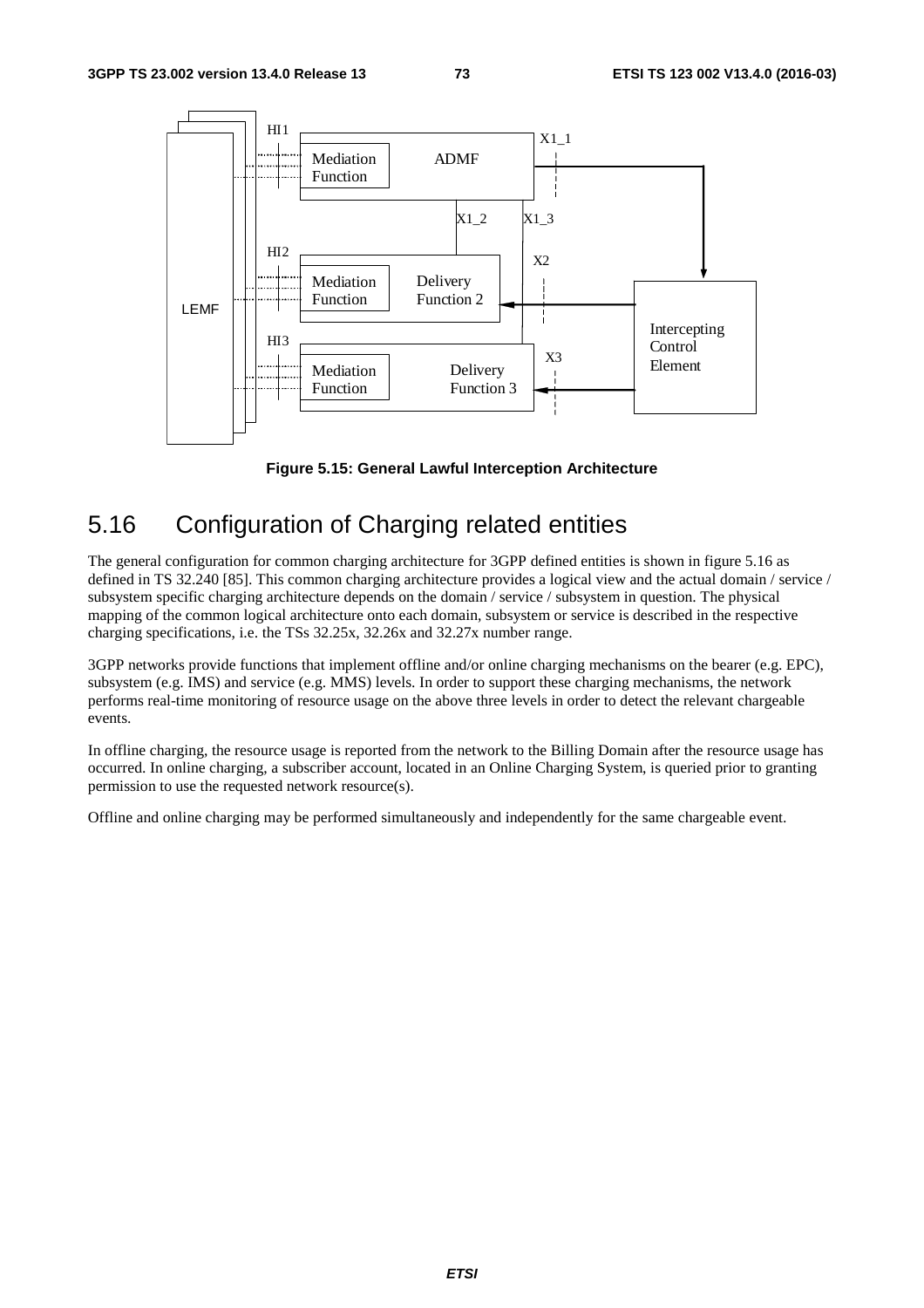

**Figure 5.16: Logical ubiquitous charging architecture** 

# 5.17 Configuration of Home (e)NodeB entities

### 5.17.1 Configuration of the Home NodeB Subsystem

The configuration of the Home NodeB Subsystem is presented in figure 5.17-1. In the figure, all the functions are considered implemented in different logical nodes. If two logical nodes are implemented in the same physical equipment, the relevant interfaces may become internal to that equipment.

The Home NodeB Gateway may also be used only for the control plane of Iu-CS and/or Iu-PS interfaces. In this case, the user plane of Iu-CS and/or Iu-PS interfaces is directly between the Home NodeB and respectively the MSC/VLR and the SGSN/Serving GW/GGSN.

In case Direct Tunnel is established, the user plane is directly between the Home NodeB Subsystem and the GGSN or Serving GW nodes.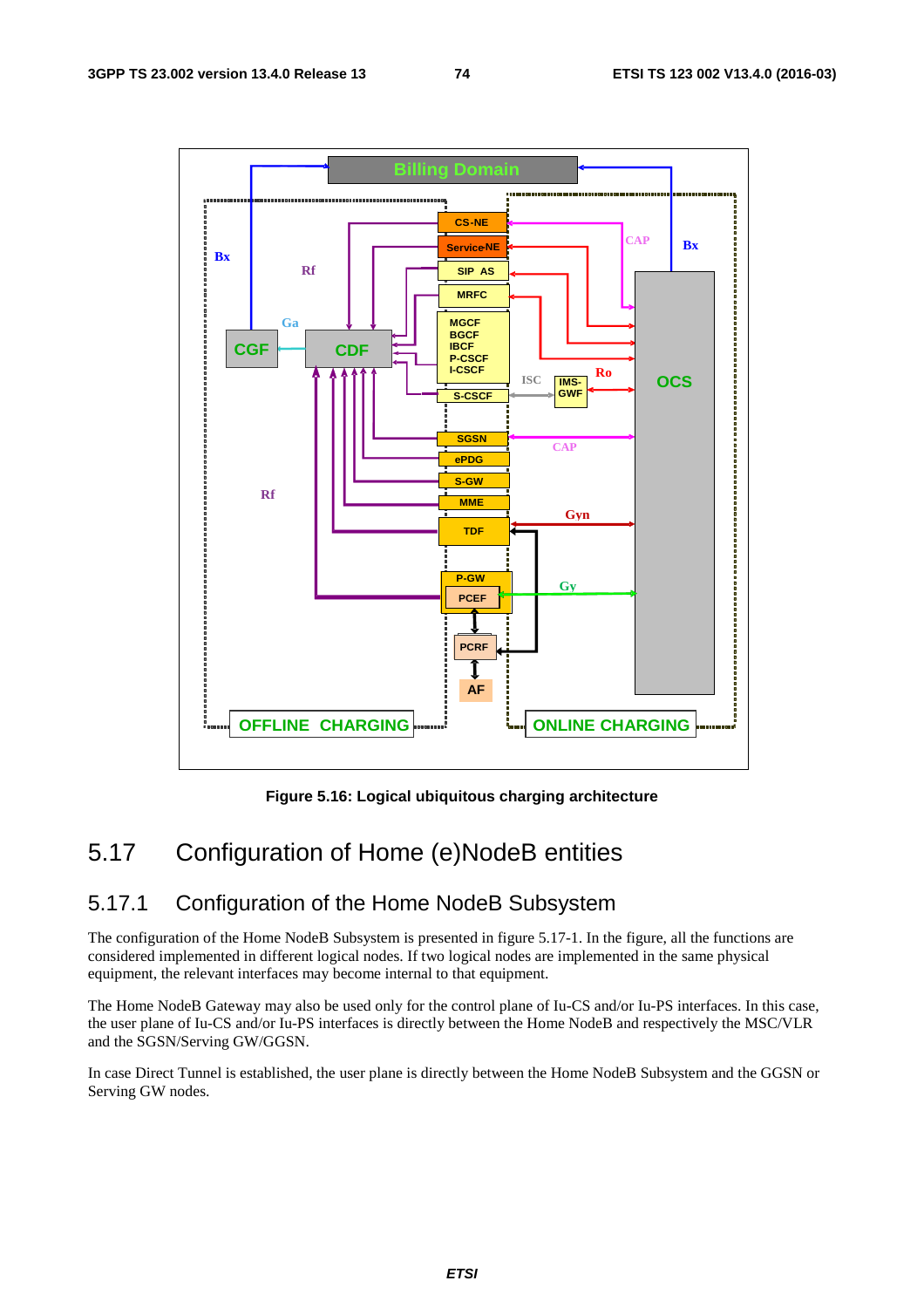

#### **Figure 5.17-1: Configuration of PLMN supporting Home NodeB Subsystem**

### 5.17.2 Configuration of the Home eNodeB Subsystem

Located in the Visited States of the Visited States are implemented in the S1-U interface is The configuration of Home eNodeB Subsystem with a Home eNodeB Gateway present is shown in figure 5.17-2. In the figure, all the functions are considered implemented in different logical nodes. If two logical nodes are implemented in the same physical equipment, the relevant interfaces may become internal to that equipment.

The presence of Home eNodeB Gateway in the configuration of Home eNodeB Subsystem is optional.

The Home eNodeB Gateway may also be used only for the S1-MME interface. In this case, the S1-U interface is directly between the Home eNodeB and the S-GW.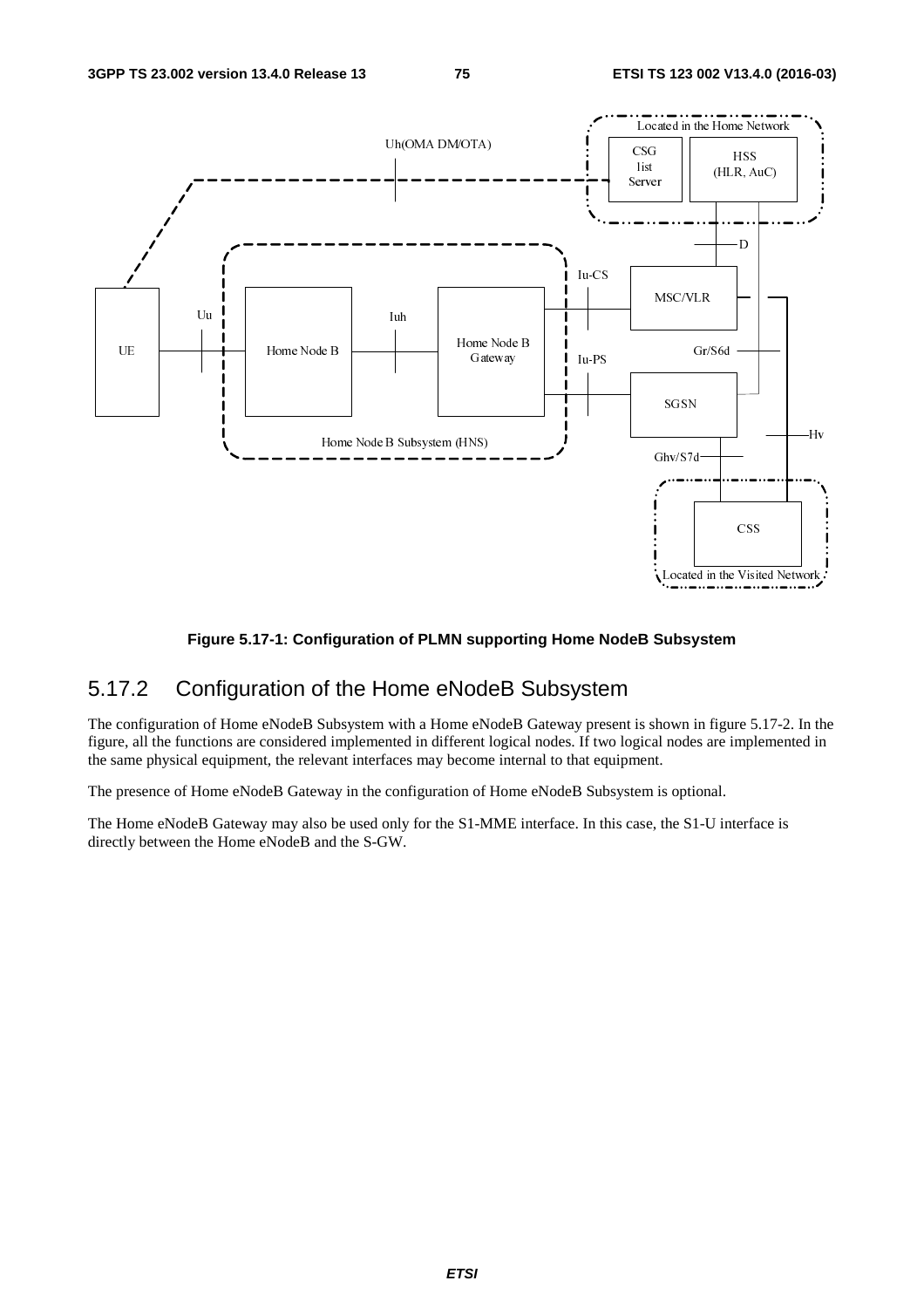

#### **Figure 5.17-2: Configuration of PLMN supporting Home eNodeB Subsystem**

# 5.18 Configuration for facilitating communications with packet data networks and applications

The reference architecture model, the reference points and the functional entities to facilitate communications with packet data networks and applications are described in TS 23.682 [132].

# 5.19 Configuration of Packet Switched Streaming (PSS) Service

Subsystem<br>
With packet<br>
communications with<br>
(PSS) Service<br>
5.19-2 respectively. PSS<br>
ERAN. Further details of The configuration of the PSS entities for GPRS and EPS is represented in figures 5.19-1 and 5.19-2 respectively. PSS for GPRS supports UTRAN and GERAN. PSS for EPS supports E-UTRAN, UTRAN and GERAN. Further details of the PSS Service are described in TS 26.233 [139].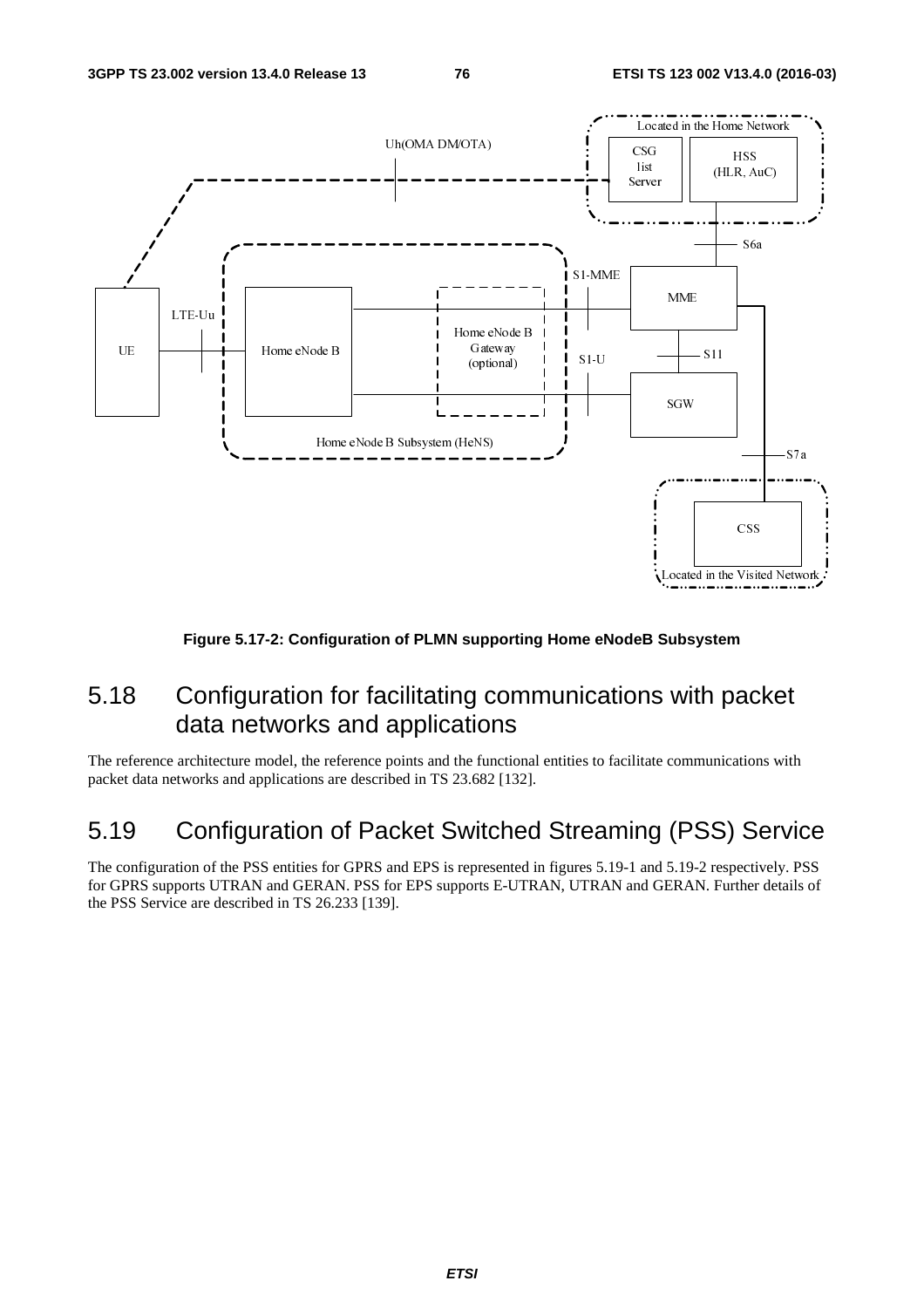

**Figure 5.19-1: PSS Service Architecture for GPRS** 



**Figure 5.19-2: PSS Service Architecture for EPS** 

# 5.20 Configuration for RAN user plane congestion detection and reporting

RAN user plane congestion detection and reporting enables the PCRF to take the RAN user plane congestion status into account for policy decisions. This functionality is applicable only in case of UTRAN/E-UTRAN accesses. The configuration of the related entities is depicted in Figure 5.20.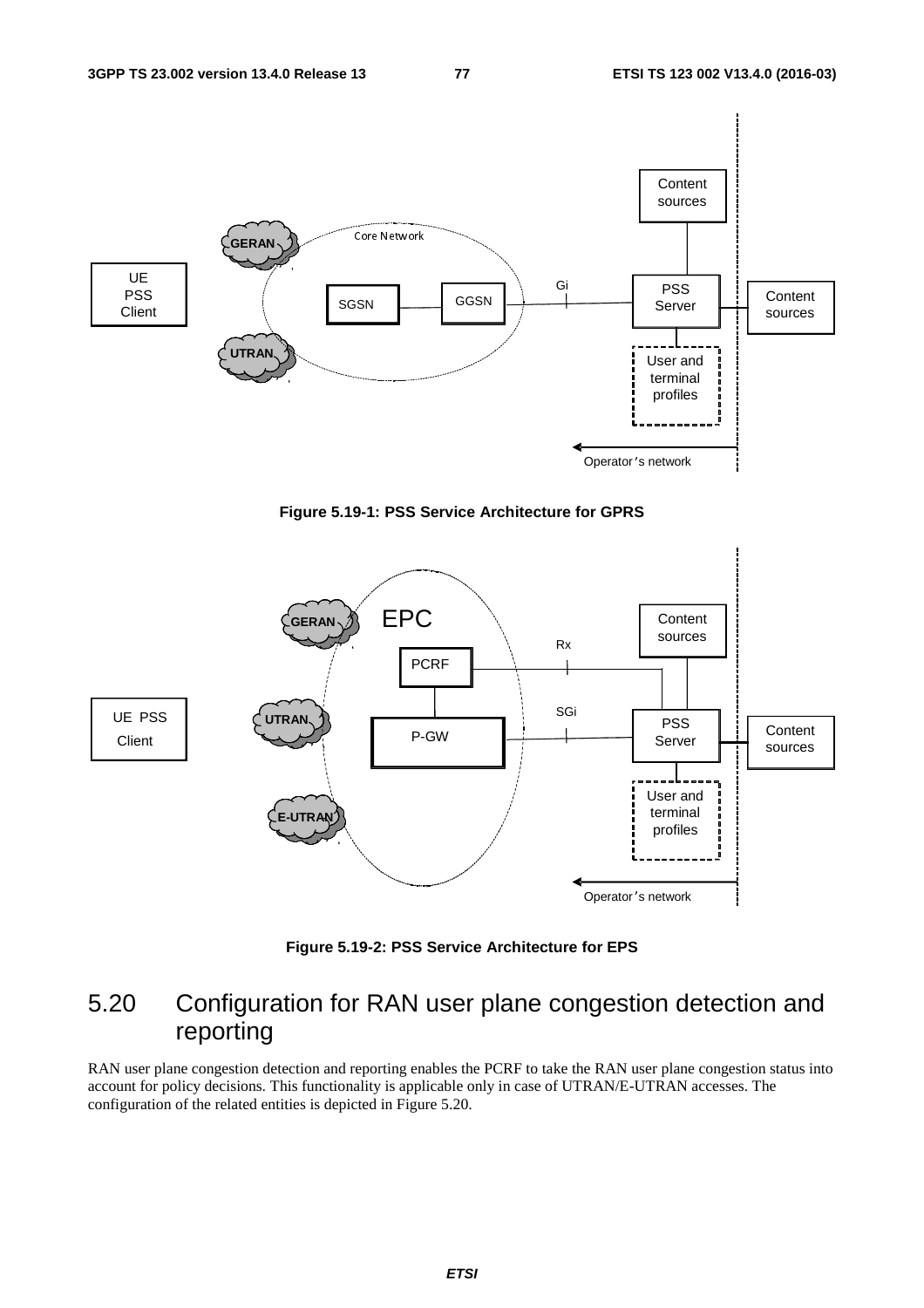

#### **Figure 5.20: Configuration for RAN user plane congestion detection and reporting**

NOTE: The interface to the RAN's OAM system is not standardized.

# 6 PLMN basic interfaces and reference points

The implementation of the mobile service with international roaming implies the exchange of data between the equipment involved in the service. The same No.7 signalling network should be used to transfer these data and the callrelated signalling information.

Editor's note: either the difference between interface and reference point should be clearly provided, or only one of the terms should be used.

### 6.1 Interfaces between Mobile Station and the Fixed Infrastructure

#### 6.1.1 Interface between Mobile Station and Base Station System (Uminterface)

The interface between the MS and the BSS is specified in the 44- and 45-series of Technical Specifications.

### 6.1.2 Interface between User Equipment and Radio Network System (Uuinterface)

The interface between the UE and the RNS is specified in the 24- and 25-series of Technical Specifications.

#### 6.1.3 Interface between User Equipment and Evolved UTRAN (E-UTRAN Uu-interface)

The interface between the UE and the E-UTRAN is specified in the 36-series of Technical Specifications.

### 6.2 Interface between the Core Network and the Access **Network**

#### 6.2.1 Interfaces between the CS domain and the Access Network

#### 6.2.1.1 Interface between the MSC and Base Station System (A-interface)

The interface between the MSC and its BSS is specified in the 48-series of Technical Specifications.

The BSS-MSC interface is used to carry information concerning: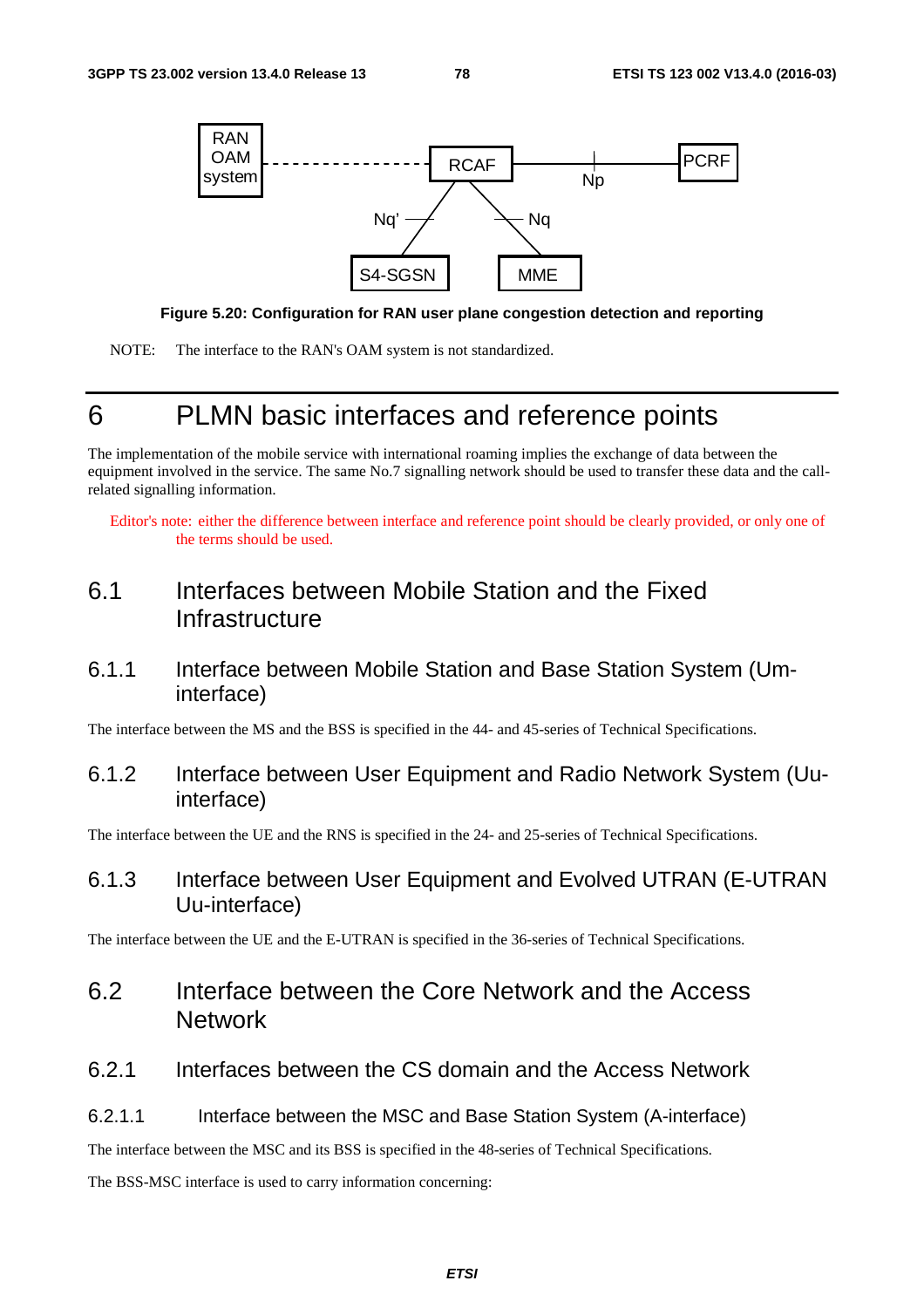- BSS management;
- call handling;
- mobility management.

#### 6.2.1.2 Interface between the MSC and Base Station System (Iu\_CS interface)

The interface between the MSC and its BSS is specified in the 25.41x-series of Technical Specifications.

The BSS-MSC interface is used to carry information concerning:

- BSS management;
- call handling;
- mobility management;

#### 6.2.1.3 Interface between the MSC and RNS (Iu\_CS interface)

The interface between the MSC and its RNS is specified in the 25.41x-series of Technical Specifications.

The RNS-MSC interface is used to carry information concerning:

- RNS management;
- call handling;
- mobility management.

#### 6.2.2 Interfaces between the PS domain and the Access Network

#### 6.2.2.1 Interface between SGSN and BSS (Gb-interface)

The BSS-SGSN interface is used to carry information concerning:

- packet data transmission;
- mobility management.

The Gb interface is defined in TS 48.014 [44], TS 48.016 [45] and TS 48.018 [46].

#### 6.2.2.2 Interface between SGSN and BSS (Iu\_PS-interface)

The BSS-SGSN interface is used to carry information concerning:

- packet data transmission;
- mobility management.

The Iu PS interface is defined in the 25.41x-series of 3GPP Technical Specifications.

#### 6.2.2.3 Interface between SGSN and RNS (Iu\_PS-interface)

The RNS-SGSN interface is used to carry information concerning:

- packet data transmission;
- mobility management.

The Iu\_PS interface is defined in the 25.41x-series of Technical Specifications.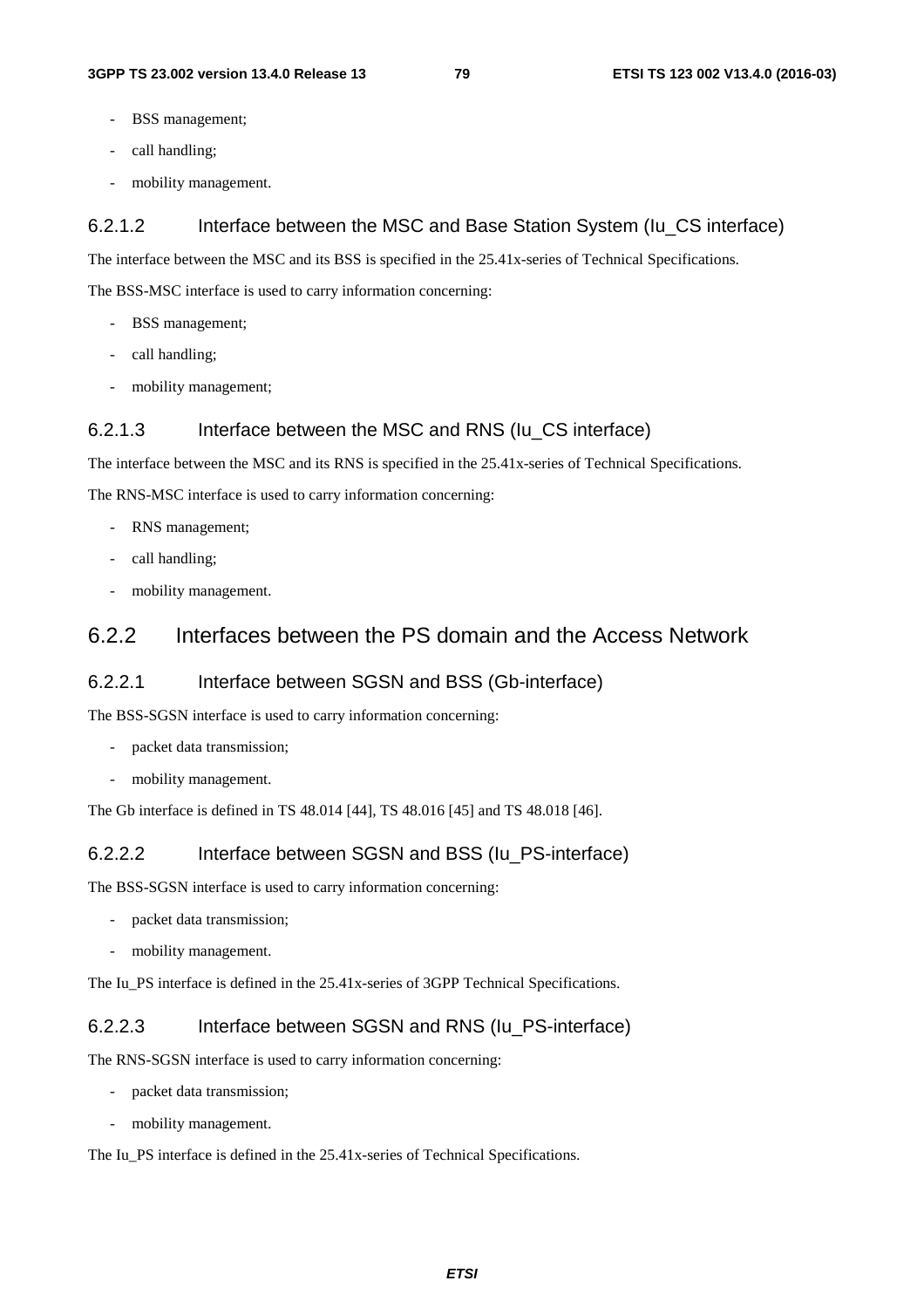#### 6.2.3 Interfaces between the Evolved Packet Core and the Access Network

#### 6.2.3.1 Interface between MME and E-UTRAN (S1-MME-interface)

Reference point for the control plane protocol between E-UTRAN and MME. This interface is defined in the TS 36.41x-series of Technical Specifications and in TS 24.301 [89].

#### 6.2.3.2 Interface between S-GW and E-UTRAN (S1-U-interface)

Reference point between E-UTRAN and S GW for the per bearer user plane tunnelling. This interface is defined in TS 29.281 [126].

### 6.3 Interfaces internal to the Access Network

### 6.3.1 Interface between BSC and BTS (Abis-interface)

When the BSS consists of a Base Station Controller (BSC) and one or more Base Transceiver Stations (BTS), this interface is used between the BSC and BTS to support the services offered to the GSM users and subscribers.

The interface also allows control of the radio equipment and radio frequency allocation in the BTS.

The interface is specified in the 48.5x-series of Technical Specifications.

### 6.3.2 Interface between RNC and Node B (Iub-interface)

When the RNS consists of a Radio Network Controller (RNC) and one or more Node B, this interface is used between the RNC and Node B to support the services offered to the UMTS users and subscribers.

The interface also allows control of the radio equipment and radio frequency allocation in the Node B.

The interface is specified in the 25.43x series of Technical Specifications.

#### 6.3.3 Interface between two RNCs (Iur-interface)

This interface is defined in the 25.42x series of Technical Specifications.

### 6.3.4 Interface between two eNBs (X2-interface)

This is a logical interface between two eNBs. Whilst logically representing a point to point link between eNBs, the physical realization need not be a point to point link. This interface is defined in the TS 36.42x-series of Technical Specifications.

### 6.3.5 Interface between HNB and HNB-GW(Iuh-interface)

This interface is specified in the TS 25.467 [114], TS 25.468 [115] and TS 25.469 [116].

### 6.4 Interfaces internal to the Core Network

#### 6.4.1 Interfaces internal to the CS domain

#### 6.4.1.1 Interface between the MSC server and its associated VLR (B-interface)

The VLR is the location and management database for the mobile subscribers roaming in the area controlled by the associated MSC server(s). Whenever the MSC server needs data related to a given mobile station currently located in its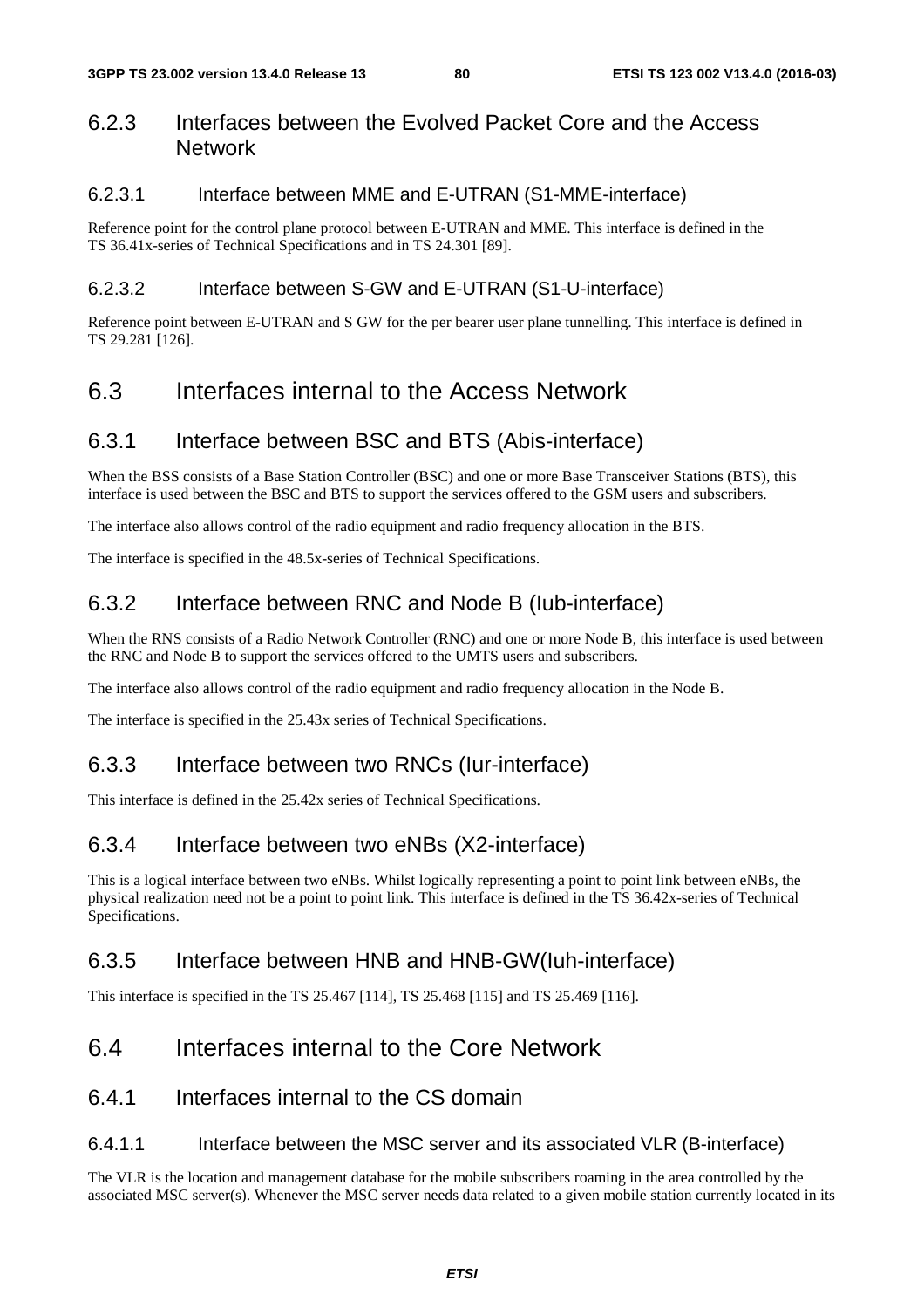area, it interrogates the VLR. When a mobile station initiates a location updating procedure with an MSC server, the MSC server informs its VLR which stores the relevant information. This procedure occurs whenever an MS roams to another location area. Also, when a subscriber activates a specific supplementary service or modifies some data attached to a service, the MSC server informs (via the VLR) the HLR which stores these modifications and updates the VLR if required.

This interface is internal to the MSC server /VLR; signalling on it is not standardised.

#### 6.4.1.2 Interface between the HLR and the MSC server (C-interface)

The Gateway MSC server must interrogate the HLR of the required subscriber to obtain routing information for a call or a short message directed to that subscriber.

Signalling on this interface uses the Mobile Application Part (MAP), which in turn uses the services of Transaction Capabilities (see TS 29.002 [26]).

For CAMEL purposes, this interface is used as described in TS 23.078 [10c]. It is used e.g. at terminating calls to exchange routeing information, subscriber status, location information, subscription information, etc.

#### 6.4.1.3 Interface between the HLR and the VLR (D-interface)

This interface is used to exchange the data related to the location of the mobile station and to the management of the subscriber. The main service provided to the mobile subscriber is the capability to set up or to receive calls within the whole service area. To support this, the location registers have to exchange data. The VLR informs the HLR of the location of a mobile station managed by the latter and provides it (either at location updating or at call set-up) with the roaming number of that station. The HLR sends to the VLR all the data needed to support the service to the mobile subscriber. The HLR then instructs the previous VLR to cancel the location registration of this subscriber. Exchanges of data may occur when the mobile subscriber requires a particular service, when he wants to change some data attached to his subscription or when some parameters of the subscription are modified by administrative means.

Signalling on this interface uses the Mobile Application Part (MAP), which in turn uses the services of Transaction Capabilities (see TS 29.002 [26]).

For CAMEL purposes, this interface is used to send the CAMEL related subscriber data to the visited PLMN and for provision of MSRN. The interface is also used for the other purposes described in TS 23.078 [10c], e.g. to retrieve subscriber status and location information of the mobile subscriber or to indicate suppression of announcement for a CAMEL service.

#### 6.4.1.4 Interface between MSC servers or MSC server and IP-SM-GW (E-interface)

When a mobile station moves from one MSC area to another during a call, a handover procedure has to be performed in order to continue the communication. For that purpose the MSC servers have to exchange data to initiate and then to realise the operation.

After the handover operation has been completed, the MSC servers will exchange information to transfer A- or Iu- interface signalling as defined in TS 23.009 [6].

When a short message is to be transferred between a Mobile Station and Short Message Service Centre (SC), in either direction, this interface is used to transfer the message between the MSC server serving the Mobile Station and the MSC server which acts as the interface to the SC. or between the IP-SM-GW serving the Mobile Station and the MSC server which acts as the interface to the SC.

Signalling on this interface uses the Mobile Application Part (MAP), which in turn uses the services of Transaction Capabilities (see TS 29.002 [26]).

#### 6.4.1.5 Interface between MSC server and EIR (F-interface)

This interface is used between MSC server and EIR to exchange data, in order that the EIR can verify the status of the IMEI retrieved from the Mobile Station.

Signalling on this interface uses the Mobile Application Part (MAP), which in turn uses the services of Transaction Capabilities (see TS 29.002 [26]).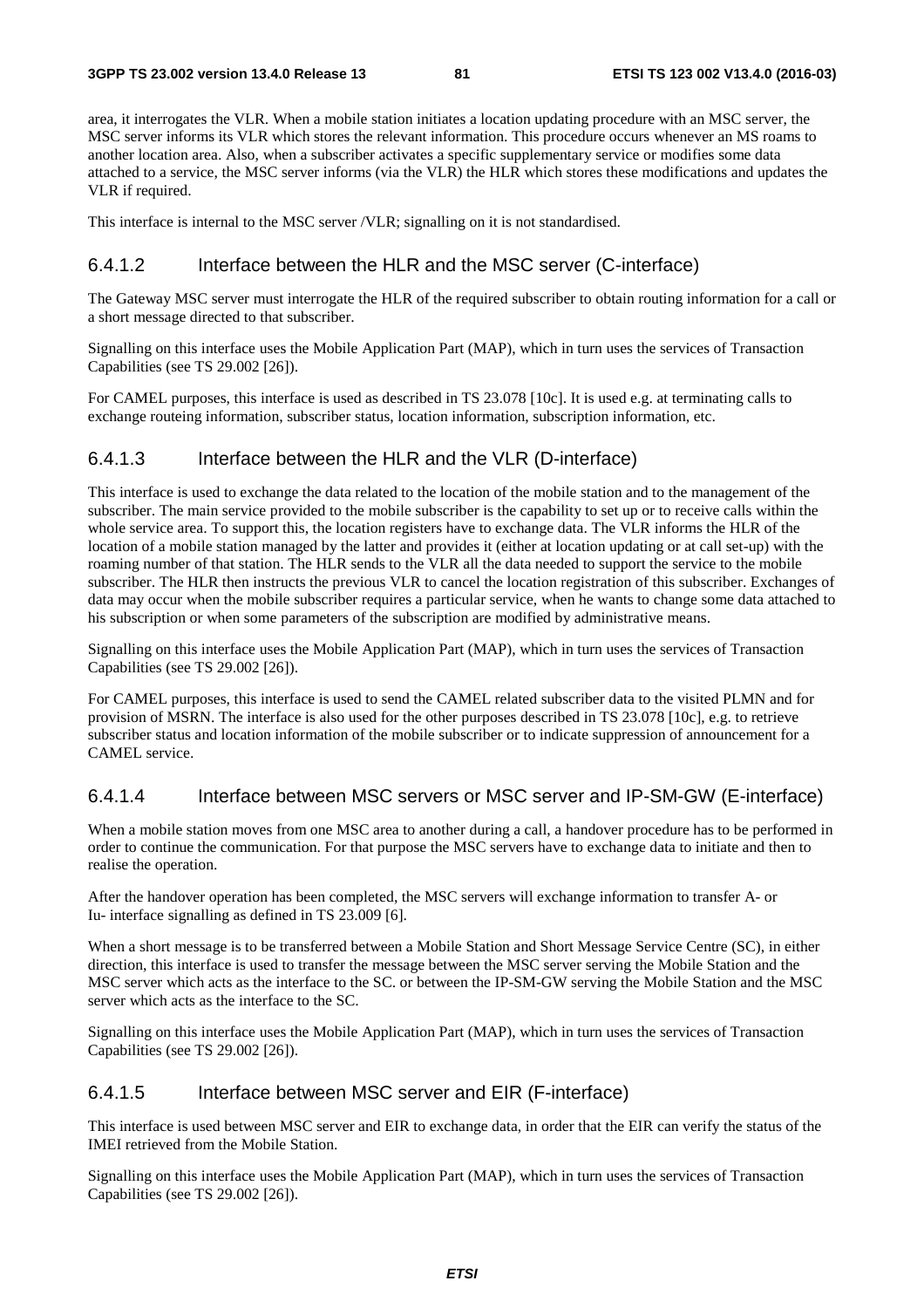#### 6.4.1.6 Interface between VLRs (G-interface)

When a mobile subscriber moves from a VLR area to another Location Registration procedure will happen. This procedure may include the retrieval of the IMSI and authentication parameters from the old VLR.

Signalling on this interface uses the Mobile Application Part (MAP), which in turn uses the services of Transaction Capabilities (see TS 29.002 [26]).

#### 6.4.1.7 Reference point (G)MSC server – CS-MGW (Mc Reference Point)

The Mc reference point describes the interfaces between the MSC Server and CS-MGW, and between the GMSC Server and CS-MGW. It has the following properties:

- full compliance with the H.248 [52] standard, baseline work of which is currently carried out in ITU-T Study Group 16, in conjunction with IETF MEGACO WG.
- flexible connection handling which allows support of different call models and different media processing purposes not restricted to H.323 [54] usage.
- open architecture where extensions/Packages definition work on the interface may be carried out.
- dynamic sharing of MGW physical node resources. A physical MGW can be partitioned into logically separate virtual MGWs/domains consisting of a set of statically allocated Terminations.
- dynamic sharing of transmission resources between the domains as the MGW controls bearers and manage resources according to the H.248 [52] protocols.

The functionality across the Mc reference point will need to support mobile specific functions such as SRNS relocation/handover and anchoring. It is expected that current H.248/IETF Megaco [52] standard mechanisms can be applied to enable this.

#### 6.4.1.8 Reference Point MSC Server – GMSC Server (Nc Reference Point)

Over the Nc reference point, the Network-Network based call control is performed. Examples of this are ISUP or an evolvement of ISUP for bearer independent call control (BICC). Different options for signalling transport on Nc shall be possible including IP.

#### 6.4.1.9 Reference Point CS-MGW – CS-MGW (Nb Reference Point)

Over the Nb reference point the bearer control and transport are performed. The transport may be RTP/UDP/IP [59], [60] or AAL2 (I.363-2) [57] for transport of user data. Different options for user data transport and bearer control shall be possible on Nb, for example: AAL2/Q.AAL2, STM/none, RTP/H.245 [58], IPBC.

#### 6.4.1.10 Reference Point between the CSS and the VLR (Hv Reference Point)

This reference point is used to transfer to the VLR the CSG subscription information stored in the VPLMN for roaming UEs.

Signalling on this interface uses the Mobile Application Part (MAP), which in turn uses the services of Transaction Capabilities (TCAP) (see TS 29.002 [26]).

### 6.4.2 Interfaces internal to the PS domain (GPRS)

#### 6.4.2.1 Interface between SGSN and HLR (Gr-interface)

This interface is used to exchange the data related to the location of the mobile station and to the management of the subscriber. The main service provided to the mobile subscriber is the capability to transfer packet data within the whole service area. The SGSN informs the HLR of the location of a mobile station managed by the latter. The HLR sends to the SGSN all the data needed to support the service to the mobile subscriber. Exchanges of data may occur when the mobile subscriber requires a particular service, when he wants to change some data attached to his subscription or when some parameters of the subscription are modified by administrative means.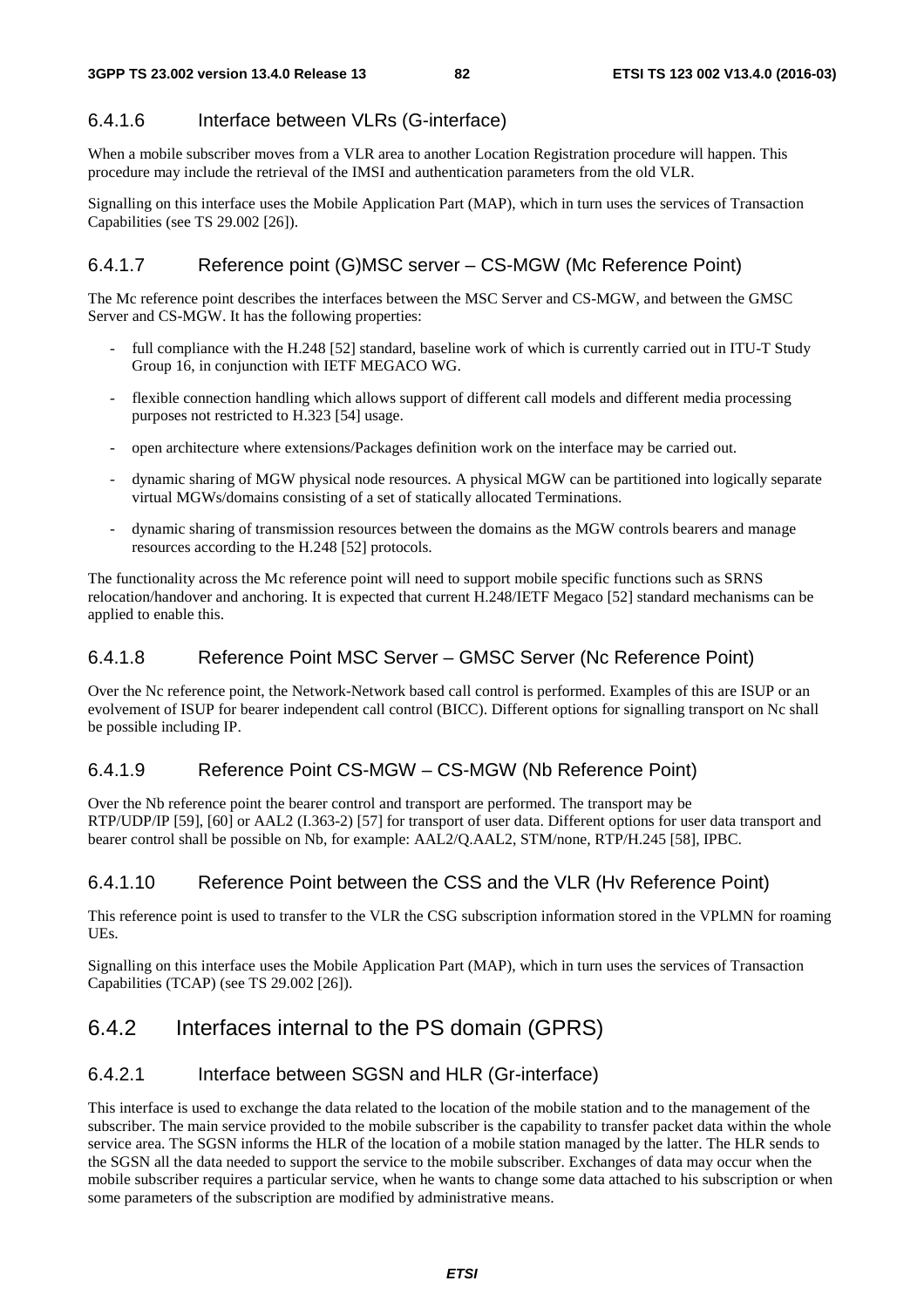Signalling on this interface uses the Mobile Application Part (MAP), which in turn uses the services of Transaction Capabilities (TCAP) (see TS 29.002 [26]).

#### 6.4.2.2 Interface between SGSN and GGSN (Gn- and Gp-interface)

These interfaces are used to support mobility between the SGSN and GGSN. The Gn interface is used when GGSN and SGSN are located inside one PLMN. The Gp-interface is used if GGSN and SGSN are located in different PLMNs. The Gn/Gp interface also includes a part which allows SGSNs to communicate subscriber and user data, when changing SGSN.

Signalling on this interface uses the User Datagram Protocol, UDP/IP [59]. The Gn/Gp interface is defined in TS 29.060 [51].

#### 6.4.2.3 Signalling Path between GGSN and HLR (Gc-interface)

This optional signalling path may be used by the GGSN to retrieve information about the location and supported services for the mobile subscriber, to be able to activate a packet data network address.

There are two alternative ways to implement this signalling path:

- if an SS7 interface is implemented in the GGSN, signalling between the GGSN and the HLR uses the Mobile Application Part (MAP), which in turn uses the services of Transaction Capabilities (TCAP) (see TS 29.002 [26]);
- if there is *no* SS7 interface in the GGSN, any GSN in the same PLMN and which has an SS7 interface installed can be used as a GTP to MAP protocol converter, thus forming a signalling path between the GGSN and the HLR.

#### 6.4.2.4 Interface between SGSN and EIR (Gf-interface)

This interface is used between SGSN and EIR to exchange data, in order that the EIR can verify the status of the IMEI retrieved from the Mobile Station.

Signalling on this interface uses the Mobile Application Part (MAP), which in turn uses the services of Transaction Capabilities (TCAP) (see TS 29.002 [26]).

#### 6.4.2.5 Reference Point between the CSS and the Gn/Gp SGSN (Ghv Reference Point)

This reference point is used to transfer to the Gn/Gp SGSN the CSG subscription information stored in the VPLMN for roaming UEs.

Signalling on this interface uses the Mobile Application Part (MAP), which in turn uses the services of Transaction Capabilities (TCAP) (see TS 29.002 [26]).

### 6.4.3 Interfaces used by CS and PS domains

#### 6.4.3.1 Interface between MSC/VLR and SGSN (Gs-interface) for GPRS

The SGSN may send location information to the MSC/VLR via the optional Gs interface. The SGSN may receive paging requests from the MSC/VLR via the Gs interface. The MSC/VLR may indicate to an SGSN, via the Gs interface, that an MS is engaged in a service handled by the MSC.

Signalling on this interface uses connectionless SCCP (without TCAP). SCCP Global Title (GT) is used for addressing. The Gs-interface is defined in TS 29.016 [48] and TS 29.018 [49].

#### 6.4.3.2 Interface between HLR/HSS and AuC (H-Interface)

When an HLR/HSS receives a request for authentication and ciphering data for a Mobile Subscriber and it does not hold the requested data, the HLR/HSS requests the data from the AuC. The protocol used to transfer the data over this interface is not standardised.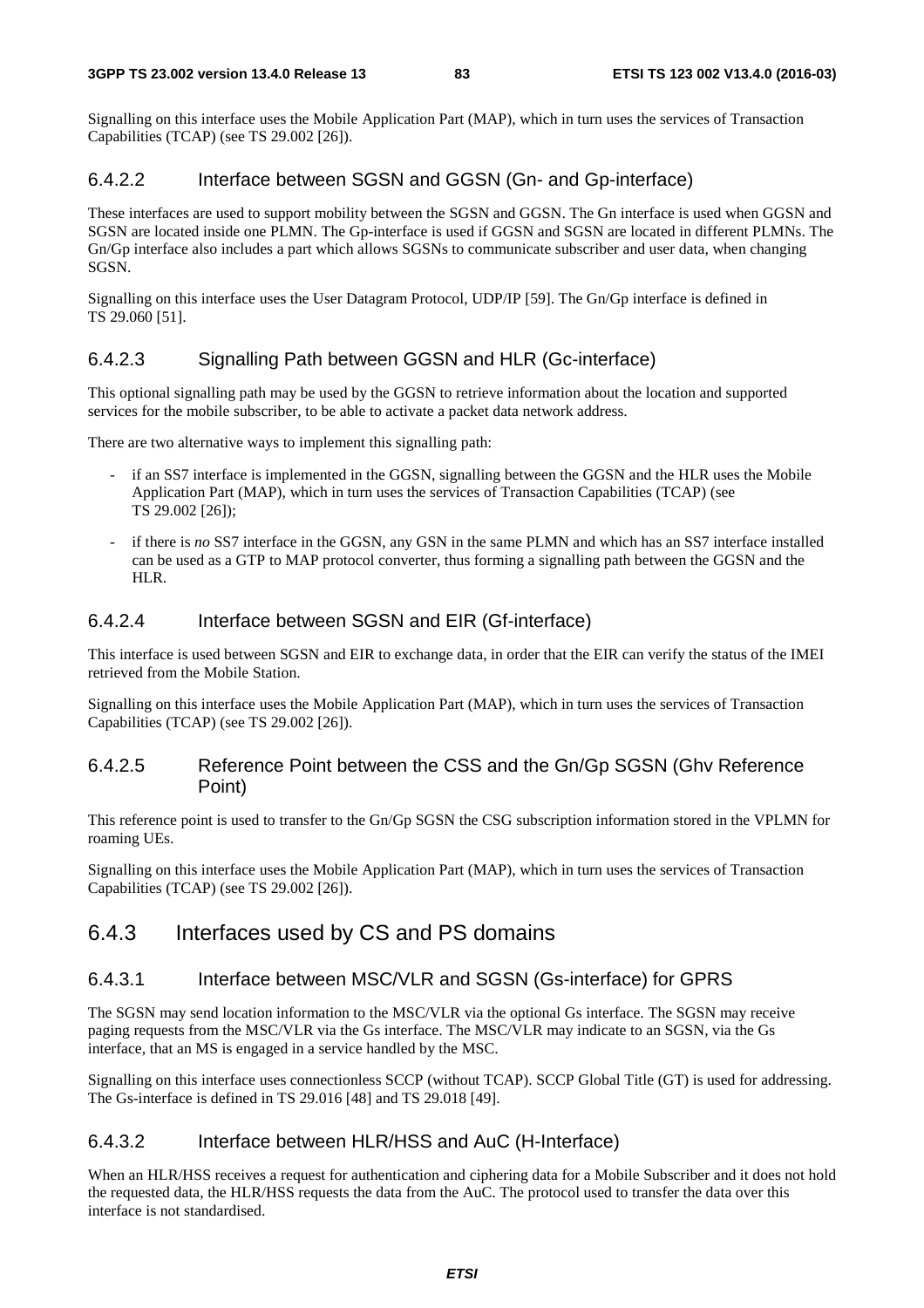#### 6.4.3.3 Interface between SGSN/IP-SM-GW and SMS-GMSC/SMS-IWMSC (Gd/Gdd-Interface) for GPRS

The Gd interface may be used to transfer short messages between SGSN. IP-SM-GW and SMS-GMSC/SMS-IWMSC over GPRS.

Signalling on the Gd interface uses the Mobile Application Part (MAP) (see TS 29.002 [26]).

The Gdd interface may be used to to transfer short messages between SGSN supporting EPS interfaces, IP-SM-GW and SMS GMSC/SMS IWMSC.

Signalling on the Gdd interface uses the Diameter SGd application (see TS 29.338 [135]).

#### 6.4.3.4 Interface between MSC/VLR and MME (SGs-interface) for EPC

The SGs interface is the reference point between the MME and MSC/VLR which is used for the mobility management and paging procedures between EPS and CS domain, and it is based on the Gs interface procedures.

The SGs interface is used to provide Fallback for Location Services (LCS) and Call Independent Supplementary Services (SS).

The SGs interface is also used for the delivery of both mobile originating and mobile terminating SMS over EUTRAN in case SMSIP is not used.

The signalling on this interface uses SCTP. The SGs interface is defined in TS 23.272 [81] and TS 29.118 [82].

#### 6.4.3.5 Interface between 3GPP MSC Server and MME or SGSN (Sv-interface)

The Sv reference point provides SRVCC support for functions like sending Forward Relocation Message between MME or SGSN and 3GPP MSC Server. This interface is specified in TS 29.280 [91].

### 6.4.4 Interfaces internal & related to the Evolved Packet Core

#### 6.4.4.1 Interface between MME and HSS (S6a-interface)

This interface is used to exchange the data related to the location of the mobile station and to the management of the subscriber. The main service provided to the mobile subscriber is the capability to transfer packet data within the whole service area. The MME informs the HSS of the location of a mobile station managed by the latter. The HSS sends to the MME all the data needed to support the service to the mobile subscriber. Exchanges of data may occur when the mobile subscriber requires a particular service, when he wants to change some data attached to his subscription or when some parameters of the subscription are modified by administrative means.

Signalling on this interface uses Diameter S6a/S6d Application as specified in TS 29.272 [86].

#### 6.4.4.2 Interface between SGSN and HSS (S6d-interface)

This interface is used to exchange the data related to the location of the mobile station and to the management of the subscriber. The main service provided to the mobile subscriber is the capability to transfer packet data within the whole service area. The SGSN informs the HSS of the location of a mobile station managed by the latter. The HSS sends to the SGSN all the data needed to support the service to the mobile subscriber. Exchanges of data may occur when the mobile subscriber requires a particular service, when he wants to change some data attached to his subscription or when some parameters of the subscription are modified by administrative means.

Signalling on this interface uses Diameter S6a/S6d Application as specified in TS 29.272 [86].

#### 6.4.4.3 Interface between MME and S-GW (S11-interface)

This interface is used to support mobility and bearer management between the MME and S-GW. This interface is specified in TS 29.274 [90].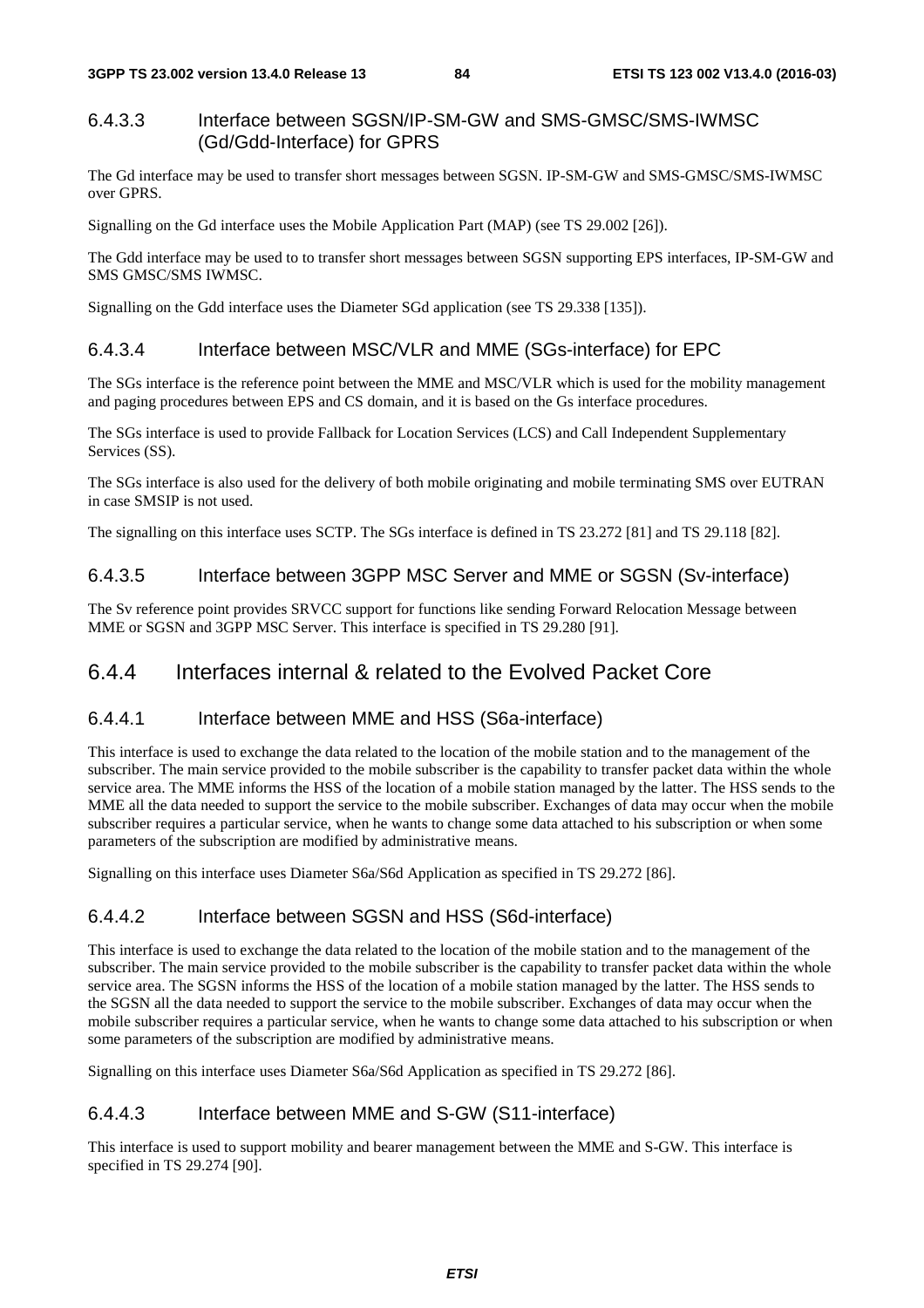#### 6.4.4.4 Interface between MME and MME (S10-interface)

This interface is used to support user information transfer and MME relocation support between the MMEs. This interface is specified in TS 29.274 [90].

#### 6.4.4.5 Interface between S-GW and PDN GW (S5 and S8-interface)

These interfaces are between S-GW and PDN GW, provides support for functions for packet data services towards end users during roaming and non-roaming cases (i.e. S8 is the inter PLMN variant of S5). These interfaces are specified in TS 29.274 [90] and TS 29.281 [126] for GTP and TS 29.275 [93] for PMIP.

#### 6.4.4.6 Interface between MME and EIR (S13-interface)

This interface is used between MME and EIR to exchange data, in order that the EIR can verify the status of the IMEI retrieved from the Mobile Station.

Signalling on this interface uses the Diameter S13 Application. in TS 29.272 [86].

#### 6.4.4.7 Interface between MME and SGSN (S3-interface)

This interface enables user and bearer information exchange for inter 3GPP access network mobility in idle and/or active state. This interface is specified in TS 29.274 [90].

#### 6.4.4.8 Interface between S-GW and SGSN (S4-interface)

This interface provides related control and mobility support between GPRS Core and the 3GPP Anchor function of Serving GW. In addition, if Direct Tunnel is not established, it provides the user plane tunnelling. This interface is specified in TS 29.274 [90] and TS 29.281 [126].

#### 6.4.4.9 Interface between S-GW and UTRAN (S12-interface)

Reference point between UTRAN and Serving GW for user plane tunnelling when Direct Tunnel is established. It is based on the Iu-u/Gn-u reference point using the GTP-U protocol as defined between SGSN and UTRAN or respectively between SGSN and GGSN. Usage of S12 is an operator configuration option. This interface is specified in TS 29.281 [126].

#### 6.4.4.10 Interface between Trusted non-3GPP IP Access and S-GW/PDN GW (S2ainterface)

It provides the user plane with related control and mobility support between trusted non 3GPP IP access and the Gateway. This interface is specified in TS 29.275 [93] and TS 24.304 [94] for PMIP and Client Mobile IPv4 FA mode respectively. When GTP is used in S2a, this interface is specified in TS 29.274 [90] for GTP control plane (GTP-C) and in TS 29.281 [126] for GTP user plane (GTP-U).

#### 6.4.4.11 Interface between PDN GW/S-GW and ePDG (S2b-interface)

It provides the user plane with related control and mobility support between ePDG and the Gateway. This interface is specified in TS 29.274 [90] and TS 29.281 [126] for GTP and in TS 29.275 [93] for PMIP.

#### 6.4.4.12 Interface between PDN GW and UE (S2c-interface)

It provides the user plane with related control and mobility support between UE and the Gateway. This reference point is implemented over trusted and/or untrusted non-3GPP Access and/or 3GPP access. This interface is specified in TS 24.303 [95].

#### 6.4.4.13 Interface between PDN GW and 3GPP AAA Server/proxy (S6b-interface)

It is the reference point between PDN GW and 3GPP AAA server/proxy for mobility related authentication and authorization. This reference point may also be used to retrieve and request storage of mobility parameters, such as the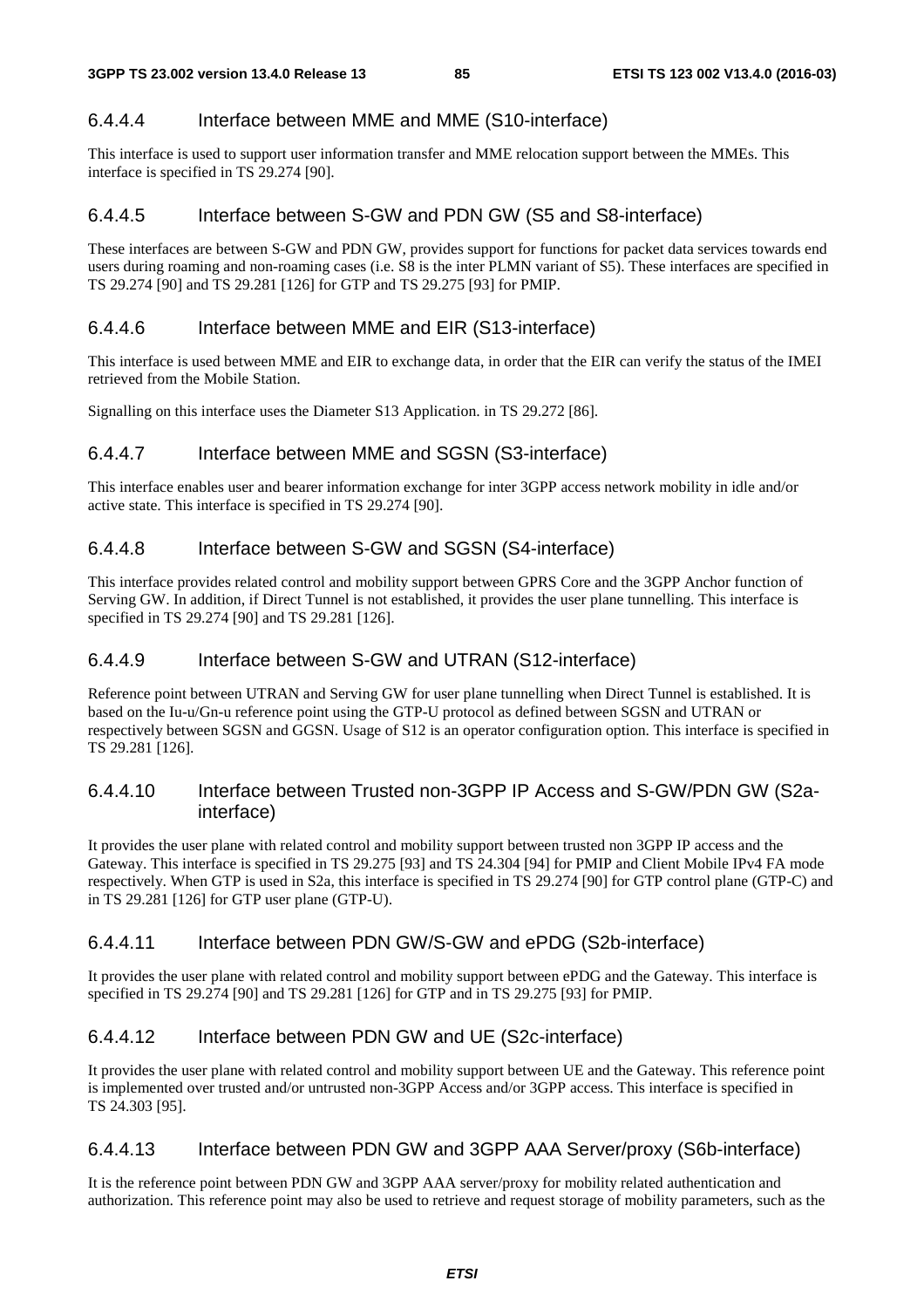PDN GW Identity. This reference point may also be used to retrieve static QoS profile for a UE for non-3GPP access in case dynamic PCC is not supported. This interface is specified in TS 29.273 [96].

#### 6.4.4.14 Interface between Untrusted non-3GPP IP Access and 3GPP AAA Server/proxy (SWa-interface)

It enables support for the Untrusted non-3GPP IP Access with the 3GPP AAA Server/Proxy and transports access authentication, authorization and charging-related information in a secure manner. This interface is specified in TS 29.273 [96].

#### 6.4.4.15 Interface between Trusted non-3GPP IP Access and 3GPP AAA Server/proxy (STa-interface)

It connects the Trusted non-3GPP IP Access with the 3GPP AAA Server/Proxy and transports access authentication, authorization, mobility parameters and charging-related information in a secure manner. This interface is specified in TS 29.273 [96].

#### 6.4.4.16 Interface between 3GPP AAA Server and 3GPP AAA proxy (SWd-interface)

It connects the 3GPP AAA Proxy, possibly via intermediate networks, to the 3GPP AAA Server. This interface is specified in TS 29.273 [96].

#### 6.4.4.17 Interface between ePDG and 3GPP AAA Server/proxy (SWm-interface)

This reference point is located between 3GPP AAA Server/Proxy and ePDG and is used for AAA signalling (transport of mobility parameters, tunnel authentication and authorization data). This reference point also includes the MAG-AAA interface functionality and Mobile IPv6 NAS-AAA interface functionality. This interface is specified in TS 29.273 [96].

#### 6.4.4.18 Interface between ePDG and Untrusted non-3GPP Access (SWn-interface)

This is the reference point between the Untrusted Non-3GPP IP Access and the ePDG. Traffic on this interface for a UE-initiated tunnel has to be forced towards ePDG. This interface is specified in TS 29.273 [96].

#### 6.4.4.19 Interface between ePDG and UE (SWu-interface)

This is the reference point between the UE and the ePDG and supports handling of IPSec tunnels. The functionality of SWu includes UE-initiated tunnel establishment, user data packet transmission within the IPSec tunnel and tear down of the tunnel and support for fast update of IPSec tunnels during handover between two untrusted non-3GPP IP accesses. This interface is specified in TS 24.302 [97].

#### 6.4.4.20 Interface between HSS and 3GPP AAA Server (SWx-interface)

This reference point is located between 3GPP AAA Server and HSS and is used for transport of authentication data. This interface is specified in TS 29.273 [96].

#### 6.4.4.21 Interface between UE and ANDSF (S14-interface)

This reference point is between UE and ANDSF for direct queries via pull mechanism. It enables dynamic provision of information to the UE for Network discovery and selection procedures related to non-3GPP accesses. Push and/or combination of Pull-Push may be supported as well. This interface is specified in TS 24.302 [97].

#### 6.4.4.22 Reference point between HRDP AN and MME (S101-reference point)

The S101 interface supports procedures for Pre-Registration, Session Maintenance and Active handovers between E-UTRAN and HRPD networks. This is based on tunnelling over S101 signalling of one technology while the UE is in the other technology as specified in TS 23.402 [77]. The HRPD air interface messages tunnelled over S101 in E-UTRAN to HRPD mobility are defined in 3GPP2 C.S0087 0 [107].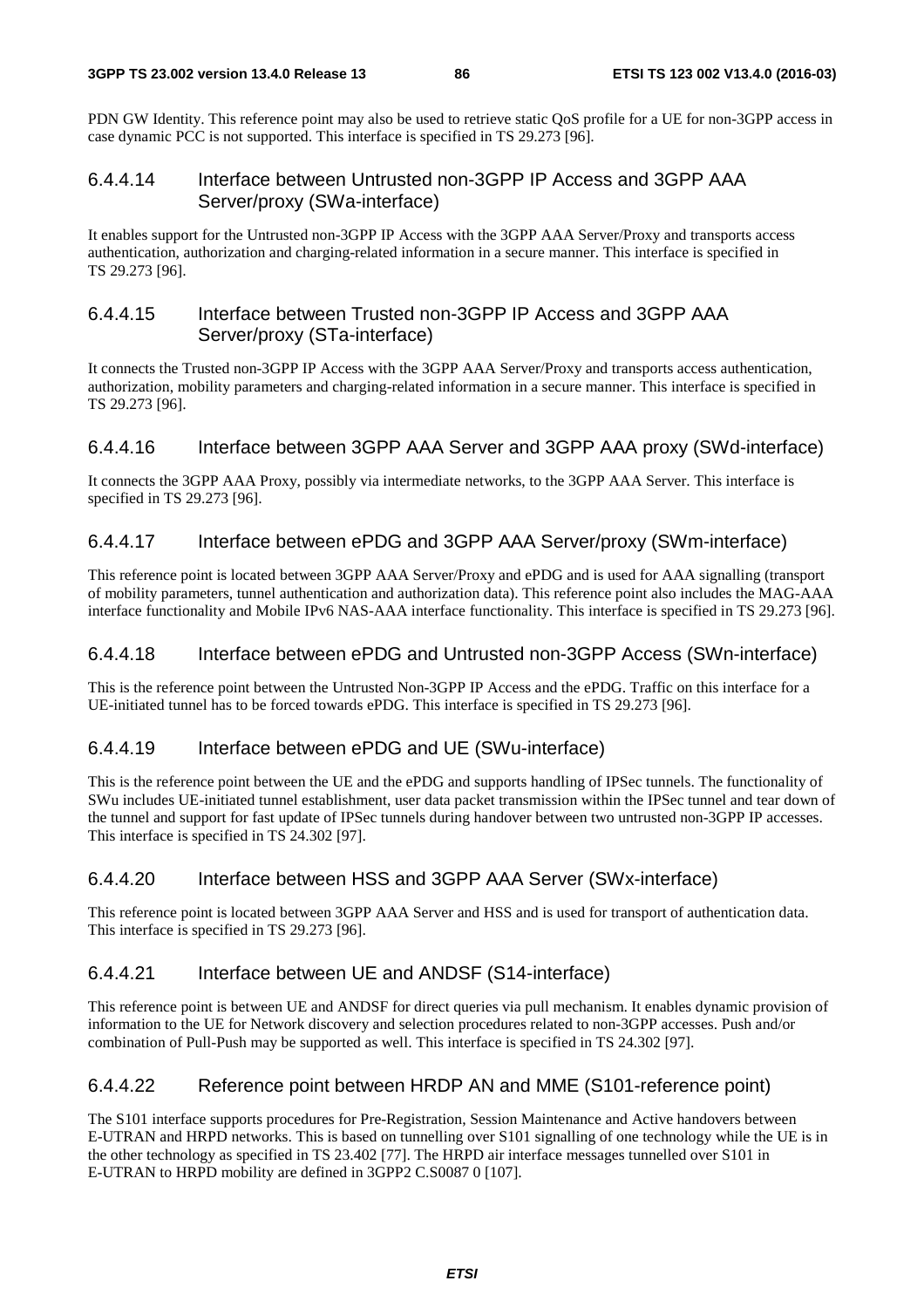#### 6.4.4.23 Reference point between 3GPP2 1xCS IWS and MME (S102-reference point)

The S102 reference point provides a tunnel between MME and 3GPP2 1xCS IWS to relay 3GPP2 1xCS signalling messages in order to support SRVCC as specified in TS 23.216 [83] and CS Fallback as specified in TS 23.272 [81]. 1x CS signalling messages are those messages that are defined for A21 interface as described in 3GPP2 A.S0008-C [106].

In case of CS Fallback to 1x CS network as specified in TS 23.272 [81], S102 Tunnel Redirection Procedure is used when the UE perform Tracking Area Update with MME change (as specified in TS 23.402 [77] in case of S101 tunnel redirection) while the UE is registered with the 1xRTT CS domain and the S102 session exists between the MME and the 1xCS IWS.

#### 6.4.4.24 Interface between HSGW and S-GW (S103-interface)

The S103 interface between the Serving GW and HRPD PDSN HSGW supports the forwarding of DL data during mobility from E-UTRAN to HRPD as specified in TS 23.402 [77]. Signalling procedures on the S101 interface are used to set up tunnels on the S103 interface.

#### 6.4.4.25 Reference point between UE and CSG List Server (Uh reference point)

This reference point is used to provision the Allowed CSG list and the Operator CSG list subscription information to the mobile station via OMA DM or OTA. This interface is specified in TS 24.285 [117] for OMA DM and in TS 31.102 [118] for OTA.

#### 6.4.4.26 Reference Point between the CSS and the S4-SGSN (S7d Reference Point)

This reference point is used to transfer to the S4-SGSN the CSG subscription information stored in the VPLMN for roaming UEs.

Signalling on this interface uses Diameter S7d Application as specified in TS 29.272 [86].

#### 6.4.4.27 Reference point between the CSS and the MME (S7a reference point)

This reference point is used to transfer to the MME the CSG subscription information stored in the VPLMN for roaming UEs.

Signalling on this interface uses Diameter S7a Application as specified in TS 29.272 [86].

#### 6.4.4.28 Reference point between the MME and the SMS-GMSC/SMS-IWMSC/SMS Router (SGd reference point)

This reference point is used to transfer short messages between the MME and SMS-GMSC, SMS-IWMSC or SMS Router. The details for this reference point are described in TS 23.040 [137] and TS 29.338 [135].

Signalling on this interface uses Diameter SGd Application as specified in TS 29.338 [135].

#### 6.4.4.29 Reference point between the HSS and the SMS-GMSC/SMS-IWMSC/SMS Router (S6c reference point)

This reference point is used to interrogate the HSS of the required subscriber to obtain routing information for a short message directed to that subscriber. The details for this reference point are described in TS 23.040 [137] and TS 29.338 [135].

Signalling on this interface uses Diameter S6c Application as specified in TS 29.338 [135].

#### 6.4.4.30 Reference point between HRPD AN and MME (S121-interface)

The S121 interface supports RIM message transfer between eNodeB and HRPD AN as described in TS 23.402 [77].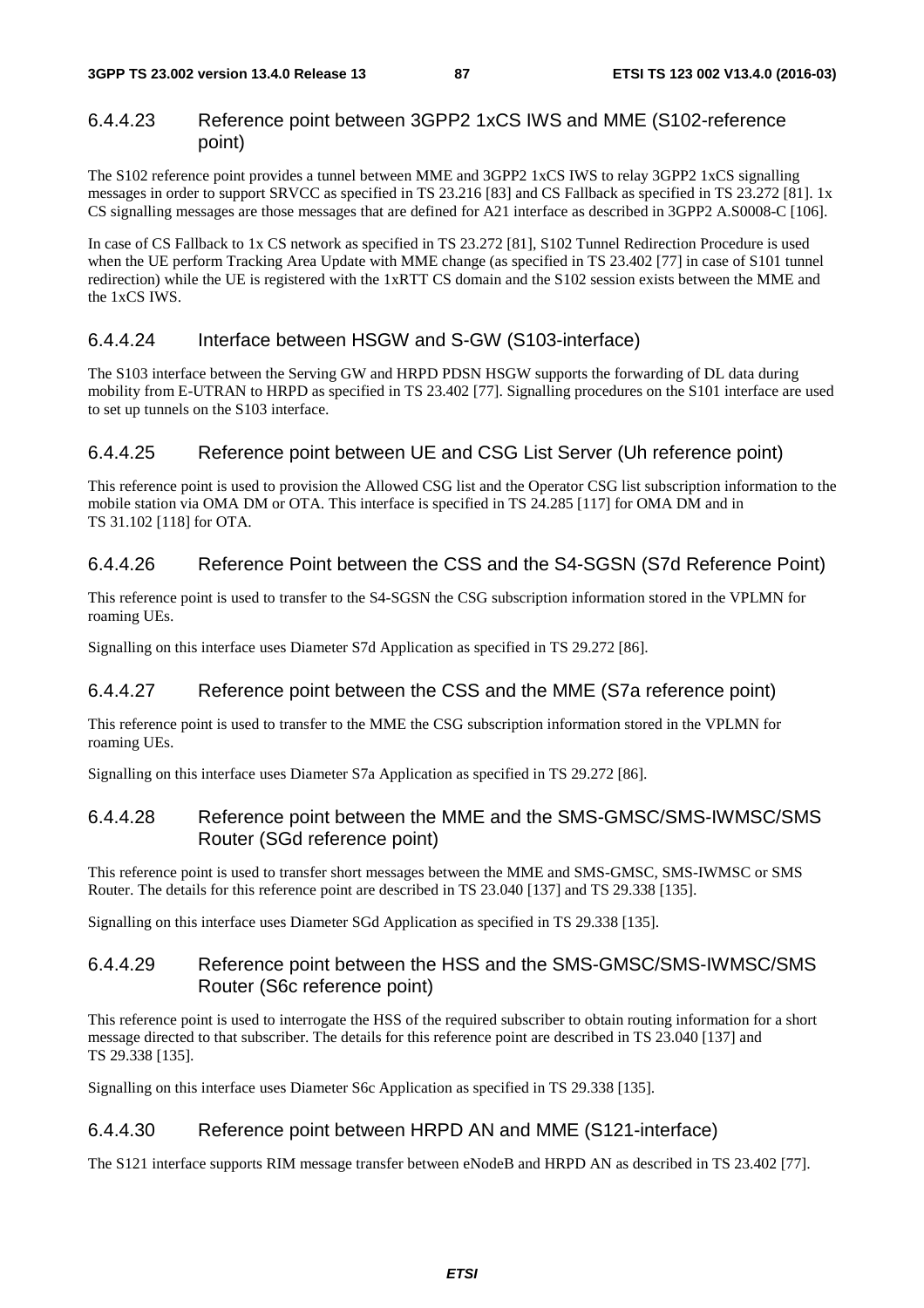# 6a PLMN specific interfaces

### 6a.1 GCR-specific interface

#### 6a.1.1 Interface between the MSC and its associated GCR (I-interface)

The GCR is the management data base for the voice group or broadcast calls in the area controlled by the associated MSC(s). Whenever the MSC needs data related to a requested voice group or broadcast call it interrogates the GCR to obtain the respective voice group or broadcast call attributes. The protocol used to transfer the data over this interface is not standardized.

### 6a.2 (void)

### 6a.3 LCS-specific interfaces

#### 6a.3.1 LCS interfaces using MAP

The following interfaces are based on MAP in LCS.

- **Lh interface:** interface between GMLC and HLR. This interface is used by the GMLC to request the address of the visited MSC or SGSN for a particular target UE whose location has been requested (see TS 29.002 [26]).
- Lg interface: interface between GMLC MSC and GMLC SGSN. This interface is used by the GMLC to convey a location request to the MSC or SGSN currently serving a particular target UE whose location was requested. The interface is used by the MSC or SGSN to return location results to the GMLC (see TS 29.002 [26]).
- Le interface: between GMLC and gsmSCF, CAMEL. This interface is used to get location information for CAMEL based services. (see TS 29.002 [26]).

6a.3.2 (void)

- 6a.3.3 (void)
- 6a.3.4 (void)

### 6a.3.5 Interface between BSC and SMLC (Lb-interface)

In GERAN, a SMLC supports positioning via signalling on the Lb interface to the BSC serving the target MS.

Signalling on this interface uses BSSAP-LE, which is specified in TS 49.031 [50]

In UTRAN, the Lb interface is not standardized, the SMLC functionality is included in SRNC.

### 6a.3.6 Interface between Peer SMLCs (Lp-interface)

In GERAN, a SMLC may support the Lp interface to enable access to information and resources owned by another SMLC.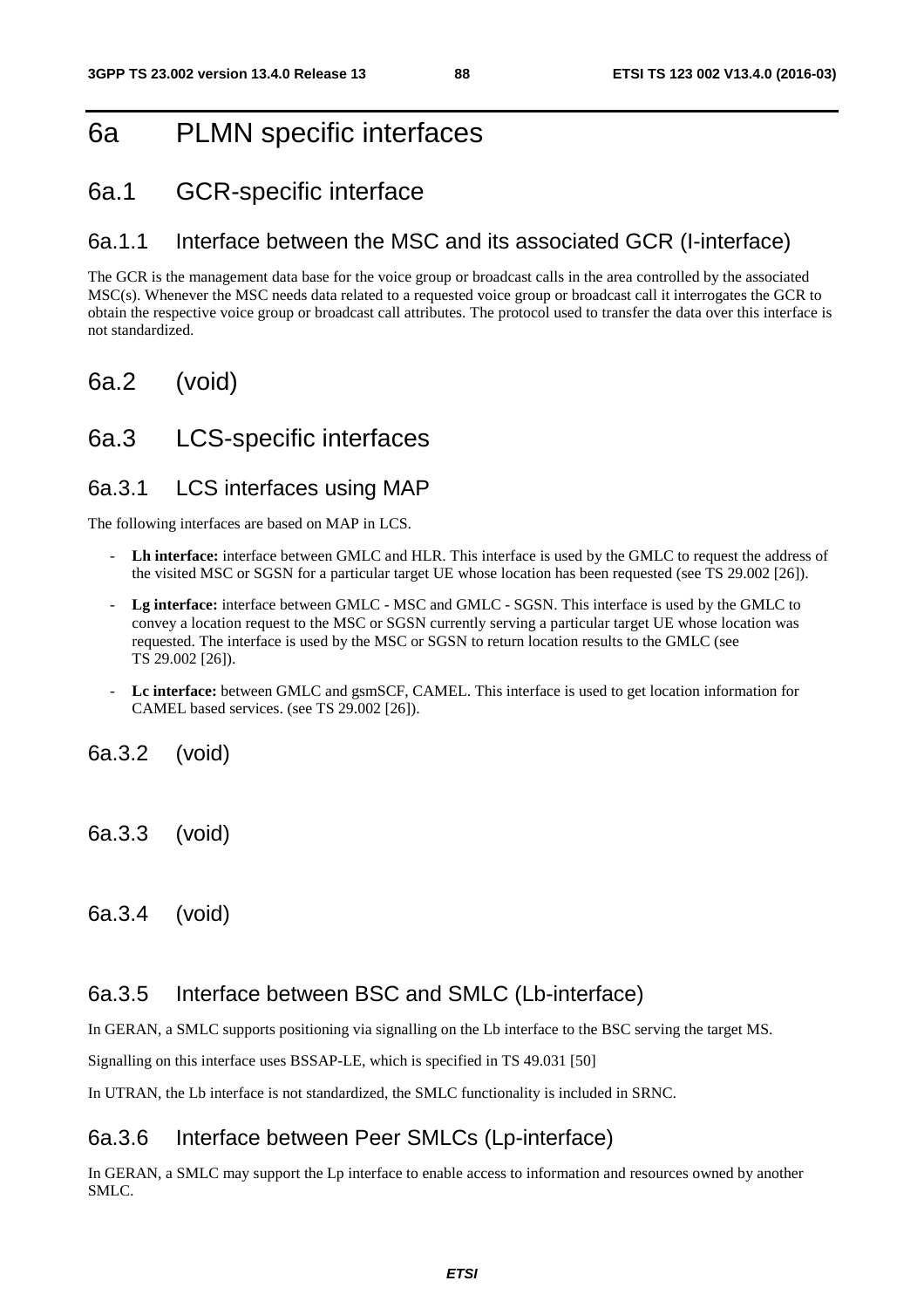Signalling on this interface uses BSSAPP-LE, which is defined in TS 49.031 [50], and SMLCPP, which is specified in TS 48.031 [47].

In UTRAN, the SMLC functionality is included in SRNC and the Iur interface shall include the Lp interface type of functionality.

### 6a.3.7 Interface between BTS and LMU (Um-interface)

The Um/Uu interface specific to LCS is defined in TS 44.071 [55].

### 6a.3.8 Interface between GMLC and External LCS Client (Le-interface)

The Le interface is used by the external LCS client to retrieve location information from the LCS server. Signalling on this interface may use the OMA Mobile Location Protocol (MLP) [62] and Open Service Access Application Programming Interface (OSA-API), TS 29.198 [63].

### 6a.3.9 Interface between RNS and Stand-Alone LMU, UE (Uu-interface)

The Uu interface is used to communicate among the UE Positioning entities associated with the SRNC, the UEs and the stand-alone LMU. The Uu interface may pass measurement requests and results to and from the UE or the stand-alone LMU. UE Positioning operations at the Uu interface are generally defined in the 24- and 25-series of 3GPP Technical Specifications. Furthermore, TS 25.305 [10b] describes how a stand-alone LMU may be distinguished from a normal UE.

### 6a.3.10 Interface between SRNC and SAS (Stand-Alone SMLC) (Iupcinterface)

The Iupc interface defined for LCS is specified in TS 25.453 [66].

### 6a.3.11 Interface between GMLC and GMLC (Lr-interface)

The Lr interface is used by the GMLC to communicate with other GMLCs. Signalling on this interface may use the OMA Roaming Location Protocol (RLP) [69].

### 6a.3.12 Interface between GMLC and MME (SLg-interface)

The SLg interface is used by the GMLC to communicate with MMEs. The SLg interface is defined in TS 29.172 [123].

### 6a.3.13 Interface between MME and E-SMLC (SLs-interface)

The SLs interface is used to convey LCS messages between the MME and E-SMLC. It is also used for tunnelling positioning protocol messages between the E-SMLC and either E-UTRAN or UE which are transparent to the MME as described in TS 36.305 [122]. The SLs interface is defined in TS 29.171 [124].

### 6a.3.14 Interface between GMLC and HSS (SLh-interface)

SLh interface between GMLC and HSS. This interface is used by the GMLC to request the address of the visited MME for a particular target UE whose location has been requested. The SLh interface is defined in TS 29.173 [125].

### 6a.3.15 Interface between GMLC and SGSN (Lgd-interface)

Lgd is the interface that is used by the GMLC to convey a location request to the SGSN currently serving a particular target UE whose location was requested. The interface is also used by the SGSN to return location results to the GMLC. This interface is applicable only for an SGSN supporting EPS based interfaces and protocols. The Lgd interface is defined in TS 29.172 [123].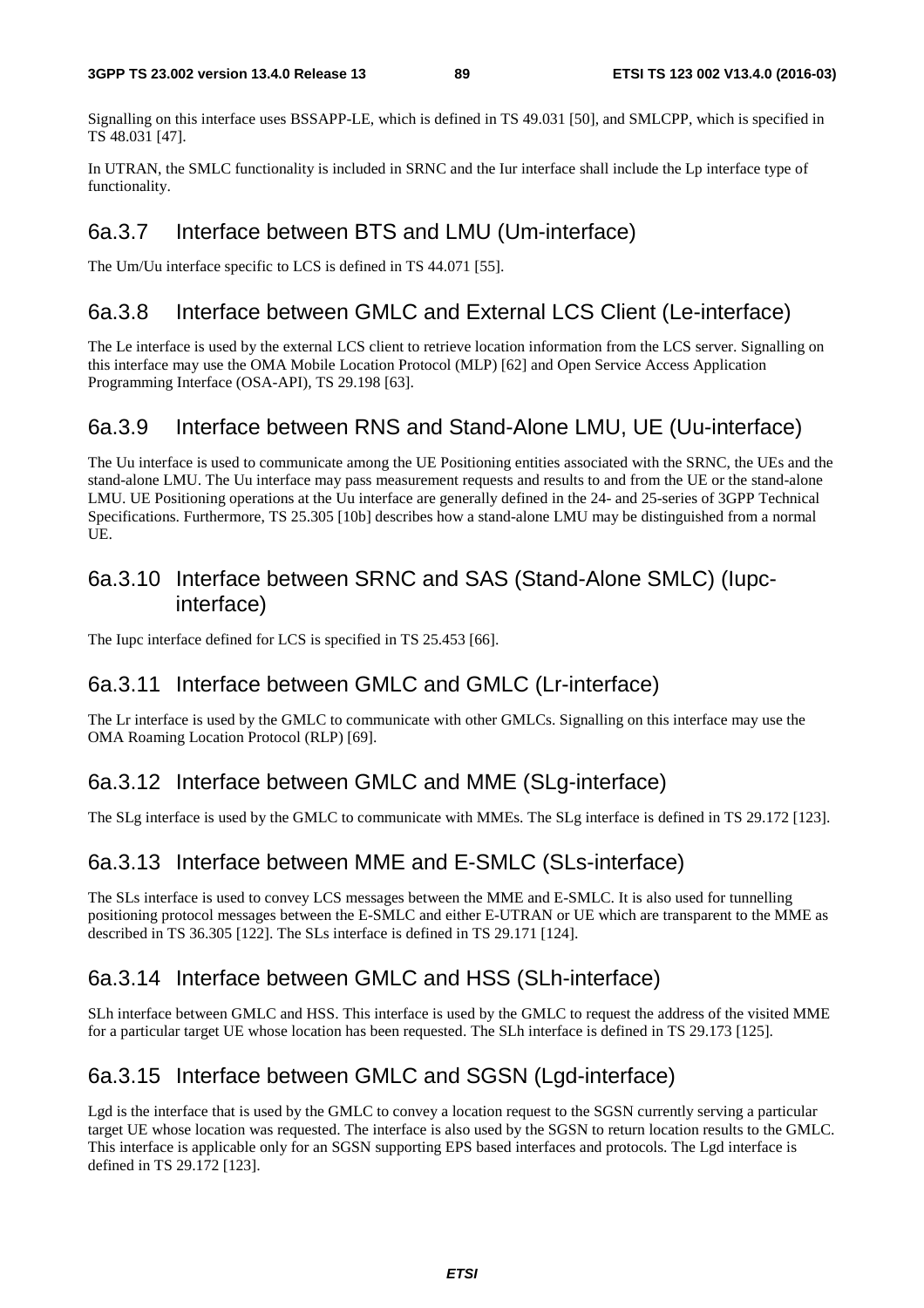# 6a.4 CAMEL-specific interfaces

The CAMEL-specific interfaces are detailed in TS 23.078 [10c]. These interfaces are.

#### 6a.4.1 GMSC - gsmSSF interface

This is an internal interface. The interface is described in the specification to make it easier to understand the handling of Detection Points (arming/disarming of DPs, DP processing etc.).

#### 6a.4.2 gsmSSF - gsmSCF interface

This interface is used by the gsmSCF to control a call in a certain gsmSSF and to request the gsmSSF to establish a connection with a gsmSRF. Relationships on this interface are opened as a result of the gsmSSF sending a request for instructions to the gsmSCF.

#### 6a.4.3 MSC - gsmSSF interface

This is an internal interface. The interface is described in the specification to make it easier to understand the handling of DPs (arming/disarming of DPs, DP processing etc.).

#### 6a.4.4 gsmSCF - HLR interface

This interface is used by the gsmSCF to request information from the HLR. As a network operator option the HLR may refuse to provide the information requested by the gsmSCF.

This interface is also used for USSD operations, both for gsmSCF-initiated dialogues and MS-initiated dialogues (relayed via HLR). It is a network operator option whether to support or not USSD operations on this interface.

#### 6a.4.5 gsmSCF - gsmSRF interface

This interface is used by the gsmSCF to instruct the gsmSRF to play tones/announcements to the users.

#### 6a.4.6 MSC - gsmSCF interface

This interface is used by the MSC to send supplementary service invocation notifications to the gsmSCF.

#### 6a.4.7 SGSN - gprsSSF interface

This is an internal interface. The interface is described in the specification to make it easier to understand the handling of DPs (arming/disarming of DPs, DP processing etc.).

#### 6a.4.8 gprsSSF - gsmSCF interface (Ge Reference Point)

This interface is used by the gsmSCF to control a GPRS session or individual PDP Context in a certain gprsSSF. Relationships between the gprsSSF and the gsmSCF (GPRS dialogues) on this interface are opened as a result of the gprsSSF sending a request for instructions to the gsmSCF. This interface is also known as Ge reference point (see TS 23.060 [9a]).

### 6a.5 CBS-specific interfaces

### 6a.5.1 Interface between the CBC and RNS (Iu\_BC Interface)

The interface between the CBC and the RNS is specified in the 25.41x-series of Technical Specifications.

The CBC-RNS interface is used to carry information concerning:

the CBS messages itself; and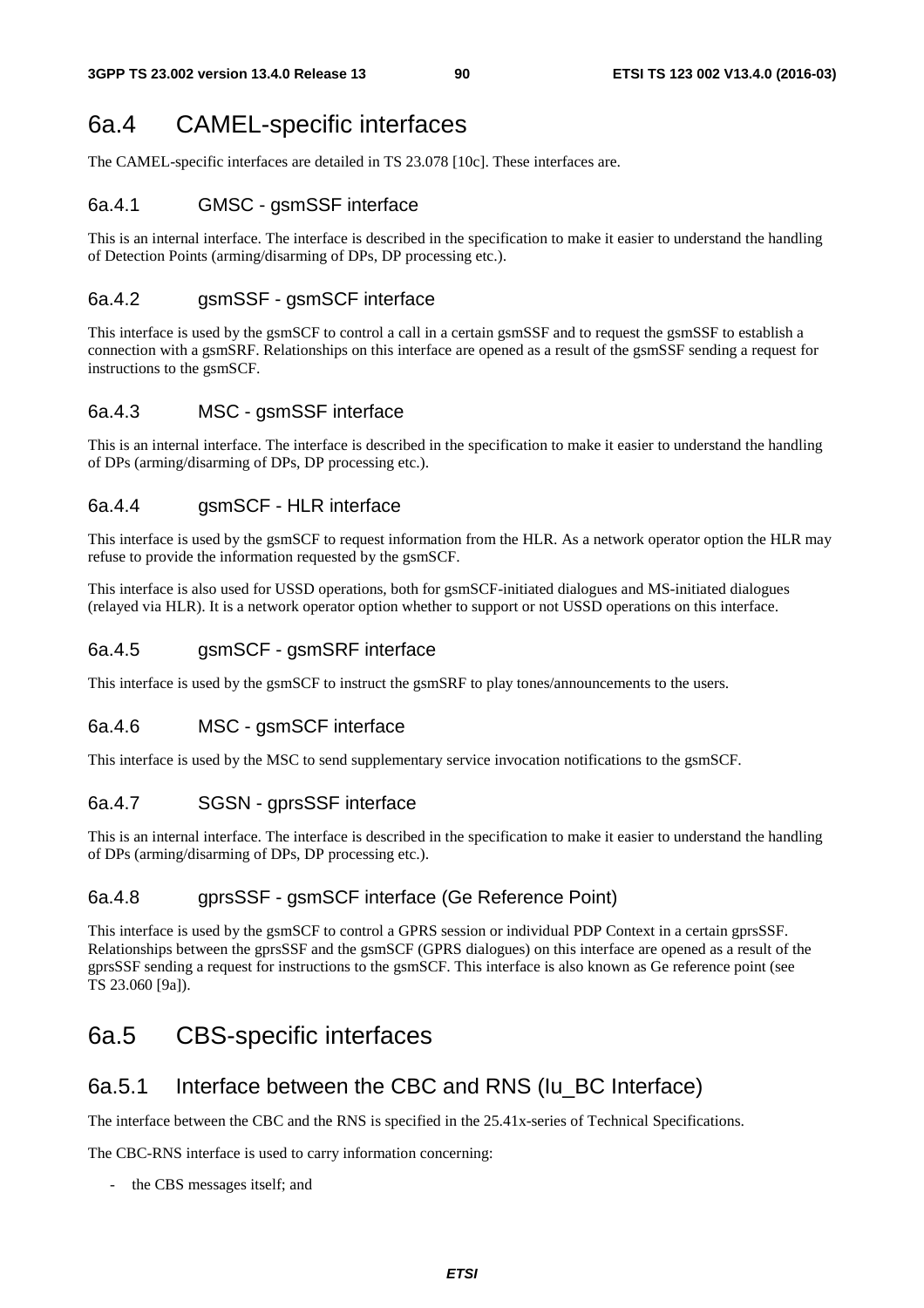CBS delivery parameter.

### 6a.5.2 Interface between the CBC and MME (SBc Interface)

Reference point between CBC and MME for warning message delivery and control functions. This interface is specified in TS 29.168 [98].

### 6a.5.3 Interface between the CBC and BSC

The interface between the CBC and the BSC is specified in TS 48.049 [119].

The CBC-BSC interface is used to carry information concerning:

- the CBS message and the warning message itself; and
- CBS message and warning message delivery parameters.

# 6a.6 Number portability specific interfaces

### 6a.6.1 IN-based solution

#### 6a.6.1.1 NPDB to MSC interface

Upon receiving an ISUP IAM, the (gateway or visited) MSC send a database query to the NPDB as a result of analysis of the received MSISDN. The MSISDN is included in the query to the NPDB. The NPDB determines whether the MSISDN is ported or not. If not, it responds back to the MSC to continue the normal call setup procedure for MT calls (optionally providing the Routing Number). If it is ported, the NPDB responds back to the MSC with a Routing Number pointing out the Subscription network.

#### 6a.6.2 Signalling Relay-based solution

#### 6a.6.2.1 GMSC to MNP-SRF interface

Upon receiving an ISUP IAM, the gateway MSC sends a routing interrogation to the MNP-SRF, which in turn will perform one of the actions, described in clause 4a.7, depending on the portability status of the subscriber and the network configuration (see TS 23.066 [40]).

#### 6a.6.2.2 MNP-SRF to HLR interface

When the MNP-SRF receives a routing interrogation from the GMSC or an interrogating network entity (non/call related signalling), and it determines that the subscriber is not ported or it has been ported from another network, the MNP-SRF relays the message to the HLR.

### 6a.7 IM Subsystem Reference Points

### 6a.7.1 Reference Point HSS – CSCF (Cx Reference Point)

The Cx reference point supports information transfer between CSCF and HSS.

The main procedures that require information transfer between CSCF and HSS are

- 1) Procedures related to Serving CSCF assignment
- 2) Procedures related to routing information retrieval from HSS to CSCF
- 3) Procedures related to authorisation (e.g., checking of roaming agreement)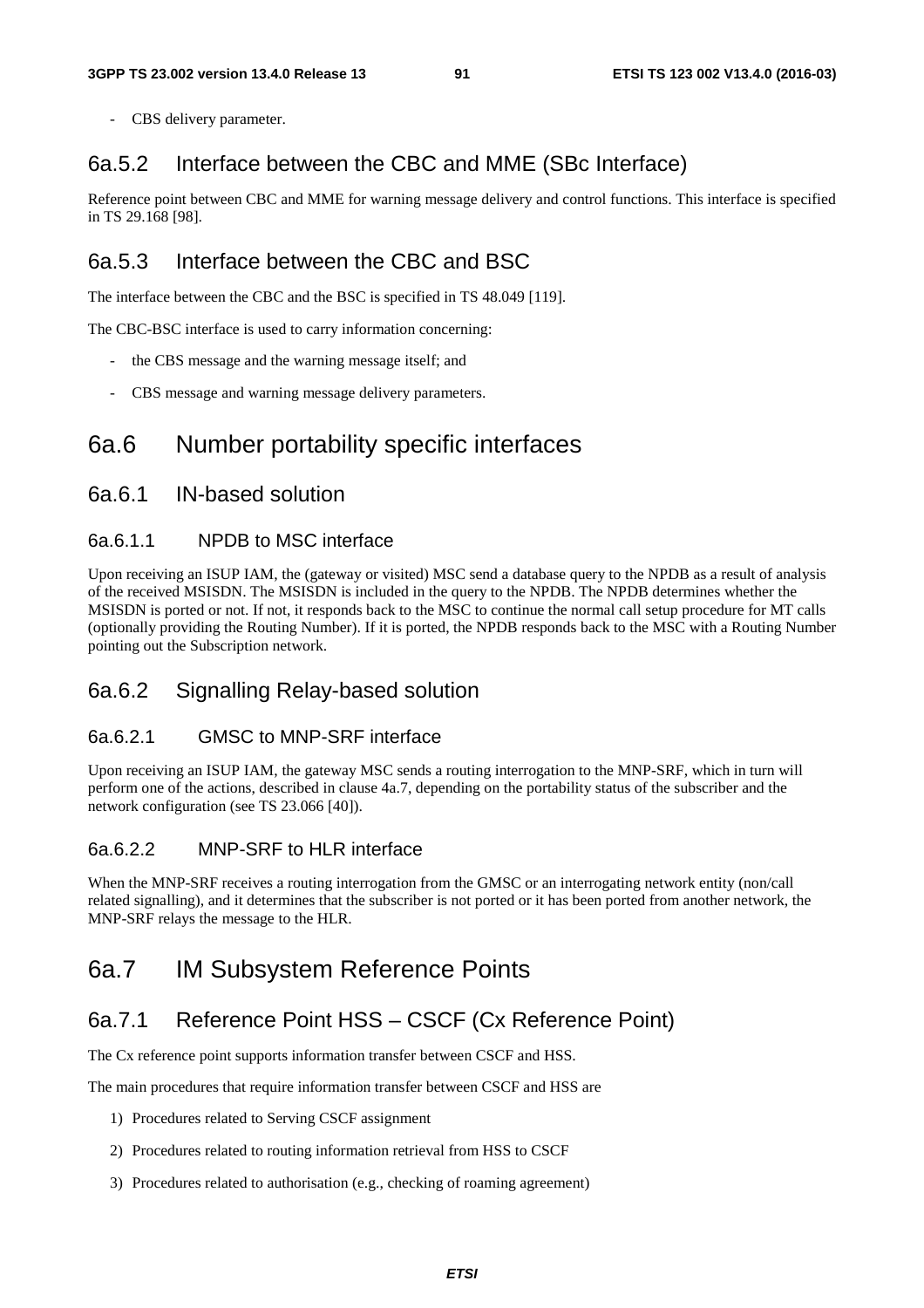- 4) Procedures related to authentication: transfer of security parameters of the subscriber between HSS and CSCF
- 5) Procedures related to filter control: transfer of filter parameters of the subscriber from HSS to CSCF

Further information on the Cx reference point is provided in TS 23.228 [34].

### 6a.7.2 Reference Point CSCF – UE (Gm Reference Point)

The Gm reference point supports the communication between UE and IM CN subsystem, e.g. related to registration and session control.

The protocol used for the Gm reference point is SIP (as defined by RFC 3261 [61], other relevant RFC's, and additional enhancements introduced to support 3GPP´s needs).

### 6a.7.3 Reference Point MGCF – IMS-MGW (Mn Reference Point)

The Mn reference point describes the interfaces between the MGCF and IMS-MGW in the IMS. It has the following properties:

- full compliance with the H.248 standard functions for IMS PSTN/PLMN interworking.- flexible connection handling which allows support of different call models and different media processing purposes not restricted to H.323 [54] usage.
- open architecture where extensions/Packages definition work on the interface may be carried out.
- dynamic sharing of IMS-MGW physical node resources. A physical IMS-MGW can be partitioned into logically separate virtual MGWs/domains consisting of a set of statically allocated Terminations.
- dynamic sharing of transmission resources between the domains as the IMS- MGW controls bearers and manage resources according to the H.248 [52] protocols and functions for IMS.

### 6a.7.4 Reference Point MGCF – CSCF (Mg Reference Point)

The Mg reference point allows the MGCF to forward incoming session signalling (from the circuit switched network) to the CSCF for the purpose of interworking with circuit switched networks.

The protocol used for the Mg reference point is SIP (as defined by RFC 3261 [61], other relevant RFC's, and additional enhancements introduced to support 3GPP´s needs).

### 6a.7.5 (void)

### 6a.7.5a Reference Point AS-MRFC for media control (Cr Reference Point)

The Cr reference point allows interaction between an Application Server and an MRFC for media control.

The Cr reference point enables the MRFC to fetch and cache documents and resources from an Application Server and to return data to an Application Server.

The Cr reference point enables media control protocol requests, responses and notifications to be sent between the MRFC and an Application Server.

Further information on the Cr reference point is provided in TS 23.218 [113].

### 6a.7.5b Reference Point AS-MRFC for session control (Mr′ Reference Point)

The Mr' reference point allows interaction between an Application Server and an MRFC for session control without passing through an S-CSCF.

Further information on the Mr' reference point is provided in TS 23.218 [113].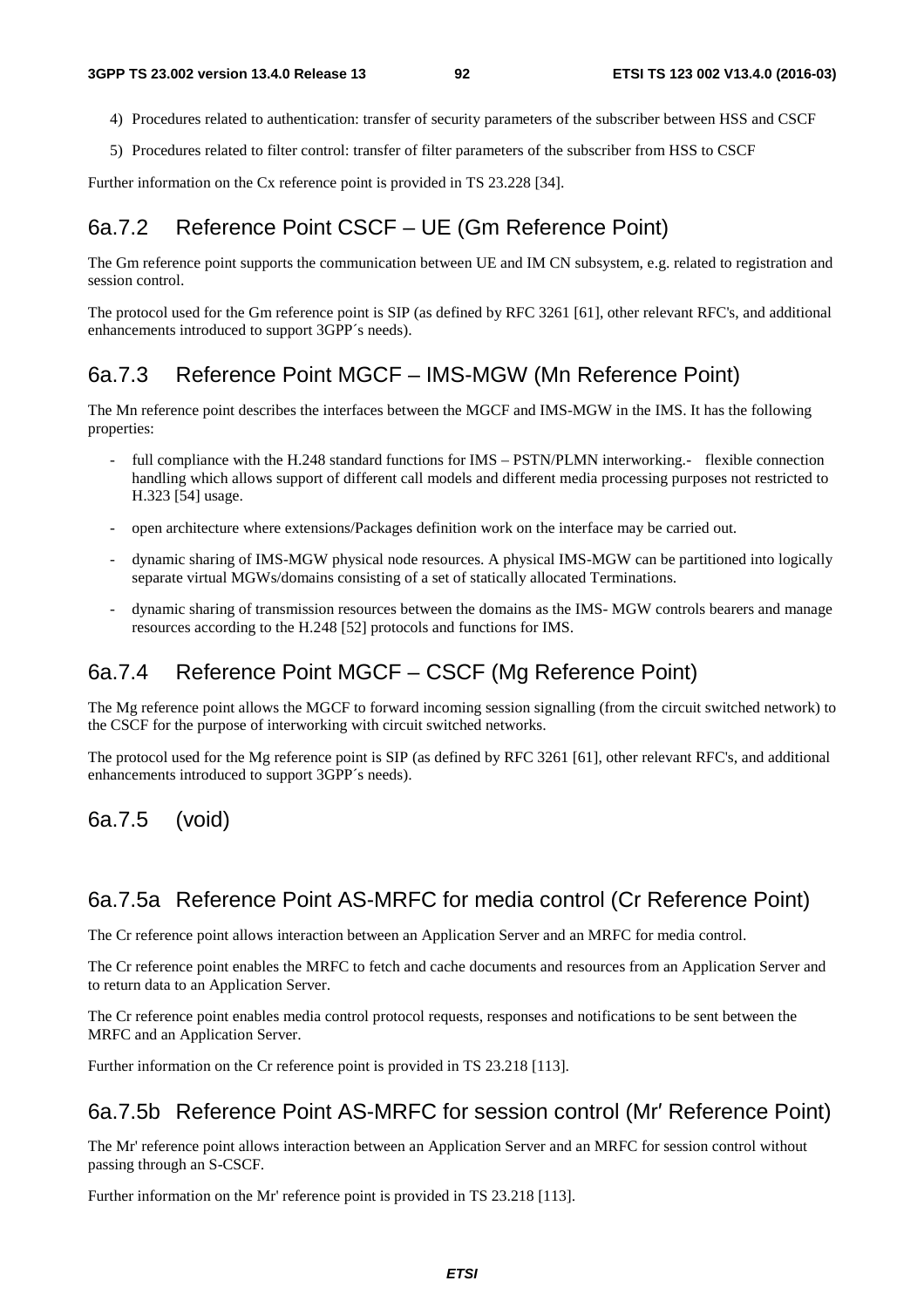### 6a.7.6 Reference Point CSCF - MRFC (Mr Reference Point)

The Mr reference point allows interaction between an S-CSCF and an MRFC.

The protocol used for the Mr reference point is SIP (as defined by RFC 3261 [61], other relevant RFC's, and additional enhancements introduced to support 3GPP´s needs).

### 6a.7.6a Reference Point MRFC – MRFP (Mp Reference Point)

The Mp reference point allows an MRFC to control media stream resources provided by an MRF.

The Mp reference point has the following properties:

- Full compliance with the H.248 [52] standard.
- Open architecture where extensions (packages) definition work on the interface may be carried out.

### 6a.7.7 Reference Point CSCF – CSCF (Mw Reference Point)

The Mw reference point allows the communication and forwarding of signalling messaging between CSCFs, e.g. during registration and session control.

#### 6a.7.8 (void)

### 6a.7.8a Reference Point CSCF – MRB (ISC Reference Point)

This interface is used with an MRB operating in In-Line mode and is described further in TS 23.218 [113]). The S-CSCF receives a session initiation request from an MRB that originated from an Application Server requesting MRF resources and whose destination is an MRF resource identified by the MRB. The S-CSCF routes the message to the identified MRFC. Subsequent messages in the same session dialog between the AS and MRFC traverse the MRB as well as the S-CSCF.

6a.7.9 (void)

#### 6a.7.9a Reference Point AS – MRB (Rc Reference Point)

The Rc reference point is used by the AS to request that media resources be assigned to a call when utilizing an MRB in both Query and In-Line modes (as described in TS 23.218 [113]).

### 6a.7.10 Reference Point CSCF – BGCF (Mi reference point)

This reference point allows the Serving CSCF to forward the session signalling to the Breakout Gateway Control Function for the purpose of interworking to the circuit switched networks.

The Mi reference point is based on external specifications i.e. SIP [61].

### 6a.7.11 Reference Point BGCF – MGCF (Mj reference point)

This reference point allows the Breakout Gateway Control Function to exchange session signalling message with the Media Gateway Control Function for the purpose of interworking to the circuit switched networks, or for transit scenarios.

The Mj reference point is based on external specifications i.e. SIP [61].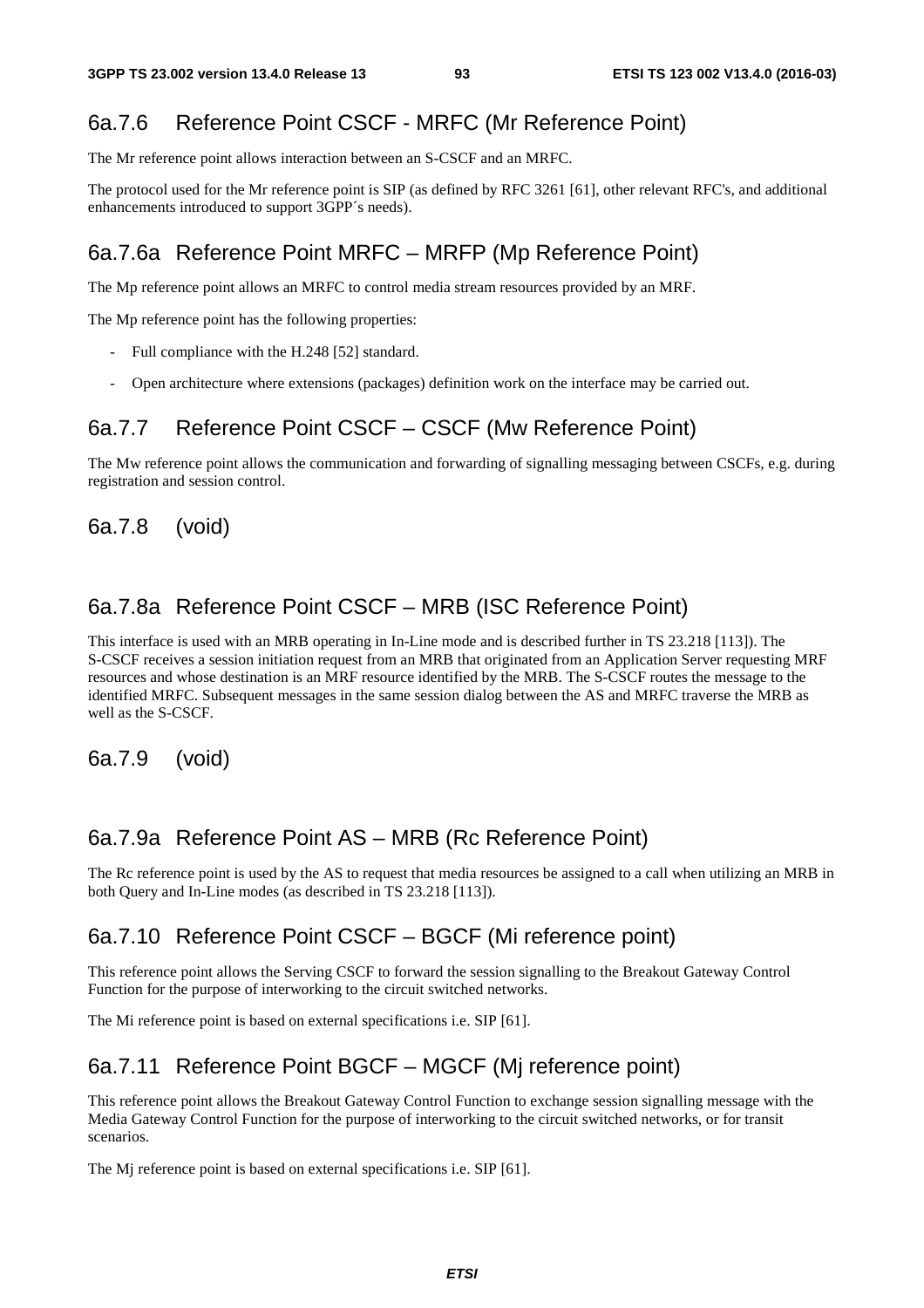### 6a.7.12 Reference Point BGCF/IBCF – BGCF (Mk reference point)

This reference point allows the Breakout Gateway Control Function/IBCF to forward the session signalling to another Breakout Gateway Control Function.

The Mk reference point is based on external specifications i.e. SIP [61].

### 6a.7.13 Reference Point CSCF- SLF (Dx Reference Point)

This interface between CSCF and SLF is used to retrieve the address of the HSS which holds the subscription for a given user or information related to a service.

This interface is not required in a single HSS environment. An example for a single HSS environment is a server farm architecture.

Details are described in TS 23.228 [34], clause 5.8.1.

#### 6a.7.14 Reference Point to IPv6 network services (Mb reference point)

Via the Mb reference point IPv6 network services are accessed. These IPv6 network services are used for user data transport. Note, that GPRS provides IPv6 network services to the UE, i.e. the GPRS Gi reference point and the IMS Mb reference point may be the same.

#### 6a.7.15 Reference Point S-CSCF – AS (ISC Reference Point)

This interface between Serving CSCF and the Application Servers (i.e., SIP Application Server, OSA Service Capability Server, or CAMEL IM-SSF) is used to provide services for the IMS.

Details are described in TS 23.228 [34], clause 4.2.4.

### 6a.7.15a Reference Point E-CSCF - EATF (I4 Reference Point)

This is the interface between the Emergency CSCF and the EATF in serving network (i.e. EATF as defined in TS 23.167 [74]), it is used to provide services for emergency sessions.

### 6a.7.15b Reference Point I-CSCF - EATF (I5 Reference Point)

This is the interface between the Interrogating CSCF and the EATF in serving network (i.e. EATF as defined in TS 23.167 [74]), it is used to provide services for emergency sessions.

#### 6a.7.16 Reference Point HSS – SIP AS or OSA SCS (Sh Reference Point)

The Application Server (SIP Application Server and/or the OSA Service Capability Server) may communicate to the HSS. The Sh interface is used for this purpose. Details are described in TS 23.228 [34], clause 4.2.4.

This reference point is also used to exchange signalling between IP-SM-GW and the HSS for SMSIP delivery.

#### 6a.7.17 Reference Point HSS – CAMEL IM-SSF (Si Reference Point)

The CAMEL Application Server (IM-SSF) may communicate to the HSS. The Si interface is used for this purpose. Details are described in TS 23.228 [34], clause 4.2.4.

#### 6a.7.18 Reference Point UE – AS (Ut Reference Point)

The Ut interface resides between the UE and the SIP Application Server.

The Ut interface enables the user to manage information related to his services. Such as creation and assignment of Public Service Identities, management of authorization policies that are used e.g. by Presence service, conference policy management, etc.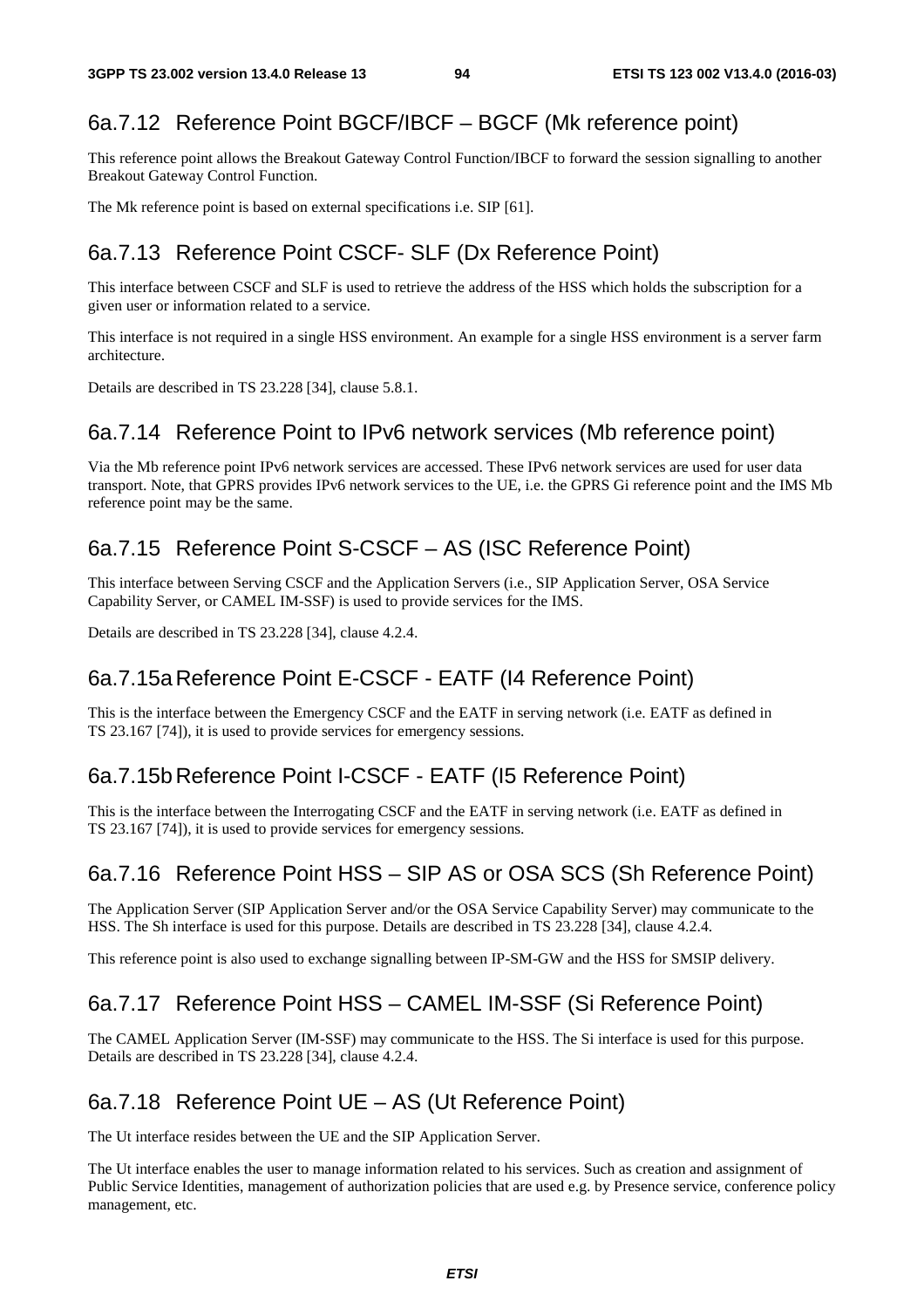The AS may need to exhibit security related functions for the Ut interface, the details of these security functions are described in TS 33.222 [72].

For the protocol at the Ut reference point HTTP shall be supported.

#### 6a.7.19 Reference Point AS- SLF (Dh Reference Point)

This interface between AS and SLF is used to retrieve the address of the HSS which holds the subscription for a given user.

This interface is not required in a single HSS environment. An example for a single HSS environment is a server farm architecture.

Details are described in TS 23.228 [34], clause 5.8.1.

### 6a.7.20 Reference Point CSCF/BGCF - IBCF (Mx Reference Point)

The Mx reference point allows the communication and forwarding of signalling messages between a CSCF/BGCF and an IBCF, e.g. during session establishment.

### 6a.7.21 Reference Point IBCF - TrGW (Ix Reference Point)

This interface is used by the IBCF to control the TrGW, e.g. to request network address translation binding.

### 6a.7.22 Reference Point I-CSCF – AS (Ma Reference Point)

This interface between Interrogating-CSCF and the Application Servers (i.e. SIP Application Server, OSA Service Capability Server, or CAMEL IM-SSF) is used to:

- forward SIP requests destined to a Public Service Identity hosted by an Application Server directly to the Application Server. Details are described in TS 23.228 [34], clause 5.4.12; and
- initiate a request on behalf of a user or Public Service Identity, if the AS has no knowledge of the serving S-CSCF for that user or Public Service Identity. Details are described in TS 23.228 [34], clause 5.6.5.3.

### 6a.7.23 Reference Point P-CSCF – IMS Access Gateway (Iq Reference Point)

The Iq reference point is between the Proxy-CSCF and the IMS Access Gateway. It conveys the necessary information that is needed to allocate and release transport addresses.

Details are described in TS 23.228 [34], Annex G.

### 6a.7.23a Reference Point E-CSCF - LRF (Ml Reference Point)

The Ml reference point allows the E-CSCF to request the LRF to validate the location information received from the UE, to determine or query the LRF for routing information to emergency centres. Location information may be received from LRF and/or reference key to allow the PSAP to retrieve location at a later stage.

### 6a.7.24 Reference Point IBCF - IBCF (Ici Reference Point)

The Ici reference point allows two IBCFs to communicate with each other in order to provide the communication and forwarding of signalling messaging between IM CN subsystem networks.

### 6a.7.25 Reference Point TrGW - TrGW (Izi Reference Point)

The Izi reference point allows two TrGWs to forward media streams between IM CN subsystem networks.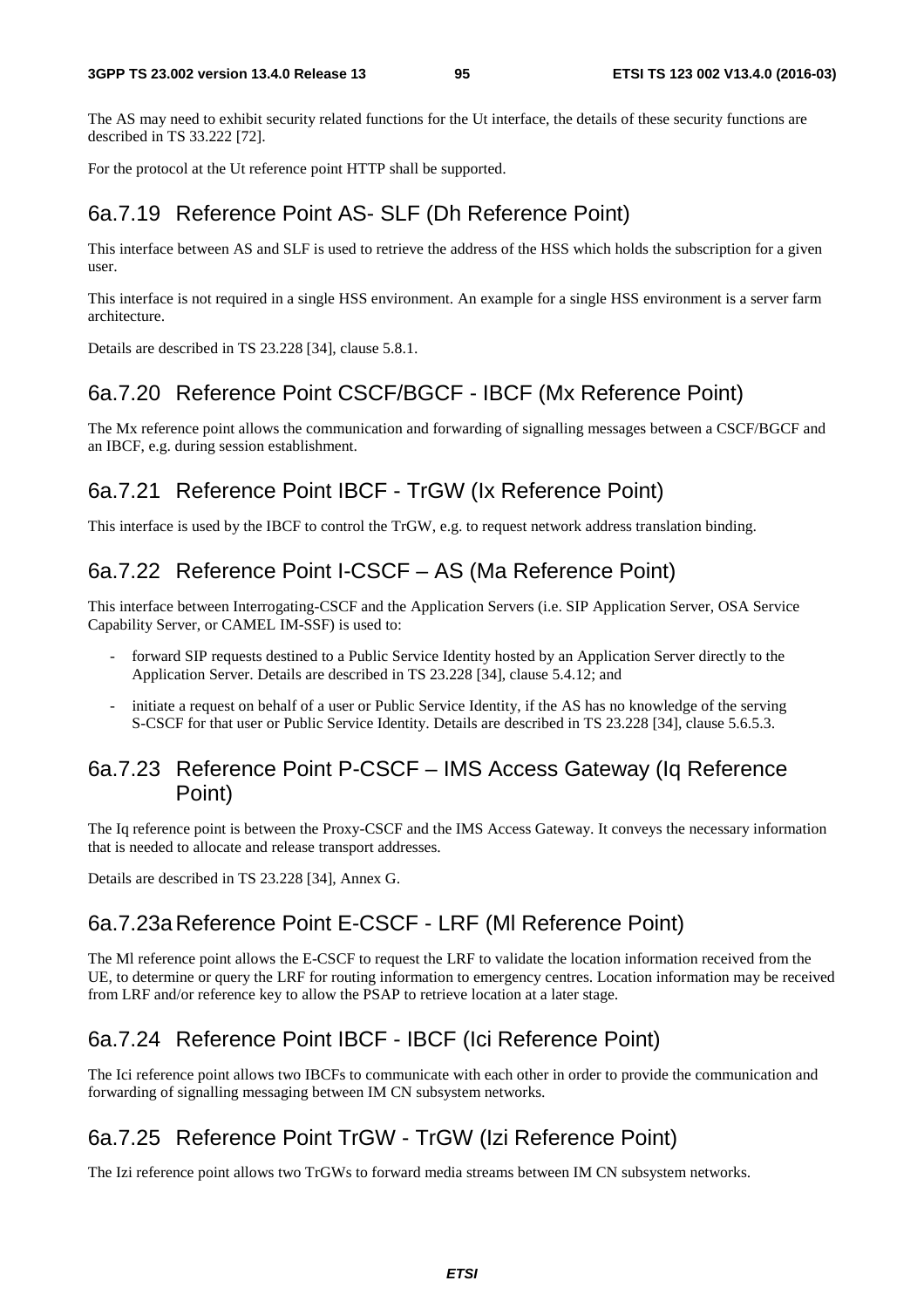#### 6a.7.26 Void

### 6a.7.27 Reference Point MSC Server - CSCF (I2 Reference Point)

The I2 reference point is used to route session control signalling between the MSC Server and the IMS, as defined in TS 23.292 [110] and in TS 23.237 [111]. This can be a roaming and inter-operator reference point.

I2 is used to support one or more of the following features:

- An MSC Server enhanced for ICS, as defined in TS 23.292 [110].
- An MSC Server enhanced for ICS and SRVCC, as defined in TS 23.292 [110], TS 23.216 [83] and TS 23.237 [111].
- An MSC Server enhanced for ICS and SRVCC with the MSC Server assisted mid-call feature as defined in TS 23.237 [111].
- An MSC Server enhanced for ICS and SRVCC with the SRVCC for call in alerting phase feature as defined in TS 23.237 [111].

#### 6a.7.28 Reference Point MSC Server - TAS (I3 Reference Point)

The I3 reference point is used between the MSC Server enhanced for ICS and the TAS to interwork CS signalling and communication service setting procedures, as defined in TS 23.292 [110].

### 6a.7.29 Reference Point ICS UE – SCC AS (I1 Reference Point)

The I1 reference point is used between the ICS UE and the SCC AS for service control signalling over CS access, as defined in TS 23.292 [110].

### 6a.8 Void

### 6a.9 Reference Points for 3GPP/WLAN Interworking

NOTE: With the introduction of Evolved Packet Core System, the 3GPP AAA server and 3GPP AAA Proxy provide a set of different and additional functions as specified in the EPC specific section of this specification.

#### 6a.9.1 Reference point 3GPP AAA Server - HLR (D'/Gr' Reference Point)

This is the reference point between the 3GPP AAA server and the HLR up to and including Rel-4 and the HSS in Rel-5. The functionality of this reference point is similar to that of the Wx reference point. For more information see TS 23.234 [67].

#### 6a.9.2 Reference point WLAN access network - 3GPP AAA Proxy/Server (Wa Reference Point)

This is the reference point between the WLAN access network and 3GPP AAA Proxy or Server. The AAA protocol on this reference point is used to transport authentication, authorization and charging data.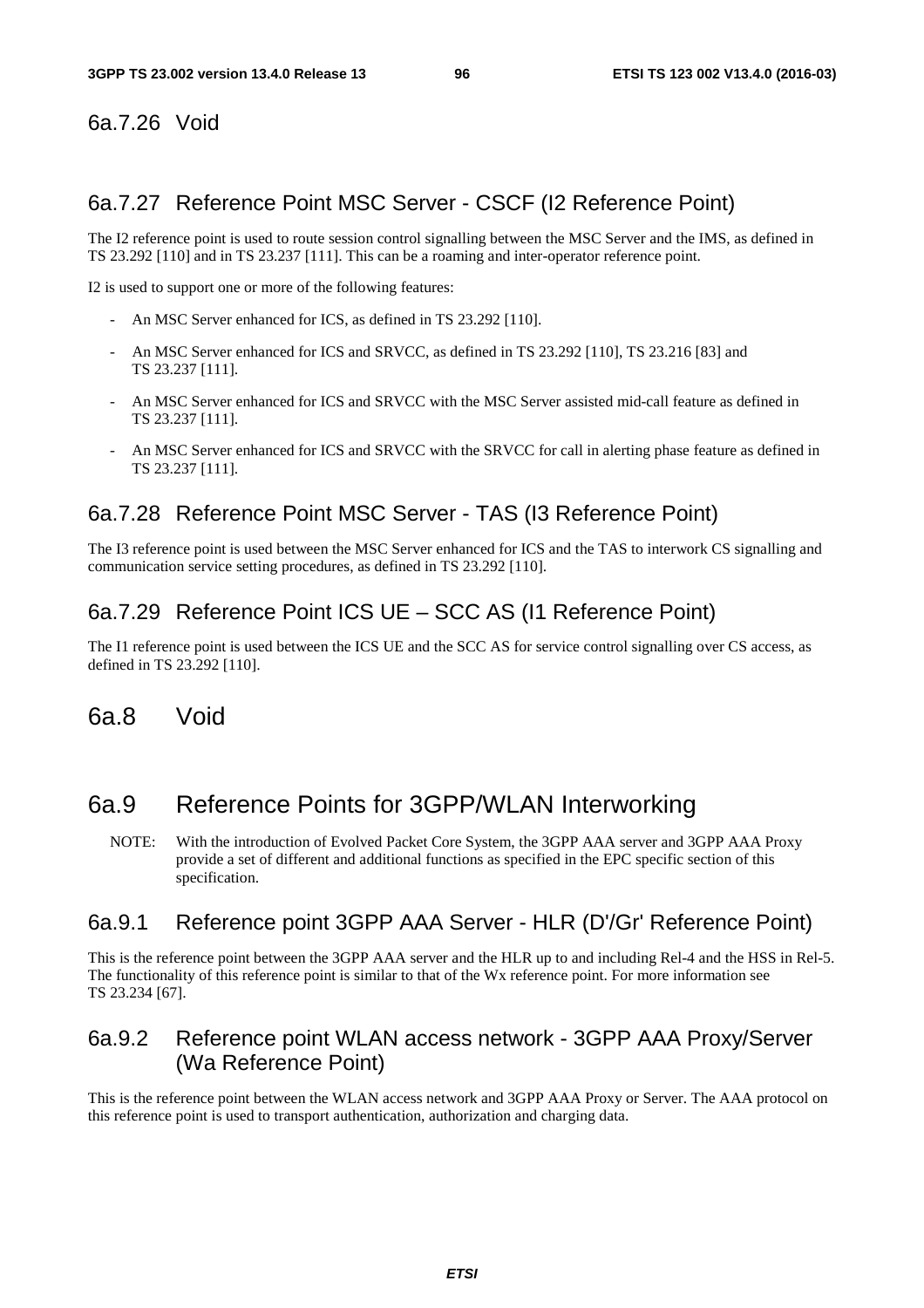#### 6a.9.3 Reference point 3GPP AAA Server – 3GPP AAA Proxy (Wd Reference Point)

This is the reference point between the 3GPP AAA Server and Proxy. the purpose of the protocols crossing this reference point is to transport authentication, authorization and related information. For more information see TS 23.234 [67].

#### 6a.9.4 Reference point 3GPP AAA Server/Proxy - WAG (Wg Reference Point)

This is the reference point between the 3GPP AAA server/proxy and WAG. It is used to provide information needed by the WAG to perform policy enforcement functions for authorised users and to transport per-tunnel based charging information from the WAG to the AAA Proxy in roaming scenarios.

#### 6a.9.5 Reference point PDG - packet data networks (Wi Reference Point)

This is the reference point between the PDG and a packet data network. It may be an operator external public or private packet data network or an intra operator packet data network, e.g. for provision of IMS services.

#### 6a.9.6 Reference Point 3GPP AAA Server/Proxy - PDG (Wm Reference Point)

This is the reference point between the 3GPP AAA server/proxy and PDG. The functionality of this reference point is to enable:

- The 3GPP AAA Server/Proxy to retrieve tunnelling attributes and WLAN UE's IP configuration parameters from/via Packet Data Gateway
- Carrying messages for service authentication and authorization
- Carrying authentication data for the purpose of tunnel establishment, tunnel data authentication and encryption.

For more information see TS 23.234 [67].

#### 6a.9.7 Reference Point WAG - WLAN access network (Wn Reference Point)

This is the reference point between the WAG and the WLAN access network. It is used to force traffic between a WLAN UE and PDG to go through the WAG.

### 6a.9.8 Reference Point WAG - PDG (Wp Reference Point)

This is the reference point between WAG and PDG. It is used to transport the Wu reference point protocol data packets.

#### 6a.9.9 Reference point WLAN UE - PDG (Wu Reference Point)

This is the reference point between the 3GPP WLAN UE and PDG. The functionality of this reference point is to establish a tunnel between WLAN UE and PDG and to exchange data packets between WLAN UE and PDG.

#### 6a.9.10 Reference point WLAN UE - WLAN access network (Ww Reference Point)

This is the reference point between the 3GPP WLAN UE and WLAN access network. The functionality of this reference point is specified by IEEE and outside the scope of 3GPP.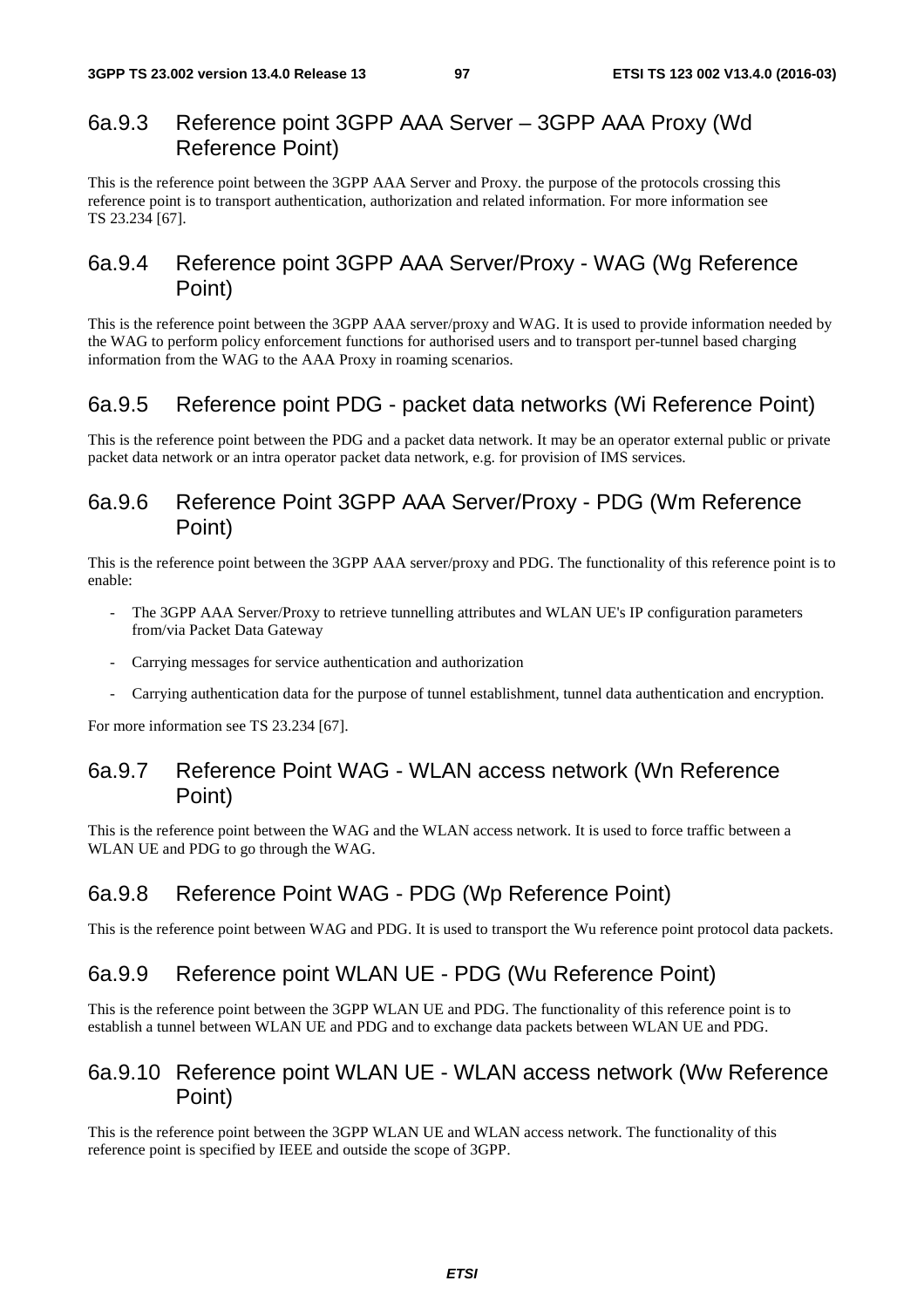### 6a.9.11 Reference point 3GPP AAA Server - HSS (Wx Reference Point)

This is the reference point between the 3GPP AAA server and HSS. The functionality of this reference point is to enable:

- Retrieval of authentication vectors
- Retrieval of WLAN access-related subscriber information (profile)
- Registration of the 3GPP AAA Server of an authorised WLAN user in the HSS
- Indication of change of subscriber profile
- Retrieval of online charging / offline charging function addresses from HSS.
- Retrieval of service related information

For more information see TS 23.234 [67].

### 6a.9.12 Reference point 3GPP AAA Server - SLF (Dw reference point)

This reference point is between the 3GPP AAA Server and the SLF. The prime purpose of the protocol(s) crossing this reference point is to enable the 3GPP AAA Server to find the address of the HSS which holds the subscriber data for a given user identity in a configuration with multiple separately addressable HSSs.

# 6a.10 MBMS specific reference points for GPRS

### 6a.10.1 Reference point GGSN – BM-SC (Gmb Reference Point)

This reference point is used to exchange signalling between GGSN and BM-SC. This represents the network side boundary of the MBMS Bearer Service from a control plane perspective. This includes user specific Gmb signalling and MBMS bearer service specific signalling. The details for this reference point are described in TS 23.246 [70] and TS 29.061 [104].

### 6a.10.2 Reference point BM-SC – BM-SC (Mz Reference Point)

This reference point is the roaming variant of the Gmb reference point and is used to exchange signalling between a BM-SC in the VPLMN and a BM-SC in the HPLMN. The details for this reference point are described in TS 23.246 [70] and TS 29.061 [104].

### 6a.10.3 Reference point GGSN – RNS (or BSS Iu mode) (Gmc Reference Point)

This reference point is used between GGSN and RNS (or BSS Iu mode) for MBMS data delivery using IP multicast. The details for this reference point are described in TS 23.246 [70] and TS 29.281 [126].

### 6a.11 MBMS specific reference points for EPS

### 6a.11.1 Reference point MBMS-GW – BM-SC (SGmb Reference Point)

This reference point is used to exchange signalling between MBMS-GW and BM-SC. This represents the network side boundary of the MBMS Bearer Service from a control plane perspective. This includes MBMS bearer service specific signalling. The details for this reference point are described in TS 23.246 [70] and TS 29.061 [104].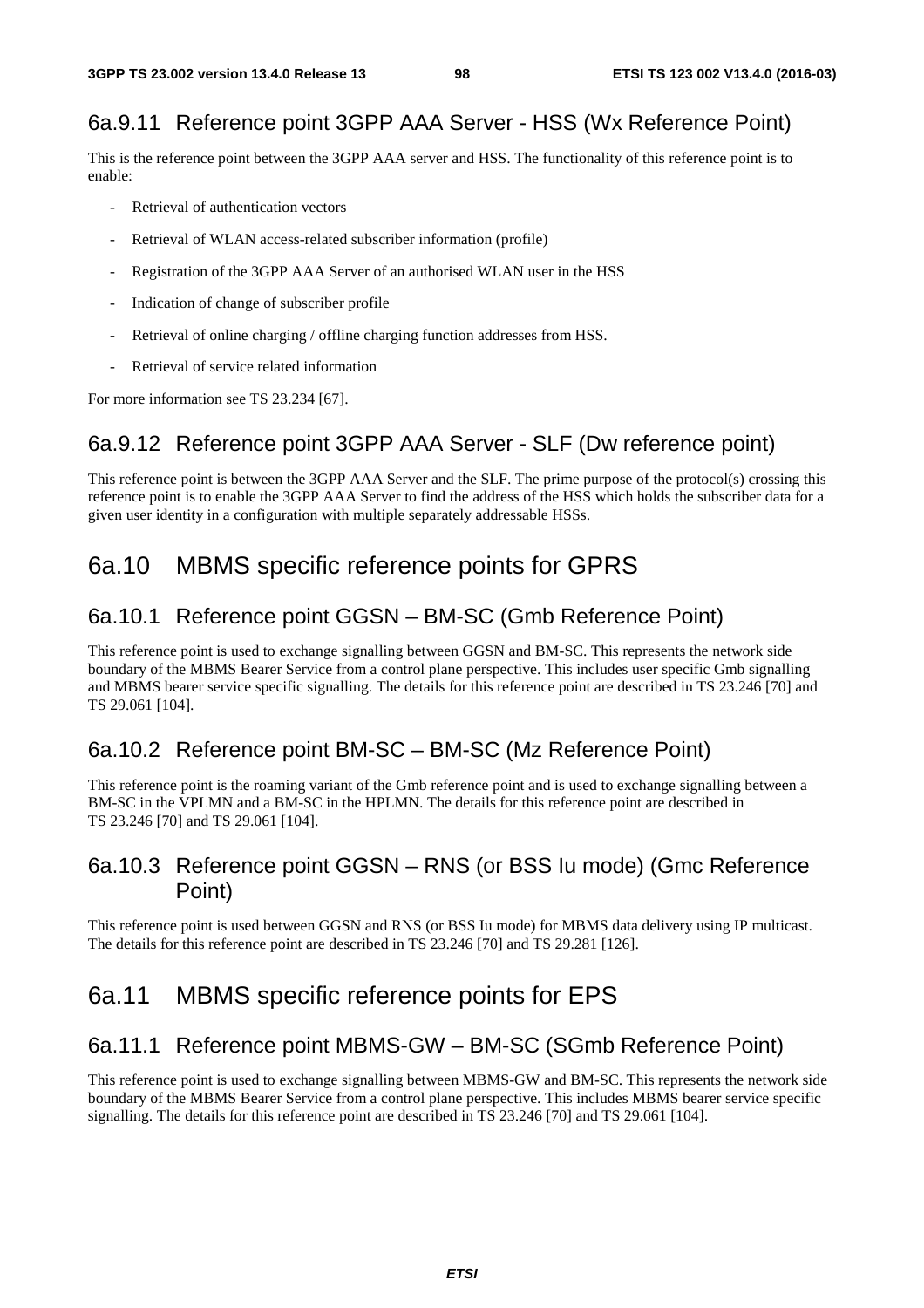### 6a.11.2 Reference point MBMS-GW – BM-SC (SGi-mb Reference Point)

This reference point is used between MBMS-GW and BM-SC for MBMS data delivery. The details for this reference point are described in TS 23.246 [70] and TS 29.061 [104].

#### 6a.11.3 Reference point MBMS-GW - MME (Sm Reference Point)

This reference point is used to exchange signalling between MBMS-GW and MME for MBMS Session Control. The details for this reference point are described in TS 23.246 [70] and TS 29.274 [90].

#### 6a.11.4 Reference point MBMS-GW – SGSN (Sn Reference Point)

This reference point is used to exchange signalling between MBMS-GW and S4-SGSN for MBMS Session Control and for MBMS data delivery in point-to-point mode. The details for this reference point are described in TS 23.246 [70] and TS 29.274 [90].

#### 6a.11.5 Reference point MBMS-GW – E-UTRAN/UTRAN (M1 Reference Point)

This reference point is used between MBMS-GW and E-UTRAN/UTRAN for MBMS data delivery using IP Multicast. The details for this reference point are described in TS 23.246 [70], TS 29.281 [126] and TS 36.445 [129].

### 6a.11.6 Reference point MME – MCE (M3 Reference Point)

This reference point is used to exchange signalling between MME and MCE for MBMS Session Control. The details for this reference point are described in TS 23.246 [70], TS 36.300 [78] and TS 36.444 [128].

#### 6a.11.7 Reference point MCE - eNodeB (M2 Reference Point)

This reference point is used to exchange signalling between MCE and eNodeB for MBMS Session Control. The details for this reference point are described in TS 23.246 [70], TS 36.300 [78] and TS 36.443 [127].

### 6a.12 Reference Points for 3GPP Generic User Profile (GUP)

### 6a.12.1 Reference Point GUP Server – Applications (Rg Reference Point)

The Rg reference point resides between the GUP Server and the Applications.

The Rg reference point allows applications to create, read, modify and delete any user profile data using the harmonized access interface. The GUP Server locates the data repositories responsible of the storage of the requested profile component(s).

The details of the Rg reference point are described in TS 23.240 [71].

### 6a.12.2 Reference Point GUP Server – HSS and Applications – HSS (Rp Reference Point)

The Rp reference point resides between the GUP Server and the HSS, and between the Applications and the HSS.

The Rp reference point enables the GUP Server and the Applications to access GUP Data Repositories. The HSS is one of the GUP Data Repositories. It stores the IM CN Subsystem user related data.

The details of the Rp reference point are described in TS 23.240 [71].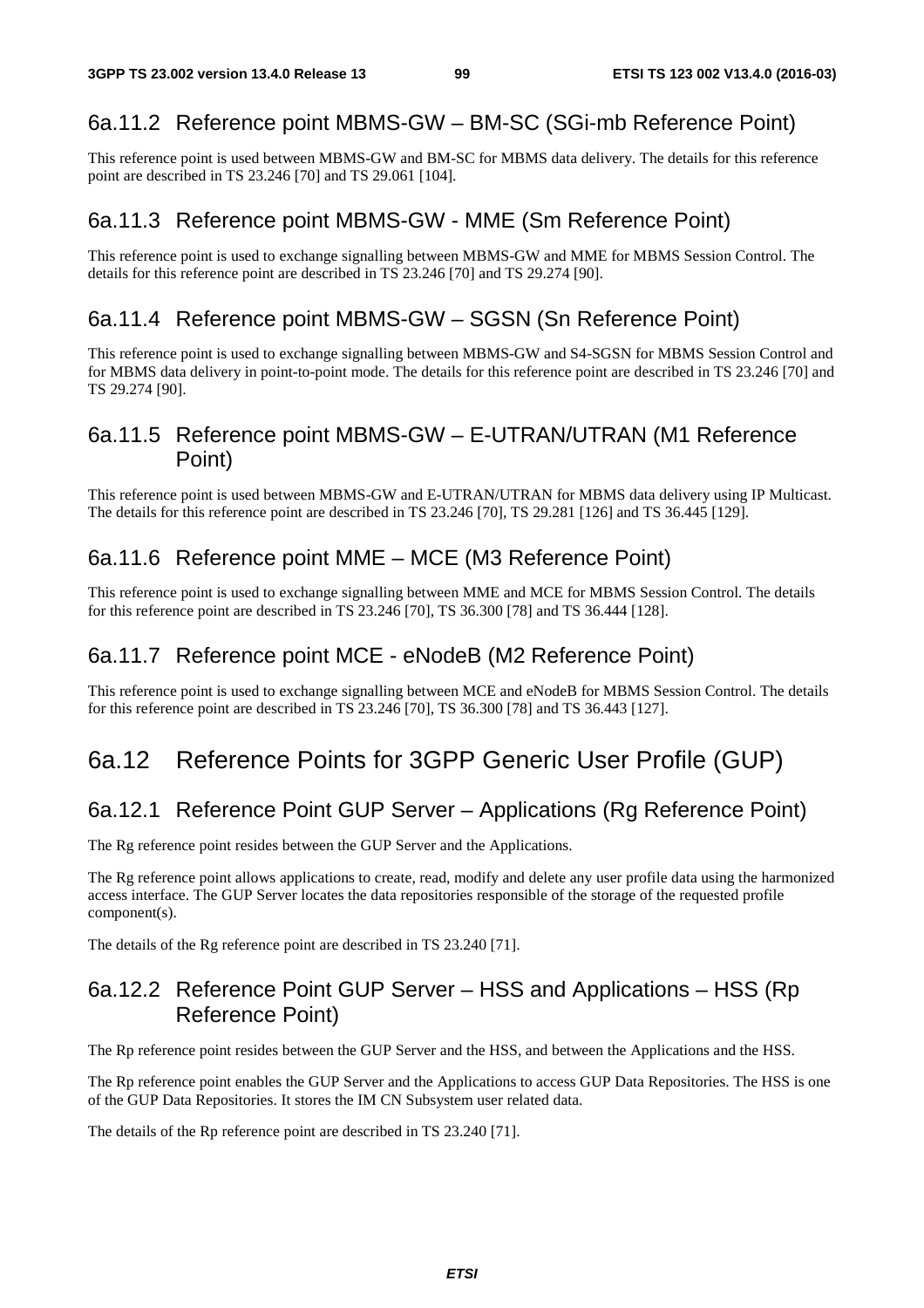# 6a.13 Reference Points for Policy and Charging Control

#### 6a.13.1 Reference Point PCEF - PCRF/H-PCRF/V-PCRF (Gx Reference Point)

This interface provides transfer of policy and charging rules from PCRF to Policy and Charging Enforcement Function Point (PCEF) in the GW (e.g. GGSN, PDN GW). This interface is specified in TS 29.212 [99].

### 6a.13.2 Reference Point PCRF - Application Function (Rx Reference Point)

This interface allows for dynamic QoS and charging-related service information to be exchanged between the Policy and Charging Rules Function (PCRF) and the Application Function (AF). This information is used by the PCRF for the control of service data flows and IP bearer resources. For more information see TS 23.203 [73].

### 6a.13.3 Reference Point SPR – PCRF (Sp Reference Point)

This interface allows for the PCRF to request subscription information from the SPR and the SPR to notify the PCRF when the subscription information has changed if the PCRF has requested such notifications. The details associated with the Sp reference point are not specified in this Release.

### 6a.13.4 Reference Point OCS – PCEF (Gy Reference Point)

This interface allows for the online charging based on the Diameter credit control application between the Online Charging System (OCS) and the PCEF. For more information see TS 32.251 [101] and RFC 4006 [102].

### 6a.13.5 Reference Point OFCS – PCEF (Gz Reference Point)

This interface allows for the offline charging based on the charging record data transfer between the Offline Charging System (OFCS) and the PCEF. For more information see TS 32.295 [109].

### 6a.13.6 Reference Point Trusted non-3GPP IP Access and PCRF/VPCRF (Gxa Reference Point)

This interface provides transfer of (QoS) policy information from PCRF to the Trusted Non-3GPP accesses. This interface is specified in TS 29.212 [99]..

### 6a.13.7 Reference Point ePDG and PCRF/VPCRF (Gxb Reference Point)

This interface is not specified within this release of the specification.

### 6a.13.7a Reference Point ePDG and PCRF/VPCRF (Gxb\* Reference Point)

The reference point transports access information from ePDG to PCRF/vPCRF for WLAN UEs such as the UE local IP address and the UDP port number. This interface is specified in TS 29.212 [99].

Gxb\* is only applicable to the interworking with Fixed Broadband Access network.

### 6a.13.8 Reference point between S-GW and PCRF/VPCRF (Gxc-interface)

This interface provides transfer of (QoS) policy information from PCRF to the Serving Gateway, Gxc is used only in the case of PMIP-based S5/S8. This interface is specified in TS 29.212 [99]..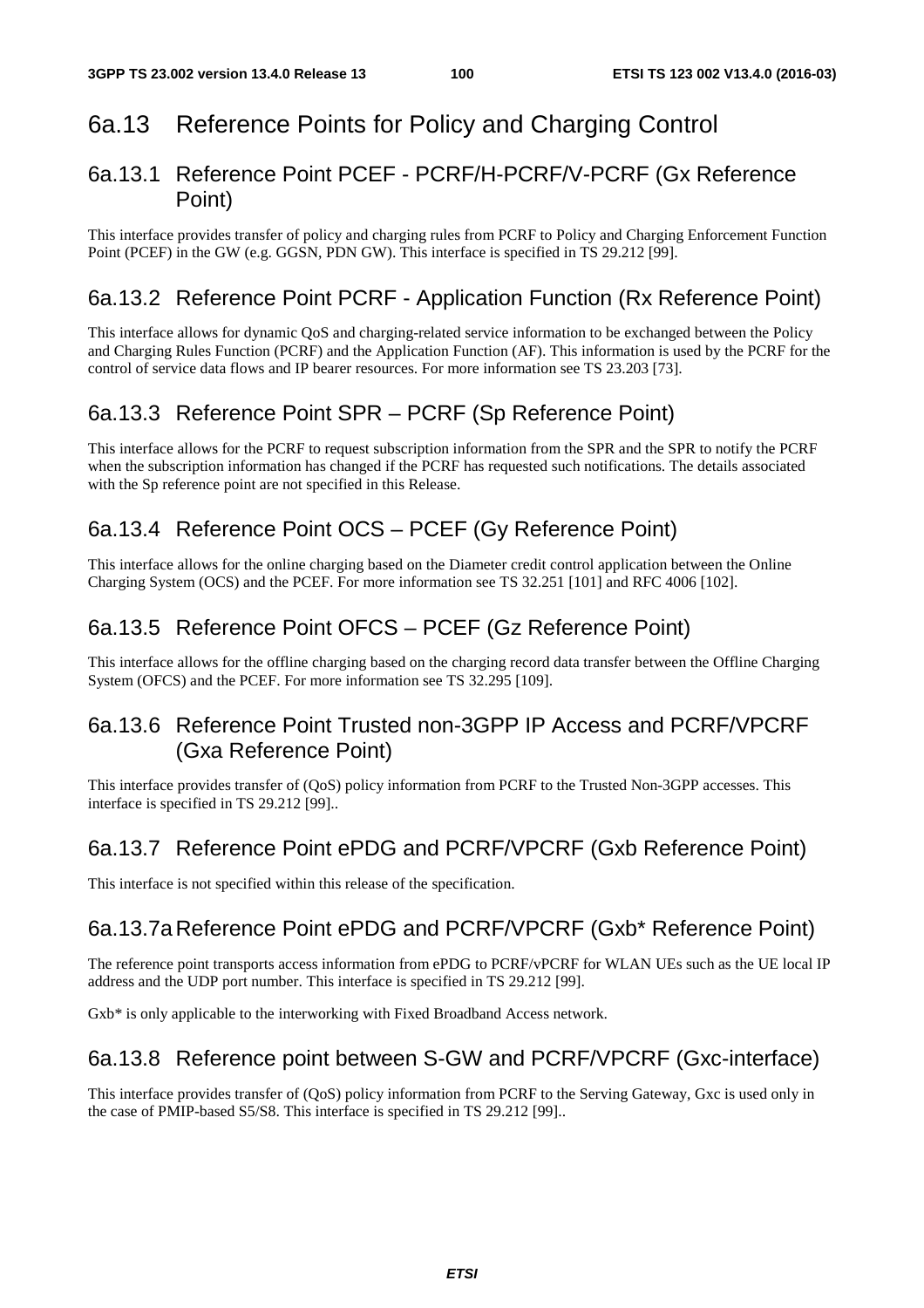### 6a.13.9 Reference Point PCRF/VPCRF – BBERF (Gxx Reference Point)

This interface allows for a PCRF to have a dynamic control over the Bearer Binding and Event Report Function (BBERF) behaviour. For more information see TS 23.402 [77] and TS 23.203 [73]. This interface is specified in TS 29.213 [92]

### 6a.13.10 Reference Point HPCRF - VPCRF (S9- interface)

This interface provides transfer of policy and charging rules (in case of local breakout of traffic) and/or (QoS) policy information (when Gxx interface applies) between the Home PCRF and the Visited PCRF in order to support PCC roaming related functions. This interface is specified in TS 29.215 [103].

### 6a.13.11 Reference Point UDR – PCRF (Ud Reference Point)

This interface allows for the PCRF, acting as an UDC Application Frontend as defined in TS 23.335 [120], to request subscription information from the UDR and the UDR to notify the PCRF when the subscription information has changed if the PCRF has requested such notifications. For details regarding the Ud reference point see TS 23.335 [120] and TS 29.335 [121].

### 6a.13.12 Reference Point TDF - PCRF/H-PCRF/V-PCRF (Sd Reference Point)

The Sd Reference Point enables a PCRF to have dynamic control over the application detection and control behaviour at a TDF. The Sd Reference Point is specified in TS 29.212 [99].

### 6a.13.13 Reference Point OCS - PCRF/H-PCRF (Sy Reference Point)

The Sy Reference Point enables transfer of information relating to subscriber spending from OCS to PCRF. The Sy Reference Point is specified in TS 29.219 [131].

### 6a.13.14 Reference Point HNB GW - PCRF/V-PCRF (S15 Reference Point)

This reference point supports the initiation, modification and termination of sessions between the HNB GW and PCRF to support CS sessions. It triggers the PCRF to request allocation of resources in the Fixed Broadband access network for HNB CS calls. This interface is specified in TS 29.212 [99].

S15 is only applicable to the interworking with Fixed Broadband Access network.

### 6a.13.15 Reference Point BPCF - PCRF/v-PCRF (S9a Reference Point)

This interface supports the transfer of (QoS) policy information from PCRF to BPCF of broadband access network. This interface is specified in TS 29.215 [103].

S9a is only applicable to the interworking with Fixed Broadband Access network.

### 6a.13.16 Reference Point OCS - TDF (Gyn Reference Point)

The Gyn Reference Point allows for the online charging based on the Diameter credit control application between the Online Charging System (OCS) and the TDF. For more information see TS 32.251 [101] and RFC 4006 [102].

### 6a.13.17 Reference Point OFCS - TDF (Gzn Reference Point)

The Gzn Reference Point allows for the offline charging based on the charging record data transfer between the Offline Charging System (OFCS) and the TDF. For more information see TS 32.295 [109].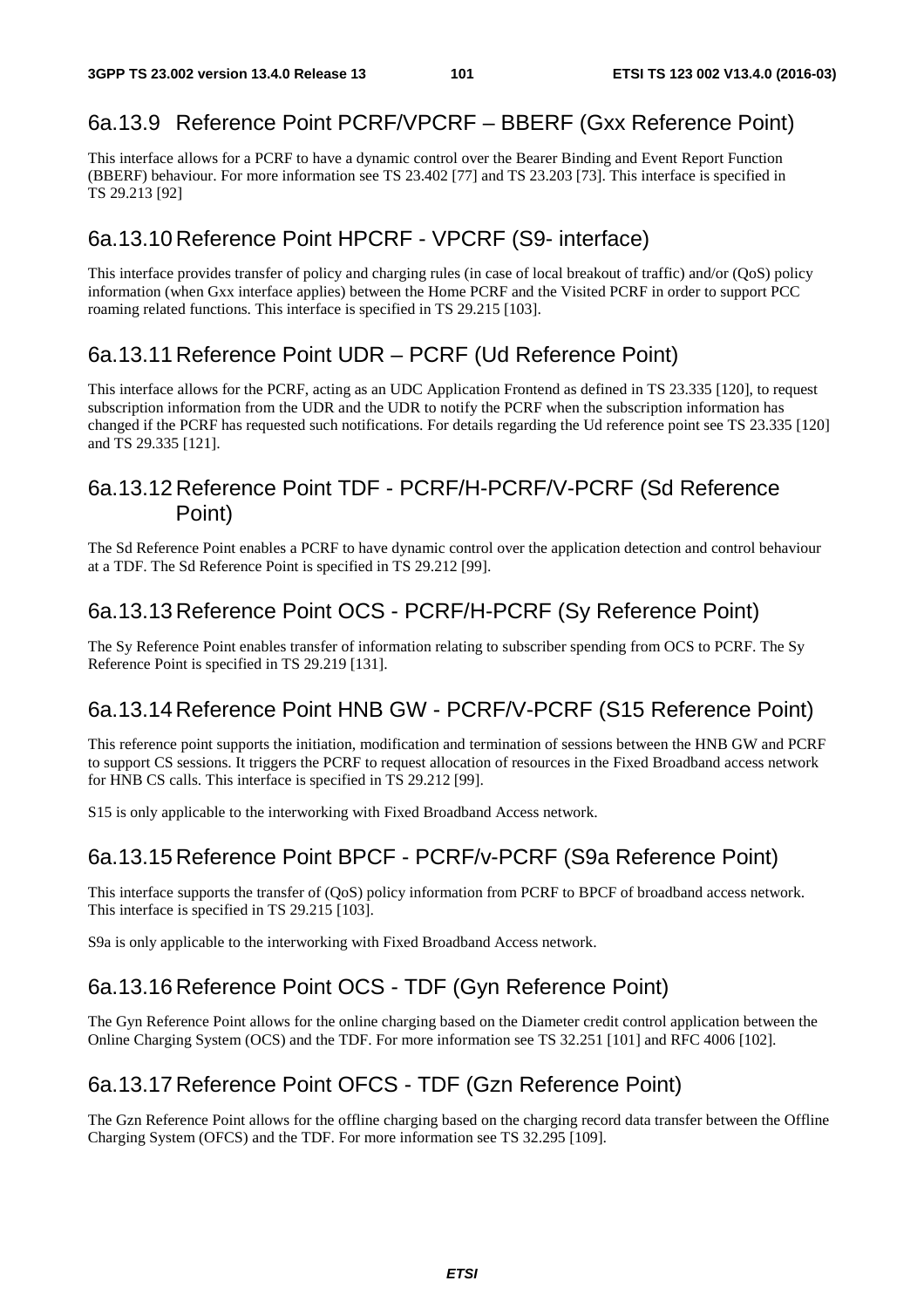#### 6a.13.18 Void

#### 6a.13.19 Reference Point TSSF - PCRF/H-PCRF (St Reference Point)

The St Reference Point enables a PCRF to have dynamic control over the traffic steering behaviour at a TSSF. The St Reference Point is specified in TS 29.212 [99].

# 6a.14 SMSIP specific reference points

#### 6a.14.1 Reference point IP-SM-GW – HSS (J Reference Point)

This reference point is used to exchange signalling between IP-SM-GW and the HSS for SMSIP delivery. The details for this reference point are described in TS 23.204 [75].

### 6a.15 User Data Convergence specific reference points

#### 6a.15.1 Reference point Application Front Ends - UDR (Ud Reference Point)

This reference point is used to exchange user between Application Front Ends and the UDR. The details for this reference point are described in TS 23.335 [120] and TS 29.335 [121].

### 6a.16 Specific reference points for facilitating communications with packet data networks and applications

#### 6a.16.1 Reference point MTC-IWF - SCS (Tsp reference point)

This reference point is used between the MTC-IWF and the Services Capability Server (SCS) to invoke specific functionalities in the PLMN such as device triggering. The details for this reference point are described in TS 23.682 [132] and TS 29.368 [136].

This interface is a PLMN internal interface if the SCS is controlled by the operator.

Signalling on this interface uses Diameter Tsp Application as specified in TS 29.368 [136].

NOTE: See clause 7.8 when the SCS is not controlled by the operator.

### 6a.16.2 Reference point MTC-IWF - HSS/HLR (S6m reference point)

This reference point is used between the MTC-IWF and the HSS/HLR to authorize a certain SCS to request a specific service (e.g. device triggering), and to retrieve subscription information and routing information (i.e. serving SGSN/MME/MSC identities) from the HSS/HLR.

The details for this reference point are described in TS 23.682 [132] and TS 29.336 [133].

Signalling on this interface uses Diameter S6m Application as specified in TS 29.336 [133].

### 6a.16.3 Reference point MTC-AAA - HSS/HLR (S6n reference point)

This reference point is used between the MTC-AAA and the HSS/HLR to translate an IMSI to external identifier(s) of the user.

The details for this reference point are described in TS 23.682 [132] and TS 29.336 [133].

Signalling on this interface uses Diameter S6n Application as specified in TS 29.336 [133].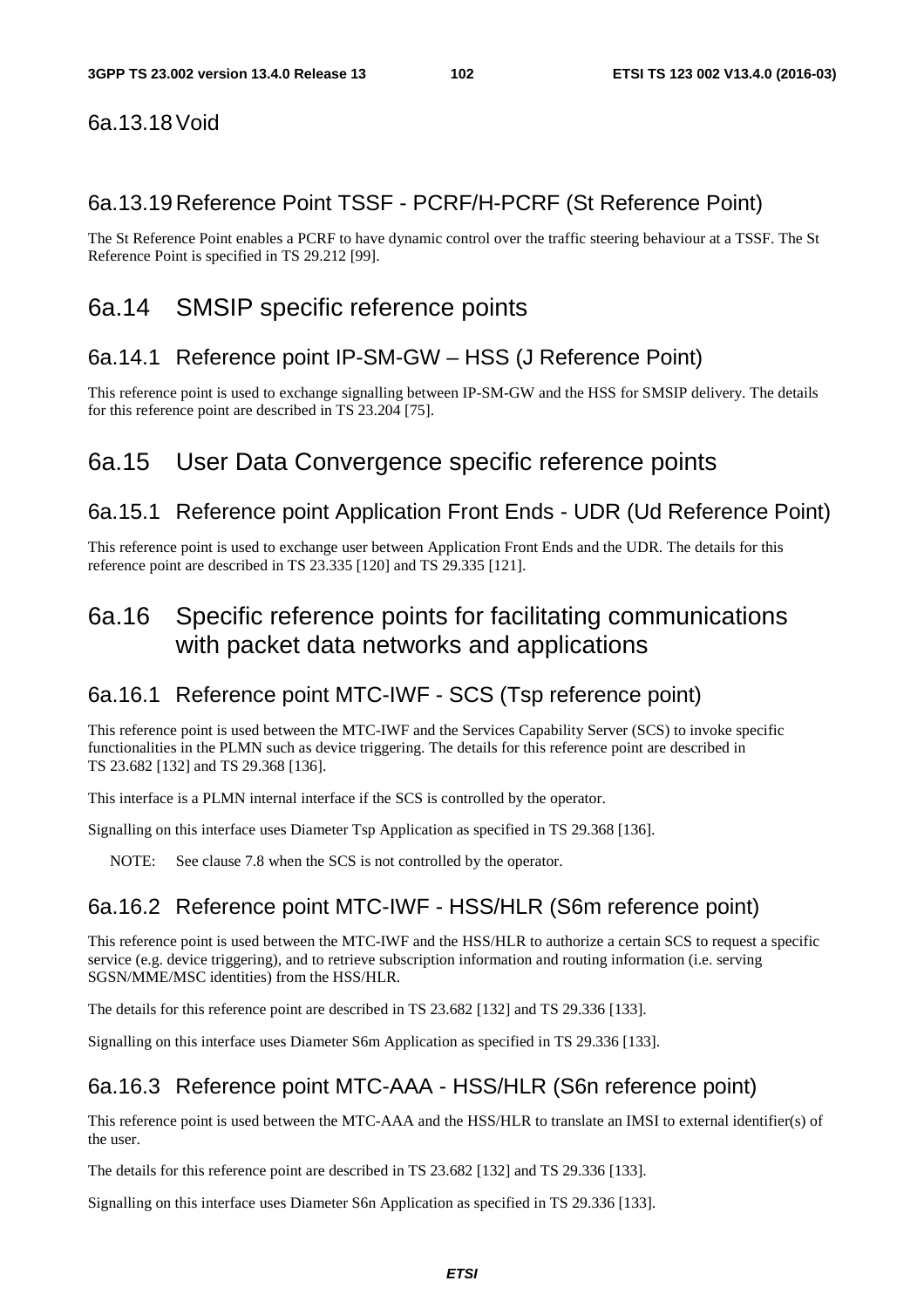#### 6a.16.4 Reference point MTC-IWF - SMS-SC (T4 reference point)

This reference point is used between the MTC-IWF and the SMS-SC to transfer device trigger to the SMS-SC inside the HPLMN.

The details for this reference point are described in TS 23.682 [132] and TS 29.337 [134].

Signalling on this interface uses Diameter T4 Application as specified in TS 29.337 [134].

#### 6a.16.5 Reference point between the HSS and the SCEF (S6t reference point)

The S6t reference point is defined between the SCEF and the HSS. It provides general access to the capabilities and data of the HSS from the SCEF, including configuration and reporting of specific monitoring events.

The details for this reference point are described in TS 23.682 [132].

#### 6a.16.6 Reference point between the MME and the SCEF (T6a reference point)

The T6a reference point is defined between the SCEF and the MME. It provides general access to the capabilities of the MME from the SCEF, including configuration and reporting of specific monitoring events.

The details for this reference point are described in TS 23.682 [132].

#### 6a.16.7 Reference point between the SGSN and the SCEF (T6b reference point)

The T6b reference point is defined between the SCEF and the SGSN. It provides general access to the capabilities of the SGSN from the SCEF, including configuration and reporting of specific monitoring events.

The details for this reference point are described in TS 23.682 [132].

#### 6a.16.8 Reference point between the RCAF and the SCEF (Ns reference point)

The Ns reference point is defined between the SCEF and the RCAF. It allows the SCEF to request and consequently be notified of the network status.

The details for this reference point are described in TS 23.682 [132].

### 6a.16.9 Reference point between the PCRF and the SCEF (Nt reference point)

This reference point allows for negotiation about the recommended time window(s) and the related conditions for future background data transfer between the Policy and Charging Rules Function (PCRF) and the Service Capability Exposure Function (SCEF). For more information see TS 23.203 [73].

# 6a.17 GCSE\_LTE specific reference points

#### 6a.17.1 Reference point GCS AS - BM-SC (MB2 Reference Point)

This reference point is used to exchange signalling and application data between BM-SC and GCS AS. This includes start, stop, and modification of MBMS broadcast bearer service. The details for this reference point are described in TS 23.468 [140].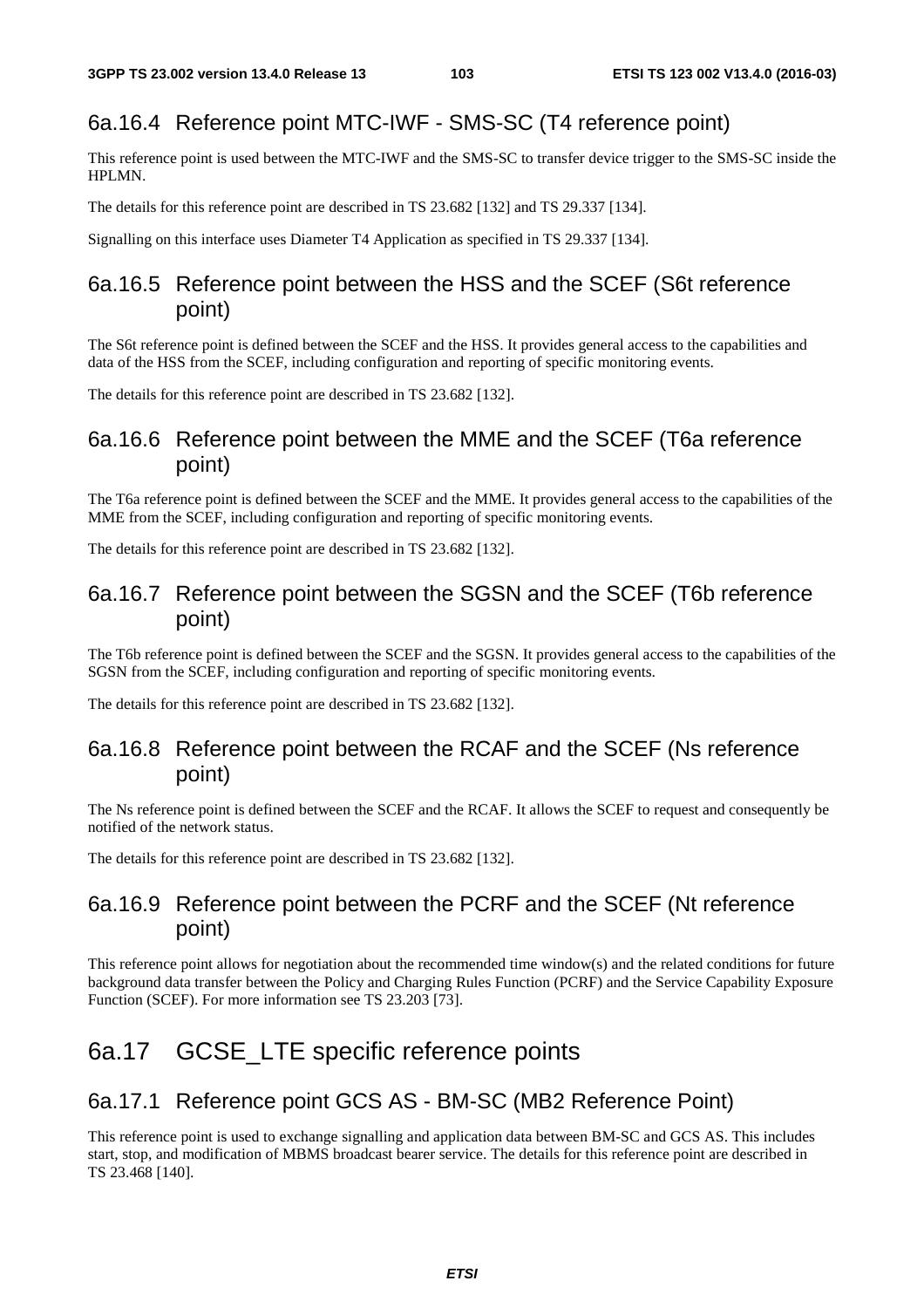### 6a.17.2 Reference point GCS AS - UE (GC1 Reference Point)

This reference point is used to exchange signalling and application data between GCS AS and UE. The details for this reference point are described in TS 23.468 [140].

# 6a.18 Reference points for RAN user plane congestion detection and reporting

### 6a.18.1 Reference Point RCAF - PCRF/ V-PCRF (Np Reference Point)

The Np Reference Point enables transport of RAN User Plane Congestion Information sent from the RCAF to the PCRF. The Np Reference Point is specified in TS 23.203 [73].

### 6a.18.2 Reference point between MME and RCAF (Nq reference point)

The Nq reference point enables the RCAF to retrieve the list of UEs (identified by the IMSIs) served by an eNB or E-UTRAN cell and the list of APNs of the active PDN connections of each IMSI. The Nq reference point is specified in TS 23.401 [76].

### 6a.18.3 Reference point between SGSN and RCAF (Nq' reference point)

The Nq' reference point enables the RCAF to retrieve the list of APNs of the active PDN connections of a given UE (identified by the IMSI). The Nq' reference point is specified in TS 23.060 [9a].

# 7 Reference points between the PLMN and other networks

The reference points between the PLMN and other networks, including dedicated networks, are described in the 49 series of Technical Specifications and in the 29-series of Technical Specifications.

# 7.1 Reference point fixed networks - MSC

The MSC is based on a normal ISDN exchange. It has, for call control, the same reference points as the fixed network exchanges. The signalling reference point considered in the Technical Specifications is related to the signalling system No. 7 User Parts TUP and ISUP associated to the circuits used for incoming and outgoing calls.

# 7.2 Reference point GGSN - packet data networks (Gi reference point)

This is the reference point between the GGSN and a packet data network. It may be an operator external public or private packet data network or an intra operator packet data network, e.g. for provision of IMS services.

# 7.2a Reference point PDN GW - packet data networks (SGi reference point)

This is the reference point between the PDN GW and a packet data network. It may be an operator external public or private packet data network or an intra operator packet data network, e.g. for provision of IMS services. For more details see TS 29.061 [104].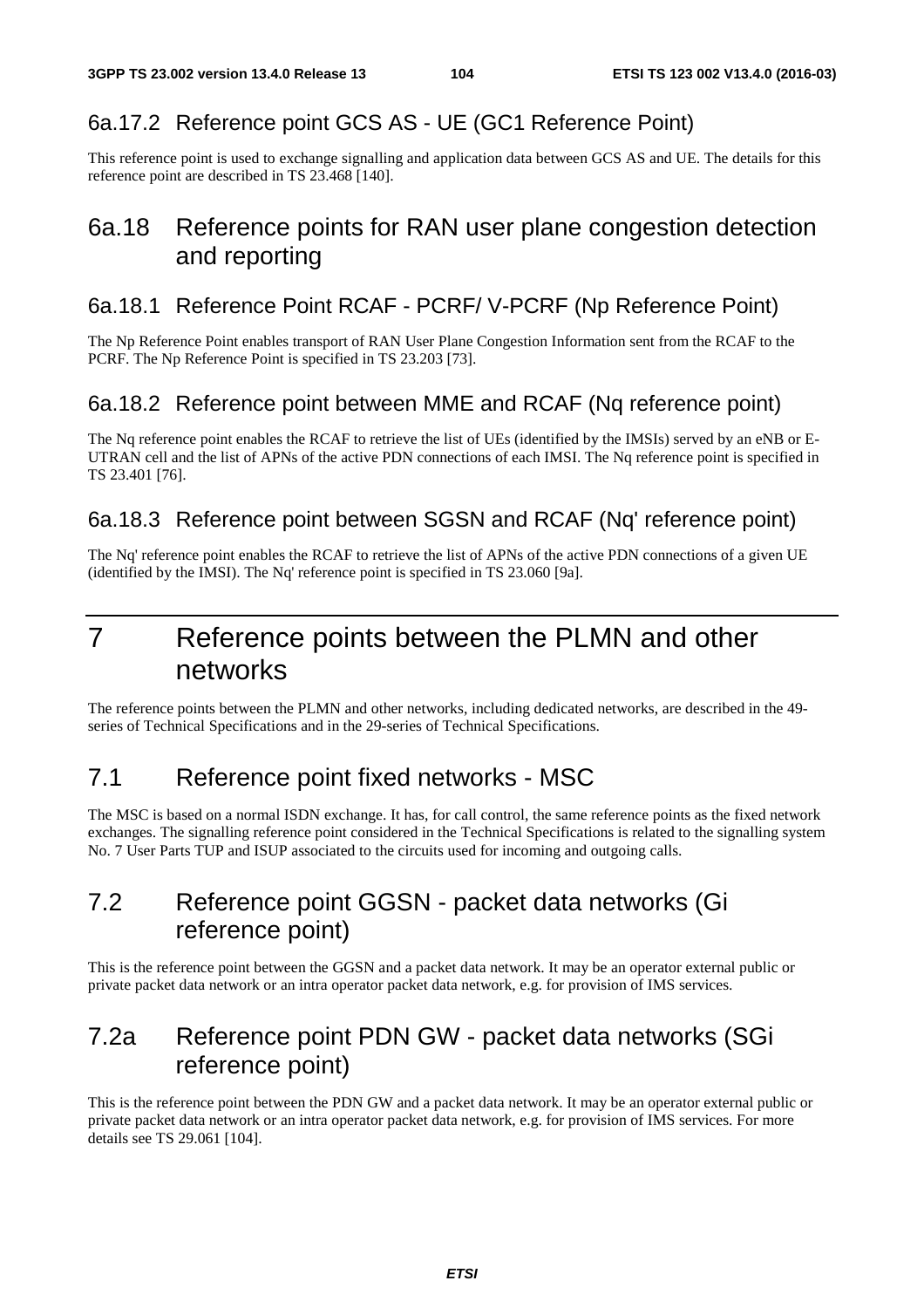### 7.3 Reference point GMLC - external LCS Client (Le reference point)

At this reference point external LCS Clients request services from the PLMN.

### 7.4 Reference Point CSCF/IBCF – Multimedia IP networks (Mm Reference Point)

This is an IP interface between CSCF/IBCF and IP networks. This interface is used, for example, to receive a session request from another SIP server or terminal.

# 7.5 (void)

### 7.6 Reference point PDG - packet data networks (Wi reference point)

This is the reference point between the PDG and a packet data network. It may be an operator external public or private packet data network or an intra operator packet data network, e.g. for provision of IMS services.

# 7.7 Reference Point WAG – WLAN access network (Wn reference point)

This is the reference point between the WAG and the WLAN access network. It is used to force traffic between a WLAN UE and PDG to go through the WAG.

# 7.8 Reference point MTC-IWF - SCS (Tsp reference point)

See clause 6a.16.1.

This interface is an interface between the PLMN and other networks if the SCS is not controlled by the operator.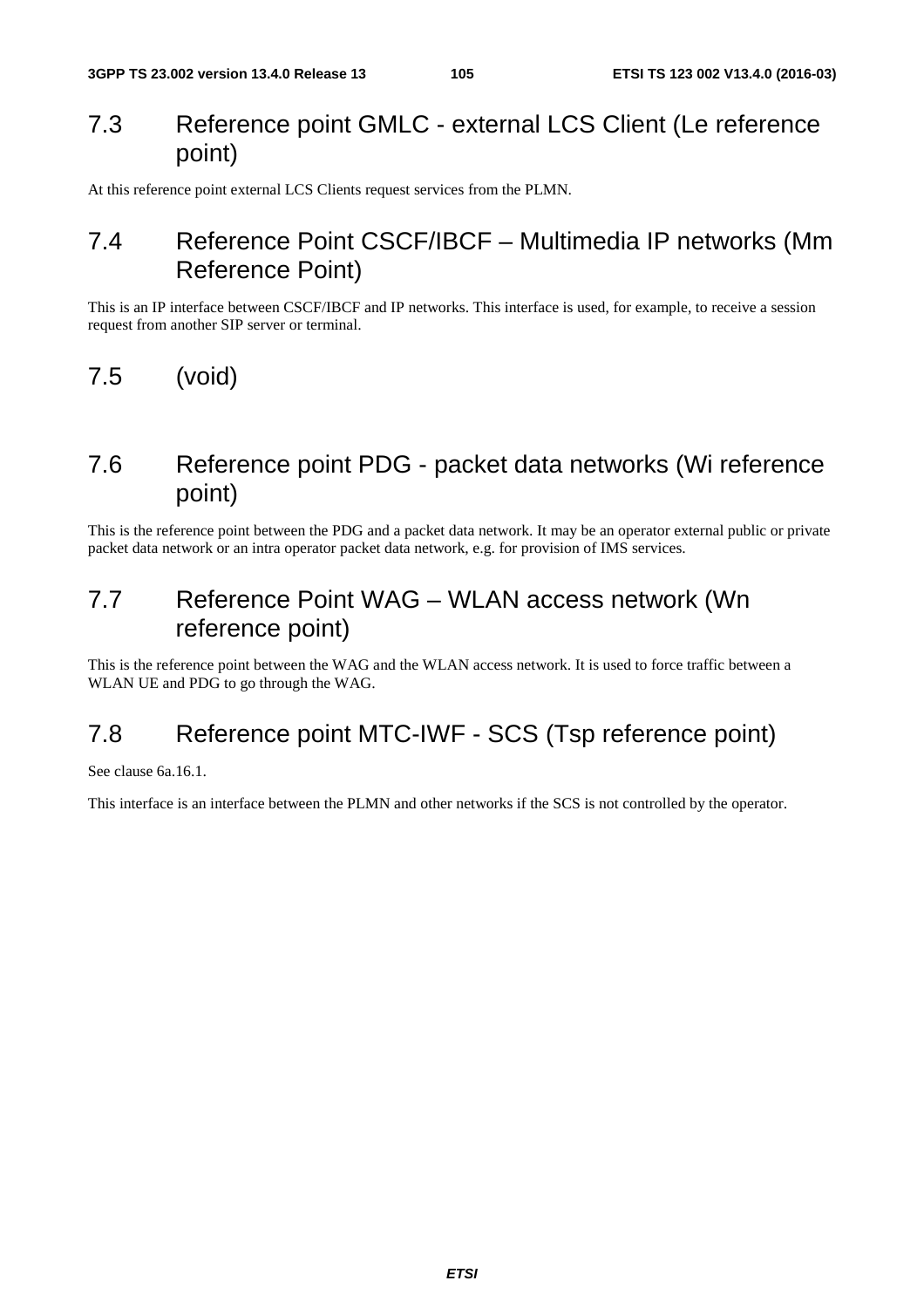# Annex A (informative): Description for GLR-related entities and interfaces

This annex describes the GLR-related entities and the interfaces. This annex is an informative annex. The 'informative' means just that the GLR is an optional functional entity to optimize signalling traffic between PLMNs. Therefore, this annex is normative to a PLMN which introduce the GLR.

The GLR is only applicable for GERAN and UTRAN access. The GLR is not applicable to the EPC.

# A.1 Normative references

[A1] 3GPP TS 23.119: "3rd Generation Partnership Project; Technical Specification Group Core Network; Gateway Location Register (GLR); Stage2".

# A.2 Definitions related to Gateway Location Register (GLR)

# A.2.1 Gateway Location Register (GLR)

This entity handles location management of roaming subscriber in visited network without involving HLR. The location register function in the GLR stores subscription information and routeing information for both CS services and PS services. This entity can be only located in a visited PLMN.

# A.2.2 Intermediate Mobile-services Switching Centre (IM-MSC)

This entity is used as serving MSC towards home network and relay some messages between home network and serving MSC. This entity can be only located in a visited PLMN.

# A.2.3 Intermediate GPRS Serving Node (IM-GSN)

This entity is used as serving GSN towards home network and relay some PDU notification messages between serving GSN and Gateway GSN. This entity can be only located in a visited PLMN.

# A.3 The entities of the mobile system

# A.3.1 Gateway Location Register (GLR)

GLR is pseudo-HLR located in visited network. The roamer's information is stored in it and handles location management of it within the network. Presence of GLR is invisible from home network therefore interface between HLR and GLR is same as one of HLR and VLR. Also, the interface between the VLR and GLR is the same as the one between the VLR and the HLR.

The GLR is a logical node and acts as a VLR for MAP signalling (e.g. PRN) from the HPLMN point of view. The GLR acts as a HLR for MAP signalling (e.g. Register SS) from the VPLMN point of view.

The GLR also acts as an SGSN for MAP signalling only (e.g. ISD) from the HPLMN point of view. This is because MAP operations such as ISD must be terminated at the GLR for the purpose of subscriber data caching.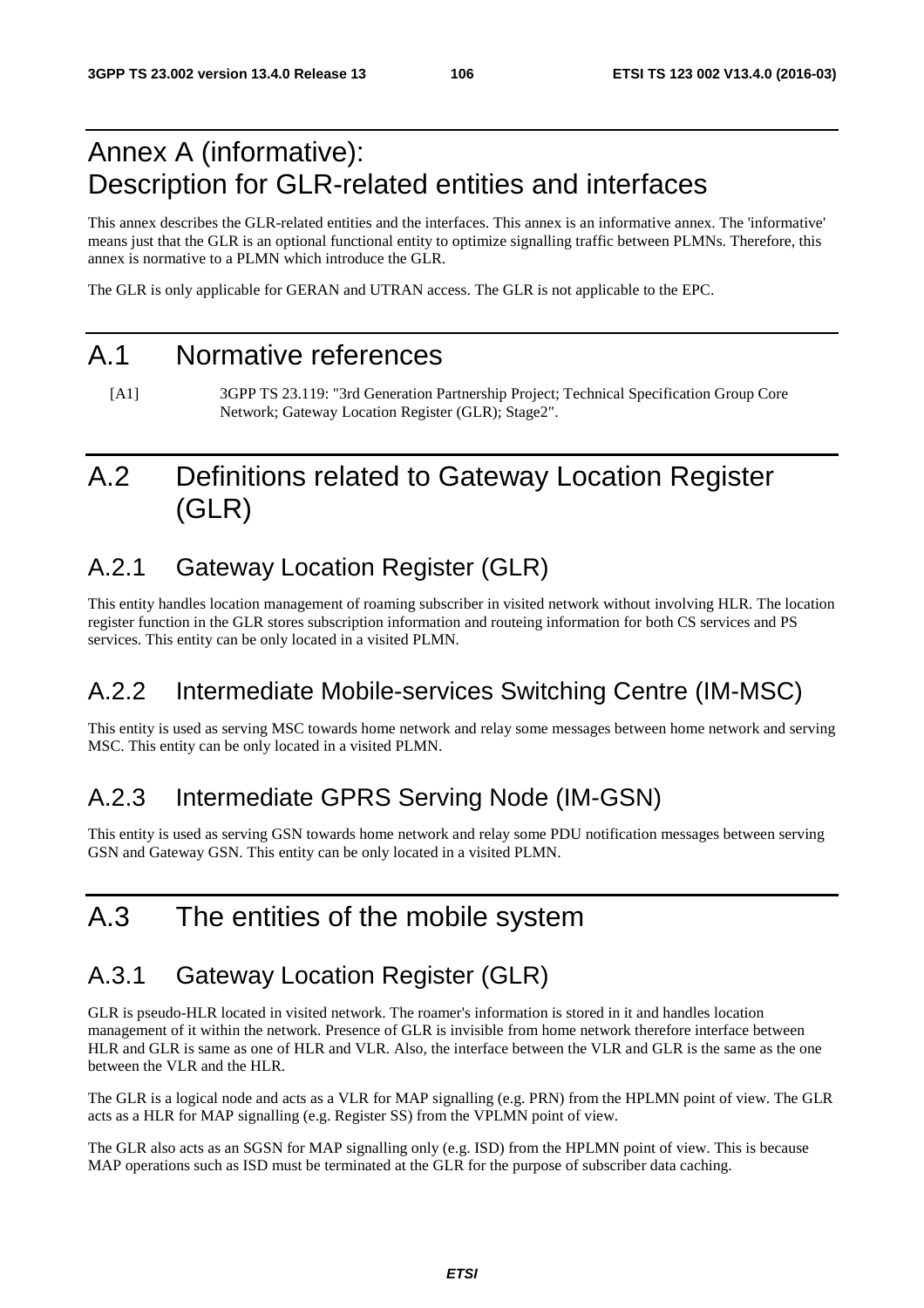The GLR shall terminate all TC dialogues and start new dialogues towards the HLR or the VLR. The GLR shall generate SCCP address of the HLR (i.e. E.214 MGT) from IMSI.

# A.3.2 Intermediate Mobile-services Switching Centre (IM-MSC)

The Intermediate MSC (IM-MSC) is the logical node, which represent MSCs in the visited network. Some service features use the MSC Number stored in the HLR directly to deliver message from a certain node in home network (e.g. SMS-GMSC) to serving MSC in visited network. In such case, the message is firstly distributed to representative MSC (i.e. IM-MSC) and it relays it to actual serving MSC interrogating routing information to GLR.

- The Intermediate MSC (IM-MSC) is a logical node and represents the VMSC in the GLR equipped VPLMN.
- The IM-MSC acts as the VMSC for the HPLMN in the same way that the GLR acts as a VLR for HPLMN. The IM-MSC terminates MAP signalling from the HPLMN towards the VMSC and forwards the signal to the actual VMSC.
- The IM-MSC has an address interrogation function with which it is able to obtain the actual VMSC Number from the GLR.
- The IM-MSC is implemented in the same physical node as the one in which the GLR is implemented.
- The GLR alters the VMSC Number to the IM-MSC Number within an Update Location message.
- The IM-MSC Number is the E.164 Number assigned to the IM-MSC [53].
- The interrogation function of the IM-MSC is similar to that in the SMS-GMSC.

# A.3.3 Intermediate GPRS Serving Node (IM-GSN)

The Intermediate GSN (IM-GSN) is a logical node and represents the SGSN for some GTP signalling termination in a GLR equipped VPLMN.

The IM-GSN acts as an SGSN for *only some GTP signalling messages* (i.e. PDU\_Notification request/response, PDU\_Notification\_reject request/response) from the HPLMN point of view. The IM-GSN terminates these GTP signalling messages from the HPLMN towards SGSN and forwards the signal to the actual SGSN. The IM-GSN has an address interrogation function with which it is able to request the actual SGSN address from the GLR.

Apart from the case described above (i.e. PDU\_Notification request/response, PDU\_Notification\_reject request/response), all other GTP signalling should be handled directly between the SGSN and the GGSN.

NOTE: *MAP signalling* towards the SGSN is *NOT* terminated at the IM-GSN. Instead it is terminated at the GLR.

# A.4 Configuration of a Public Land Mobile Network

# A.4.1 Basic configuration with GLR introduction

In the basic configuration with GLR introduction presented in figure A.1, all the functions related to GLR introduction are considered implemented in different equipments. Therefore, all the interfaces within PLMN are external. Interfaces GLa, GLb, GLc, GLd, GLf, GLg, GLh, and GLi need the support of the Mobile Application Part of the signalling system No. 7 to exchange the data necessary to provide the mobile service. No protocols for the GLe interface are standardized. GLj and GLk need the support of GPRS Tunnelling Protocol - Control to provide the packet domain services.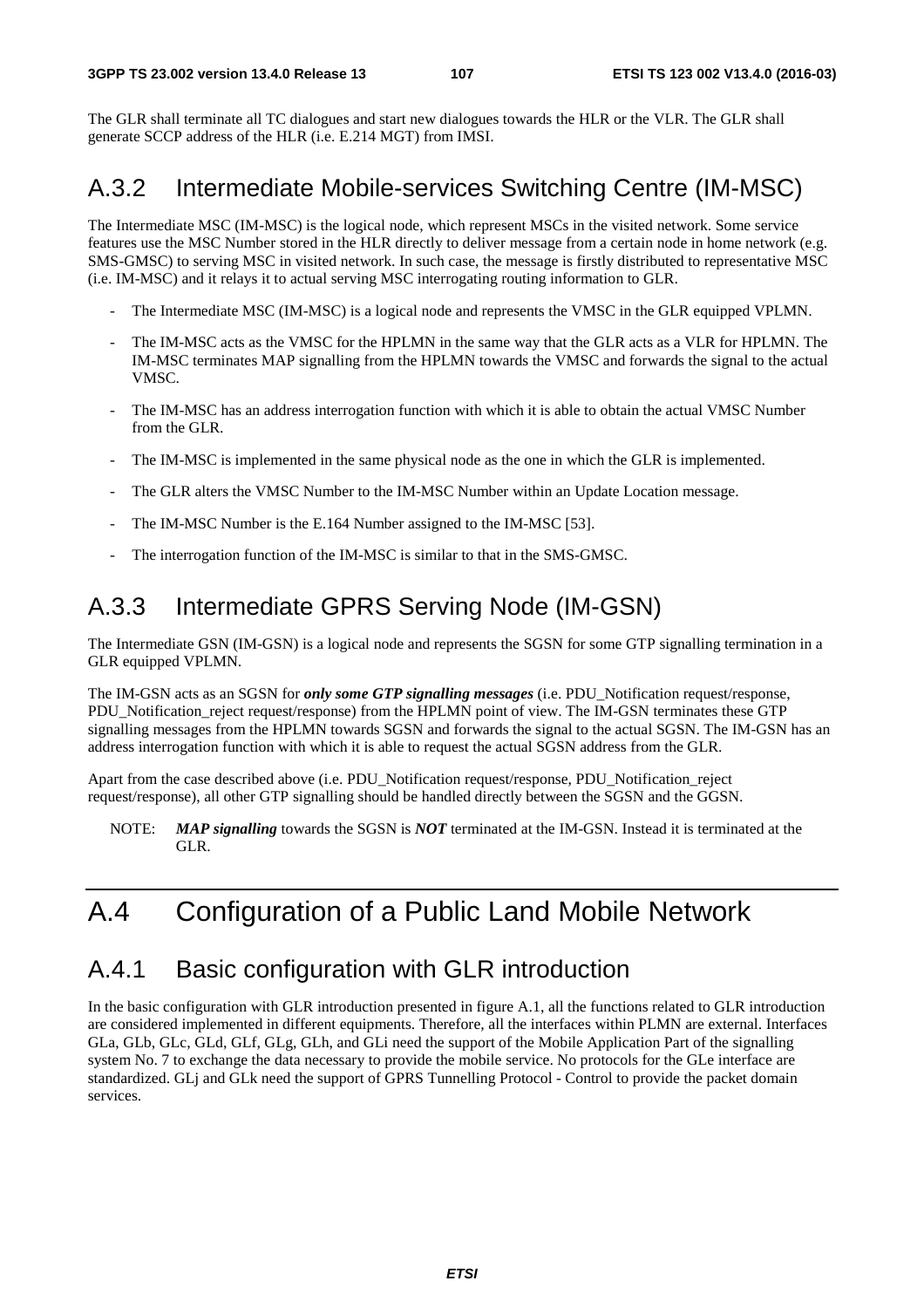

Signalling interface

User traffic interface. User traffic includes Short Message.

**Figure A.1: Configuration of a PLMN and interfaces with GLR** 

## A.5 PLMN interfaces

#### A.5.1 Interface between the HLR and the GLR (GLa-interface)

In circuit switched domain, this interface is the same as that between the VLR and the HLR (see TS 29.002 [26]). The HLR regards the GLR as the VLR via this interface. On the other hand, in packet switched domain, this interface is the same as that between the SGSN and the HLR (see TS 29.002 [26]). The HLR regards the GLR as the SGSN via this interface

### A.5.2 Interface between the VLR and the GLR (GLb-interface)

This interface is the same as those between the VLR and the HLR (see TS 29.002 [26]). The VLR regards the GLR as the HLR via this interface.

#### A.5.3 Interface between the SGSN and the GLR (GLc-interface)

This interface is the same as those between the SGSN and the HLR (see TS 29.002 [26]). The SGSN regards the GLR as the HLR via this interface.

### A.5.4 Interface between the GLR and the IM\_MSC (GLd-interface)

In the network with the GLR, when the IM\_MSC receives a message, it interrogates the GLR for the routing information of the MSC. However, this interface is internal because GLR and IM-MSC are implemented in the same physical node and the protocol on this interface is not specified.

#### A.5.5 Interface between the GLR and the IM\_GSN (GLe-interface)

In the network with the GLR when the IM\_GSN receiving a PDU notification from the GGSN, the IM\_GSN relays the notification to the SGSN by interrogating via the interface the routing information to the GLR. The interrogation uses the same operation on the interface between the SGSN and the HLR (see TS 29.002 [26]).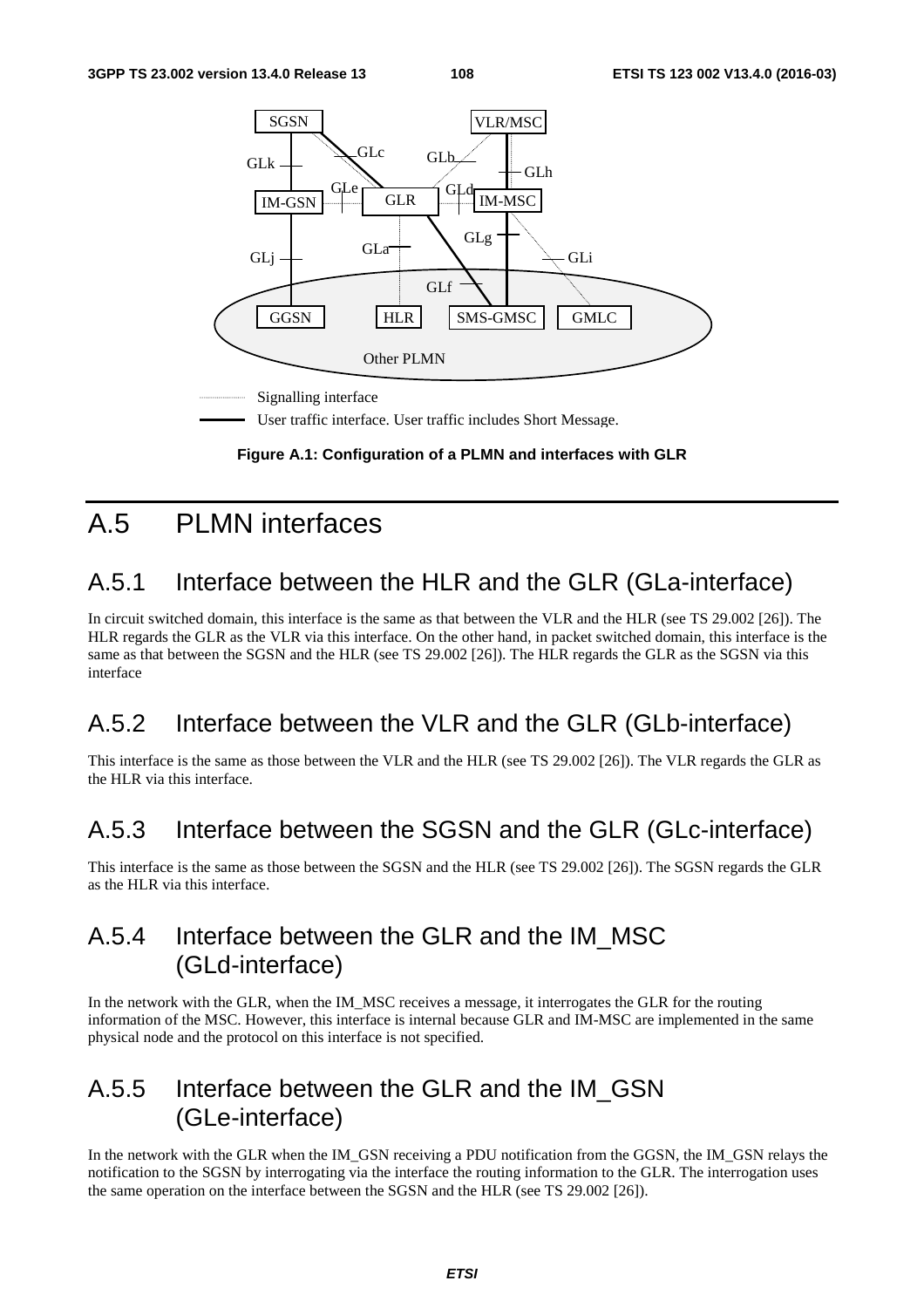#### A.5.6 Interface between the SMS-GMSC and the GLR (GLf-interface)

This interface is used to forward mobile-terminated short messages in the network with the GLR in case of SMS transfer over GPRS. Signalling on this interface uses the Mobile Application Part (MAP) (see TS 29.002 [26]).

The SMS-GMSC regards the GLR as the SGSN via this interface.

### A.5.7 Interface between the SMS-GMSC and the IM\_MSC (GLg-interface)

This interface is used to forward short messages in the network with the GLR in case of SMS transfer over non-GPRS. Signalling on this interface uses the Mobile Application Part (MAP) (see TS 29.002 [26]).

The SMS-GMSC regards the IM\_MSC as the MSC via this interface.

#### A.5.8 Interface between the MSC and the IM\_MSC (GLh-interface)

This interface is used to forward short messages in the network with the GLR in case of SMS transfer over non-GPRS. Also this interface is used to exchange data needed by the MSC to perform subscriber authorization and allocate network resources. Signalling on this interface uses the Mobile Application Part (MAP) (see TS 29.002 [26]).

#### A.5.9 Interface between the GMLC and the IM\_MSC (GLi-interface)

Also this interface is used to exchange data needed by the MSC to perform subscriber authorization and allocate network resources. Signalling on this interface uses the Mobile Application Part (MAP) (see TS 29.002 [26]).

The GMLC regards the IM\_MSC as the MSC via this interface.

#### A.5.10 Interface between the GGSN and the IM\_GSN (GLj-interface)

In the network with the GLR when receiving a PDP PDU from the external network the GGSN sends a notification to the IM GSN by the routing information from the HLR (see TS 29.060 [51]). The GGSN regards the IM GSN as the SGSN via this interface.

#### A.5.11 Interface between the SGSN and the IM\_GSN (GLk-interface)

In the network with the GLR when receiving a PDP notification from the GGSN, the IM GSN relays the notification to the SGSN by the routing information from the GLR (see TS 29.060 [51]). The SGSN regards the IM\_GSN as the GGSN via this interface.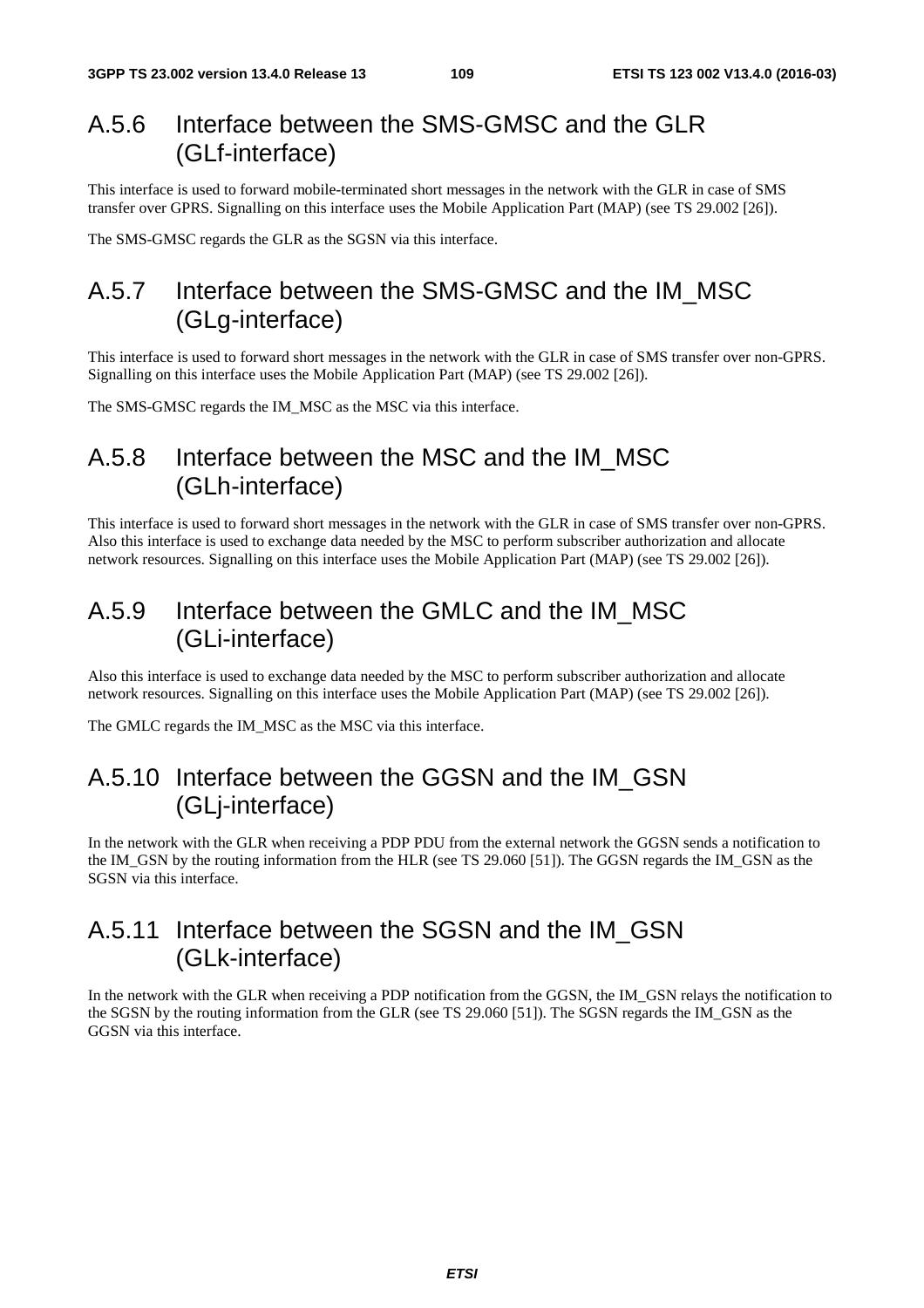# Annex B (informative): Change history

| <b>Change history</b> |              |           |                |                       |                                                                                                                                     |                |                 |                     |  |
|-----------------------|--------------|-----------|----------------|-----------------------|-------------------------------------------------------------------------------------------------------------------------------------|----------------|-----------------|---------------------|--|
| Date                  | TSG #        | TSG Doc.  | CR             | Rev                   | <b>Subject/Comment</b>                                                                                                              | Cat            | Old             | <b>New</b>          |  |
| 09/1999               |              |           |                | $\tilde{\phantom{a}}$ | renumbering of the present document from 03.02 to<br>23.002 (23.002 v.3.0.0 identical to 03.02 v.7.0.0)                             |                | 03.02v7.<br>0.0 | 23.002v3.<br>0.0    |  |
| 09/2010               | SP-49        | SP-100555 | 0222           | $\mathbf{1}$          | Addition of GTP based S2b in the 3GPP network<br>architecture                                                                       | B              | 9.4.0           | 10.0.0              |  |
| 09/2010               | SP-49        | SP-100557 | 0223           |                       | Updates to IM Subsystem figure for E-CSCF and IBCF                                                                                  | F              | 9.4.0           | 10.0.0              |  |
| 09/2010               | SP-49        | SP-100557 | 0225           | $\blacksquare$        | Architecture update of SRVCC architecture enhanced<br>with ATCF                                                                     | F              | 9.4.0           | 10.0.0              |  |
| 09/2010               | SP-49        | SP-100557 | 0227           | $\mathbf{1}$          | Introducing Ud interface between UDR and PCRF                                                                                       | F              | 9.4.0           | 10.0.0              |  |
| 12/2010               | SP-50        | SP-100674 | 0231           | $\blacksquare$        | Correction of MGCF definition to make it consistent with<br>TS 29.235                                                               | A              | 10.0.0          | 10.1.0              |  |
| 01/2011               |              |           | $\blacksquare$ | $\sim$                | Update of LTE logo to LTE-Advanced logo                                                                                             | $\blacksquare$ | 10.1.0          | 10.1.1              |  |
| 03/2011               | SP-51        | SP-110075 | 0228           | 2                     | Correction on the reference of S2b interface                                                                                        | F              | 10.1.1          | 10.2.0              |  |
| 03/2011               | SP-51        | SP-110070 | 0232           |                       | Add LIPA_SIPTO in 23002                                                                                                             | B              | 10.1.1          | 10.2.0              |  |
| 09/2011               | SP-53        | SP-110456 | 0238           | $\overline{2}$        | Correcting the definition of I2                                                                                                     | Α              | 10.2.0          | 10.3.0              |  |
| 09/2011               | SP-53        | SP-110460 | 0239           | $\mathbf{1}$          | MBMS support in EPS                                                                                                                 | F              | 10.2.0          | 10.3.0              |  |
| 09/2011               | SP-53        | SP-110468 | 0240           | $\overline{2}$        | Introduction of the CSG Subscriber Server entity and<br>interfaces                                                                  | B              | 10.3.0          | 11.0.0              |  |
| 12/2011               | SP-54        | SP-110737 | 0244           | $\blacksquare$        | Adding missing ACTF to IMS entities clause                                                                                          | A              | 11.0.0          | 11.1.0              |  |
| 03/2012               | SP-55        | SP-120087 | 0242           | 2                     | Clarification on GUP data repository's role as logical<br>function in the HSS                                                       | F              | 11.1.0          | 11.2.0              |  |
| 03/2012               | SP-55        | SP-120087 | 0245           | $\blacksquare$        | Editorial and reference corrections to 23.002                                                                                       | F              | 11.1.0          | 11.2.0              |  |
| 03/2012               | SP-55        | SP-120085 | 0246           |                       | Clarifications for SaMOG in 23.002                                                                                                  | B              | 11.1.0          | 11.2.0              |  |
| 06/2012               | SP-56        | SP-120244 | 0247           | $\mathbf{1}$          | Corrections related to SAPP introduction in the Network<br>Architecture specification                                               | F              | 11.2.0          | 11.3.0              |  |
| 06/2012               | SP-56        | SP-120238 | 0248           | $\mathbf{1}$          | Corrections related to QoS_SSL introduction in the<br>Network Architecture specification.                                           | F              | 11.2.0          | 11.3.0              |  |
| 06/2012               | SP-56        | SP-120248 | 0250           | 1                     | Introduction of CS to PS SRVCC architecture                                                                                         | B              | 11.2.0          | 11.3.0              |  |
| 06/2012               | SP-56        | SP-120241 | 0251           | 4                     | BBAI update for architecture, entity and interface<br>function                                                                      | F              | 11.2.0          | 11.3.0              |  |
| 09/2012               | SP-57        | SP-120482 | 0253           | $\mathbf{1}$          | SIMTC update for architecture, entities and interfaces                                                                              | B              | 11.3.0          | $11.4.\overline{0}$ |  |
| 09/2012               | SP-57        | SP-120474 | 0254           |                       | Reference list correction to align with the corrected<br>TS 29.212 title                                                            | F              | 11.3.0          | 11.4.0              |  |
| 09/2012               | SP-57        | SP-120487 | 0252           | $\sim$                | Correction to the IMS architecture diagram: Addition of<br>missing Mm interface between I-CSCF and IP<br><b>Multimedia Networks</b> | F              | 11.4.0          | 12.0.0              |  |
| 12/2012               | <b>SP-58</b> | SP-120714 | 0256           | $\mathbf{1}$          | Clarifying that MSC Server assisted mid-call feature<br>does not imply I2 interface                                                 | $\mathsf{A}$   | 12.0.0          | 12.1.0              |  |
| 12/2012               | SP-58        | SP-120881 | 0260           | $\blacksquare$        | Adding the missing ATGW to IMS entities description<br>clause                                                                       | A              | 12.0.0          | 12.1.0              |  |
| 06/2013               | SP-60        | SP-130305 | 0262           | $\overline{2}$        | Clarification on the reference of SGd and S6c                                                                                       | Α              | 12.1.0          | 12.2.0              |  |
| 06/2013               | SP-60        | SP-130310 | 0263           | 2                     | Adding SIPTO at the Local Network                                                                                                   | B              | 12.1.0          | 12.2.0              |  |
| 06/2013               | <b>SP-60</b> | SP-130230 | 0264           | 2                     | Introduction of Gyn/Gzn interfaces to the specification                                                                             | B              | 12.1.0          | 12.2.0              |  |
| 12/2013               | SP-62        | SP-130535 | 0267           | $\mathbf{1}$          | Addition of Diameter Gdd interface for SMS with SGSN                                                                                | B              | 12.2.0          | 12.3.0              |  |
| 12/2013               | SP-62        | SP-130538 | 0268           |                       | Add New Interface Description between MME and<br>HRPD AN                                                                            | в              | 12.2.0          | 12.3.0              |  |
| 12/2013               | SP-62        | SP-130533 | 0269           | $\overline{2}$        | Introduce TCP proxy to the 3GPP network                                                                                             | B              | 12.2.0          | 12.3.0              |  |
| 12/2013               | SP-62        | SP-130535 | 0270           | $\mathbf{1}$          | Introduction of Lgd                                                                                                                 | B              | 12.2.0          | 12.3.0              |  |
| 03/2014               | SP-63        | SP-140112 | 0271           | 2                     | Missing PSS Server Information                                                                                                      | F              | 12.3.0          | 12.4.0              |  |
| 03/2014               | SP-63        | SP-140101 | 0272           | $\overline{2}$        | Adding the IMS WebRTC architecture                                                                                                  | B              | 12.3.0          | 12.4.0              |  |
| 06/2014               | SP-64        | SP-140259 | 0273           | 2                     | adding MB2 to TS 23.002 due to GCSE_LTE feature.                                                                                    | В              | 12.4.0          | 12.5.0              |  |
| 09/2014               | SP-65        | SP-140428 | 0277           | 2                     | Introduction of RCAF and its interfaces into Network<br>Architecture                                                                | B              | 12.5.0          | 13.0.0              |  |
| 12/2014               | SP-66        | SP-140686 | 0279           | 1                     | Interface between IM-SSF and HSS                                                                                                    | Α              | 13.0.0          | 13.1.0              |  |
| 12/2014               | SP-66        | SP-140685 | 0281           | $\blacksquare$        | Corrections to charging architecture                                                                                                | Α              | 13.0.0          | 13.1.0              |  |
| 06/2015               | SP-68        | SP-150236 | 0283           | 2                     | Introducing HSS-SCEF and MME/SGSN-SCEF<br><b>Reference Points</b>                                                                   | B              | 13.1.0          | 13.2.0              |  |
| 06/2015               | SP-68        | SP-150235 | 0284           | $\overline{2}$        | Introducing SCEF and RCAF Reference Point                                                                                           | В              | 13.1.0          | 13.2.0              |  |
| 09/2015               | SP-69        | SP-150498 | 0285           |                       | Adding Nt reference point to architecture                                                                                           | F              | 13.2.0          | 13.3.0              |  |
| 09/2015               | SP-69        | SP-150492 | 0286           | $\mathbf{1}$          | Introduction of FMSS into the network architecture                                                                                  | B              | 13.2.0          | 13.3.0              |  |
| 09/2015               | SP-69        | SP-150504 | 0287           | 2                     | Adding MCPTT related function and reference points                                                                                  | В              | 13.2.0          | 13.3.0              |  |
| 12/2015               | SP-70        | SP-150608 | 0288           | 1                     | Clarification on PCC architecture of Nt reference point                                                                             | F              | 13.3.0          | 13.4.0              |  |